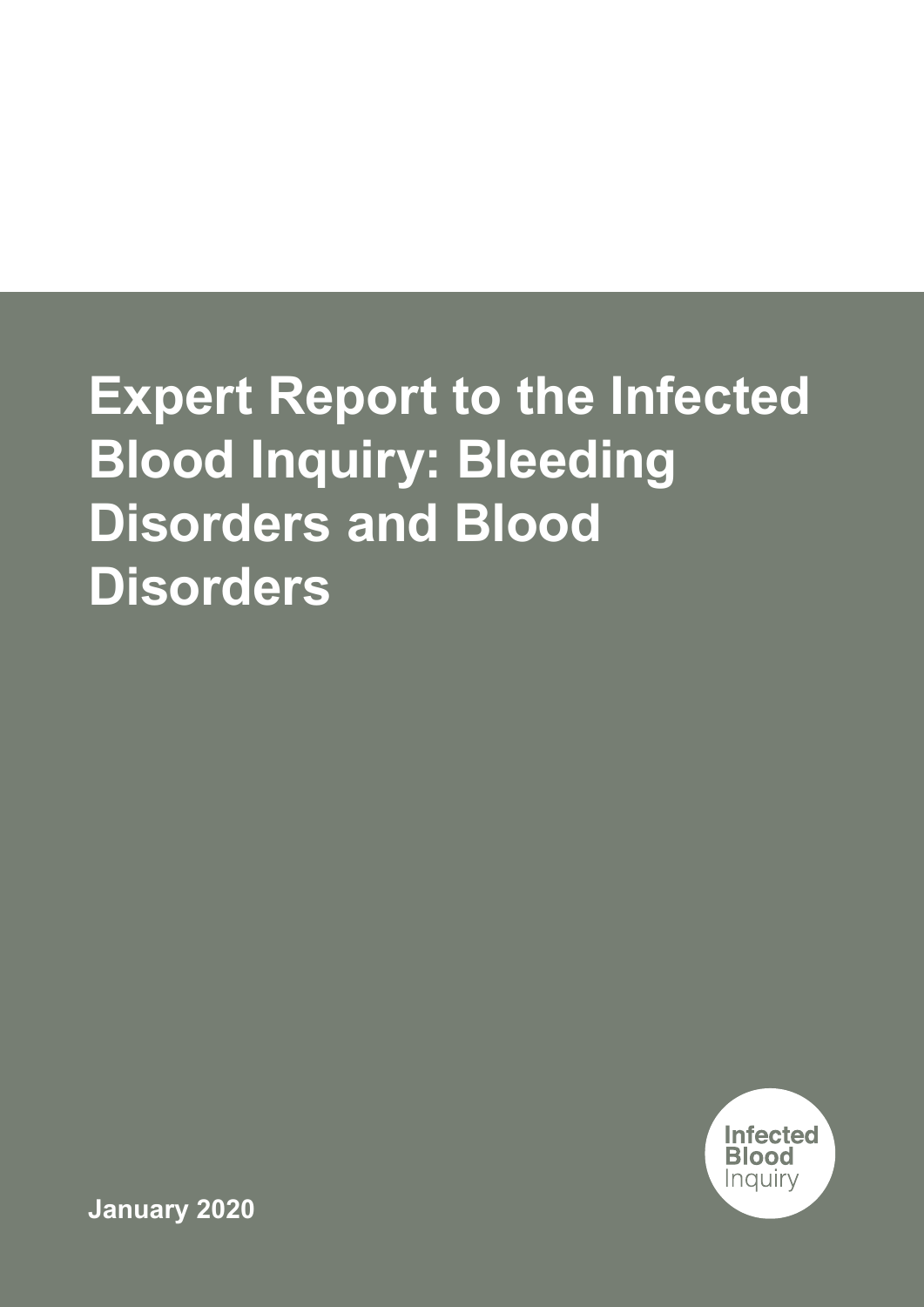

#### **© Crown copyright 2020**

This publication is licensed under the terms of the Open Government Licence v3.0 except where otherwise stated. To view this licence, visit [nationalarchives.gov.uk/doc/open-government-licence/version/3](http://www.nationalarchives.gov.uk/doc/open-government-licence/version/3)

Where we have identified any third party copyright information you will need to obtain permission from the copyright holders concerned.

This publication is available at [www.infectedbloodin](http://www.infectedbloodinquiry.org.uk)quiry.org.uk

Any enquiries regarding this publication should be sent to us [contact@infectedbloodin](mailto:contact%40infectedbloodinquiry.org.uk?subject=)quiry.org.uk

01/20

Printed on paper containing 75% recycled fibre content minimum

Printed in the UK by the APS Group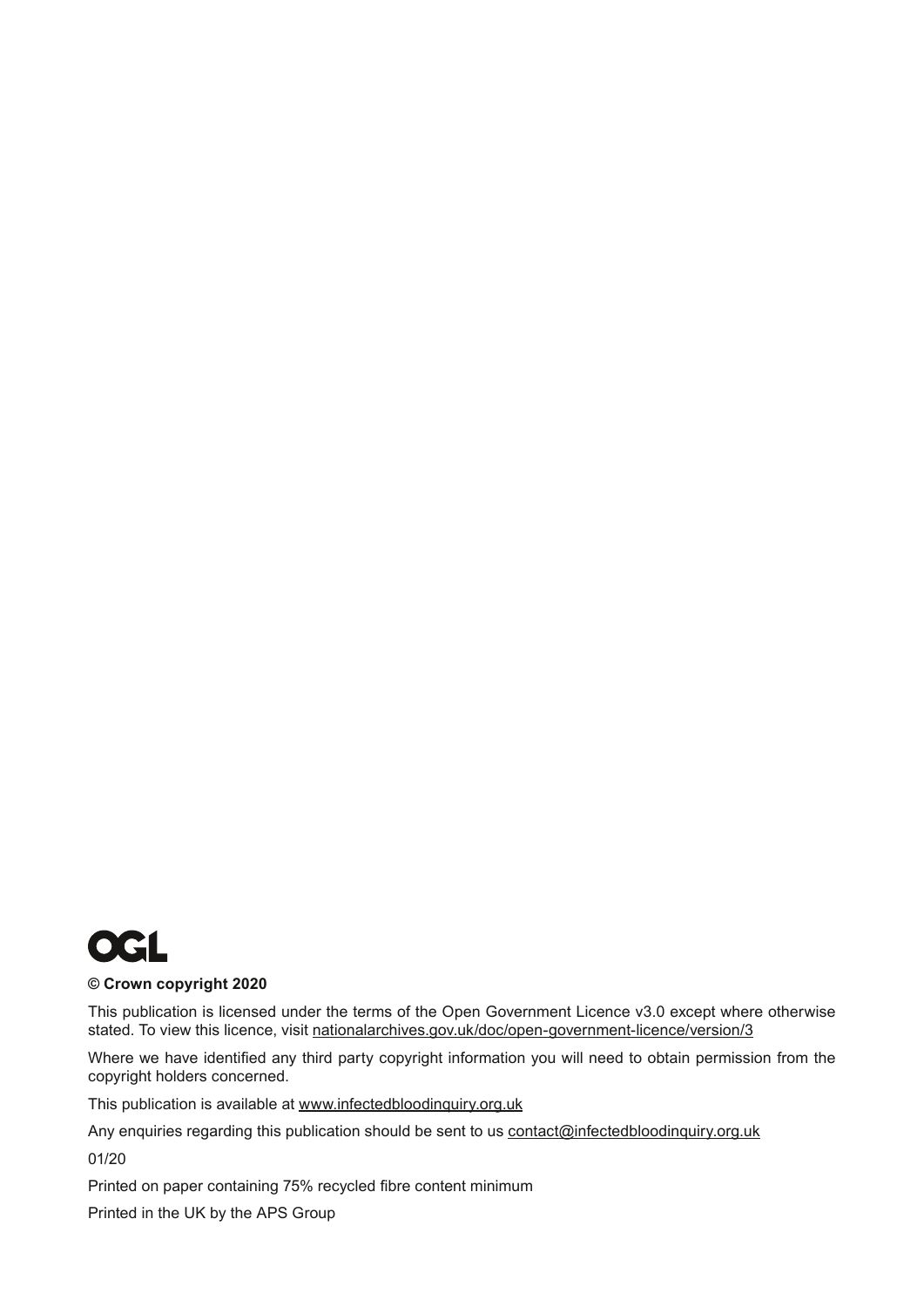# **Table of Contents**

|    |                                                                            | 1              |
|----|----------------------------------------------------------------------------|----------------|
|    | Instructions to the clinical group: bleeding disorders and blood disorders | 1              |
|    |                                                                            | $\overline{2}$ |
| 1. | Haemophilia A - Current Understanding and Management                       | 5              |
|    |                                                                            | 5              |
|    |                                                                            | 5              |
|    |                                                                            | 6              |
|    |                                                                            | 6              |
|    |                                                                            | 6              |
|    |                                                                            | $\overline{7}$ |
|    |                                                                            | 7              |
|    |                                                                            | $\overline{7}$ |
|    |                                                                            | 7              |
|    |                                                                            | 8              |
|    |                                                                            | 8              |
|    |                                                                            | 8              |
|    |                                                                            | 8              |
|    |                                                                            | 9              |
|    |                                                                            | 9              |
|    |                                                                            | 9              |
|    |                                                                            | 9              |
|    |                                                                            | 9              |
|    |                                                                            | 10             |
|    |                                                                            | 10             |
| 2. | Haemophilia B - Current Understanding and Management                       | 11             |
|    |                                                                            | 11             |
|    |                                                                            | 11             |
|    |                                                                            | 11             |
|    |                                                                            | 11             |
|    |                                                                            | 12             |
|    |                                                                            | 12             |
|    |                                                                            | 12             |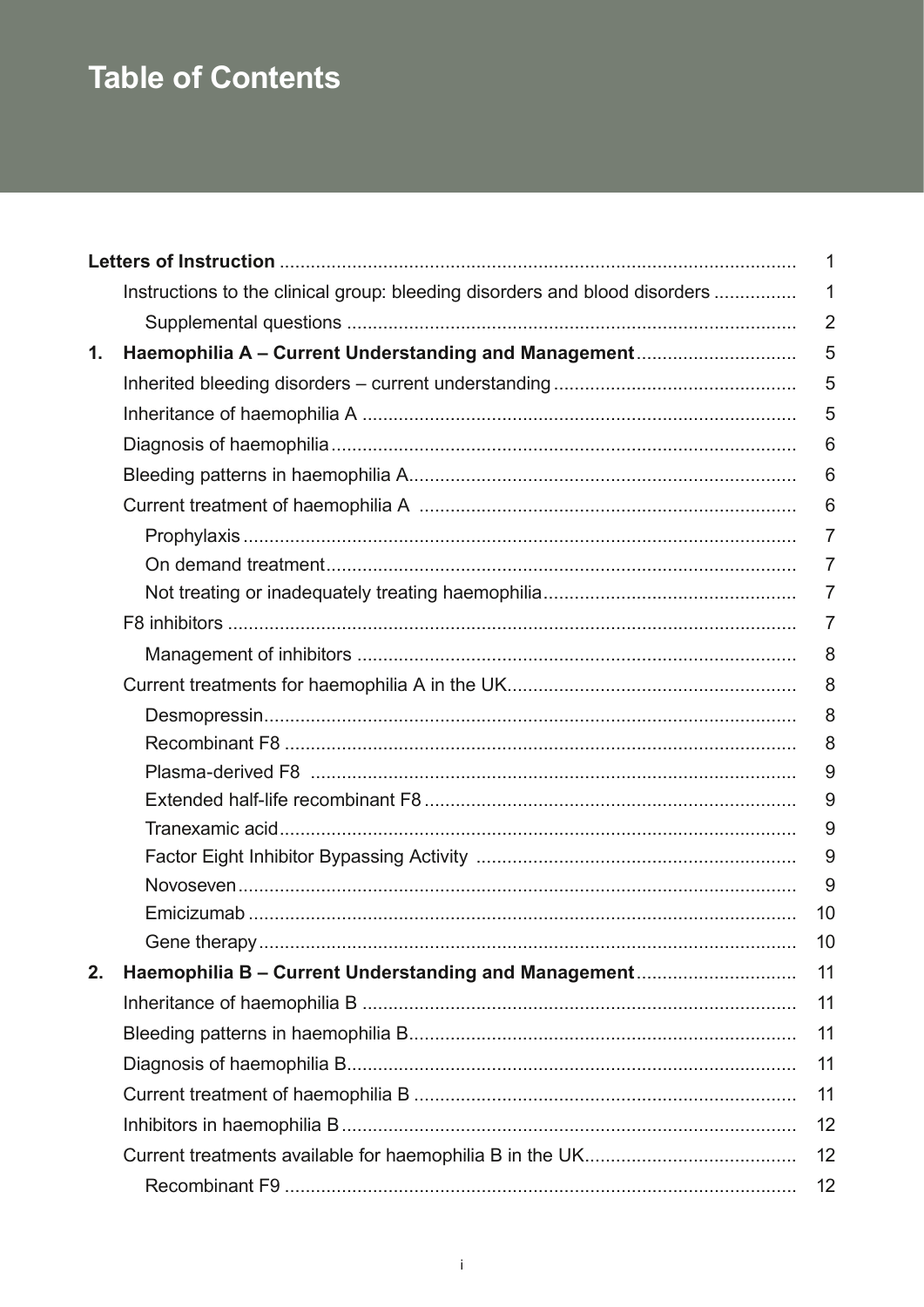|    |                                                               | 12 |
|----|---------------------------------------------------------------|----|
|    |                                                               | 12 |
|    |                                                               | 12 |
|    |                                                               | 13 |
|    |                                                               | 13 |
| 3. | Factor 11 Deficiency (Haemophilia C) - Current Understanding  | 14 |
|    |                                                               | 14 |
|    |                                                               | 14 |
| 4. | Von Willebrand Disease - Current Understanding and Management | 15 |
|    |                                                               | 15 |
|    |                                                               | 15 |
|    |                                                               | 15 |
|    |                                                               | 16 |
|    |                                                               | 16 |
|    |                                                               | 16 |
|    |                                                               | 16 |
| 5. |                                                               | 17 |
|    |                                                               | 17 |
|    |                                                               | 17 |
|    |                                                               | 17 |
|    |                                                               | 18 |
|    |                                                               | 18 |
|    |                                                               | 18 |
|    |                                                               | 18 |
|    |                                                               | 19 |
|    |                                                               | 20 |
|    |                                                               | 21 |
|    |                                                               | 21 |
|    |                                                               | 21 |
| 6. |                                                               | 22 |
|    |                                                               | 22 |
|    |                                                               | 22 |
|    |                                                               | 23 |
|    |                                                               | 23 |
|    |                                                               | 23 |
|    |                                                               | 24 |
|    |                                                               | 24 |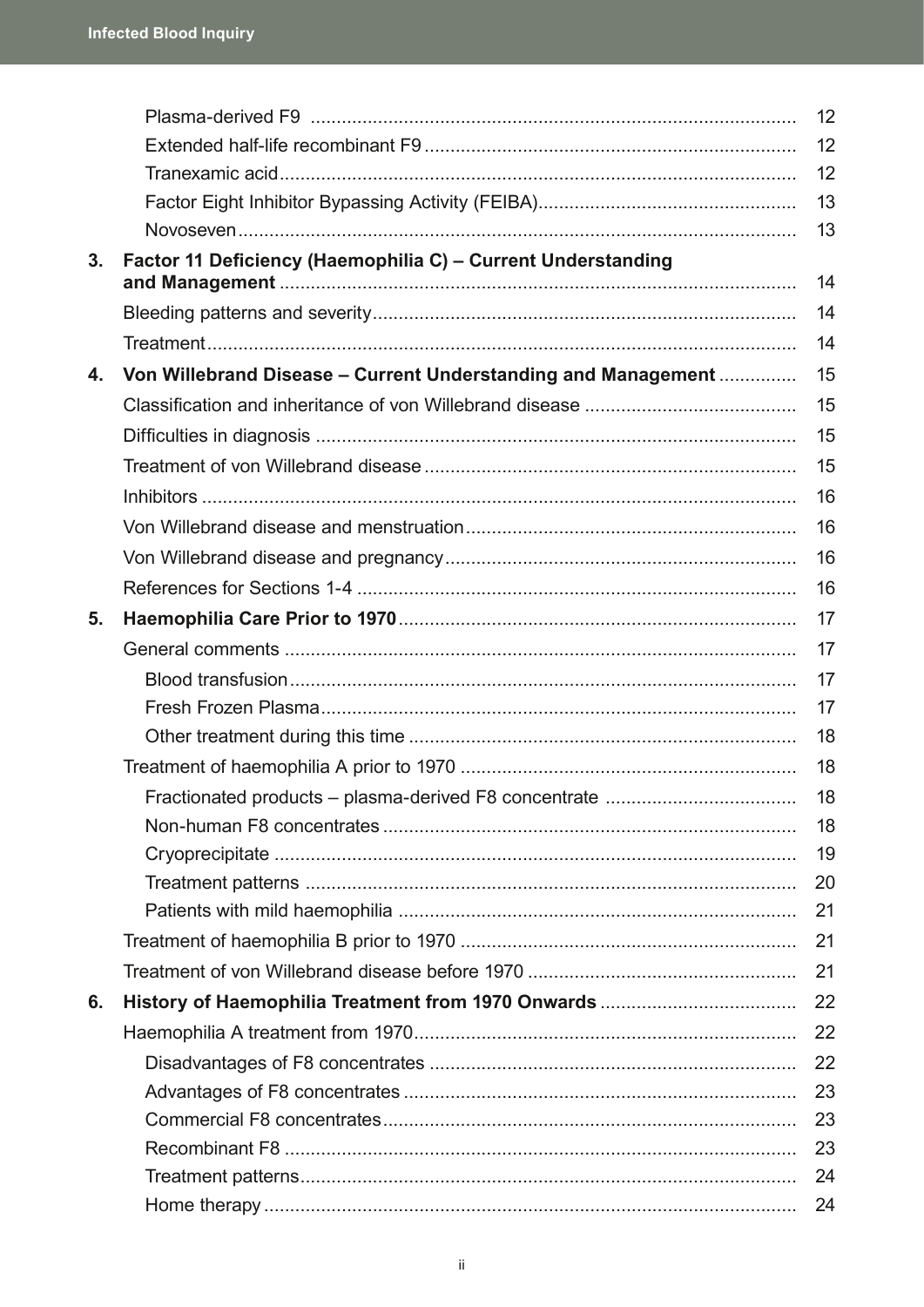|    |                                                                                                                                                       | 25 |
|----|-------------------------------------------------------------------------------------------------------------------------------------------------------|----|
|    |                                                                                                                                                       | 25 |
|    |                                                                                                                                                       | 25 |
|    |                                                                                                                                                       | 26 |
|    |                                                                                                                                                       | 26 |
|    |                                                                                                                                                       | 26 |
| 7. | The Particular Difficulties of Infection with HIV or Hepatitis for People with                                                                        | 27 |
|    | The particular impact of infection with hepatitis or HIV, or both, on a person's<br>bleeding disorder and their treatment for their bleeding disorder | 27 |
|    | The particular impact of treatment for hepatitis and/or HIV on a person's bleeding                                                                    | 28 |
|    | Whether people with bleeding disorders who are infected with HIV and/<br>or hepatitis may experience difficulties receiving appropriate treatment for | 28 |
|    | Whether treatment for a bleeding disorder is affected by a person's viral load for                                                                    | 28 |
|    |                                                                                                                                                       | 29 |
|    | Whether having hepatitis and/or HIV has an impact on the ability to clear                                                                             | 29 |
|    | Whether having an inhibitor may impact on a person's HIV/hepatitis infection and/                                                                     | 29 |
|    |                                                                                                                                                       | 29 |
| 8. |                                                                                                                                                       | 31 |
|    |                                                                                                                                                       | 31 |
|    | Prevalence                                                                                                                                            | 31 |
| 9. |                                                                                                                                                       | 32 |
|    |                                                                                                                                                       | 32 |
|    |                                                                                                                                                       | 33 |
|    |                                                                                                                                                       | 33 |
|    |                                                                                                                                                       | 33 |
|    |                                                                                                                                                       | 33 |
|    |                                                                                                                                                       | 33 |
|    |                                                                                                                                                       | 33 |
|    |                                                                                                                                                       | 34 |
|    |                                                                                                                                                       | 34 |
|    |                                                                                                                                                       | 34 |
|    |                                                                                                                                                       | 35 |
|    |                                                                                                                                                       | 35 |
|    |                                                                                                                                                       |    |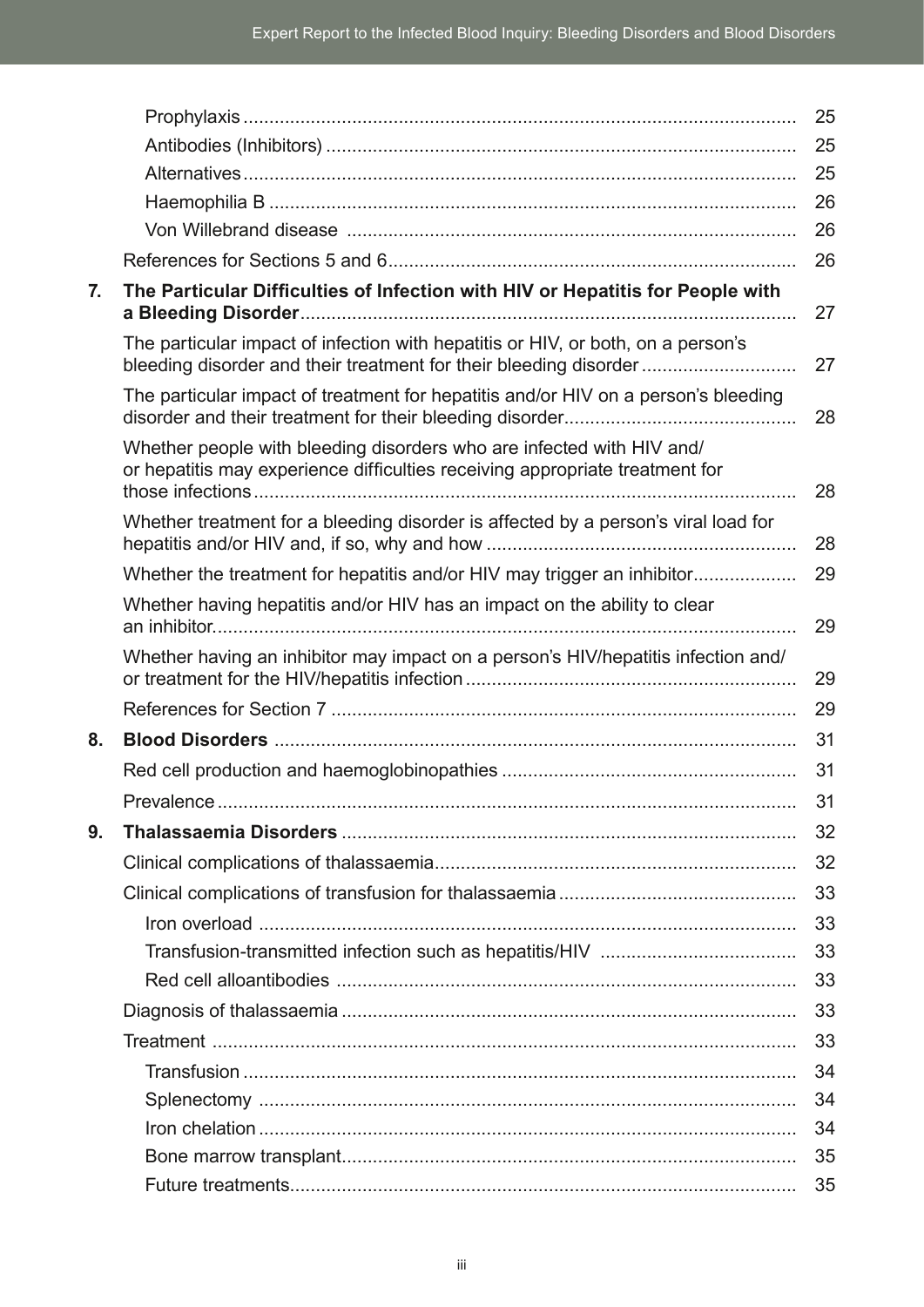|  |                                                                            | 36 |
|--|----------------------------------------------------------------------------|----|
|  |                                                                            | 37 |
|  |                                                                            | 37 |
|  |                                                                            | 38 |
|  |                                                                            | 38 |
|  |                                                                            | 38 |
|  |                                                                            | 38 |
|  |                                                                            | 38 |
|  |                                                                            | 38 |
|  |                                                                            | 38 |
|  |                                                                            | 39 |
|  |                                                                            | 39 |
|  |                                                                            | 39 |
|  |                                                                            | 39 |
|  |                                                                            | 39 |
|  |                                                                            | 39 |
|  |                                                                            | 40 |
|  |                                                                            | 40 |
|  |                                                                            | 41 |
|  |                                                                            | 41 |
|  |                                                                            | 41 |
|  |                                                                            | 41 |
|  |                                                                            | 41 |
|  |                                                                            | 43 |
|  |                                                                            | 45 |
|  |                                                                            | 45 |
|  | Primary immunodeficiency disorders that may require regular treatment with | 45 |
|  | Why do patients with primary immunodeficiency fail to produce              | 46 |
|  | Treatment of antibody deficiency: immunoglobulin replacement therapy       | 47 |
|  |                                                                            | 47 |
|  |                                                                            | 47 |
|  |                                                                            | 48 |
|  |                                                                            | 48 |
|  |                                                                            | 49 |
|  | Non-infectious adverse effects of immunoglobulin replacement therapy       | 50 |
|  |                                                                            | 50 |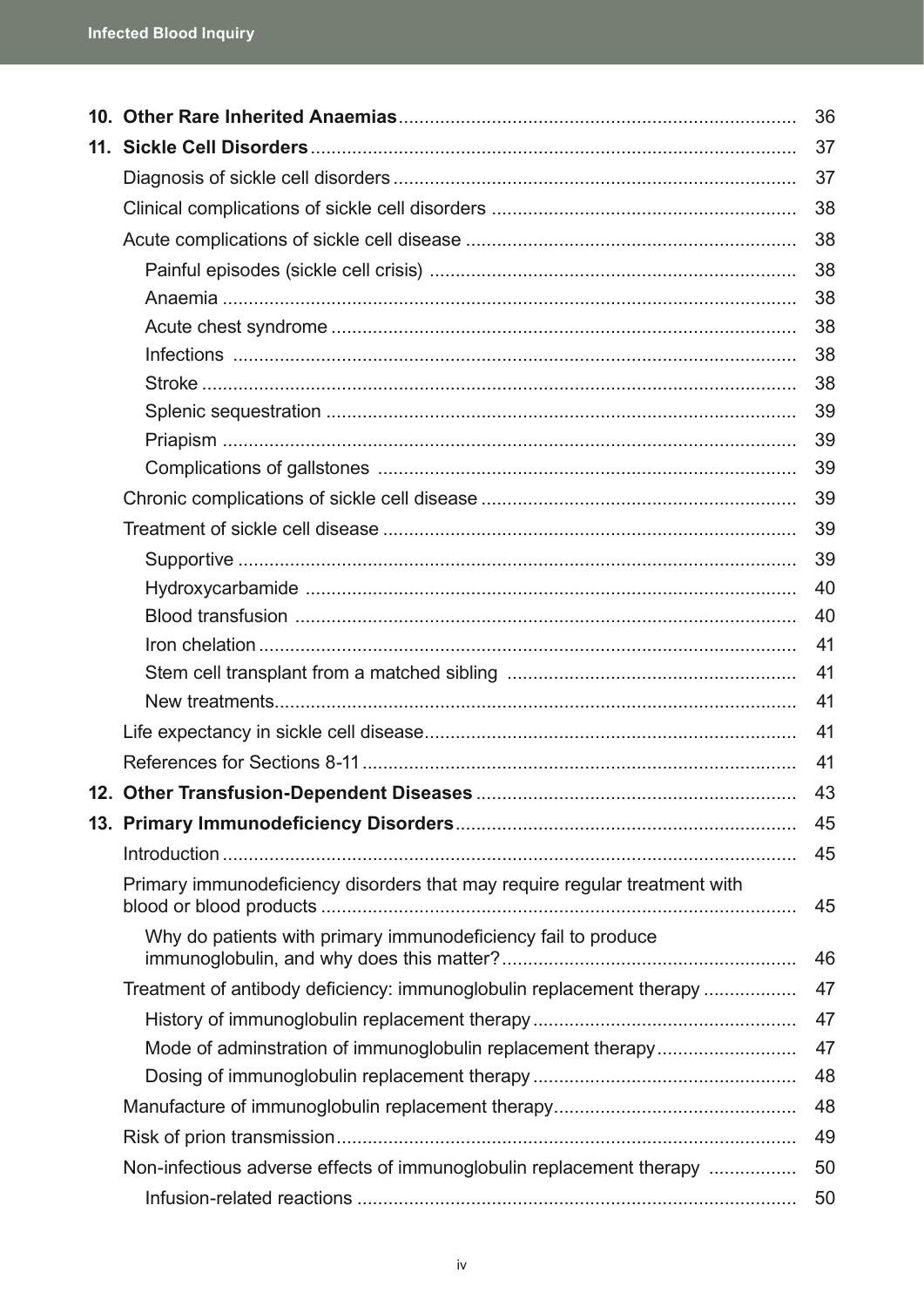|                                                                           | 50 |
|---------------------------------------------------------------------------|----|
| Making the decision to start immunoglobulin replacement therapy           | 50 |
|                                                                           | 51 |
| Which primary immunodeficiencies are associated with failure to produce   | 51 |
| Antibody deficiency is a common pathway for many different                | 51 |
| Diseases where antibody deficiency occurs in combination with other major | 51 |
| Diseases where antibody deficiency is the major immunological feature     | 52 |
| Other conditions where immunoglobulin replacement therapy may be an       | 53 |
|                                                                           | 54 |
|                                                                           | 55 |
|                                                                           | 57 |
|                                                                           | 57 |
|                                                                           | 57 |
|                                                                           | 58 |
|                                                                           | 58 |
|                                                                           | 59 |
|                                                                           | 59 |
|                                                                           | 61 |
| Risk of viral transmission with current treatments for haemophilia        | 61 |
|                                                                           | 62 |
|                                                                           | 63 |
|                                                                           | 64 |
|                                                                           | 67 |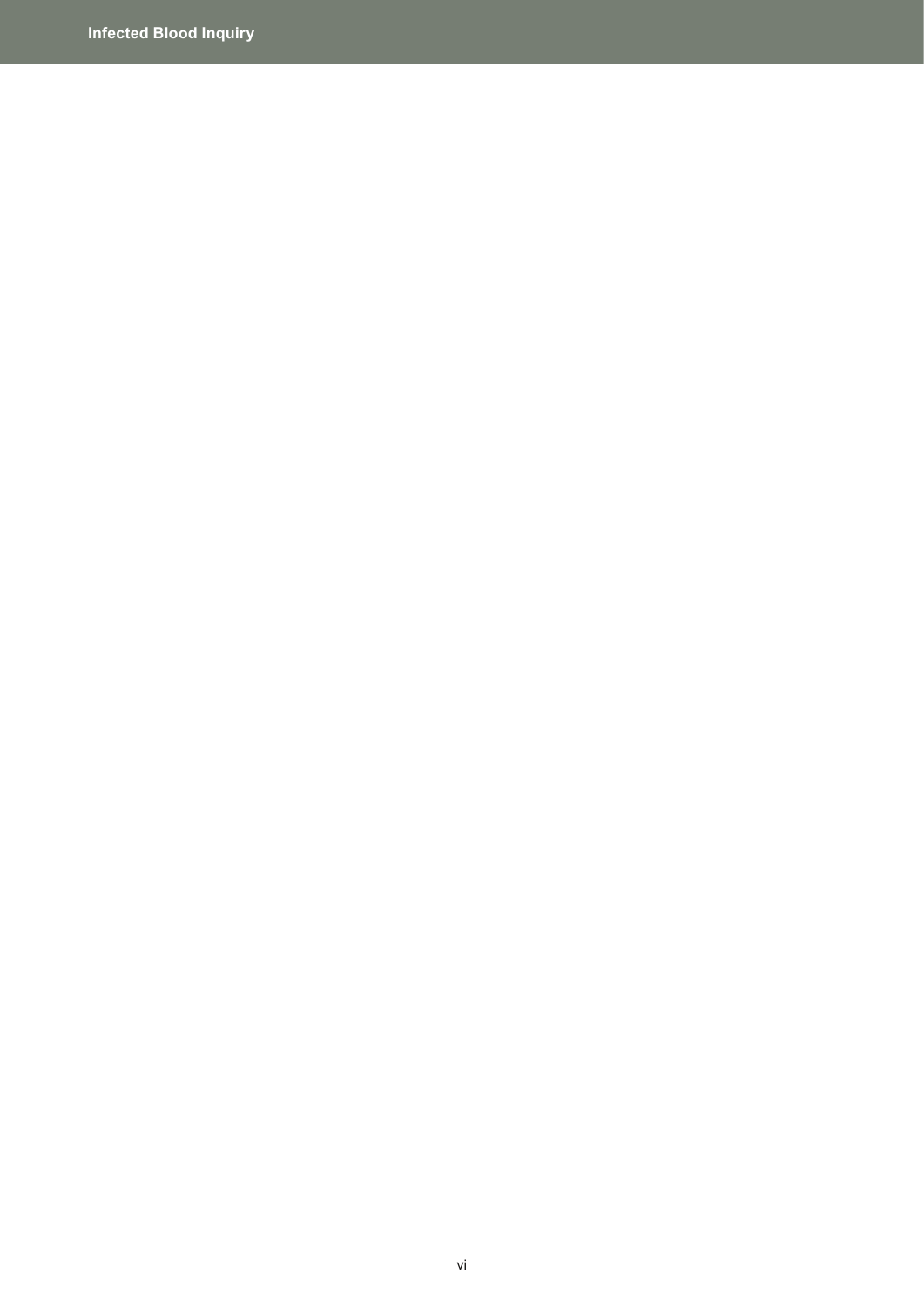# <span id="page-8-0"></span>**Letters of Instruction**

# **Instructions to the clinical group: bleeding disorders and blood disorders**

#### Bleeding disorders

- 15. As far as possible, your report should cover the following topics with regard to bleeding disorders insofar as they are within your areas of expertise and it is possible to address them on the evidence and data available to you.
- 15.1. A description of each of the following bleeding disorders and their symptoms and effects:
	- (a) haemophilia A;
	- (b) haemophilia B;
	- (c) haemophilia C;
	- (d) von Willebrand disease.
- 15.2. An explanation as to the mechanism by which each of these bleeding disorders occurs in a person, including how they may be passed on within family groups.
- 15.3. An explanation as to how, and by what criteria, each of these bleeding disorders is classified as mild, moderate or severe.
- 15.4. An explanation as to how each of these bleeding disorders is typically diagnosed and any significant changes in methods of diagnosis over the years.
- 15.5. A description of the typical impacts of each of these bleeding disorders (including the disorder's impact on susceptibility to infection). Please differentiate as appropriate between different severities of the same bleeding disorder and the different impacts at different ages.
- 15.6. A description of the treatments that were available for each of these bleeding disorders pre-1970, how they were delivered, how effective they were and their risks, side effects, impacts and/or consequences.
- 15.7. A description of the treatments that were available for each of these bleeding disorders from 1970 onwards (including cryoprecipitate, DDAVP, factor products, and recombinant products), how they were delivered, how effective they were and their risks, side effects, impacts and/or consequences.
- 15.8. A description of the treatments that are currently available for each of these bleeding disorders, how they are delivered, how effective they are and their risks, side effects, impacts and/or consequences.
- 15.9. The co-morbidities, prognosis and life expectancy of those with bleeding disorders and how that has changed over the years.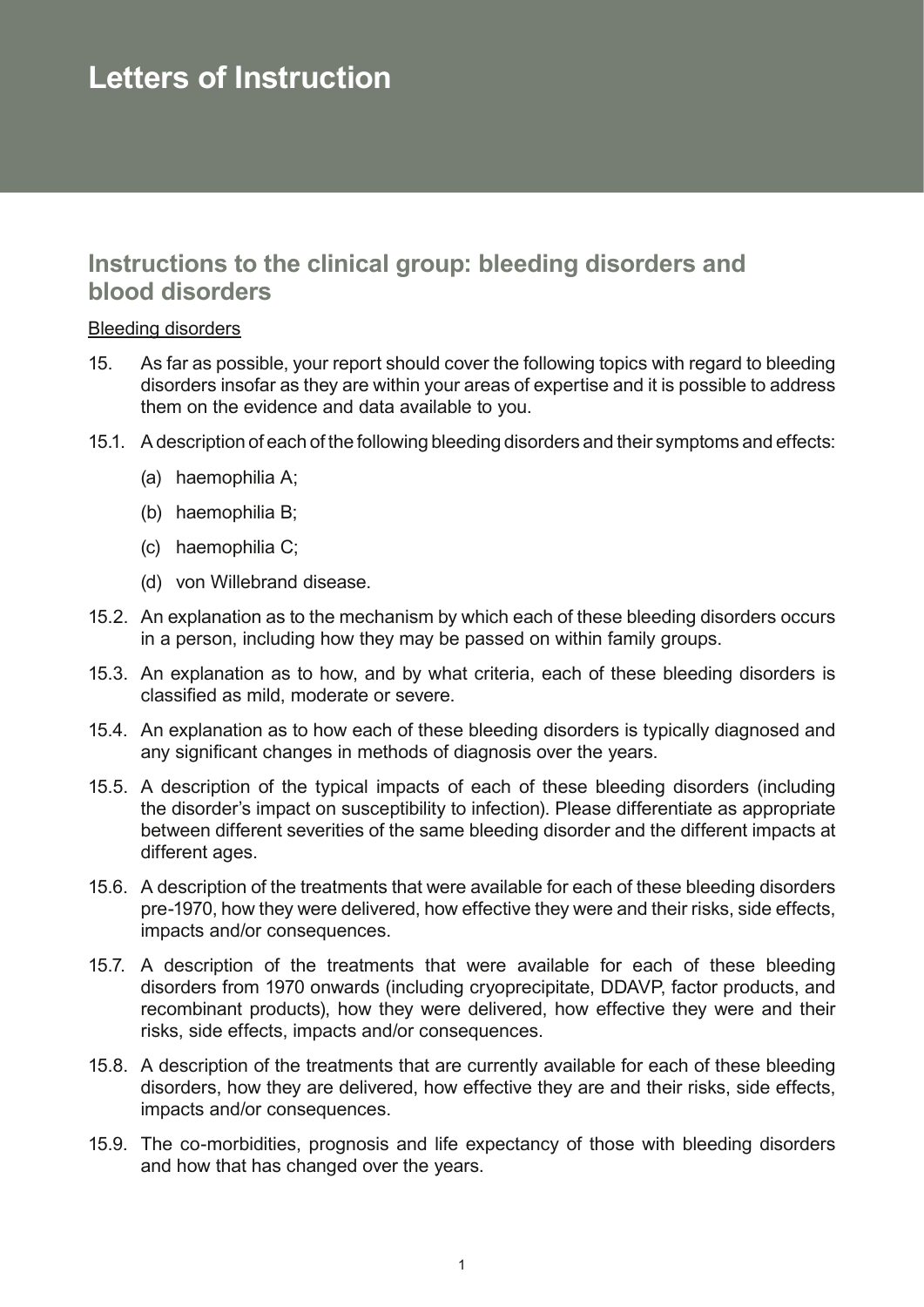<span id="page-9-0"></span>15.10. The particular difficulties of infection with HIV or hepatitis for people with a bleeding disorder.

#### Blood disorders

- 16. As far as possible, your report should cover the following topics with regard to blood disorders insofar as they are within your areas of expertise and it is possible to address them on the evidence and data available to you.
- 16.1. A description of each of the following, their symptoms and effects:
	- (a) thalassaemia (please describe each type of thalassaemia);
	- (b) sickle cell disease (please describe each type of sickle cell disease);
	- (c) other blood disorders that require regular treatment with blood or blood products;
	- (d) primary immunodeficiency disorder (please describe the particular disorders that may require regular treatment with blood or blood products).
- 16.2. An explanation as to the mechanism by which each of these disorders or types of disorder occurs in a person, including how they may be passed on within family groups.
- 16.3. An explanation as to how each of these disorders or types of disorder is typically diagnosed and any changes in methods of diagnosis over the years.
- 16.4. A description of the typical impacts of each of these disorders or types of disorder (including the disorder's impact on susceptibility to infection). Please differentiate as appropriate between different severities of the same disorder and the different impacts at different ages.
- 16.5. A description of the treatments that have been available for each of these disorders or types of disorder over the years, how they were delivered, how effective they were and their risks, side effects, impacts and/or consequences.
- 16.6. A description of the treatments that are currently available for each of these disorders or types of disorder, how they are delivered, how effective they are and their risks, side effects, impacts and/or consequences.
- 16.7. The co-morbidities, prognosis and life expectancy of those with these disorders or types of disorder and how that has changed over the years.

#### **Supplemental questions**

The following supplemental questions are extracted from the Supplemental Letter of Instruction and are addressed in this report.

- 5. When answering question 15.1 in the initial letter of instruction:
- 5.1. Please include a description of the different phenotypes of each bleeding disorder and how these impact on the symptoms and effects of the bleeding disorder.
- 5.2. Other than the fact that haemophilia in females is significantly rarer than in males, please indicate whether the gender of a person with a bleeding disorder has any bearing on how the condition is likely to affect them.
- 6. When answering question 15.2 please include an explanation of spontaneous genetic mutation.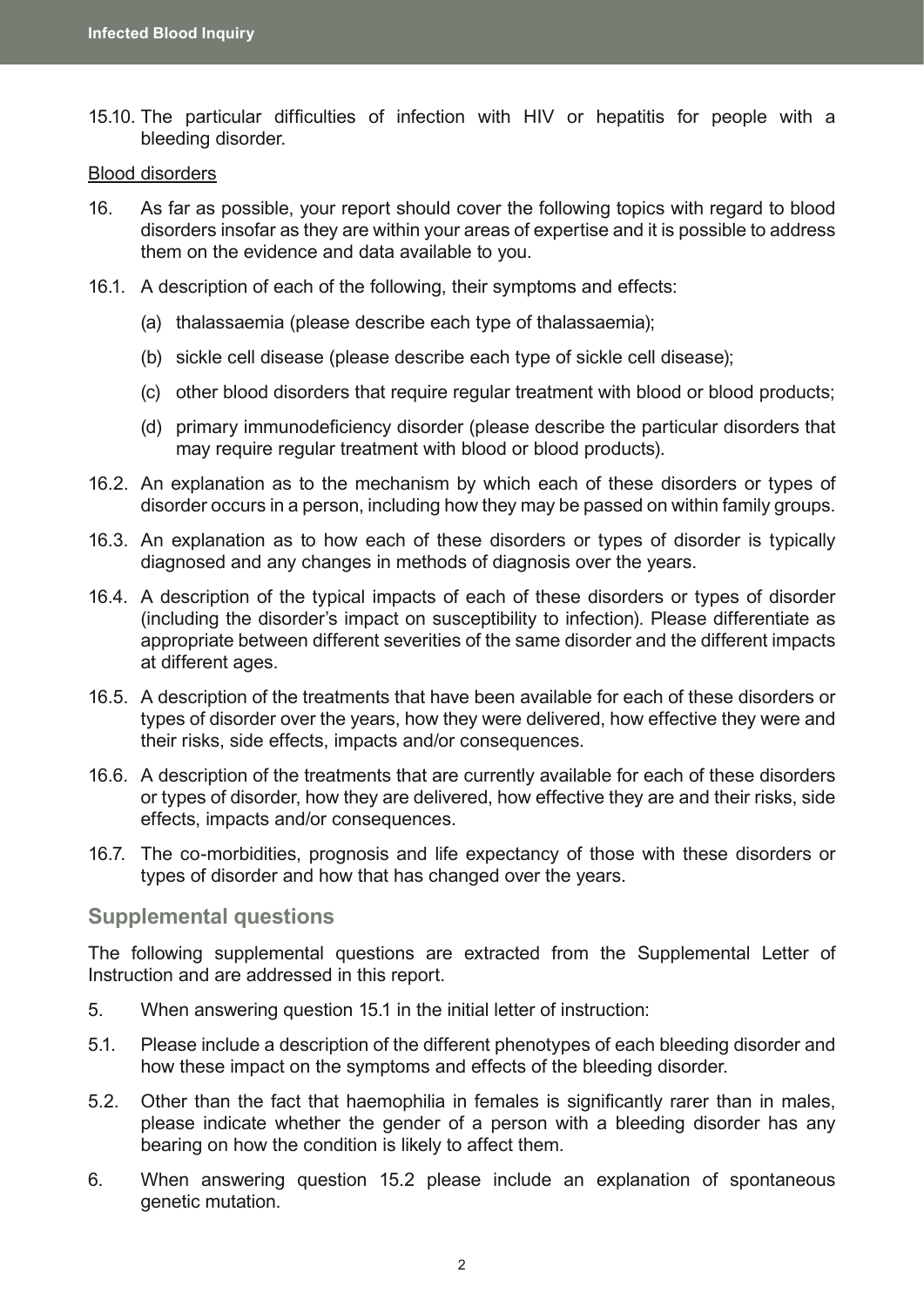- 7. In the part of your report which considers bleeding disorders, please add a section on inhibitors including the following:
- 7.1. a description of low level and high level inhibitors and an overview of the body's immune response;
- 7.2. an explanation as to what triggers inhibitors and how the occurrence rates differ between bleeding disorders;
- 7.3. a description of the standard treatments available for people with inhibitors and how this has developed over time;
- 7.4. an explanation as to the risks, effects and likelihood of the success of these treatments.
- 8. When answering questions 15.6 and 15.7 please include consideration of treatment with whole blood, fresh frozen plasma, avoiding activity and bed rest.
- 9. When answering question 15.7 please include tranexamic acid (a treatment often given concurrently with DDAVP).
- 10. When answering questions 15.6, 15.7 and 15.8, please explain whether an increase in the severity of a person's haemophilia means that there is likely to be a corresponding increase in the frequency of factor treatment, or that a higher dose of factor treatment is likely to be prescribed? If not, what factors dictate the frequency or dose of factor treatment?
- 11. When answering question 15.10, please include the following matters:
- 11.1. The particular impact of infection with hepatitis or HIV on a person's bleeding disorder and their treatment for their bleeding disorder.
- 11.2. The particular impact of co-infection with hepatitis and HIV on a person's bleeding disorder and their treatment for their bleeding disorder.
- 11.3. The particular impact of treatment for hepatitis and/or HIV on a person's bleeding disorder and their treatment for their bleeding disorder.
- 11.4. Whether people with bleeding disorders who are infected with HIV and/or hepatitis may experience difficulties receiving appropriate treatment for those infections.
- 11.5. Whether treatment for a bleeding disorder is affected by a person's viral load for hepatitis and/or HIV, and if so, why and how.
- 11.6. Whether the treatment for hepatitis has any impact on either a person's blood or bleeding disorder, including whether it may trigger an inhibitor, or on the treatment they receive for the blood or bleeding disorder.
- 11.7. Whether having hepatitis and/or HIV has an impact on the ability to clear an inhibitor.
- 11.8. Whether having an inhibitor may impact on a person's HIV/hepatitis infection and/or treatment for the HIV/hepatitis infection.
- 12. When answering question 15.1 in the initial letter of instruction please add a new subparagraph 15.1(e) 'rare factor deficiencies' (such as Factor VII deficiency, Factor X deficiency, Factor XIII deficiency and Glanzmann's disease). These can be covered in less detail than sub-paragraphs (a)  $-$  (d) but please take them into account where they are relevant to the questions in the initial letter of instruction. (**See Addendum**)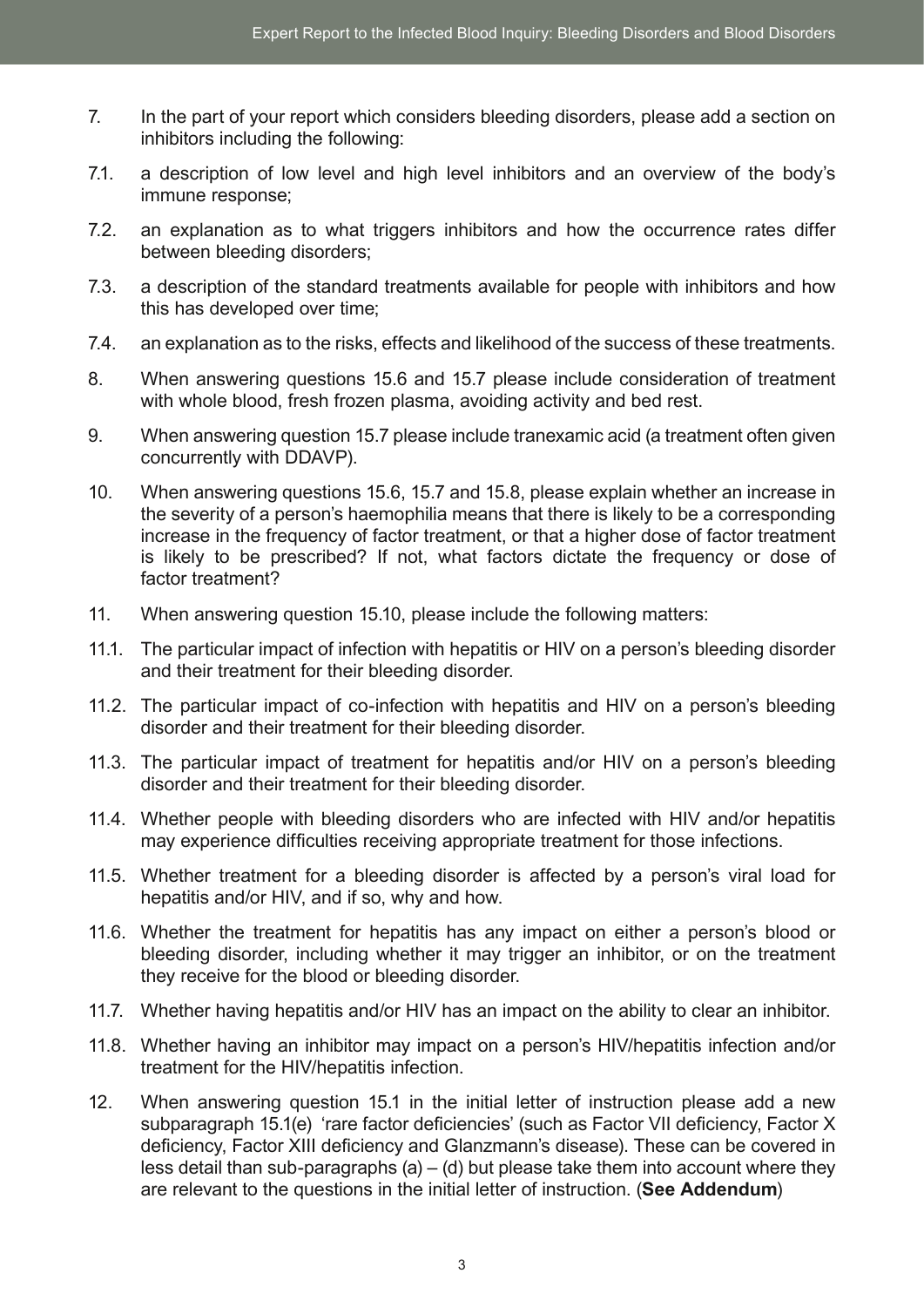- 13. When answering question 15.8 please explain what if any viruses could potentially be transmitted with modern day treatments. (**See Addendum**)
- 14. When answering question 16.1 please:
- 14.1. Include acquired haemophilia at paragraph 16.1(e). (**See Addendum**)
- 14.2. Include haemolytic disease of the foetus and newborn at paragraph 16.1(f). (**See Addendum**)
- 14.3. Include neonatal alloimmune thrombocytopenia at paragraph 16.1(g).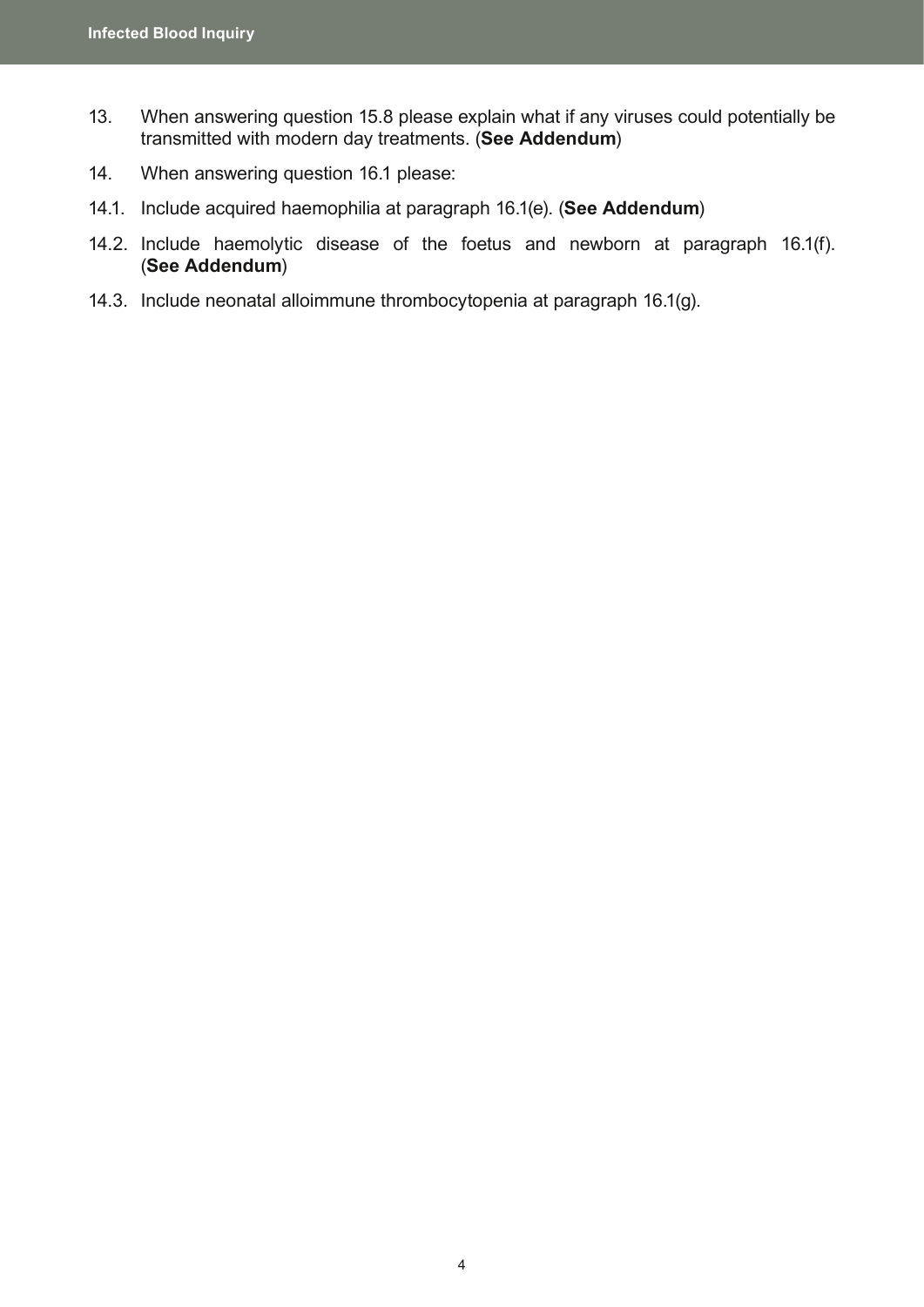# <span id="page-12-0"></span>**1. Haemophilia A – Current Understanding and Management**

Haemophilia A is a bleeding disorder caused by a congenital (inherent) deficiency of Factor 8 (F8, sometimes written as Factor VIII or FVIII) which is a soluble clotting factor involved in amplification of the initial message to form a clot. People with haemophilia A show a markedly increased tendency to bleed into closed spaces in the body such as muscle and joints and also inside the brain or the gastrointestinal tract. People with haemophilia are also at high risk of bleeding with surgery including dental procedures. Without treatment, these bleeds are painful and debilitating and sometimes fatal. Unfortunately, blood is toxic to joint surfaces and repeated bleeding leads to increasing damage to joints (termed 'haemophilic arthropathy') and progressive disability. Without effective treatment, people with very low levels of F8 typically suffer severe disability and early death.

# **Inherited bleeding disorders – current understanding**

The inherited bleeding disorders are a range of medical disorders caused by defects in the clotting (or coagulation) system. The clotting system acts to limit blood loss when blood vessels are injured. It is made up of two main components; platelets, small cells that circulate in the blood and respond to injury by binding to each other and to the injured wall of the blood vessel; and soluble clotting proteins which act in concert to cause a surge of the protein thrombin which converts fibrinogen to fibrin, forming a mesh of protein strands and ultimately a clot to stop bleeding.

# **Inheritance of haemophilia A**

Haemophilia A is a genetic disorder caused by errors (called 'variants' or 'mutations') in the F8 gene. The F8 gene is located on the X chromosome which means that haemophilia A shows sex-linked inheritance and mostly affects boys and men. In brief, the normal human allocation of chromosomes is 46 – a pair each of chromosomes 1-22 and two sex chromosomes: two Xs in females and an X and a Y in males. As males only have one X chromosome, any change in a gene on that chromosome will clearly show itself, while, in females, changes in X chromosome genes are usually masked by a wild-type ('normal') gene on the other X chromosome. Thus, while haemophilia is quite rare in males, it is exceedingly rare in females. Women who have one affected F8 gene and one wild-type gene (termed 'carriers' of haemophilia A) typically have normal F8 levels though some can have reduced F8 levels. Interestingly, factor levels do not correlate well with bleeding amongst carriers and approximately 30% of them experience excessive bleeding (and are called 'affected or symptomatic carriers'). Rarely, there is an imbalance in which the X chromosome is active (termed 'extreme lyonisation') and this can lead to very low F8 levels and a more severe haemophilia picture.

Children of men with haemophilia are not normally at risk of haemophilia: any boys will have inherited the Y chromosome from their father rather than the affected X chromosome; any girls will have inherited the affected X chromosome together with the protective effects of a wild-type X chromosome from their mother.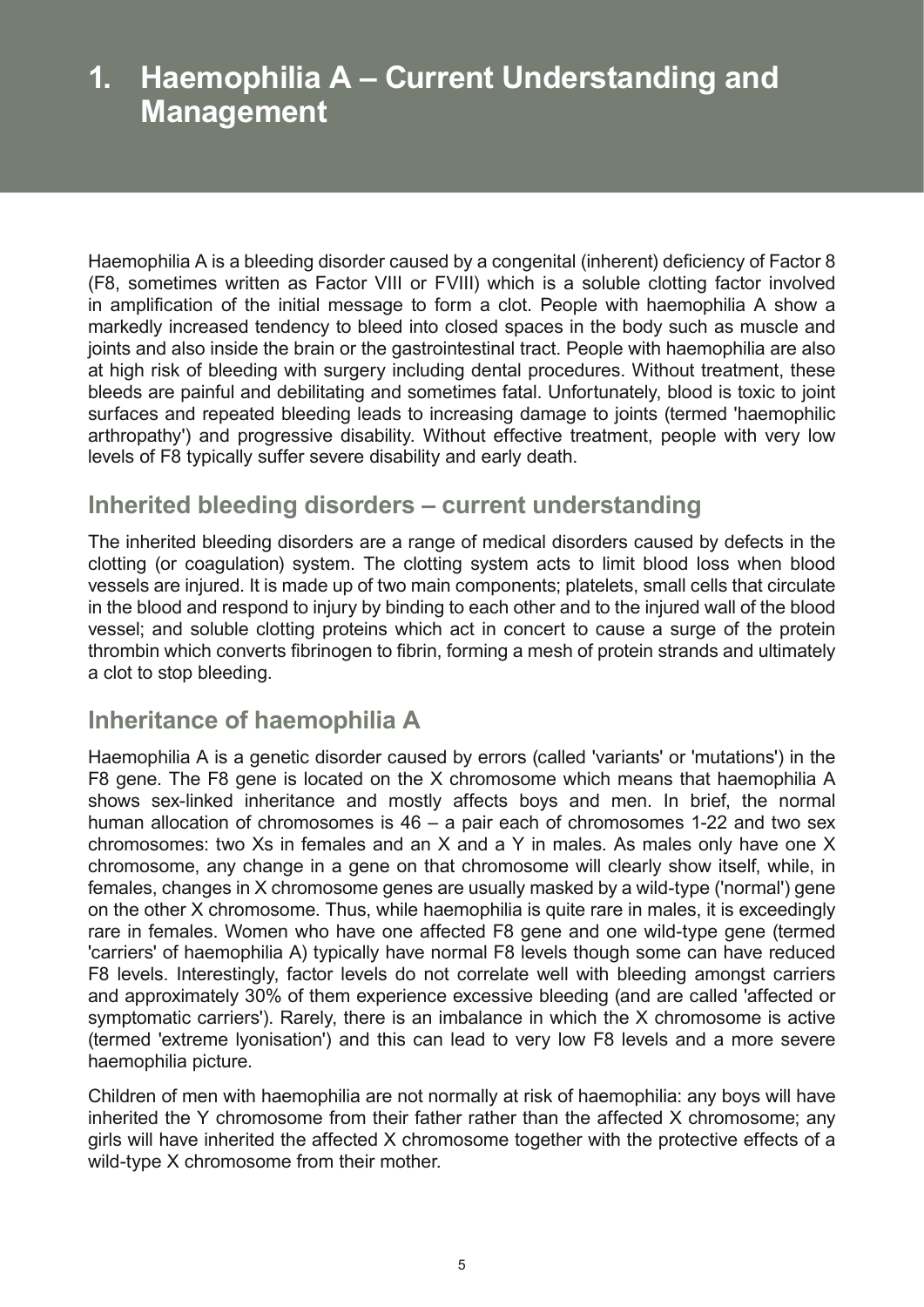<span id="page-13-0"></span>In the UK, about 50% of children diagnosed with haemophilia are known to have haemophilia in the family and 50% are due to new ('de novo') variants. These variants have typically occurred a generation before but are only showing themselves with the birth of a boy – all cell division leads to errors (variants) but these are more common in sperm cell production than in egg cell production: most new variants in the F8 gene have occurred during sperm production in the maternal grandfather. This means that younger male siblings of new cases of haemophilia are also at risk of inheriting the condition.

# **Diagnosis of haemophilia**

Haemophilia is diagnosed in two different scenarios: targeted testing in children born to mothers known to be carriers of haemophilia and new investigation of children presenting with bruising and bleeding without a family history of haemophilia.

Initial testing consists of a screening clotting test ('assay')– the Activated Partial Thromboplastin Time (APTT), part of the routine assessment of the clotting system. The APTT is abnormally prolonged in haemophilia (in other words it takes longer for the clot to form in the blood sample from a patient) and this finding, together with a consistent clinical presentation, would lead to a specific F8 or F9 assay most commonly a variant of the APTT carried out on the patient's plasma mixed with a series of dilutions in factor-deficient plasma (the liquid fraction of blood). Diagnosis should be confirmed with a repeat assay performed on a separate sample and then often by genetic analysis of the F8 gene.

APTTs and factor assays are prone to error if not carried out and interpreted with due caution: clotting times can be either factitiously shortened or prolonged and factor levels can be over- or under-estimated. For this reason, a cornerstone of practice is to avoid diagnosing any condition on a single assay. However, if samples are taken, processed and analysed carefully by experienced scientists and clinicians working in laboratories with good internal and external quality assurance programmes and any significant results are repeated to confirm the result, errors are rare.

# **Bleeding patterns in haemophilia A**

The risk of bleeding in haemophilia A is closely related to the amount of F8 in the blood; this is termed 'the baseline factor level'. By convention, the average level of clotting factors in the blood is set at 100% (or 100 iu/dl) and the normal range in adults not affected by haemophilia is between 50% and 150% (iu/dl). Some people with haemophilia have close to zero (<1%) self-made (endogenous) F8 or 9 and this is termed 'severe haemophilia'. Levels of 1-5% are termed 'moderate haemophilia' and levels >5% are termed 'mild haemophilia'. People with untreated severe haemophilia suffer from spontaneous bleeds, episodes of joint, muscle or other bleeding not provoked by any physical injury (trauma) but occurring through normal day to day movements and activities. As levels of baseline factor rise, the risk of spontaneous and traumatic bleeds reduces: spontaneous and trauma associated bleeds occur regularly in moderate haemophilia, though less commonly than in severe haemophilia: they are uncommon in mild haemophilia.

### **Current treatment of haemophilia A**

Treatment of haemophilia A is primarily aimed at increasing the levels of Factor 8 in the blood. It can be usefully split into 1) reactive (or 'on demand') treatment and 2) preventative treatment; either short term to cover things like surgery, or longer term to prevent bleeds (this is what we call prophylaxis).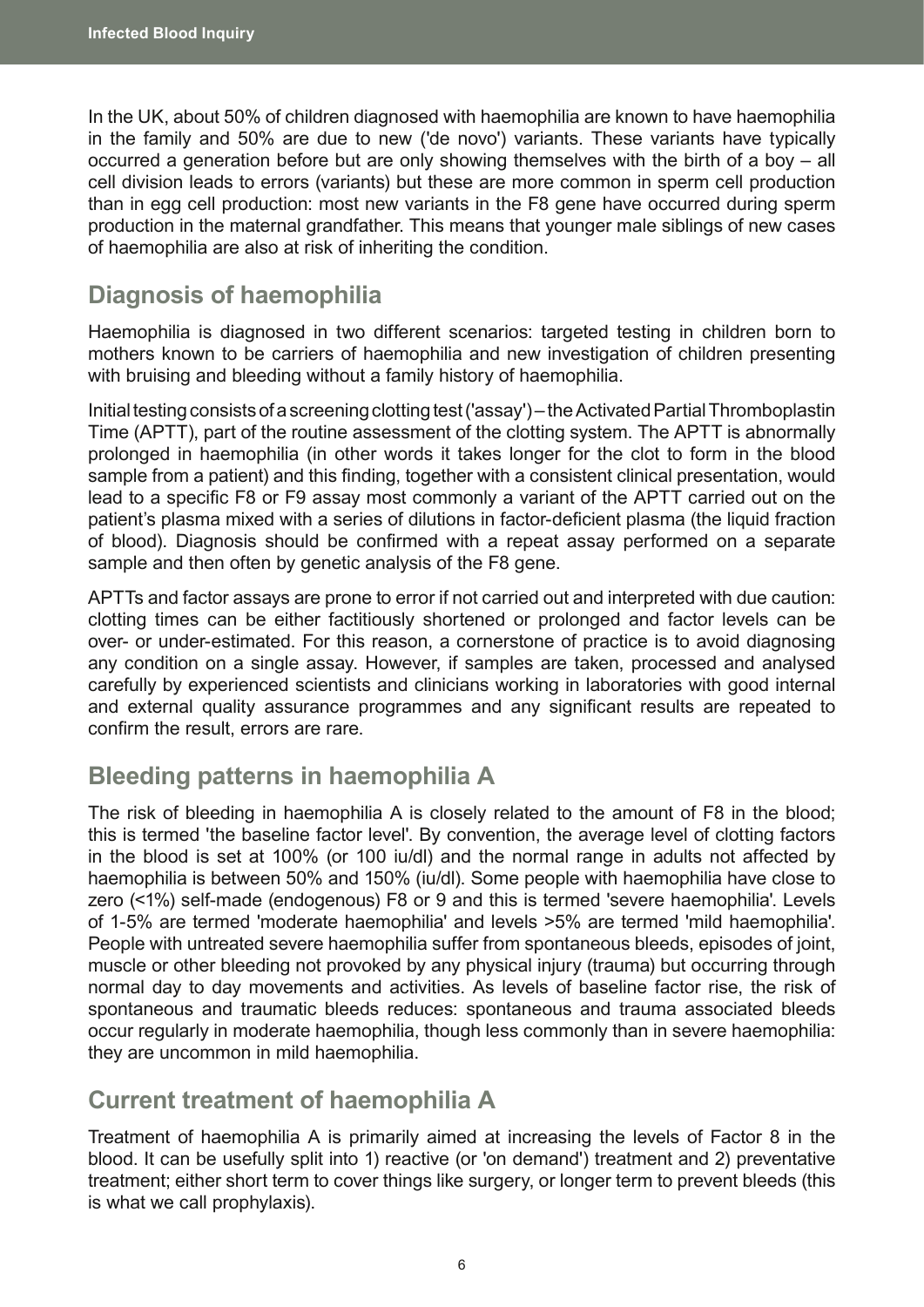# <span id="page-14-0"></span>**Prophylaxis**

The current standard of care for severe haemophilia is to start regular preventative F8 infusions (prophylaxis) around 1-2 years of age when a child is getting mobile and is at more risk of joint bleeds. Practice varies between centres as to whether an in-dwelling central venous catheter is inserted to facilitate these injections or efforts are made to proceed solely by peripheral venepuncture (inserting needles into veins in the arms or feet) but the aim is to achieve a position where the family is able to administer factor at home independently at a dosage and frequency that maintains factor levels above a trough of 1-3 iu/dl. For standard half-life recombinant F8 (see section below called 'Extended Half Life Recombinant F8'), this typically requires injections every 48 hours; for extended half-life (EHL) products, this is typically every 72 hours. Prophylaxis is expected to be lifelong. Prophylaxis is also given to some people with haemophilia with levels of 1-3% (iu/dl) and occasionally at higher levels. It is hoped and expected that children who start treatment around a year of age and receive recommended doses of prophylaxis will reach adulthood with normal joints and only bleed infrequently.

### **On demand treatment**

Patients with non-severe haemophilia are more likely to be treated on demand; in other words, they do not receive regular preventive injections of F8 (prophylaxis) but are treated if they bleed or injure themselves. Some people with haemophilia may also give 'targeted prophylaxis' around high-risk activities such as sport. The duration and intensity of treatment after a bleed will depend on the severity of the bleed and the response to treatment. Often a single dose is enough; sometimes weeks of treatment are required.

### **Not treating or inadequately treating haemophilia**

If a significant bleed such as a joint bleed were to be left untreated, particularly in more severe haemophilia, the bleed would likely progress, the joint would become grossly swollen and extremely painful, and it may take many weeks or months to improve. Haemophilic arthropathy (the progressive destruction of the joint linings due to damage from the blood) would progress and that joint would become more prone to bleeds in the future. This vicious cycle is what is known as a 'target joint', something that does occur today but is happily far less common with modern treatment in the UK. Other bleeding sites, for example inside the head or in the gastrointestinal tract, can be fatal if untreated.

# **F8 inhibitors**

The most common complicating side effect of modern haemophilia treatment is the development of F8 inhibitors. These are antibodies produced by the immune system against therapeutic F8. These antibodies clear the F8 from the circulation and stop it working properly. Up to a third of previously untreated patients with severe haemophilia A will develop inhibitors to F8.

Inhibitors occur because the immune system does not recognise exogenous F8 as part of the host. The developing immune system goes through a process of self-tolerisation via a depletion of any self-reacting immune cells. In severe haemophilia, particularly severe haemophilia where no F8 is produced, the immune system has not tolerised to F8 so an immune response is likely. Exactly why an immune system produces inhibitors in some cases and not others is complicated and only partially understood but we know that certain factors are important: these include the underlying F8 genetic variant, the make-up of the immune system, the ethnicity of the patient, whether or not there is a family history of inhibitors, the severity of the haemophilia, and the situation and intensity of the first treatments with F8.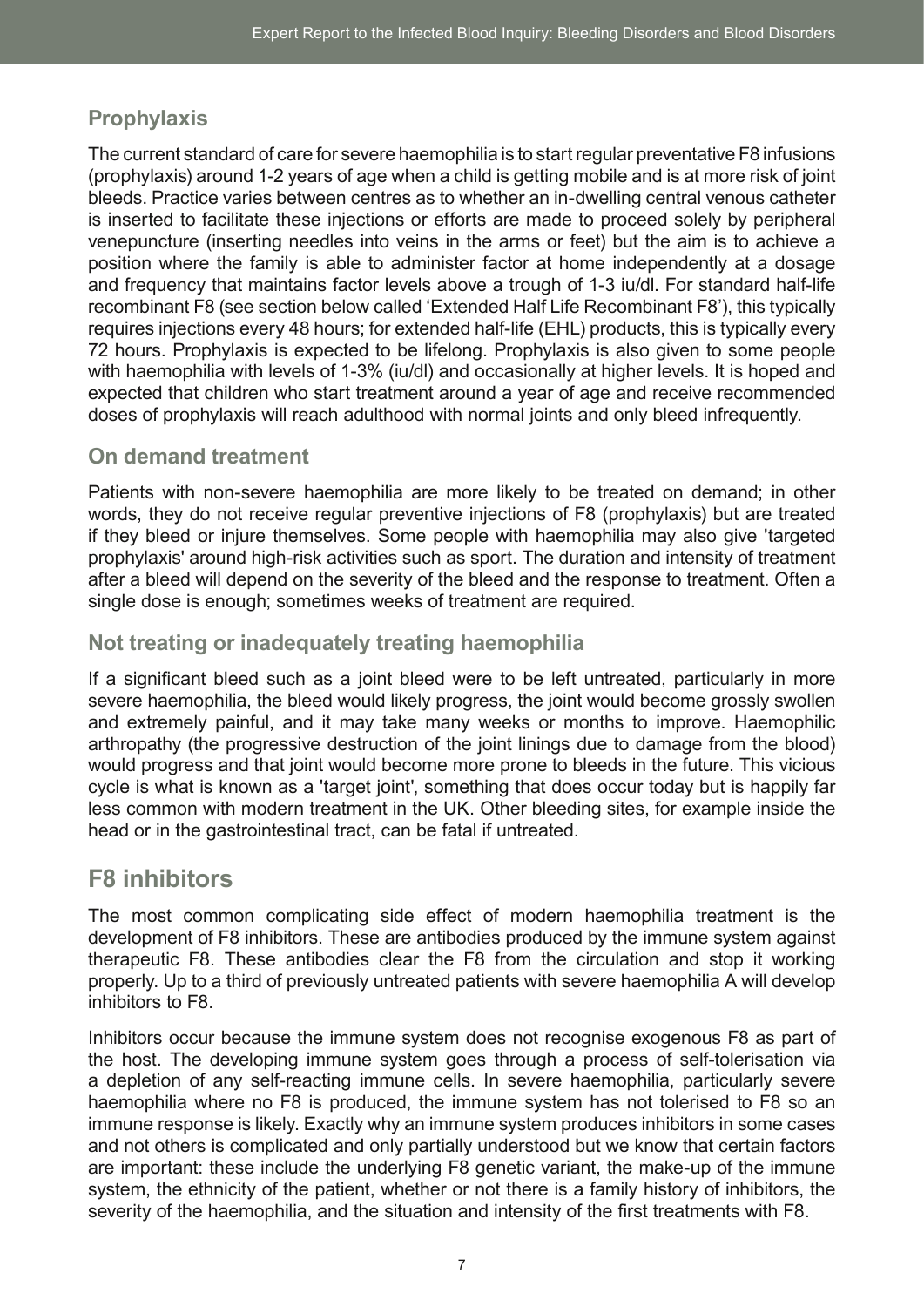### <span id="page-15-0"></span>**Management of inhibitors**

Most inhibitors occur in severe haemophilia in the first 30 exposures to F8. As children with severe haemophilia are put on prophylaxis at the age of 1-2 with 3-4 F8 treatments a week, this is the age when inhibitors typically emerge.

Initial management of inhibitors is focused on tolerising the immune system to the F8. If the immune system is continuously exposed to high doses of F8 by daily or alternate day dosing, in most cases (75-80%) the antibody reaction will stop after some months (sometimes years) and the child is said to be 'tolerised'. This means that F8 can effectively be used for prophylaxis and treatment though in many cases, even when tolerised, children require larger doses and more frequent infusions of F8 than those with no history of an inhibitor.

Prior to successful tolerisation, and in the event that tolerisation is unsuccessful, F8 therapy is ineffective both for prophylaxis and treatment. Treatment options include the 'bypassing agents' FEIBA (the trade name for what is known as Activated Prothrombin Complex Concentrate, APCC see below) and Novoseven (recombinant activated F7). Bypassing agents are so-named as they swamp the clotting system with high levels of activated clotting factors, bypassing the need for F8. They are effective in people with haemophilia with inhibitors and are often life-saving but are not as effective as F8 either at treating bleeds or as a prophylactic agent. Patients with inhibitors are more likely to have lives limited by haemophilia with regular bleeds, target joints and disability. Happily, bleed prevention has become far more effective in patients with inhibitors over the past years with the introduction of emicizumab (trade name Hemlibra) into the UK market. See below.

### **Current treatments for haemophilia A in the UK**

### **Desmopressin**

Desmopressin (marketed in the UK as DDAVP) is a synthetic analogue of the naturally occurring hormone vasopressin. It is used in bleeding disorders to increase plasma levels of F8 and von Willebrand factor (VWF) and to enhance platelet function. A subcutaneous or intravenous dose of desmopressin typically results in an increase in plasma F8 and VWF levels of 2-4 times. This makes it a useful treatment in mild haemophilia and von Willebrand disease (VWD) but ineffective in severe haemophilia. Levels are maintained for 6-24 hours once raised but multiple doses show a diminished response and it is not generally used for long periods of time. Side effects of desmopressin include fluid retention and electrolyte disturbance and there is a significant risk of seizures if it is used in babies or without careful advice regarding fluid intake.

### **Recombinant F8**

Recombinant F8 (rF8) has been the mainstay of treatment of haemophilia in the UK for the last 20 years. It is made in a laboratory using genetically engineered cell lines and thus is not at risk of carrying blood-borne infections (though some products do use human albumin in the extraction process). Calculated doses give predictable rises in F8 though there is some variation in how long it lasts in the system. It is very effective at treating bleeds and, with good doses, very effective at preventing them. Administration is a challenge though (it must be given intravenously) and the frequency of injections required for good levels is a very significant burden on people with haemophilia and their families. Apart from the very significant issue of inhibitors, the safety profile is excellent.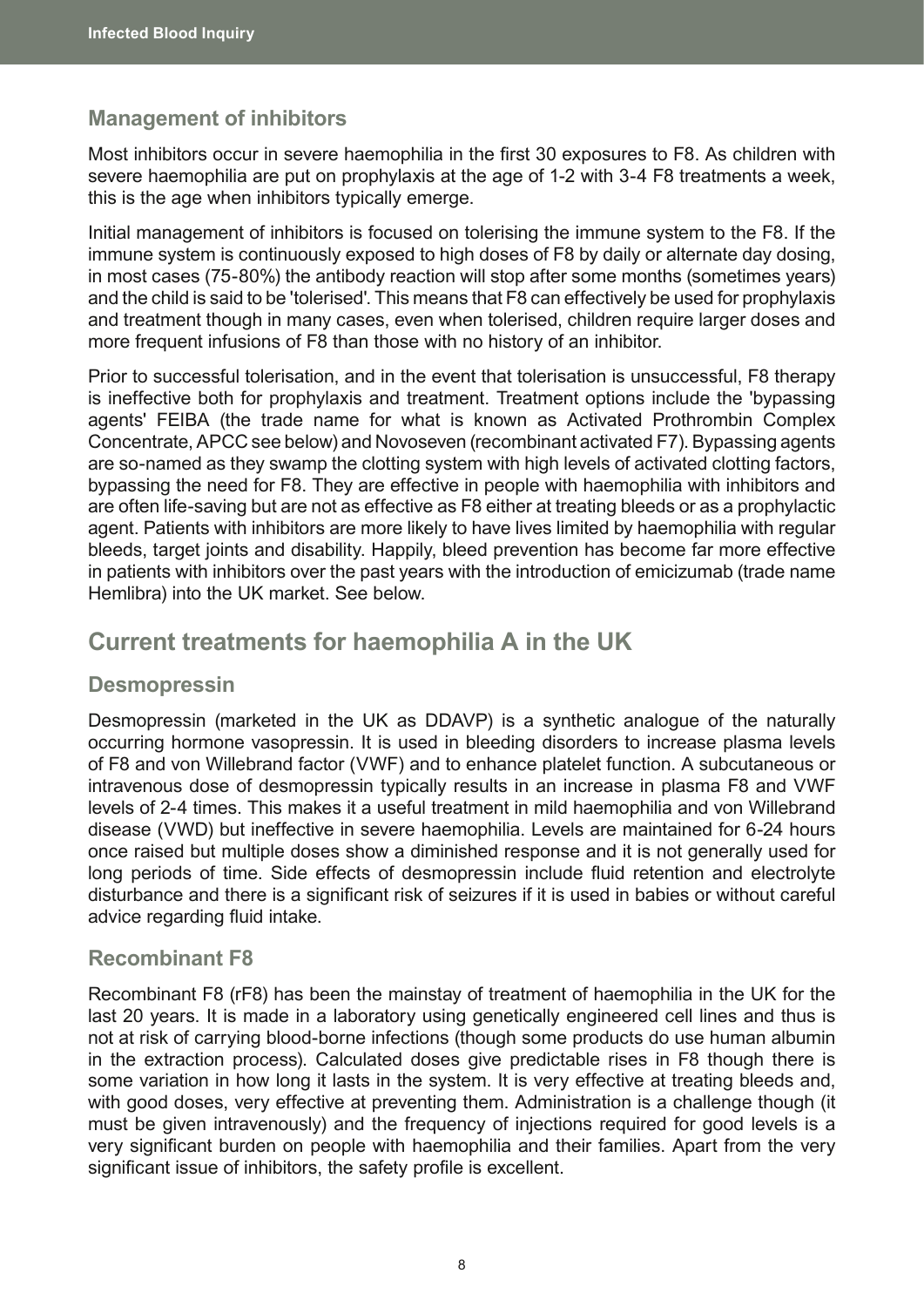### <span id="page-16-0"></span>**Plasma-derived F8**

Plasma-derived F8 concentrates (pdF8) are factor concentrates made from the fractionation and purification of multiple blood donations. They remain the mainstay of treatment of more severe VWD but are now rarely used for haemophilia A in the UK. In 2018/19, according to the National Haemophilia Database Annual Report, 13.4 million units of pdF8 were used for haemophilia A out of a total UK F8 usage of 600 million units. As pdF8 comes from pooled blood donations, there remains concern about the possibility of transmission of infective agents and all products marketed in the UK go through multiple lines of initial screening and then multiple lines of virus deactivation procedures. There is some evidence that suggests pdF8 results in a lower incidence of inhibitor formation (though this is controversial) and there is also evidence that shows that pdF8 can be effective in immune tolerance induction where recombinant F8 has been ineffective, but it remains a rarity for children with haemophilia to receive pdF8 in the UK.

### **Extended half-life recombinant F8**

As one of the main difficulties in giving rF8 is the frequency of injections, extensive efforts have been made to extend the lifespan of rF8 in the body in the past decade and more. This has been done by linking the rF8 to different molecules including the Fc (fragment crystalisable) domain of immunoglobulin and polyethylene glycol (PEG). This has been partially successful, extending the half-life (the time it takes for the amount of the F8 in the body to halve) from an average of 12 hours to around 18 hours, meaning that the typical patient needs to infuse EHL rF8 every 3 days compared with every 2 days with a standard molecule.

### **Tranexamic acid**

Tranexamic acid is an inhibitor of fibrinolysis – the normal physiological process whereby clots are broken down in the body. By inhibiting fibrinolysis, tranexamic acid can stabilise clots and reduce bleeding. This is effective in major trauma (injury) and it can be useful as an adjunct to factor concentrate in haemophilia or on its own in minor bleeding particularly mouth, nose or menstrual bleeding.

### **Factor Eight Inhibitor Bypassing Activity**

FEIBA (Factor Eight Inhibitor Bypassing Activity) is the trade name for Activated Prothrombin Complex Concentrate (APCC), a plasma-derived concentrate consisting of the clotting factors 2, 7, 9 and 10, some of which are in their activated form. In much the same way as for Novoseven (below), FEIBA is able to drive the clotting mechanism and generate higher amounts of thrombin, without the F8-dependent amplification phase. It is moderately effective in both treating and preventing bleeding in people with haemophilia who have inhibitors. Unlike F8, it is not possible to measure its effects in the laboratory using conventional clotting assays.

### **Novoseven**

Novoseven is recombinant activated F7 (F7a, FVIIa). Novoseven is mainly used as a bypassing agent in inhibitor patients in haemophilia where high levels of F7a can generate higher amounts of thrombin without the F8-dependent amplification phase. It is moderately effective in this context and further limited by its short half-life. It is also used in severe platelet function defects and F7 deficiency, and has been tried in life-threatening bleeding in various contexts (though with mixed success). It is not possible to measure its effects using conventional laboratory tests.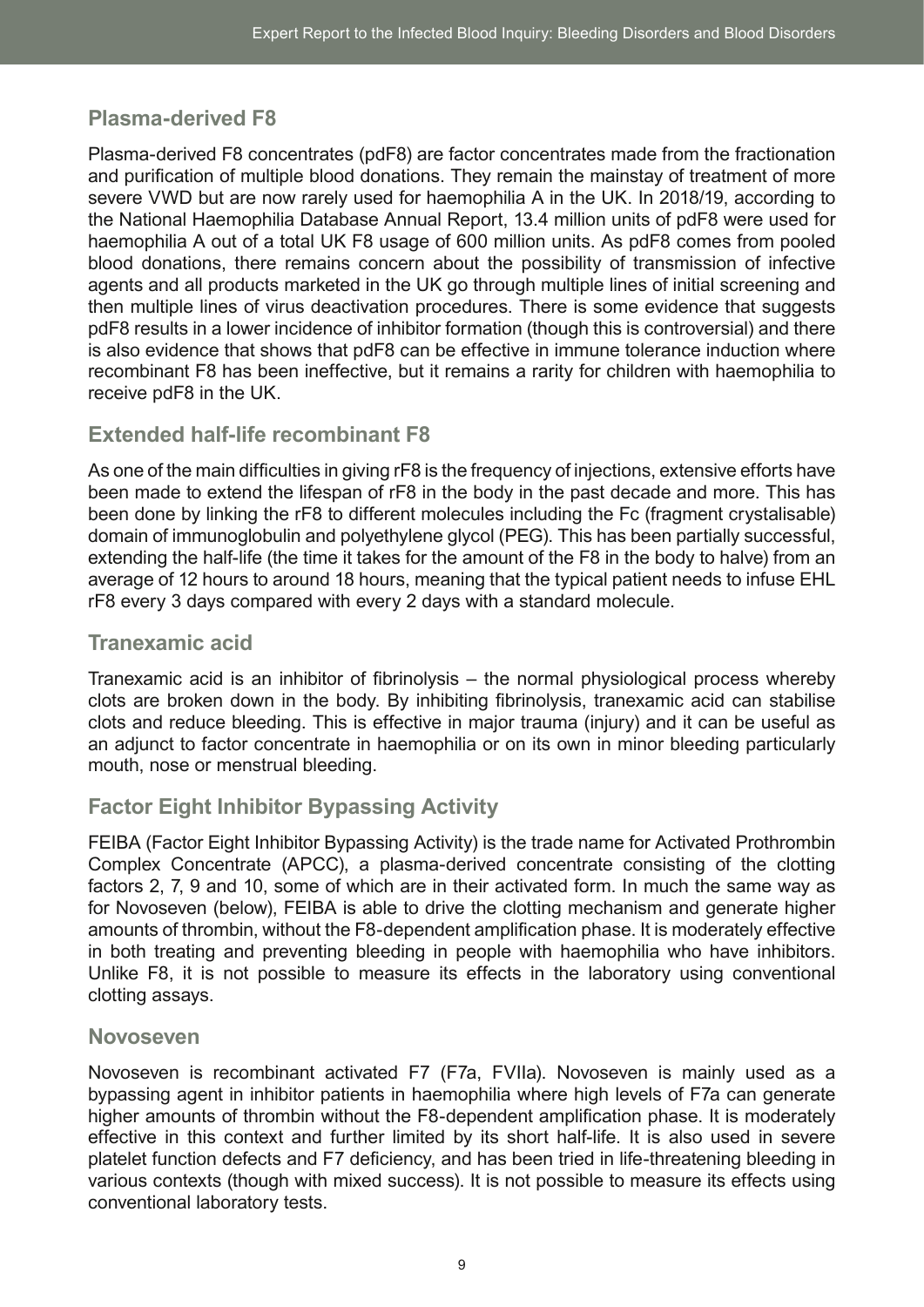### <span id="page-17-0"></span>**Emicizumab**

Emicizumab (trade name Hemlibra) is a new F8 mimetic treatment in haemophilia. It is a specially engineered antibody that binds activated F9 and F10, essentially doing the job of F8 in the clotting 'cascade'. When given every one to two weeks as a subcutaneous injection, it gives relatively stable levels of activity and does not show the same peaks and troughs of activity that are seen with rF8. It is used for prevention rather than treatment of bleeds. As emicizumab is a completely different molecule from F8, antibodies (inhibitors) against F8 do not interfere and it is effective in inhibitor and non-inhibitor patients alike. It has been a transformative treatment for inhibitor patients. Emicizumab has shown some serious side effects when given in combination with high doses of FEIBA in inhibitor patients but these issues have not been seen, to date, in any other context. There are no high-quality studies comparing emicizumab with rF8 prophylaxis and long-term safety and efficacy is not yet known.

### **Gene therapy**

There is a lot of interest in gene therapy in haemophilia A at present and in the past few years, studies have reported multiple patients with months and years of good levels of F8 without any need for factor concentrate. However, these studies remain in the experimental phase and long-term results are not yet known. It therefore remains to be seen whether gene therapy will become a safe, mass treatment option in haemophilia A.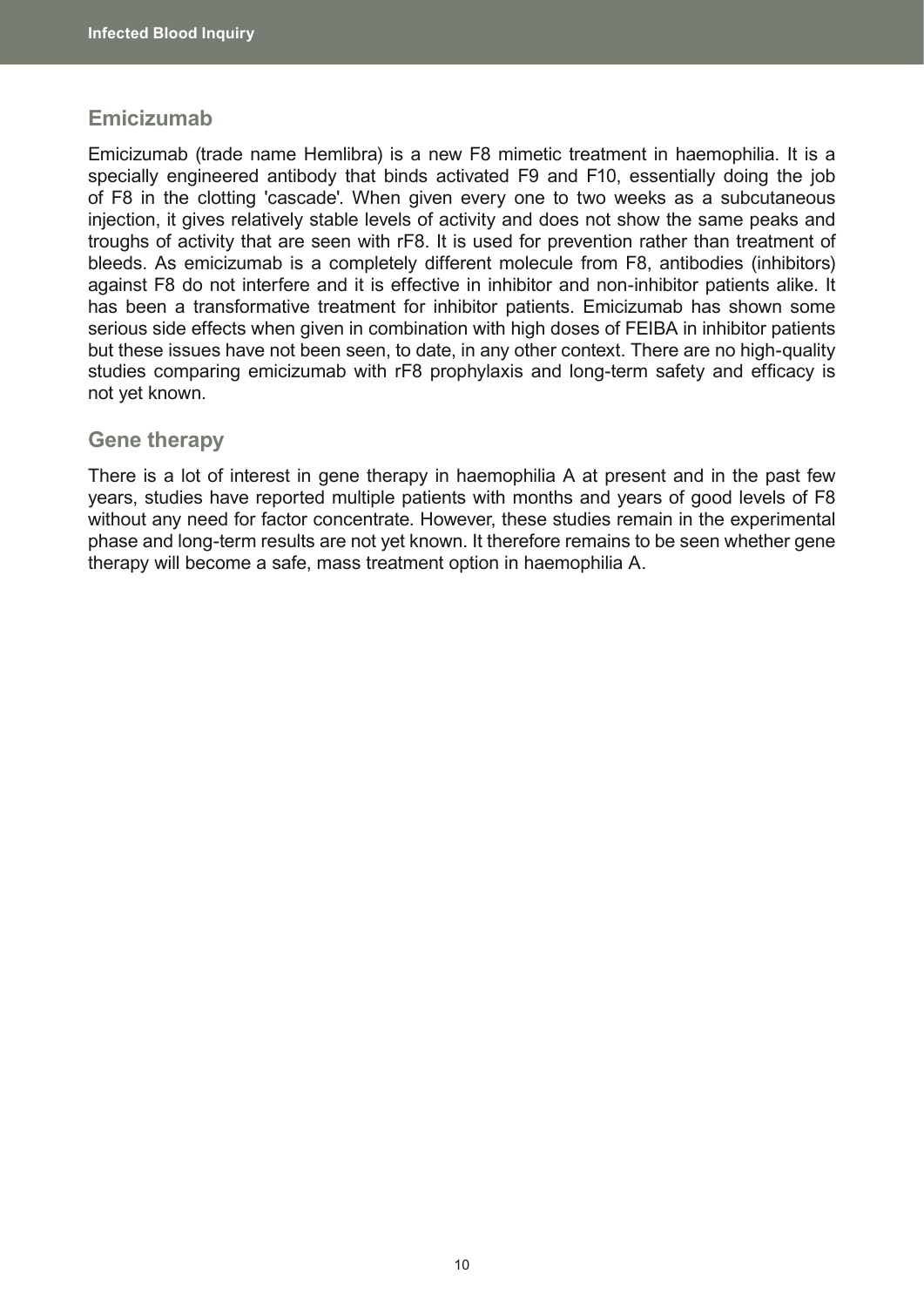# <span id="page-18-0"></span>**2. Haemophilia B – Current Understanding and Management**

Haemophilia B is a bleeding disorder caused by a congenital deficiency of F9 (or FIX), a soluble clotting factor involved, like F8, in the amplification of the initial clotting signal. The biological roles of Factors 8 and 9 are closely related (F8 is actually a cofactor for F9; it allows F9 to cleave and activate F10 by bringing them close together physically) and so the clinical picture that is caused by these deficiencies is near identical: like those with haemophilia A, people with haemophilia B show a markedly increased tendency to bleed into closed spaces in the body such as muscle and joints and also inside the brain or the gastrointestinal tract. Haemophilia B is less common than haemophilia A; the National Haemophilia Database has 1,836 reported cases of haemophilia B of whom 360 are severe, compared to 8,410 cases of haemophilia A of whom 2,060 are severe.

# **Inheritance of haemophilia B**

The F9 gene is, like F8, located on the X chromosome and haemophilia B also shows sexlinked inheritance with an identical pattern to haemophilia B.

# **Bleeding patterns in haemophilia B**

As with haemophilia A, the risk of bleeding in haemophilia B is closely related to the amount of F9 in the blood, the baseline factor level. People with haemophilia B with close to zero (<1%) self-made F9 are said to have severe haemophilia B; levels of 1-5% are termed moderate haemophilia and levels >5% are termed mild haemophilia. People with untreated severe haemophilia B suffer from spontaneous bleeds: episodes of joint, muscle or other bleeding not provoked by any physical injury (trauma). As levels of baseline factor rise, the risk of spontaneous and traumatic bleeds reduces: spontaneous and trauma-associated bleeds occur regularly in moderate haemophilia, though less commonly than in severe haemophilia; they are uncommon in mild haemophilia.

# **Diagnosis of haemophilia B**

Haemophilia B is diagnosed either in children with a family history of haemophilia or those with new bleeding symptoms. Initial testing consists of the Activated Partial Thromboplastin Time (APTT) and, if the APTT is prolonged, a specific F9 assay, a variant of the APTT carried out on the patient's plasma mixed with a series of dilutions in F9-deficient plasma.

Diagnosis should be confirmed with a repeat assay performed on a separate sample and by genetic analysis of the F9 gene.

# **Current treatment of haemophilia B**

Treatment of haemophilia B, as with haemophilia A, can be divided into on demand and prophylaxis. The standard of care is prophylaxis for all patients with severe haemophilia B, again starting at 12-18 months. As F9 lasts longer in the circulation, infusions are not as frequent as in haemophilia A: every 3 days for standard recombinant F9 (rF9), weekly for Extended Half-Live (EHL) rF9, see below. Infusions of F9 are again intravenous and often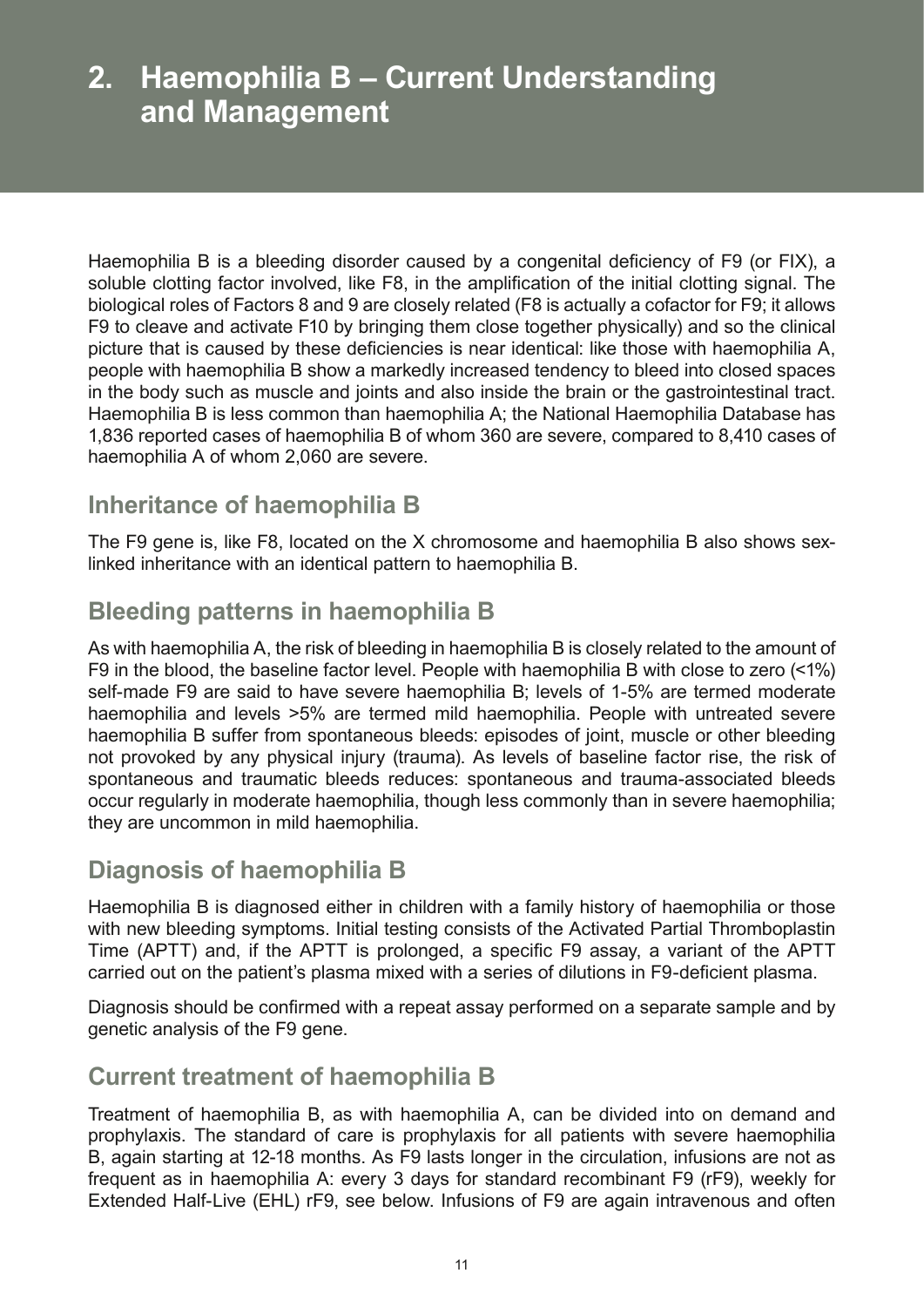<span id="page-19-0"></span>require insertion of a central venous catheter such as a port-a-cath. Patients with mild or moderate haemophilia B are generally treated on demand unless they have a more severe bleeding frequency. Desmopressin does not raise F9 levels and is not an effective treatment for haemophilia B.

# **Inhibitors in haemophilia B**

Inhibitors are much less common in haemophilia B than in haemophilia A (3% as compared to 30%) but are, in general, more problematic when they do occur. This is because many inhibitors are associated with anaphylaxis – a severe, life-threatening allergic reaction. Immune tolerance is less successful and protocols are less well established. Ongoing treatment with F9 can lead to a kidney condition, nephrotic syndrome. Treatment with bypassing agents is more limited as FEIBA contains significant amounts of F9 and is relatively contraindicated. Due to its mechanism of action, emicizumab is not an appropriate treatment. Therefore treatment options at present are largely confined to Novoseven though there are some promising agents in development.

# **Current treatments available for haemophilia B in the UK**

### **Recombinant F9**

rF9 is made in a laboratory using genetically engineered cell lines and thus is not at risk of carrying blood-borne infections. rF9 lasts considerably longer in the circulation than F8 with a half-life of 18-24 hours (though there is some variation between patients). It is very effective at treating and preventing bleeds if given in adequate doses. Administration is intravenous and therefore a challenge and, although the frequency of injections is less than in haemophilia A, this remains a very significant burden on people with haemophilia and their families. Apart from inhibitors, the safety profile is excellent.

### **Plasma-derived F9**

Plasma-derived F9 concentrates (pdF9) are factor concentrates made from the fractionation and purification of multiple blood donations. In the UK, total pdF9 in 2018/19 was 4.5 million units out of a total F9 usage of 80 million units. As pdF9 comes from pooled blood donations, there remains concern about the possibility of transmission of infective agents, and all products marketed in the UK go through multiple lines of initial screening and multiple lines of virus deactivation procedures.

### **Extended half-life recombinant F9**

As per rF8, extensive efforts have been made to extend the lifespan of rF9 in the body in the past decade. Happily this has been more successful in rF9 with half-lives extended to 96 hours and beyond, and good trough levels achieved with weekly or even fortnightly dosing. This has been done by linking the rF9 to different molecules including albumin, the Fc domain of immunoglobulin and polyethylene glycol (PEG).

#### **Tranexamic acid**

Tranexamic acid can be used in haemophilia B as in haemophilia A.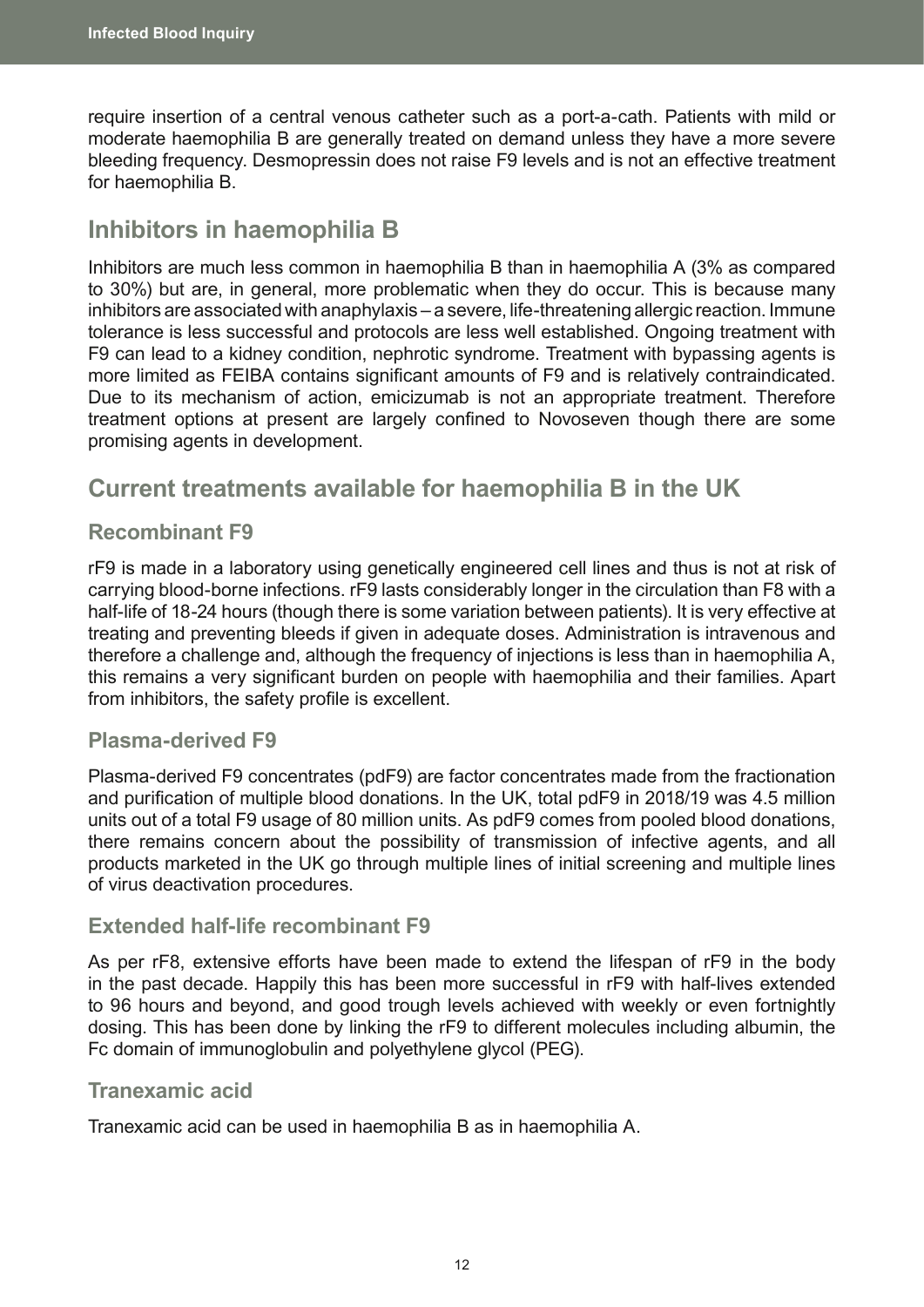# <span id="page-20-0"></span>**Factor Eight Inhibitor Bypassing Activity (FEIBA)**

FEIBA contains significant amounts of F9 and is relatively contraindicated in patients with haemophilia B and inhibitors.

### **Novoseven**

Novoseven can be used in haemophilia B with inhibitors in an identical fashion to haemophiliaA.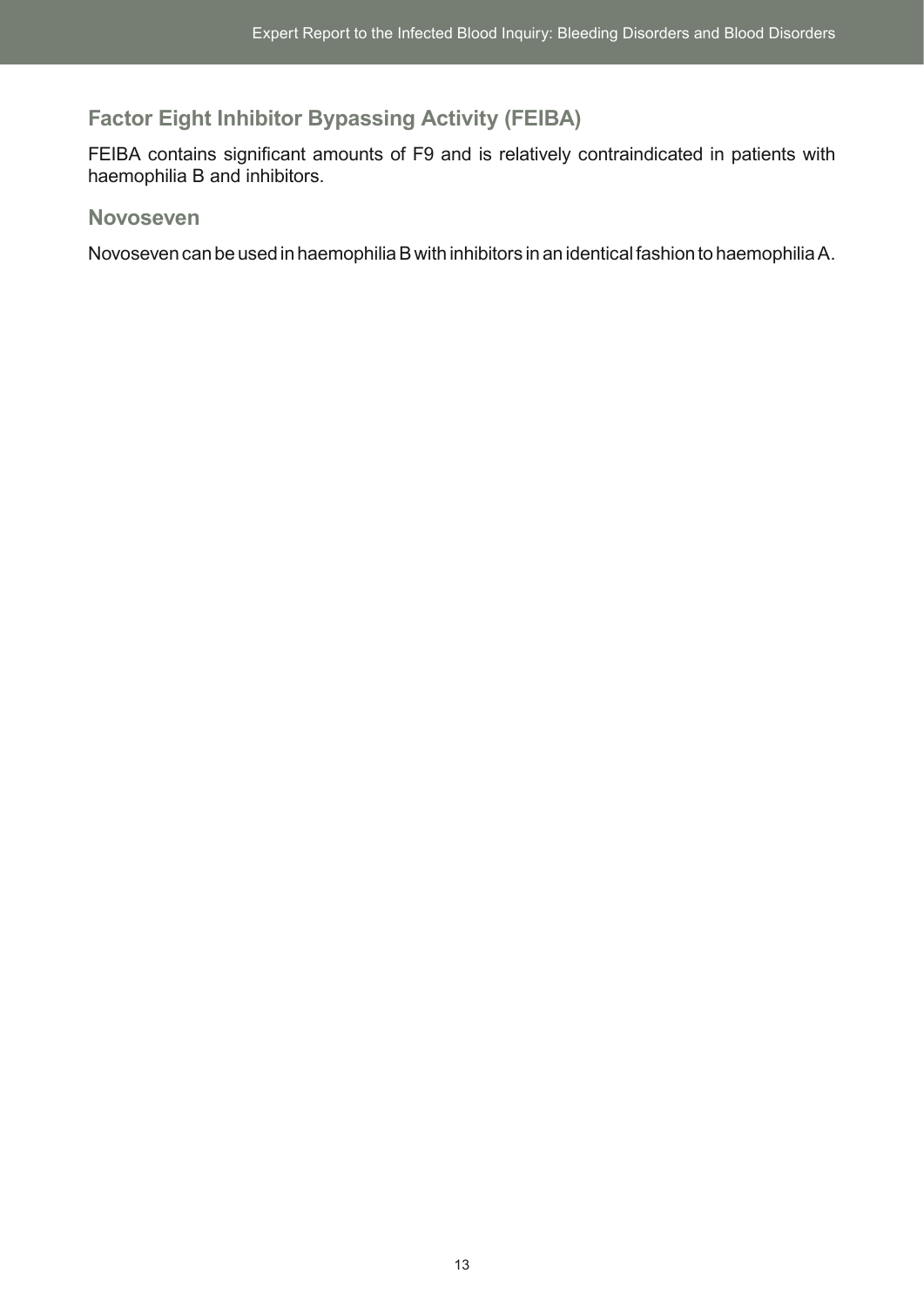# <span id="page-21-0"></span>**3. Factor 11 Deficiency (Haemophilia C) – Current Understanding and Management**

The congenital deficiency of F11 (sometimes Factor XI or FXI) is a rare bleeding disorder. There are 3,445 patients registered in the UK with F11 deficiency. It is generally thought of as an autosomal recessive condition: pathological (disease-causing) variants are present in both copies of the gene in affected individuals, though there are some dominant negative variants described and some carriers of typical variants have mildly reduced F11 levels and report bleeding. F11 deficiency is relatively common in populations with Ashkenazi Jewish family origins.

# **Bleeding patterns and severity**

In contrast to haemophiliaA, factor levels are not predictive of the bleeding picture (phenotype): some patients with undetectable F11 levels have only mild bleeding; a severe bleeding phenotype has been reported in patients with F11 levels up to 40% (iu/dl).

Spontaneous bleeding is very uncommon in F11 deficiency and many cases are asymptomatic. The most common symptoms are bleeding after surgery or trauma.

# **Treatment**

As bleeding is uncommon, many individuals require no treatment. Treatment is most commonly given to cover surgery. There are/have been three main options for surgical cover: tranexamic acid, Fresh Frozen Plasma (FFP) and F11 concentrate.

F11 concentrate is produced by fractionation from pooled blood donations. It provides good haemostatic control (it prevents bleeding) but it has been associated with significant rates of thrombosis and for that reason is used with caution. Forty-five patients received F11 concentrate in the UK in 2018/19 – 1.3% of registered patients.

FFP is another source of F11 and can be used to cover surgery. In the UK in 2018/19, 14 patients received solvent-detergent FFP for F11 deficiency.

Tranexamic acid is remarkably effective in preventing bleeding in F11 deficiency.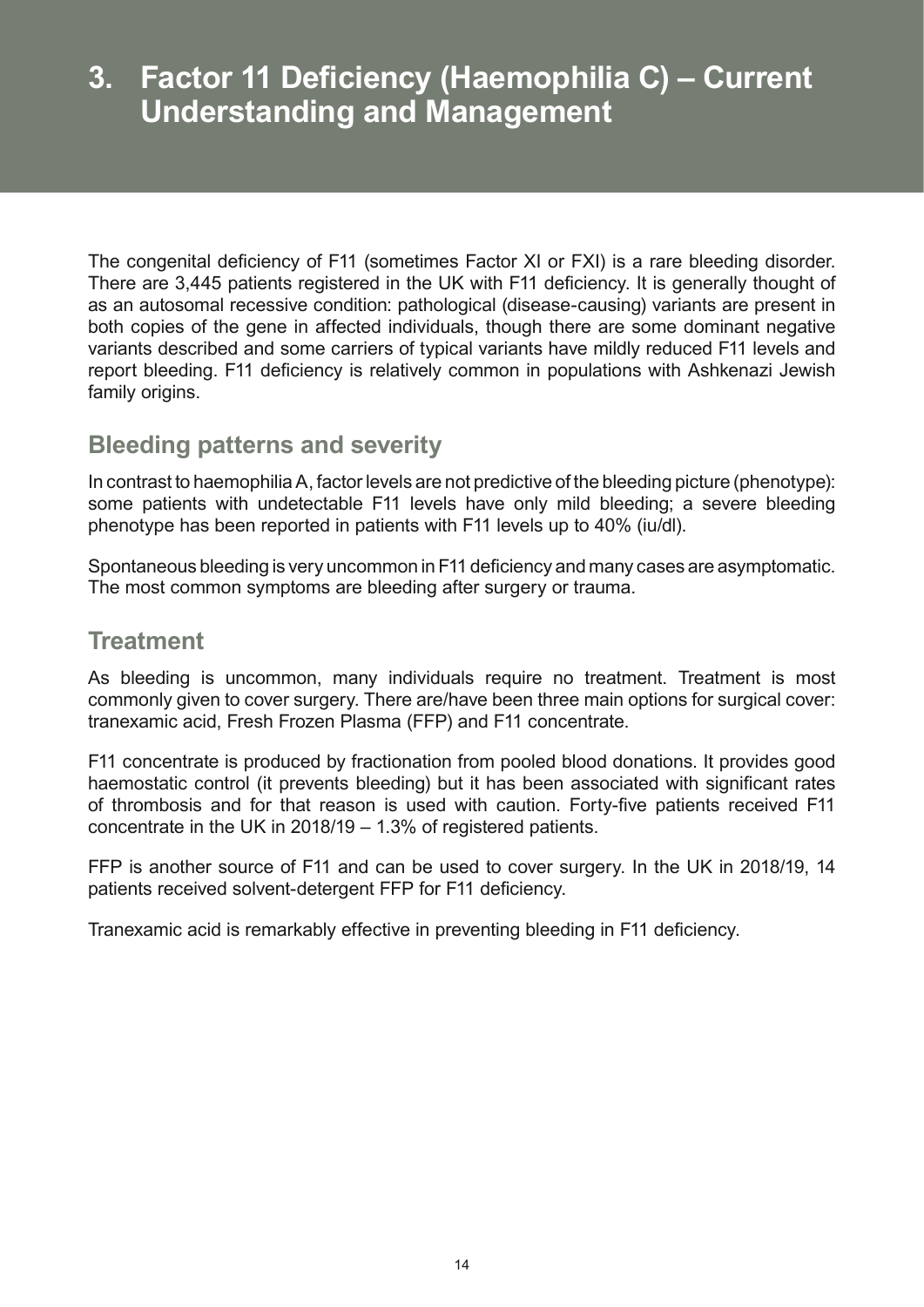# <span id="page-22-0"></span>**4. Von Willebrand Disease – Current Understanding and Management**

Von Willebrand Disease is a somewhat complicated group of disorders characterised by a deficiency of functional von Willebrand Factor (VWF). VWF is necessary to the clotting system in two ways: it is central to the process whereby platelets adhere (stick) to the exposed edges of blood vessels when breached and it binds to F8 in the circulation and protects it from degradation. Thus, patients lacking VWF show a defect in platelet-type clotting (termed 'primary haemostasis') with easy bruising and mucous membrane bleeding (mouth, nose, gastrointestinal tract, menstrual bleeding) and low F8 levels which at times give rise to haemophilia-type bleeding.

# **Classification and inheritance of von Willebrand disease**

VWD is classified into Type 1 (reduced activity because of reduced VWF levels); Type 2 (reduced or abnormal VWF activity out of proportion to the levels); and Type 3 (no detectable VWF). Type 2 is further categorised into the subtypes 2A, 2B, 2M and 2N reflecting the defect in the VWF: for example, Type 2N does not bind to F8; Type 2B binds too strongly to platelets resulting in clearance of both platelets and VWF from the circulation. Even within the different subtypes of VWD, the clinical picture is very variable and thus VWD is far less uniform than the haemophilias.

Inheritance of VWD is also complicated though most cases of Type 1 and Types 2A, 2B and 2M are inherited in a dominant fashion: only one affected gene is necessary for inheritance, which means that an affected father or mother has a 50% chance of passing on the condition to a child. Type 3 VWD is recessive – two gene defects are necessary and the parents are not usually affected by VWD. VWD affects men and women equally.

# **Difficulties in diagnosis**

Unless levels are very low, there is a lot of diagnostic uncertainty in VWD. Some people have a clear tendency to bleed and bruise more than others; some people have low VWF levels; some people have a tendency to bleed and have low VWF levels. However, some close relatives of people with bleeding and low VWF levels share the tendency to bleed but not the low VWF levels, and others share the low VWF levels but not the tendency to bleed: the two genes/gene markers do not always co-segregate. For this reason there is an increasing reluctance to diagnose VWD on moderately low VWF levels. Unfortunately genetic analysis often does not help as the genetic basis of type 1 VWD, the most common form of VWD, remains elusive.

# **Treatment of von Willebrand disease**

Prophylaxis is rare in VWD though it is occasionally used in Type 3 (which is itself very rare). Most treatment is on demand. Treatment options include desmopressin, plasma-derived F8 concentrate (particular brands with measured VWF activity are marketed and used in VWD), and tranexamic acid, which is used both as an adjunct to other therapies and as a stand-alone treatment in minor bleeding. Desmopressin will increase levels of VWF and F8 an average of 3-4 fold so it is very useful in milder VWD and ineffective in Type 3. Patients will often have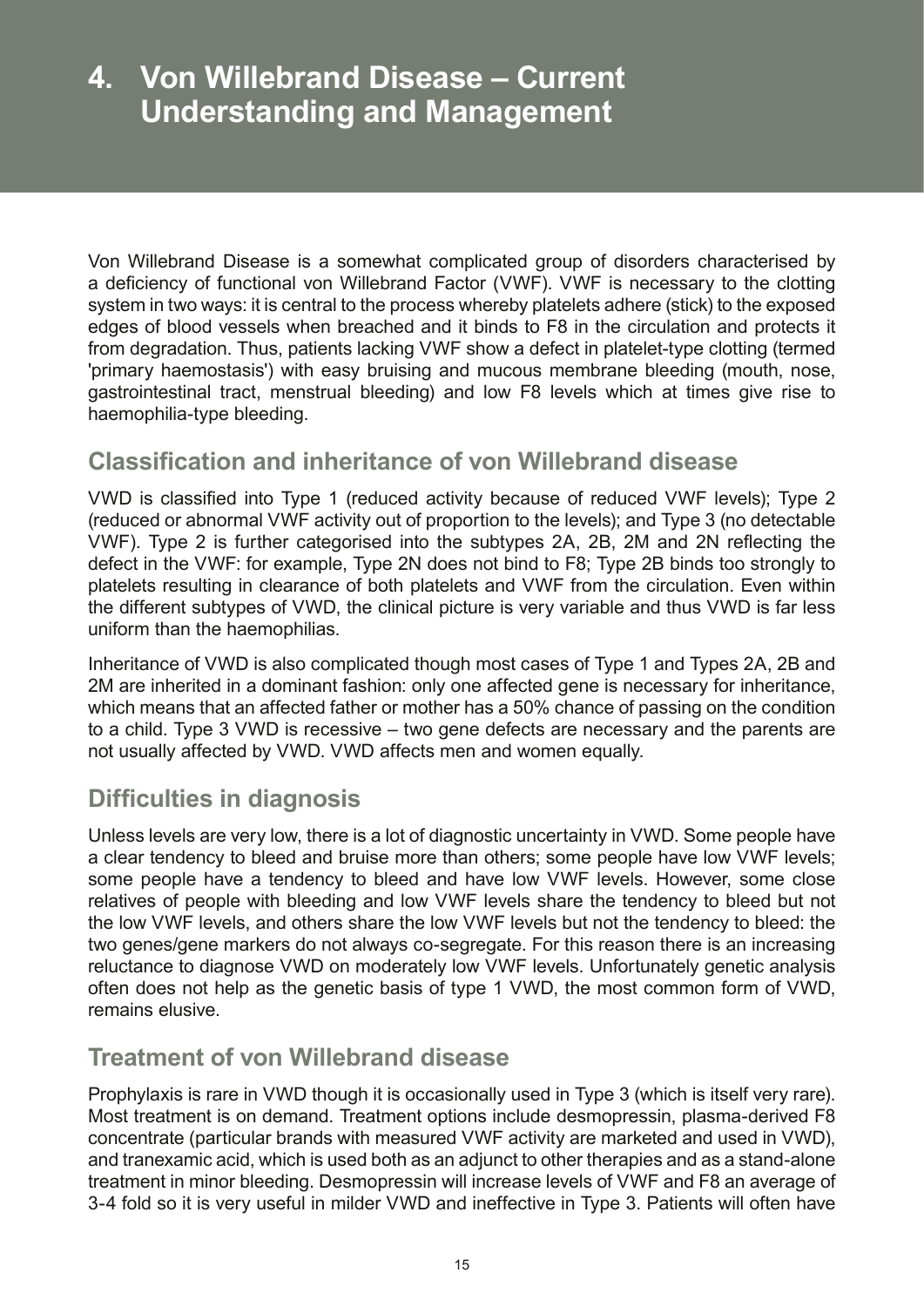<span id="page-23-0"></span>a desmopressin test dose to quantify the size and duration of their response. A recombinant VWF product has just come to market but is not yet commissioned in the NHS. It does not contain F8. It is not licensed for use in children or as prophylaxis.

### **Inhibitors**

Anti-VWF inhibitors are reported to occur in Type 3 VWD but never in Type 1 or Type 2. In Type 3 VWD they occur with a prevalence of 7.5% and complicate treatment by reducing response to infused VWF. Patients have been successfully treated with rF8 in these circumstances but, as this is a rare complication of a rare condition, there is little systematic data to guide clinical decision making.

# **Von Willebrand disease and menstruation**

Unlike the haemophilias, VWD is at least as prevalent in women as in men. Both sexes suffer from mouth, nose and gastrointestinal bleeding but the clinical course for women tends to be more complicated as VWD often causes problematic menstrual bleeding. Treatment options for menorrhagia (heavy menstrual bleeding) in women with bleeding disorders would tend to progress as needed in a stepwise manner from tranexamic acid, to hormonal control (such as oral contraceptive pills or a local intrauterine device such as the Mirena coil), to desmopressin (either nasal or injected), to factor concentrate. Advice and review from a gynaecologist with an interest in bleeding disorders are often extremely helpful.

# **Von Willebrand disease and pregnancy**

VWF levels naturally rise during pregnancy and many patients with milder forms will have good VWF levels at the time of delivery. However, some patients will suffer a severe dropoff in VWF levels after delivery, putting them at risk of bleeding (postpartum haemorrhage). Other more severely affected patients may require support for both birth and afterwards.

# **REFERENCES FOR SECTIONS 1-4**

- 1. Mumford D et al: UKHCDO Guideline for the diagnosis and management of the rare coagulation disorders. British Journal of Haematology, 2014, 167, 304-326.
- 2. Laffan MA et al: The diagnosis and management of von Willebrand disease: a United Kingdom Haemophilia Centre Doctors Organisation guideline approved by the British Committee for Standards in Haematology. British Journal of Haematology, 2014, 167, 453-465.
- 3. Collins PW et al: UKHCDO Guideline on the diagnosis and treatment of factor VIII and IX inhibitors in congenital haemophilia. British Journal of Haematology, 2013, 160, 153-170.
- 4. Richards M et al: A United Kingdom Haemophilia Centre Doctors' Organisation guideline approved by the British Committee for Standards in Haematology: guideline on the use of prophylactic factor VIII concentrate in children and adults with severe haemophilia A. British Journal of Haematology, 2010, 149, 498-507.
- 5. UKHCDO: National Haemophilia Database Annual Report 2019.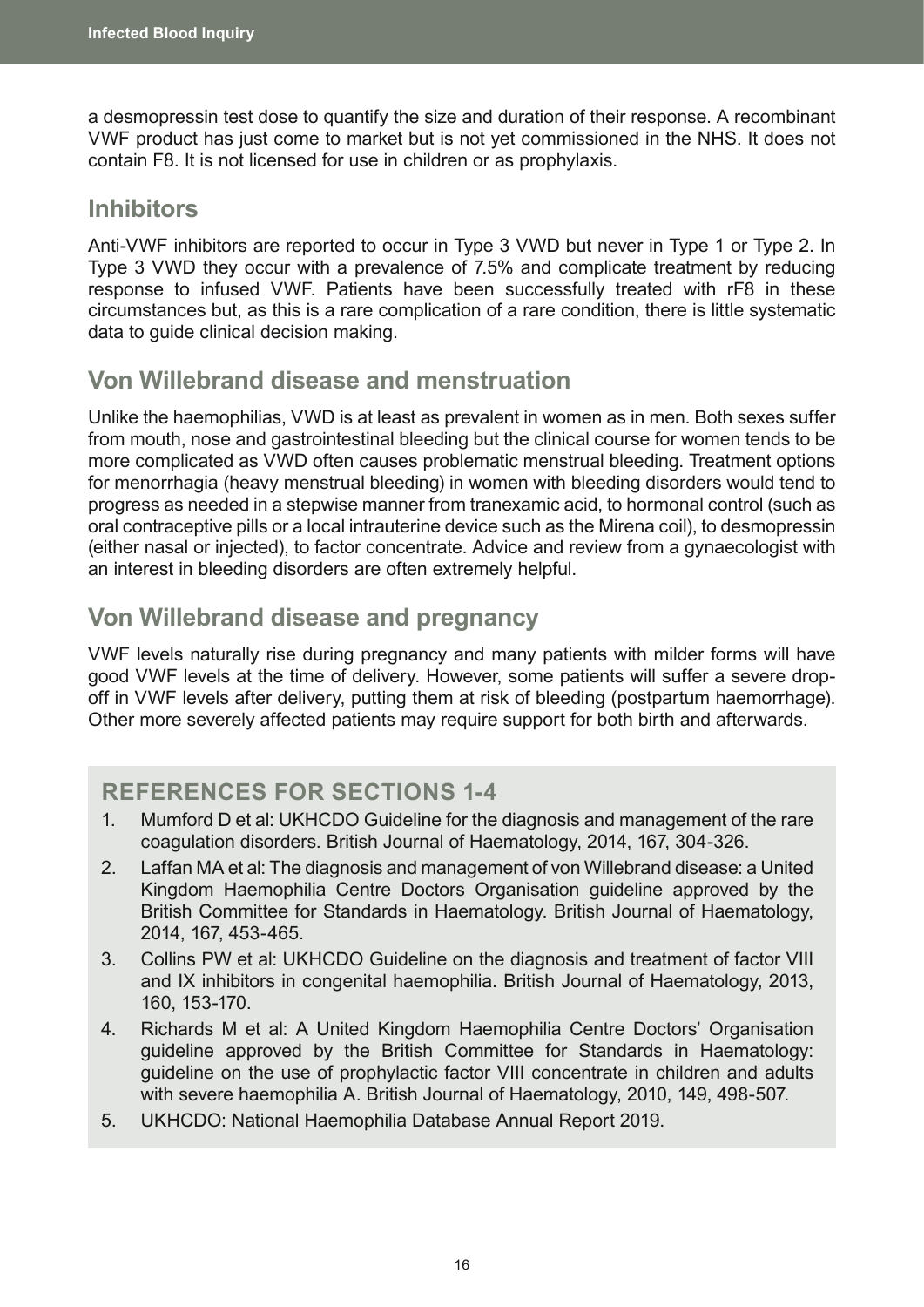# <span id="page-24-0"></span>**General comments**

### **Blood transfusion**

The earliest report of the use of whole blood transfusion to treat a bleeding boy was in 1840 (Lane, 1840) but limitations in understanding and technology meant that this was not a viable treatment until the 20th century.

In 1901, the ABO blood group system – clinically the most crucial of the 24 blood group systems, was described and the first practical use of this was put to use in 1902.

During World War 1, anticoagulant technology was implemented to prevent donated blood from clotting in the bottle.

On the back of these developments, whole fresh blood transfusion became the mainstay of treatment and was life-saving for haemophilia throughout the 1930s. Life expectancy of a patient with haemophilia at this time was 20 years. The chief advantages of whole blood during that period were its ready availability in certain countries; the possibility to collect and transport the blood to the patient without the blood clotting in the bottle; and the possibility to identify ABO blood group matches between the blood donor and the patient, at least in countries where this technology could be implemented. The disadvantages were the large volume needed to treat severe bleeds (a unit of whole blood only contained small amounts of the factor required) and the lack of systematic availability of blood for civilians.

Blood banking started in the UK in 1921 but was systematised in 1938 based on experiences from blood banking during the Spanish civil war. This enabled systematic organisation of civilian blood donation and dispersal. Further development of blood transfusion services during World War 2 led to systematic availability of FFP.

### **Fresh Frozen Plasma**

When the donated whole blood is centrifuged at specified speeds, it separates into two parts – the constituent cells (red and white blood cells and platelets) and the liquid portion (plasma). They comprise approximately 50% each of whole blood. When plasma is snap frozen at -70C, the function of its clotting proteins is retained. This product, FFP, can be thawed for use in bleeding disorders to replace clotting proteins lacking in the bleeding patient. By 1961, FFP was available in the UK from local blood services. Its main advantage was the ease of technology in production especially with the advent of plastic bags and ready availability from freezers. The blood group of FFP generally needs to match with the blood group of the recipient. The other advantage (although this was not relevant at this period) was that 1 unit of FFP comes from 1 donor. Thus a patient receiving 3 bags of FFP (a standard dose today in a non-haemophilia bleeding patient) is exposed to 3 donors. Chief disadvantages were the large volumes needed to achieve therapeutic levels, the risk of cardiac stress due to circulating fluid volume overload, and other side effects such as allergies and rashes.

From 1941, freeze-dried plasma was also available.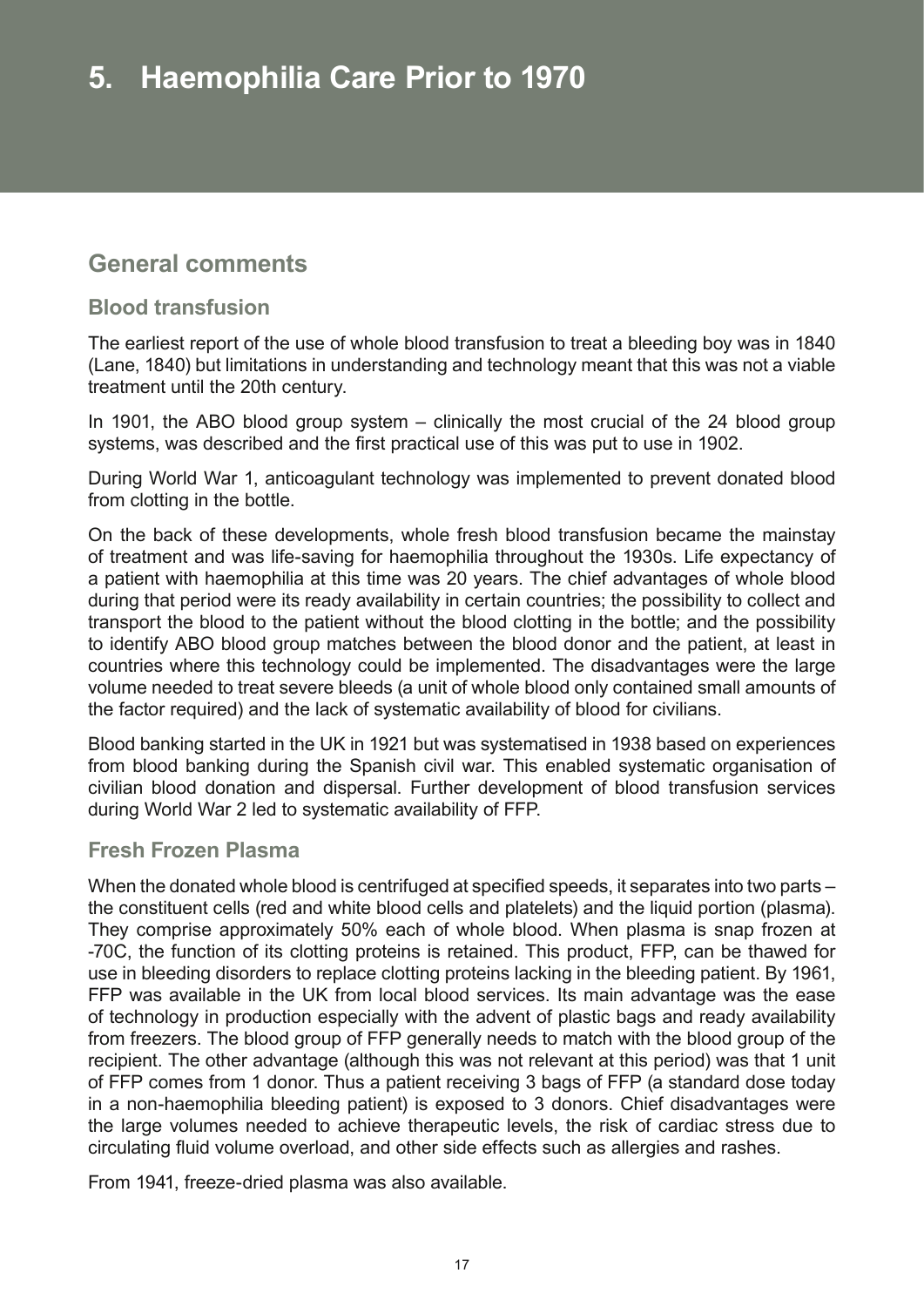### <span id="page-25-0"></span>**Other treatment during this time**

Russell's viper venom (Stypven) at a dilution of 1 in a million was also used in the 1930s as topical treatment for acute bleeds. It was of limited use as it could not be used systemically (into a vein) because it was toxic.

### **Treatment of haemophilia A prior to 1970**

### **Fractionated products – plasma-derived F8 concentrate**

In the 1930s, there was improved understanding of clotting mechanisms in the blood. A number of different clotting factors were identified. This advanced the treatment of haemophilia as identification of clotting factors and the mechanism of bleeding were essential steps to move to specific therapies.

Further improvements in blood transfusion technology were discovered to separate plasma from whole blood donations and to use fractionation techniques to obtain different products from this separated plasma with distinct clinical uses. Most fractionation techniques used variations of that published by Cohn from the USA in 1940.

Anti-haemophilic globulin (AHG) was produced by fractionating donated (human) plasma in 1946 in the USA. A similar product using different techniques was produced in Oxford in 1952, called NHS F8.

The main advantage of F8 concentrates was that the products were more potent and easier to use compared to plasma. Therefore patients with severe disease could be treated more effectively.

There was an awareness of the potential for transmission of hepatitis before diagnostic tests for specific viruses became available. A significant proportion of transmission was due to what we now call hepatitis B, and testing became feasible following the identification of the infectious agent in 1964.

A further disadvantage was the formation of antibodies against F8 in patients treated with factor concentrate: these were called inhibitors as they interfered with the effectiveness of the transfused F8.

The production was complex to organise and there were insufficient products and rationing of treatment. Oxford was the main centre offering this level of treatment and patients had to travel from afar to receive it.

#### **Non-human F8 concentrates**

The availability of plastics in the 1950s enabled the collection of large volumes (gallons) of porcine and bovine blood from slaughter houses. These were transported to the laboratory in Oxford where plasma was separated, fractionated into components and freeze dried. In 1954, these products were available for clinical use and the production of animal plasma was taken over by Maws and Sons (who also exported it).

The chief advantage of these bovine and porcine products was the availability of material to treat patients when human F8 was scarce.

The chief problems of porcine and bovine products were allergic-type reactions to the animal proteins. Some of these were very severe and resulted in patients dropping their blood pressure and oxygen levels rapidly. This form of reaction – called anaphylactic reactions –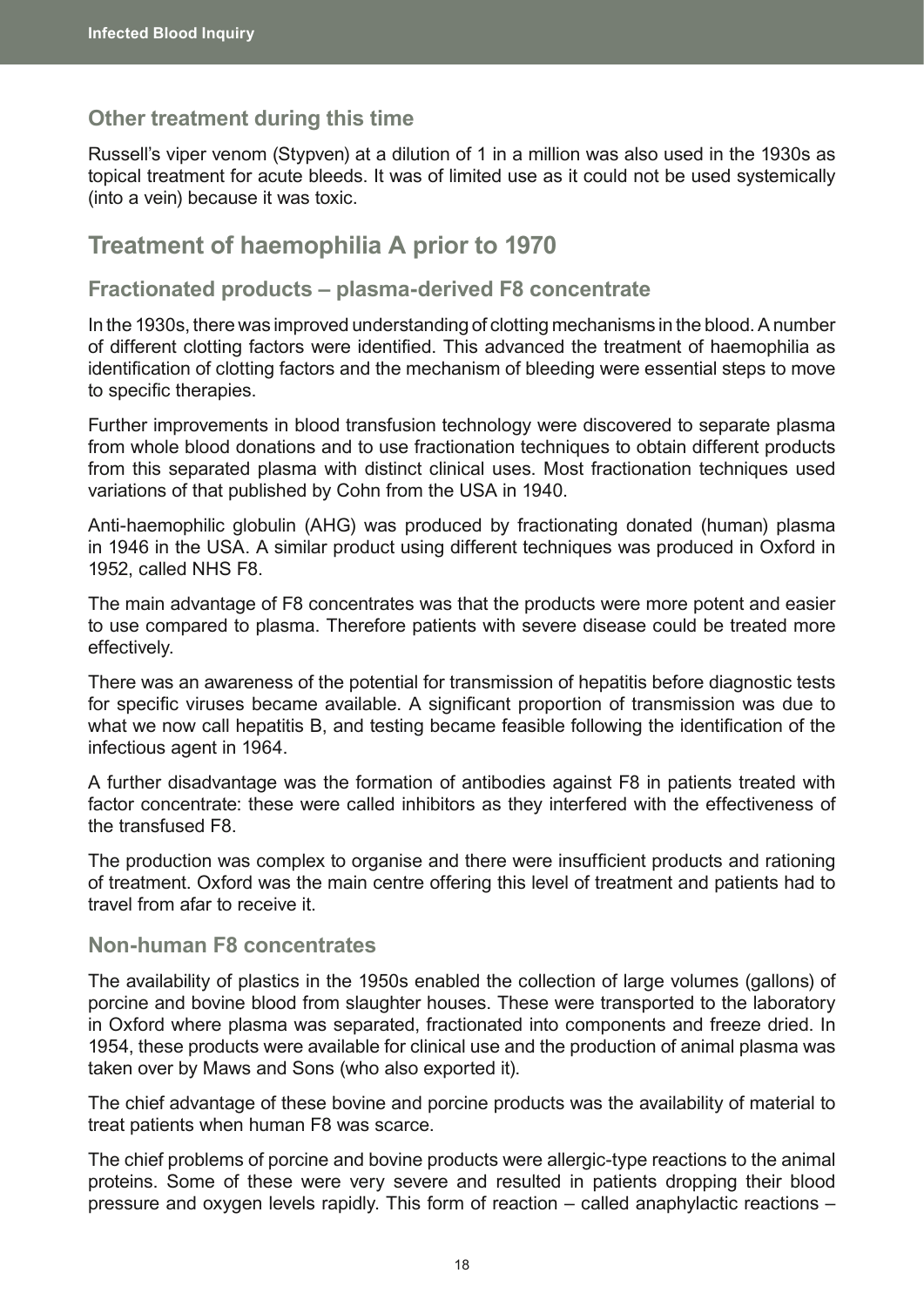<span id="page-26-0"></span>could be fatal and was unpredictable in its occurrence. There were other disadvantages of early animal AHG (F8) including the risk of clumps of aggregated protein circulating in the body and blocking off circulation in small blood vessels. Some people were rendered transiently blind for example. Sometimes these aggregates trapped platelet cells resulting in a fall in the platelet count and a worsening of the bleeding, even while clotting factor levels were improved.

The reconstituted AHG or NHS F8 solution was a thick creamy substance that had to be infused fast. This caused an overload on the heart causing a high pulse rate and low oxygen levels. Fortunately most people who were treated were otherwise healthy young men who were able to withstand these reactions. Another important drawback of these concentrates was the time it took to produce solutions from the powder. For example, for a major operation, all office staff would sit shaking bottles during their break. The manner of mixing was important as the product could froth if shaken too vigorously rendering the product less effective. Despite these disadvantages, the experts at Oxford thought that these products had a role in treating haemophilia as there was insufficient human plasma to treat haemophilia patients in the UK. In 1954, it was estimated that every UK patient would need plasma from 1,000 donors per year to have adequate treatment.

In the mid 1950s, bovine and porcine F8 was only available in Oxford and people were referred there for treatment. Procurement of large volumes of plasma depended on proximity to the blood services, and dependable slaughterhouses: this was feasible at Oxford where there was also a large programme of research and manufacture of these products. At other centres, FFP was the main product in use.

### **Cryoprecipitate**

In 1965, Pool in the USA described the production of cryoprecipitate. This was produced from controlled thawing of FFP at 1-8C which produced a precipitate rich in F8: thus a higher potency per volume of fluid was now available; at that time 1 unit of cryoprecipitate was obtained from 1 donor.

Cryoprecipitate was also rich in other clotting proteins: namely, fibrinogen and VWF. It was available for public use in the UK from around 1966-68. The availability was not uniform. For example, the London Red Cross panel had a ready supply of donors. Manchester did not have such a panel and therefore obtained cryoprecipitate from the blood service: indeed it continued with this arrangement for many years as it was not funded for use of F8 concentrate. Cryoprecipitate could be kept frozen in conditions manageable by domestic freezers (-20C) unlike FFP which required deeper freeze conditions (-70C). Even so, freezers were not easy to procure, install and monitor (to ensure that the temperature was stable 24 hours of the day) and therefore not all patients could have these products at home. The thaw time was long, especially in an acutely bleeding patient. However, the availability of cryoprecipitate enabled the start of home treatment since patients and their carers (mainly parents) could be taught to undertake injections using the bags of cryoprecipitate and thawing them. This was not possible with FFP because of limitations of domestic freezers and the unfeasibly large volumes required per dose.

Cryoprecipitate could be given as batched doses (1 bag = 1 donor) using multiple bags per dose depending on severity and body weight; or pooled with 1 bag from 4 to 5 donors, pooled for ease of administration. The bags required to be thawed at 37C in a water-bath for half an hour, each bag spiked with a tube which drained to pool all products into one bag. This was followed by washing each bag to drain the last of the cryoprecipitate to add to the pool. This bag was then infused through the vein over 30-40 minutes. This task would be carried out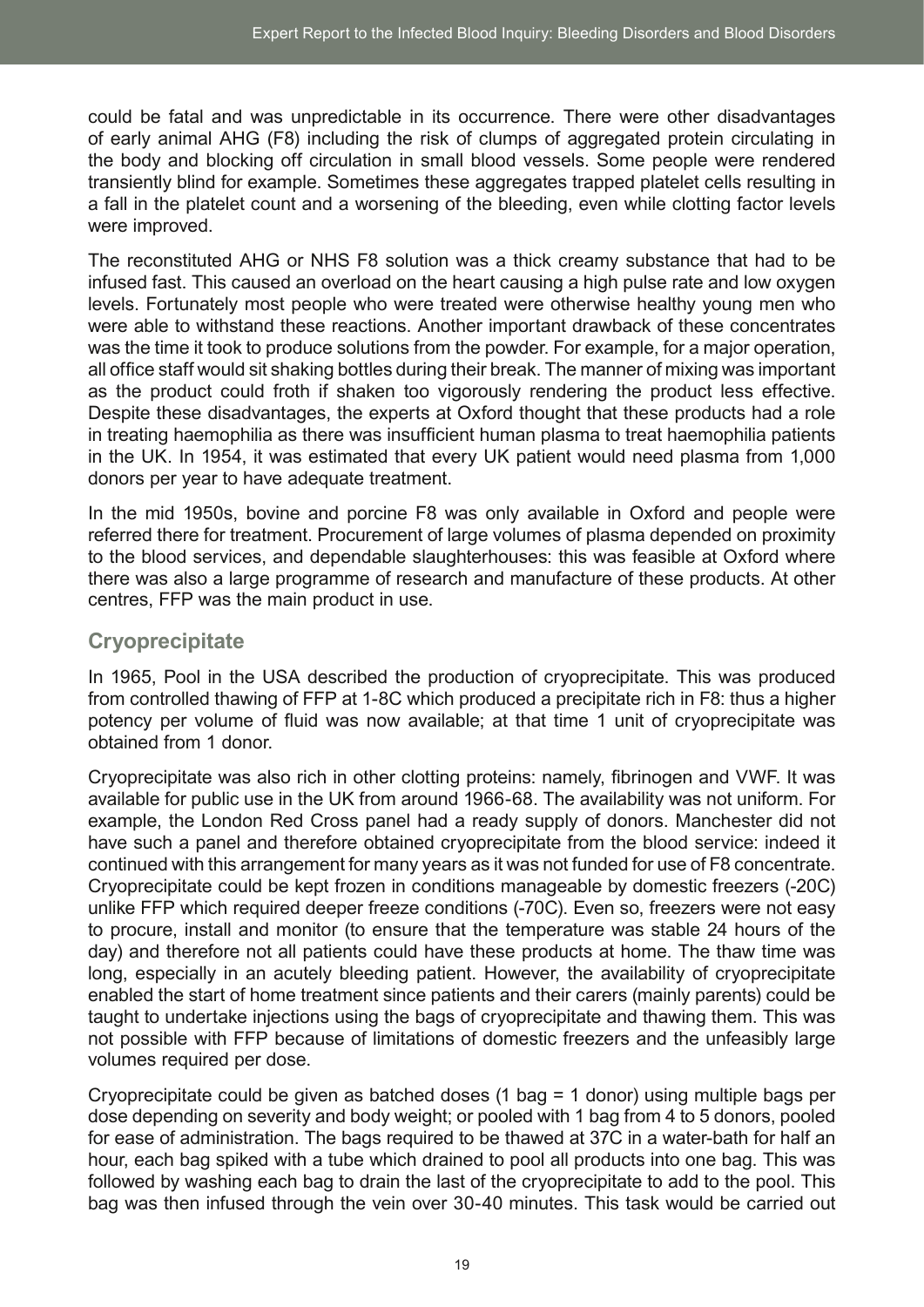<span id="page-27-0"></span>variably by the transfusion service or haemophilia centre staff, or by junior doctors or nurses with little experience of pooling. A standard dose for a child may, for example, amount to 15 individual packs of cryoprecipitate.

From about 1967, cryoprecipitate from 10-15 plasma donations could be pooled. This could be freeze dried to produce a crystalline powder – labelled as factor concentrate. Frozen and thawed cryoprecipitate was processed chemically to provide a powder that was 10 times as potent as cryoprecipitate. This could be dissolved in sterile water and injected at home. The production of this level of potency required pooling from several donors to produce a vial of F8 concentrate.

### **Treatment patterns**

Control of spontaneous bleeding and control of bleeding in the period around surgery were the main reasons for treatment. Treatment before 1968 was bed rest, usually in a hospital bed, and FFP. At some centres more effective products were available.

The main operations in the 1960s were surgical procedures for peptic ulcer. Standard of care for such patients would be 1st week porcine, 2nd week bovine and final 48 hours or so human F8. (Human F8 first became available in 1957.)

By 1958, it was possible to distinguish between F8 and F9 deficiency and to categorise patients as mild, moderate or severe based on the levels of the factor in their blood. Thus, the severity of the bleed could be correlated with factor levels in the blood; therefore treatment could be monitored rationally. It also became clear that spontaneous bleeds could be treated more easily than post-operative bleeding which required sustained levels of factors in the blood.

Interest in pre-emptive treatment started around 1964 when emphasis shifted from life-saving to life-enhancing: limit damage by early treatment and manage every bleed as an acute emergency. However, limited supplies in the early years resulted in suboptimal treatment leading to complications of further bleeding, infection, sepsis and their aftermath.

Patients requiring dental care were also managed with the use of animal and human products and were referred to Oxford for this purpose. Use of F8 concentrates improved outcomes in patients requiring dental extractions. It was estimated (Biggs et al., 1974) that each dental procedure required 2,330 F8 units, an equivalent of 35 donors. F8 concentrate was considered better than cryoprecipitate when high plasma concentrations of F8 were required, such as with surgery or dental extractions.

An important aspect of treatment at this stage was to define the product (what method of fractionation) and characterise its potency (how much F8 per ml of fluid). The former was relatively straightforward as each laboratory producing factor concentrates as described above used specified methods that were stable and mainly varied in detail from the method described by Cohn. The latter was more difficult and, although work started on this in 1960, it was only in 1970 that a certain preparation was accepted as the legally defining standard of F8 potency across the world. This standard was established by assaying a large number of samples from across the world and was available just around the time of licensing of commercial products in the UK in 1972.

From 1969, patients' data were collected regarding treatments and complications, and reports published in medical journals.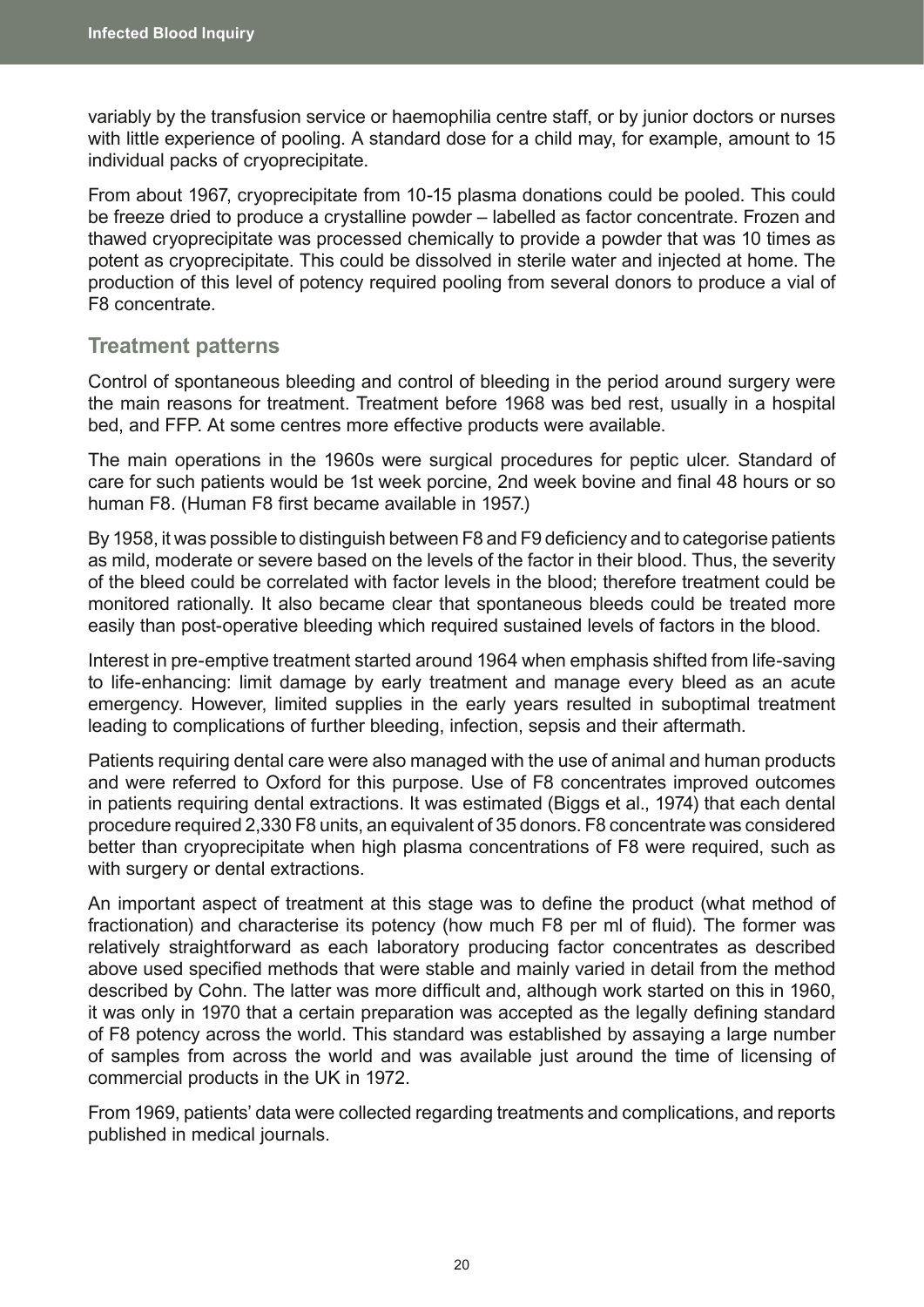<span id="page-28-0"></span>UK use of FFP rose until 1970 and then fell dramatically. Cryoprecipitate comprised 70% of total use for F8 replacement between 1969 and 1974, peaking in 1970. During this period, plasma-derived F8 concentrate comprised 26% of use, mainly commercially produced.

The growing demand for F8 posed three problems in the pre-1970s: low yield with existing technology; limited capacity to procure and process plasma in the UK; and inadequate standardisation of products. The first two led to the use of imported products from the USA. The third was resolved in 1970 as discussed above.

### **Patients with mild haemophilia**

These patients did not require the intensity of treatment of severe haemophilia and were treated with more conservative methods or FFP/cryoprecipitate.

# **Treatment of haemophilia B prior to 1970**

In 1952, it was possible to identify haemophilia B (or 'Christmas disease') as separate from haemophilia A by using a test called the thromboplastin generation test (TGT). Until then all bleeding patients were categorised under the generic diagnosis of haemophilia. This made it possible to consider specific treatments for the two conditions. The TGT also made it possible to have a crude measure of F8 and F9 activity in a product.

In 1961, F9 concentrate was given in Oxford to two patients with haemophilia B. This was manufactured from a fraction of plasma that was discarded after extraction of other factors. Therefore sufficiency was not as much a problem as with F8. The quality and potency of the product were high. Other adaptations of Cohn's fractionation also yielded F9 concentrates. Treatment of haemophilia B was with FFP or F9.

# **Treatment of von Willebrand disease before 1970**

Treatment was mainly with FFP or cryoprecipitate during this period.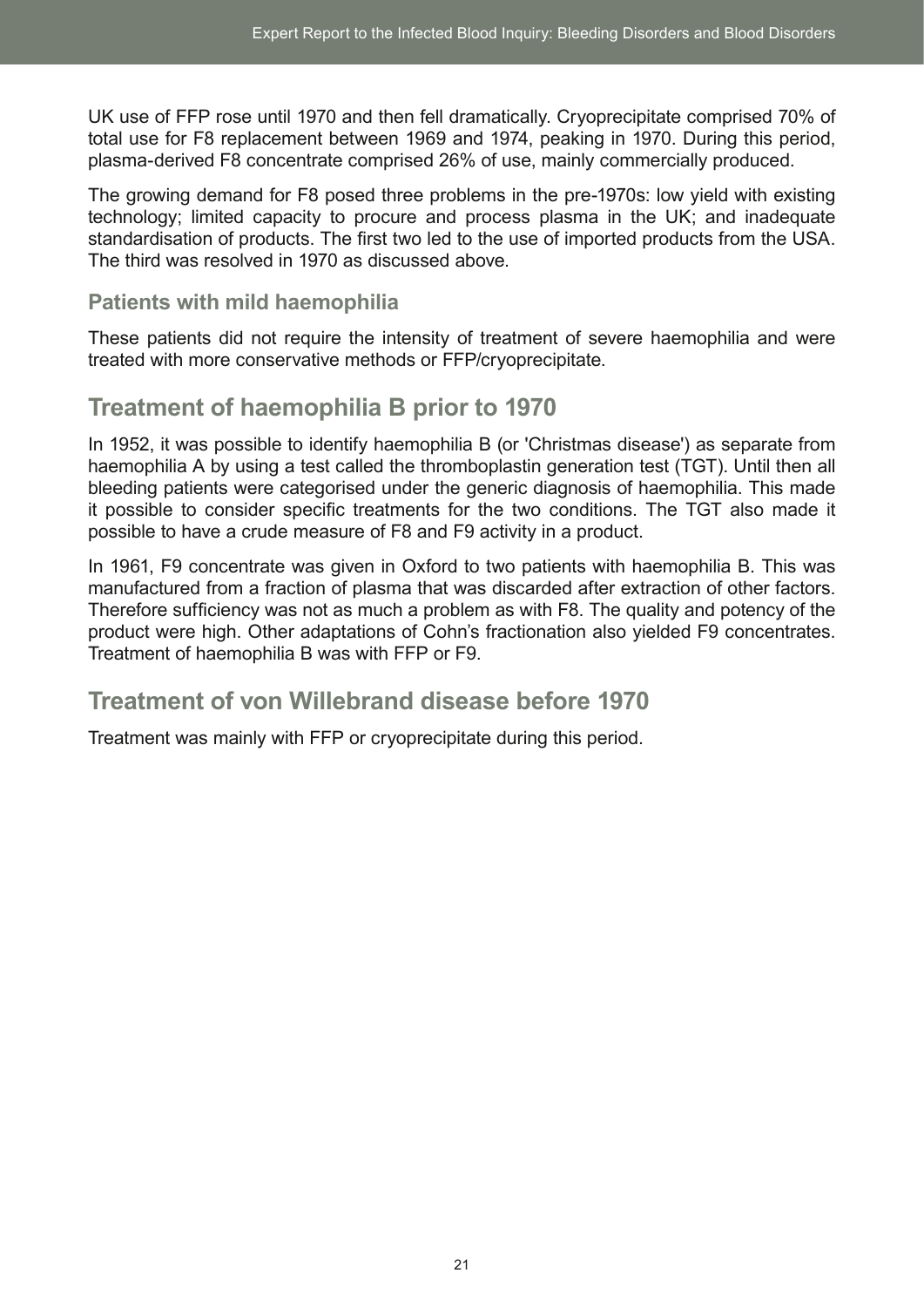# <span id="page-29-0"></span>**Haemophilia A treatment from 1970**

In 1974, 1,634 patients were treated across 47 haemophilia centres in the UK. The use of cryoprecipitate accounted for 80% across the UK but no more than 40% in Oxford where fractionated products were preferred.

In 1972, the first large-pool commercial concentrates were introduced and comprised 13% of all F8 used in 1974. The average annual use of F8 per patient rose from 7,391u in 1970 to 12,575u in 1974.

### **Disadvantages of F8 concentrates**

Disadvantages of F8 concentrates at this time included the higher likelihood of liver disease related to viral infections with hepatitis B and non-A, non-B hepatitis (NANBH, later hepatitis C) viruses. It was recognised through the early 1970s that F8 concentrates made from pooled plasma bore a risk of hepatitis B and NANBH. Jaundice remained relatively stable between 1969 and 1974 at around 2%. In 1974, there was a sharp spike related to one or two hepatitis B virus (HBV)-infected commercially imported batches: batch testing was done because jaundice rates seemed higher, using improved techniques for HBV. It was hard to incriminate a batch as patients were exposed to many products. In these 6 years, jaundice mainly occurred in people with severe haemophilia. Of the five patients who died of jaundice in this period, four had received only cryoprecipitate.

The distinction between transaminitis (abnormal liver enzyme tests) and hepatitis (a clinical problem with jaundice) was unclear till 1977 when chronic liver conditions such as chronic active hepatitis and chronic persistent hepatitis were identified. By the mid 1980s, the fact that a sixth of patients could have cirrhosis was published. It was also recognised that single donor or small-pool cryoprecipitate, or even FFP, could delay development of hepatitis but not reduce or abolish it (Mannucci, 2018). In 1989, hepatitis C was identified, enabling accurate diagnosis of NANBH. In 1992, it was recognised that even concentrates purified by the solvent detergent technology (technology then in use) could spread hepatitis A.

Higher likelihood of AIDS/HIV infection was a concern from 1982. In 1983, the first two British patients with AIDS were identified. Consequences to patients diagnosed with AIDS/ HIV were severe (generalised illness, infections, cancers, death, stigma, suicide) and, until the introduction of anti-viral treatment, fatalities were common. Risk of spreading infection to sexual partners was significant. Clinically significant effectiveness of this treatment occurred with the introduction of combination therapy in the 1990s.

In 1983, parvovirus infection was identified as being caused by treatment with F8.

Variant CreutzfeldtJakob disease (vCJD) infections were recognised as rare but potentially fatal prion infection in the late 1980s, peaking in 1999/2000. It was also recognised that it could be transmitted via transfusion. One consequence of this was the introduction of a step to remove white blood cells from a donated unit of blood before releasing it for use. This step, known as 'leucodepletion', made transfusion overall safer as removal of white cells also reduced other side effects such as febrile reactions and other infections.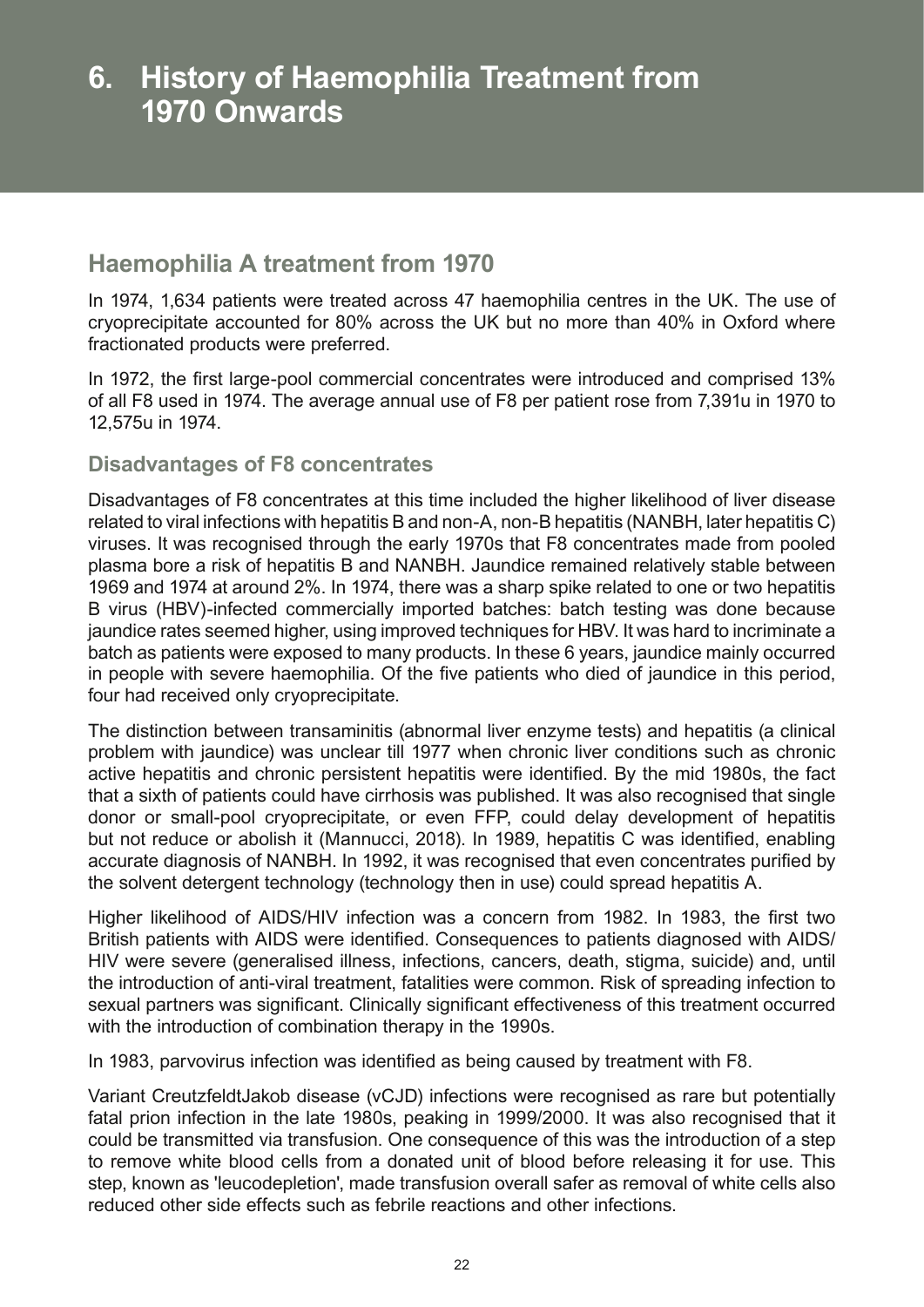<span id="page-30-0"></span>In relation to the shortage of products, despite increasing production of human F8 in 1972, it was still inadequate. In 1976, at a discussion about UK requirements for F8 in Sheffield, a conservative estimate of 40 million units for UK was proposed. This meeting also recorded discussions highlighting the different approaches of clinicians: some believed that they should encourage their patients to live within the limits of their disability and others felt the need to encourage normal sporting activities such as football. These decisions had an impact on patients' quality of life and management of bleeding.

Thromboembolism was reported with treatment with high-potency concentrates.

### **Advantages of F8 concentrates**

F8 concentrates enabled home treatment including on demand treatment. The freeze-dried nature of the product made it easier, quicker and more convenient to use than cryoprecipitate which had to be stored frozen. Although costs to the NHS were not much different, the social impact of home treatment was significant: savings in time lost from school and work, greater sense of security, increased capacity for planning ahead. F8 and F9 were carried around on journeys and injected as required.

F8 concentrates were more potent, better defined and more purified compared to cryoprecipitate. They could be filtered to remove bacterial contaminants; there were fewer allergic reactions than with cryoprecipitate; they were amenable to large volume manufacture by processes compliant with 'good manufacturing practice'.

### **Commercial F8 concentrates**

By 1972, freeze-dried F8 was generally the preferred product in England and Wales. Use of commercial products started in 1970 and on a named patient basis until 1973 when two were licensed. In comparison with the rest of the UK, Scotland produced a substantial proportion of their demand for F8. The use of F8 rose to 13% in 1974 (Biggs, 1977), 20% by 1975 and increased to 55% in 1976 (Jones, 1978). Commercial (foreign) products were available and licensed to be purchased under regional or hospital budgets.

The following commercial products were available in the 1970s and 1980s (Krever 1997 and Penrose 2015):

Early 1970s: Hemofil (Travenol/Baxter/Hyland), Kryobulin (Immuno)

Late 1970s: Hemofil, Koate (Cutter), Profilate (Alpha), Factorate (Armour)

1980s: Kryobulin, Hemofil, Profilate, Factorate, Humanate (Speywood), Koate

Mid 1980s: FEIBA (used in patients with inhibitors, plus a few other situations), porcine F8

Late 1980s: Profilate, Kryobulin, Monoclate, Haemate P.

Overall Armour's Factorate was the most used product until its withdrawal. The choice of product was usually based on purchasing arrangements between the suppliers and finance/ procurement staff in hospitals or health authorities.

### **Recombinant F8**

In 1983 recombinant F8 was made. This was a very high purity product. It was also safe from infection as it was not derived from blood.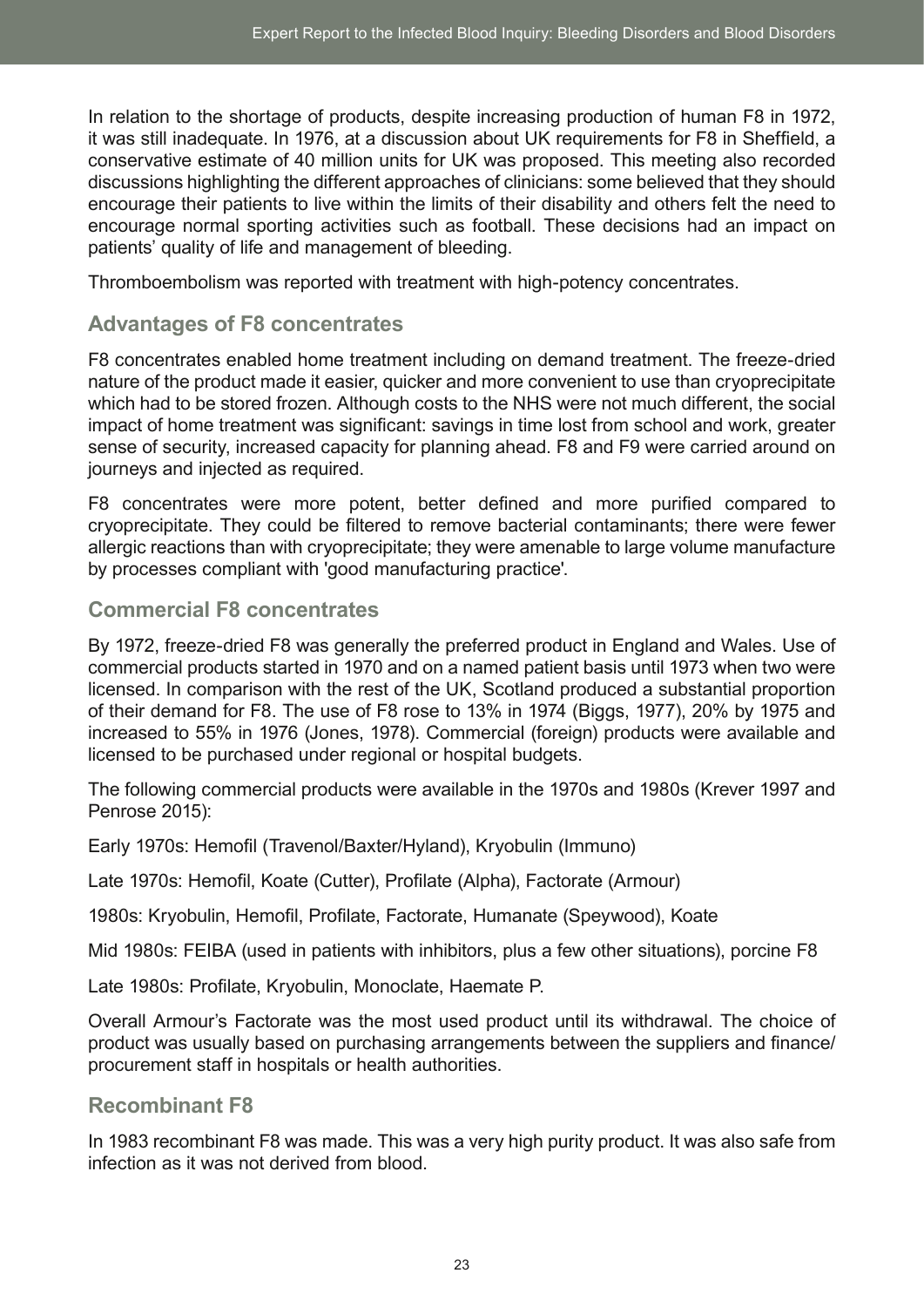<span id="page-31-0"></span>The first UK patient to get recombinant F8 was in 1988; it was licensed in 1994. When it was licensed, one of the patients already on this product had to be switched back to plasma-derived product as the recombinant product was too expensive. UK 1997 guidelines recommended that patients should be treated with recombinant F8 as it was licensed and that they should be treated with recombinant F9 when it received a licence. Children were identified as a priority (by consensus of UKHCDO – the UK Haemophilia Centre Directors' Organisation). Of the approximately 600 children with severe haemophilia A, half were treated with a recombinant product: this was related to cost issues. Costs were borne mainly by the hospital and reimbursed by health authorities. A boy admitted to a hospital might receive a recombinant product but a boy in an adjacent bed might not because the health authority buying the services from the hospital would not pay for it.

### **Treatment patterns**

By 1970, patterns of treatment were changing: there was an overall trend to increase on demand treatment. Treatment consisted of giving a calculated dose of AHG (F8) preparation as soon as symptoms of spontaneous bleeding arose or to cover operative procedures during and after surgery. More than 85% of treatment was for treating bleeding episodes (on demand treatment = when a patient feels a haemorrhage is occurring); 15% was used for surgery and dental extractions. Reconstructive surgery for damaged joints was conducted at specialist centres, commencing around 1970 in UK. During the 1980s in the UK, treatment was mainly organised via haemophilia centres.

### **Home therapy**

Treatment of haemophilia was mainly reactive throughout the 1960s. That is, treatment would be initiated and maintained to treat a bleed to stability (days to weeks) or if there was a surgical procedure needed (days to weeks). Treatment was delivered in hospitals, usually on an in-patient basis in the early 1970s. The start of home therapy commenced in the UK in 1971 but peaked later in 1975. Home therapy was popular as it ensured early treatment, and studies in the USA showed less overall use of products per bleed through this strategy. The family would usually follow a protocol for dose of cryoprecipitate or factor concentrate and stocks would be replenished (in the UK) from the haemophilia centres every 1-2 months. When there were queries, the haemophilia services were contactable by telephone for advice or via Casualty for immediate attention.

Home care treatment could start as early as age 3 (when veins could be safely accessed for intravenous infusions). In children, injections were done by parents (usually the mother): in adolescence they were taught to self-inject. Clinical review would take place every 2-3 months. By 1976, 60% of haemophilia A patients were either receiving or being considered for home treatment. At this time, 55% of the products were imported.

Home therapy was usually offered to the most severely affected patients who therefore received more products. In 1975, Oxford had 54 (25% of all their patients) haemophilia A patients on home therapy and Newcastle had 38. Data collected between 1969 and 1974 show that a mean of 2.45% of haemophilia patients who received FFP and cryoprecipitate developed jaundice. During the same period, Oxford recorded a 3.80% of patients developing jaundice: they were exposed to more (UK, voluntary) donors as more F8 was in use. This, at that time, seemed reassuring in that NHS concentrates made from unpaid donors used for F8 production were safe as compared with commercial factors imported from the USA using very large pools of plasma from paid donors.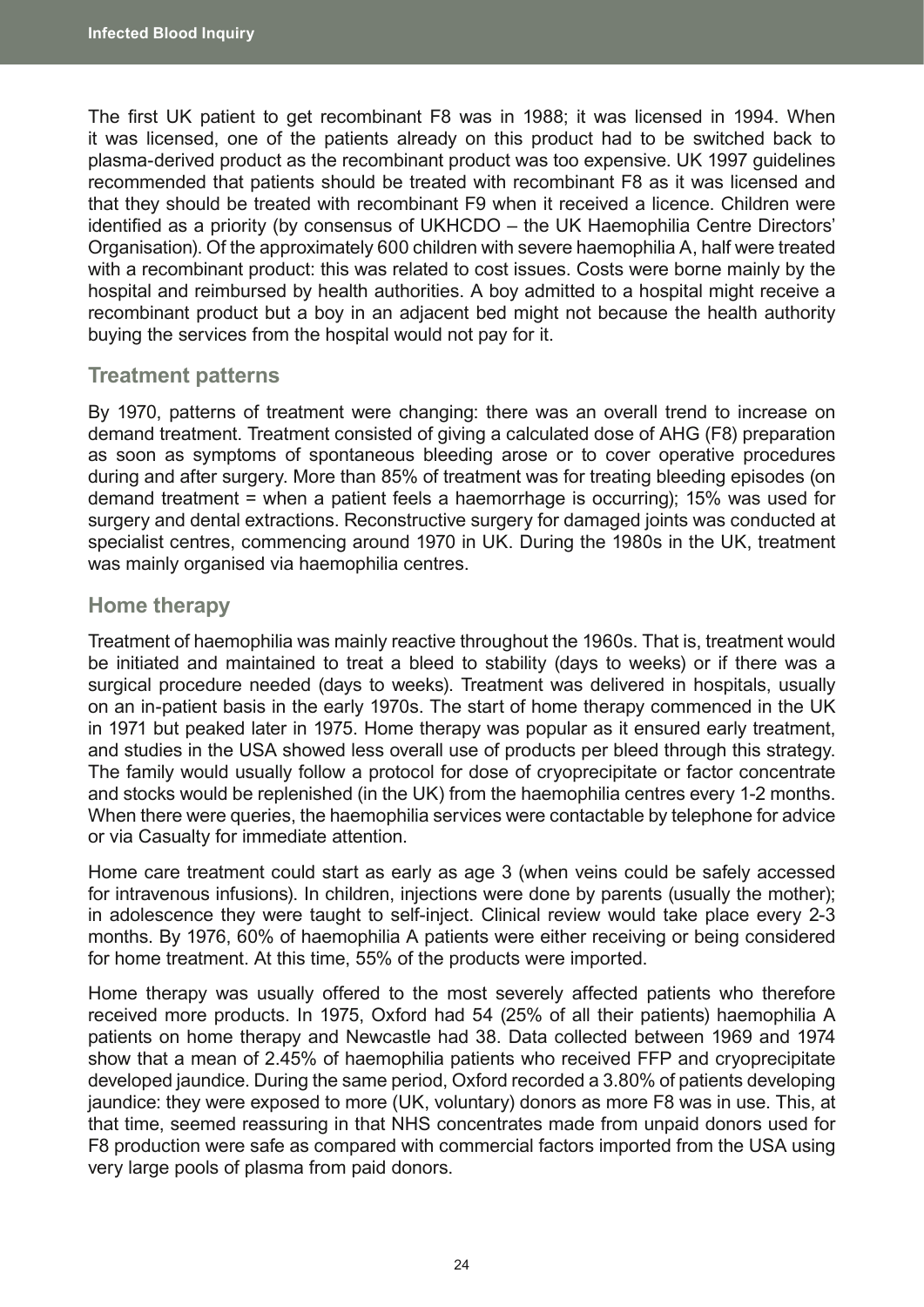### <span id="page-32-0"></span>**Prophylaxis**

Prophylactic treatment started in the 1970s and became more popular in the 1980s. The aim was to increase the baseline levels of circulating F8 by giving F8 infusions every 36-48 hours. The rationale was that improving baseline levels would prevent new spontaneous bleeds from occurring. Due to short supplies, these programmes were usually short term. Although effective, there were concerns regarding inhibitor formation due to increased exposure to products and more exposure to donors. By the mid 1990s, recombinant products were available for this purpose.

### **Antibodies (Inhibitors)**

Patients treated with blood products could develop antibodies to F8 protein. These antibodies or inhibitors posed significant clinical problems.

In the early 1970s, F8 inhibitors were present in 6.75% of patients, remaining more or less constant. These patients comprised 17.7% of deaths at an average age of 46 – which by then was the average age of death in all severe haemophilia patients.

The consequences of inhibitors were that elective surgery was avoided or, if required, surgical techniques were modified. Less invasive procedures were employed using radiation rather than surgery to remove abnormal tissue over damaged joints. In 1975, the Bethesda assay for inhibitors was introduced. This enabled a more rational method of F8 treatment in patients with inhibitors. High doses of F8 were used to overcome the inhibitor activity, and measurements of F8 and F8 inhibitor levels were used in dosing the patients. The risk of severe bleeding and deaths related to bleeding were noted to be higher than previously in the 1976 to 1980 report of haemophilia centres in the UK.

A product bypassing the inhibitor (FEIBA) was available from the 1970s. In 1983, F7a (FVIIa) was introduced to treat patients with inhibitors. This was derived from plasma. In 1988, recombinant F7a was introduced; this was a safer product because it was made from a genetic formula and not from plasma.

### **Alternatives**

Desmopressin was introduced in Italy in 1975. In the UK, its use started around 1978-81 but was more frequently used in the period 1985 to 1991. The chief advantage of desmopressin was that it could be used in mild and even moderate haemophilia, and it was not a blood product. Its side effects could be unpleasant with palpitations, headache and changes in blood pressure.

The procoagulant drug, Epsilon Aminocaproic Acid (EACA) was used in haemophilia A, B and VWD disease in the UK from the 1960s. It was used as an adjunct to factor concentrates. In the 1970s, its more potent analogue, tranexamic acid, was used in specific settings, notably in dental extractions and peri-operative settings. The use of these drugs reduced bleeding and use of factor replacement. Typically, tranexamic acid was commenced on the day of procedure and ceased about a week later when wound healing had started. The drugs could be used intravenously or orally; from 1986, tranexamic mouthwashes were used. Dressings for wounds, such as after dental extractions, included small amounts of pro-coagulant substances such as thrombin or EACA as topical agents to promote local clotting.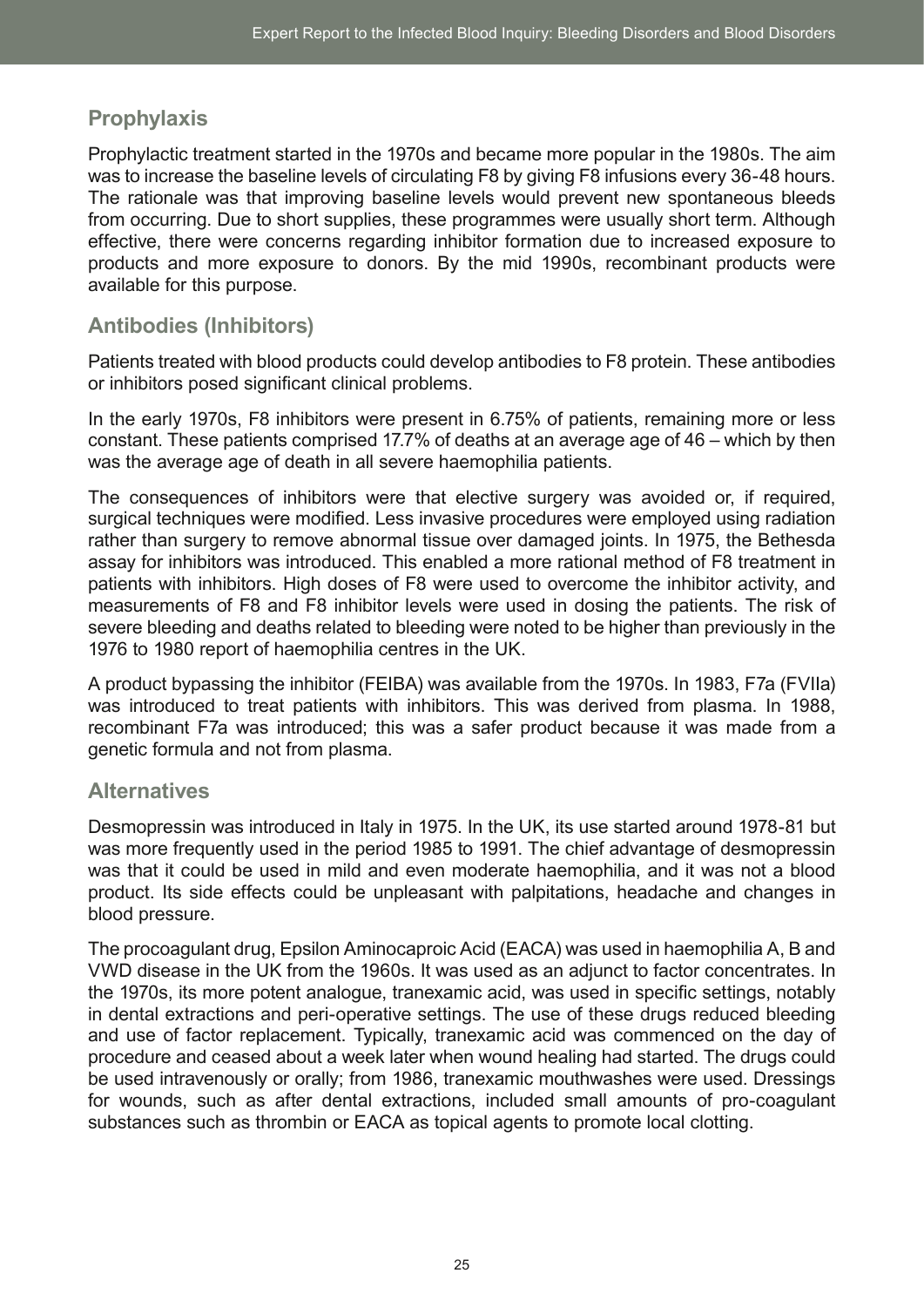### <span id="page-33-0"></span>**Haemophilia B**

F9 use rose from 11,207u in 1970 to 20,523u in 1974. Availability of NHS F9 concentrate product was not a problem although some centres used commercial F9. In haemophilia B patients only 1% developed antibodies and in the UK there were fewer reports of HIV/ AIDS. Patterns of hepatitis and deaths were similar to haemophilia A. Prothrombin complex concentrates were used especially in patients with inhibitors.

### **Von Willebrand disease**

The main products used to treat VWD were cryoprecipitate and plasma-derived F8 (not high purity products). In the 1980s, DDAVP was commonly used in VWD. Surgical problems in VWD were more in the area of general surgical problems than orthopaedic. Since this disease affected women, management of pregnancy and labour were important considerations. The level of VWF increases during pregnancy and therefore it was through monitoring of levels in the blood that decisions could be made regarding treatment with cryoprecipitate or pdF8.

### **REFERENCES FOR SECTIONS 5 AND 6**

- 1. Lane S. Successful transfusion of blood. Lancet, 1840, 35, 185-188.
- 2. Biggs R et al. Factor VIII concentrates made in the UK and treatment of haemophilia based on studies made during 1969-72. Br J Haematology 1974, 27, 391-405.
- 3. Biggs R et al. Haemophilia Treatment in the United Kingdom from 1969 to 1974 Br J Haematology 1977, 35, 487-504.
- 4. Mannucci PM. Viral safety of coagulation factor concentrates: memoirs from an insider. J of Thrombosis and haemostasis 2018, 16, 630-633.
- 5. Biggs R, Spooner RJ. Haemophilia Centre Directors' annual statistics for 1975. Br J Haematology 1977, 36, 447-449.
- 6. Jones P. Haemophilia A home therapy in the United Kingdom 1975-6. British Medical Journal 1978, 1, 1447-1450.
- 7. Rizza C, Spooner RJ. Treatment of Haemophilia and Related Disorders in Britain and Northern Ireland During 1976-80: Report on Behalf of the Directors of Haemophilia Centres in the United Kingdom. British Medical Journal 1983, 286, 929-933.
- 8. Darby SC, Ewart W, Giangrande PLF et al. On behalf of the UK Haemophilia Directors Organisation. Mortality before and after HIV infection in the complete UK population of haemophiliacs. Nature 1995, 377, 79-82.
- 9. Biggs R, Spooner RJ. National survey of haemophilia and Christmas disease patients in the United Kingdom. Report on Behalf of the Directors of Haemophilia Centres in the United Kingdom. Lancet 1978, 311, 1143-1144.
- 10. Krever Commission Report (November 1997).
- 11. Penrose Inquiry: Final Report (March 2015).
- 12. Tansey EM, Christie DA (Eds). Wellcome witnesses to twentieth century medicine. Haemophilia. Recent history of clinical management. Volume 4 September 1999.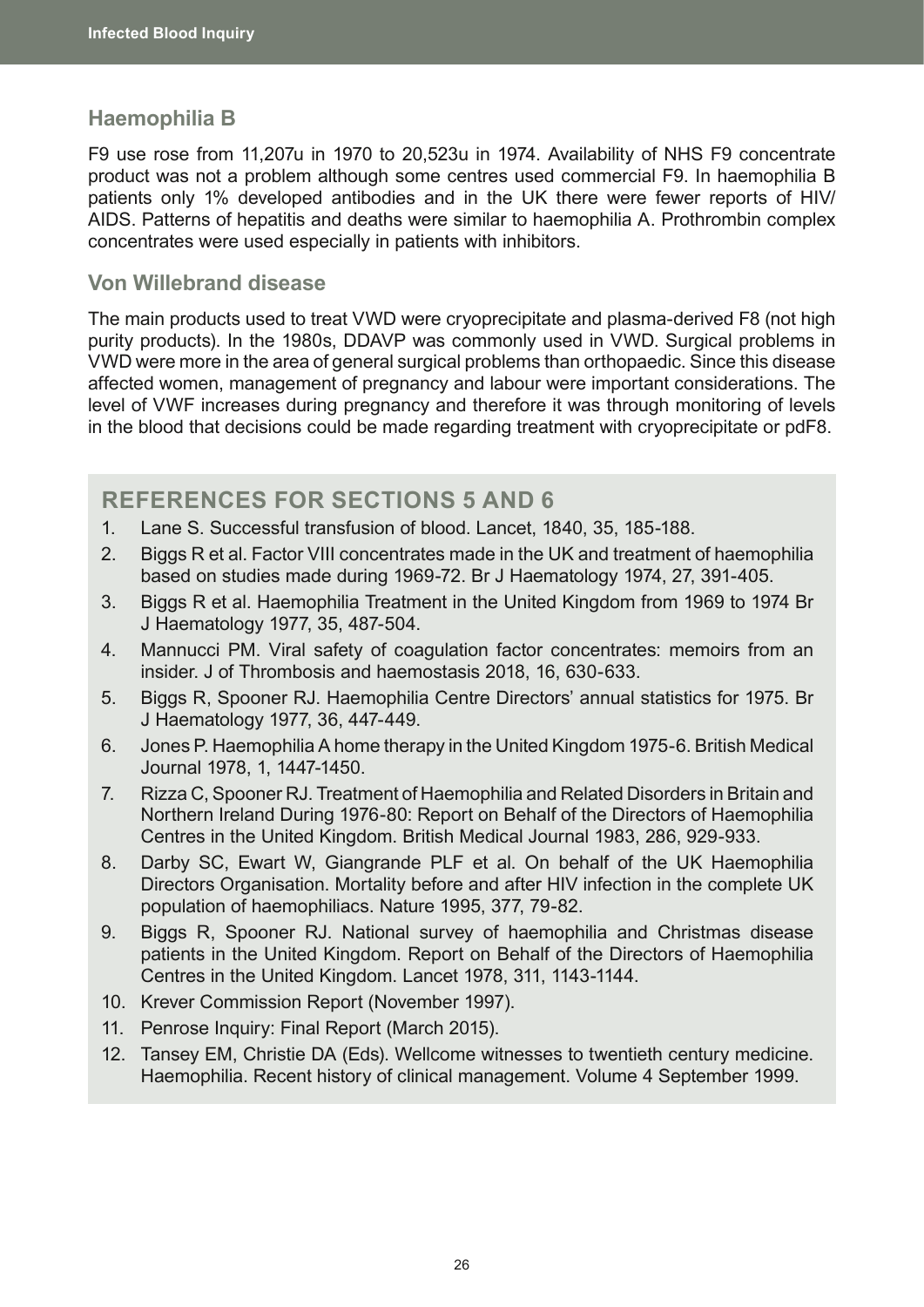# <span id="page-34-0"></span>**7. The Particular Difficulties of Infection with HIV or Hepatitis for People with a Bleeding Disorder**

Prior to 1990, infection with hepatitis C virus (HCV) was mainly transmitted via pooled plasma products as a treatment for hereditary bleeding disorders. Anti-HCV positivity in these patients was as high as >70% in some areas, while some of them were also co-infected with HIV. Since only about 20% of HCV-infected patients clear the infection naturally, chronic HCV infection caused a significant health problem in this group of patients. Mortality due to chronic HCV infection is estimated to be >10 times higher in patients with haemophilia than in the general population, and is mainly due to liver cirrhosis and hepatocellular carcinoma (Papadopoulos et al., 2018).

The antiviral treatment of HCV in patients with hereditary bleeding disorders is not different from that of any other infected patients. Nevertheless, many patients with hereditary bleeding disorders have previously declined (PEG)-interferon-based treatment because of side effects and the dominance of the unfavourable, reduced-interferon-responsive genotype 1. In recent years, multiple orally administrated direct-acting antivirals (DAAs) have been approved for HCV treatment. The available data indicate that DAAs also have an excellent safety profile with a sustained virological response rate of >90% in patients with hereditary bleeding disorders.

In the setting of HIV co-infection, the likelihood of spontaneous clearance of HCV decreases substantially and is below 10-15%. In particular, with progressive immunodeficiency the risk of dying from HCV-associated liver disease increases significantly (Rockstroh et al., 1996). HIV co-infection has also been demonstrated to accelerate fibrosis progression, the precursor to cirrhosis. Although successful antiviral combination therapy for HIV and subsequent immune reconstitution can slow down the faster fibrosis progression, the risk of hepatic decompensation still remains higher in ART-treated HIV/HCV co-infected individuals versus HCV mono-infected subjects (Lo Re V 3rd, et al., 2014).

# **The particular impact of infection with hepatitis or HIV, or both, on a person's bleeding disorder and their treatment for their bleeding disorder**

Cirrhosis as a complication of HCV infection may result in bleeding which would be worsened due to the presence of the inherited bleeding disorder. This may result in a higher use of clotting factors and also could be associated with worse outcomes of bleeding events such as oesophageal variceal bleeding (bleeding from swollen blood vessels around the stomach and oesophagus which occur as a result of liver disease) in the presence of cirrhosis-associated portal hypertension. In the setting of HIV and hepatitis co-infection, the risk of liver toxicity under HIV therapy is enhanced (Spengler et al., 2002).

HIV can cause thrombocytopenia which may also increase the bleeding risk of an individual with a known bleeding disorder. In the absence of advanced liver disease or HIV-associated low platelet counts, no impact of HIV or hepatitis would be expected on the course or treatment of the underlying respective bleeding disorders.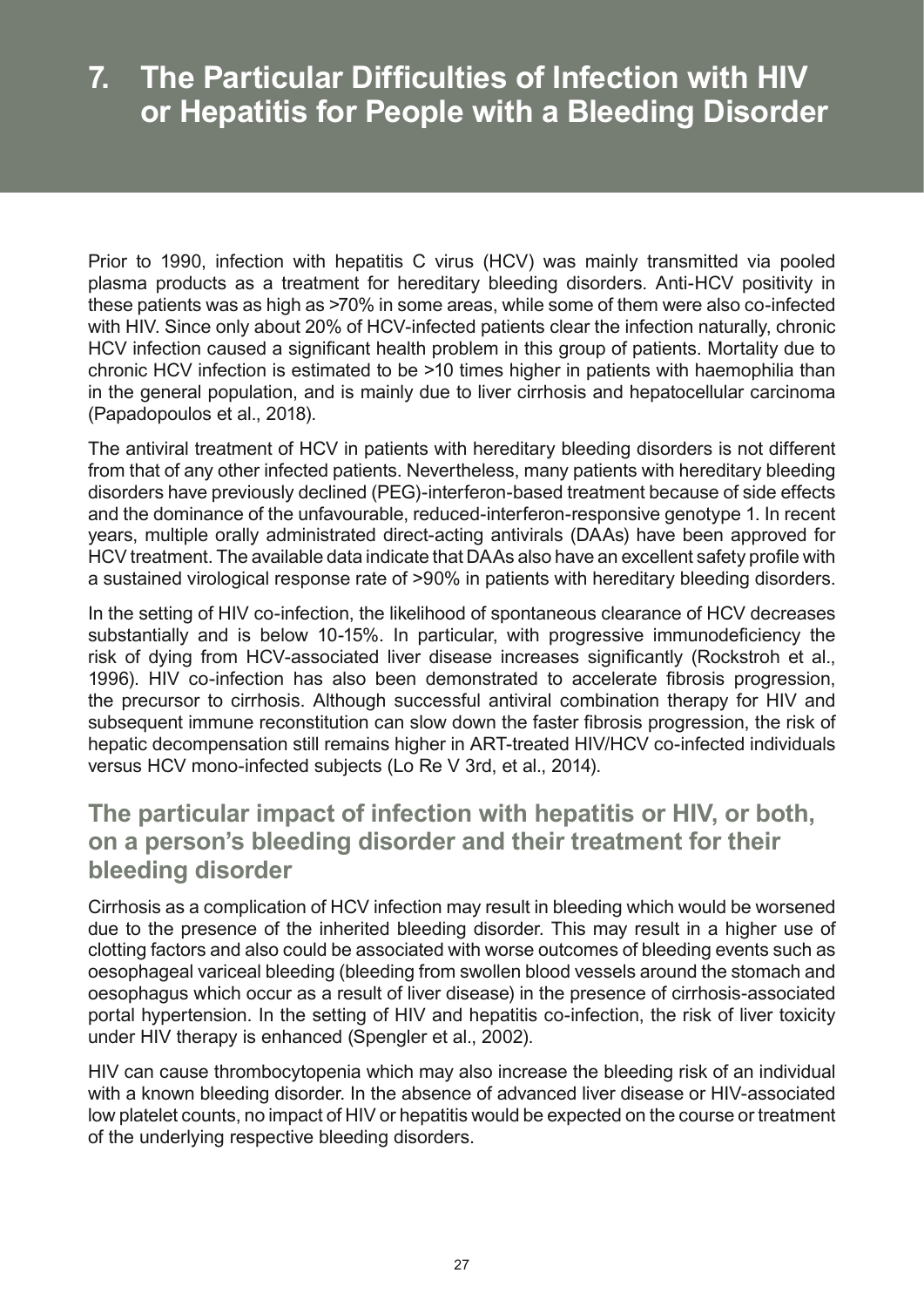# <span id="page-35-0"></span>**The particular impact of treatment for hepatitis and/or HIV on a person's bleeding disorder and their treatment for their bleeding disorder**

There have been a few reports of increased bleeding episodes under commonly used HIV first-generation protease inhibitors which, however, were not observed in the Bonn HIVinfected haemophilia cohort with a preventive high-dose clotting factor substitution policy (Racoosin et al., 1999). Stopping the HIV protease inhibitors was associated with a decline or reversal in bleeding episodes. Increased bleeding events have not yet been reported for any other HIV drug class.

# **Whether people with bleeding disorders who are infected with HIV and/or hepatitis may experience difficulties receiving appropriate treatment for those infections**

HIV care has been provided by many different physician groups including infectious disease specialists but also sexual health doctors and general practitioners. Improved survival is associated with physicians having greater experience of treating these infectious diseases (Kitahata, et al., 1999).

In the setting of hepatitis therapy, prior to the introduction of non-invasive measures, liver biopsy was recommended for fibrosis stage assessment. Liver biopsy was often not performed or very costly to undergo in patients with underlying inherited bleeding disorder. This may have had an impact on access to hepatitis therapy. Ever since non-invasive methods for fibrosis staging have become available, the need for liver biopsy has almost vanished.

In general, all patients with HIV and/or hepatitis were subject to stigma which could have made access to medical services or therapies challenging. This, however, was possibly even worse for persons with HIV and/or hepatitis due to transmission risk factors other than bleeding disorders.

# **Whether treatment for a bleeding disorder is affected by a person's viral load for hepatitis and/or HIV and, if so, why and how**

In patients with haemophilia and late-stage HIV disease, viral load predicts disease progression independently of CD4 cell counts. Because viral load most strongly predicts progression immediately after load is measured, it seems to reflect the current level of immunosuppression. No data exist which suggest any impact of HIV viral load on treatment of a bleeding disorder. For HCV RNA, no impact on HCV disease progression nor treatment of bleeding disorder has been established. For hepatitis B, the level of HBV DNA is strongly associated with risk for liver disease progression and for development of hepatocellular carcinoma but not on treatment of underlying bleeding disorders.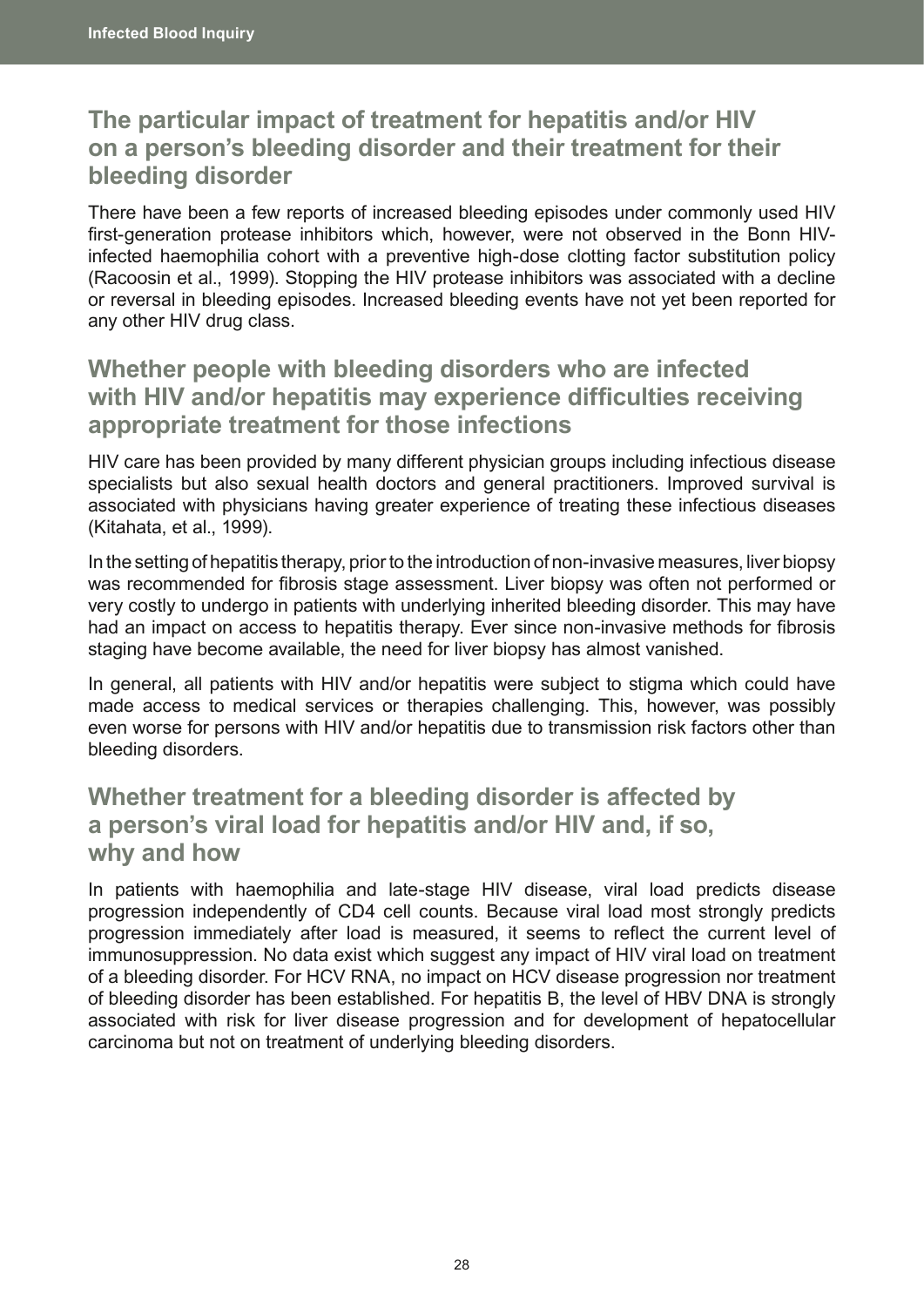# **Whether the treatment for hepatitis and/or HIV may trigger an inhibitor**

There have been several case reports describing acquired F8 inhibitors in patients receiving interferon alpha for HCV treatment and in immune reconstitution inflammatory syndrome in patients being treated for HIV/AIDS (Zeichner et al., 2013). While the potential impact of HCV or HIV drugs on triggering an inhibitor cannot be ruled out, the fact that this was only reported in case reports suggests a low incidence of these events.

## **Whether having hepatitis and/or HIV has an impact on the ability to clear an inhibitor.**

Due to a paucity of cases published, little information is available on the question whether hepatitis and/or HIV have an impact on clearing an inhibitor. Patients with such inhibitor development may be more challenging to treat due to HIV-associated immunosuppression and a prior AIDS diagnosis as there may be a risk for reactivation of some of these prior opportunistic infections (Malhotra et al., 2016).

# **Whether having an inhibitor may impact on a person's HIV/hepatitis infection and/or treatment for the HIV/ hepatitis infection**

Again due to the small number of published cases, no informative literature can be found on this question. In general, inhibitors should not prevent HIV and/or hepatitis therapy.

## **REFERENCES FOR SECTION 7**

- 1. Papadopoulos N, Argiana V, Deutsch M. Hepatitis C infection in patients with hereditary bleeding disorders: epidemiology, natural history, and management. Ann Gastroenterol. 2018 Jan-Feb, 31(1):35-41. Annals of Gastroenterology, 2018, 31, 35-41.
- 2. Rockstroh JK, Spengler U, Sudhop T, Ewig S, Theisen A, Hammerstein U, Bierhoff E, Fischer HP, Oldenburg J, Brackmann HH, Sauerbruch T. Immunosuppression may lead to progression of hepatitis C virus-associated liver disease in hemophiliacs coinfected with HIV. American Journal of Gastroenterology, 1996, 91, 2563‑2568.
- 3. Lo Re V 3rd, Kallan MJ, Tate JP, Localio AR, Lim JK, Goetz MB, Klein MB, Rimland D, Rodriguez-Barradas MC, Butt AA, Gibert CL, Brown ST, Park L, Dubrow R, Reddy KR, Kostman JR, Strom BL, Justice AC. Hepatic decompensation in antiretroviraltreated patients co-infected with HIV and hepatitis C virus compared with hepatitis C virus-monoinfected patients: a cohort study. Annals of Internal Medicine, 2014, 160, 369-379.
- 4. Spengler U, Lichterfeld M, Rockstroh JK. Antiretroviral drug toxicity a challenge for the hepatologist? Journal of Hepatology, 2002, 36, 283-294.
- 5. Racoosin JA, Kessler CM. Bleeding episodes in HIV-positive patients taking HIV protease inhibitors: a case series. Haemophilia, 1999, 5, 266-269.
- 6. Kitahata MM1, Van Rompaey SE, Shields AW. Physician experience in the care of HIV-infected persons is associated with earlier adoption of new antiretroviral therapy. Journal of Acquired Immune Deficiency Syndromes 2000, 24, 106‑114.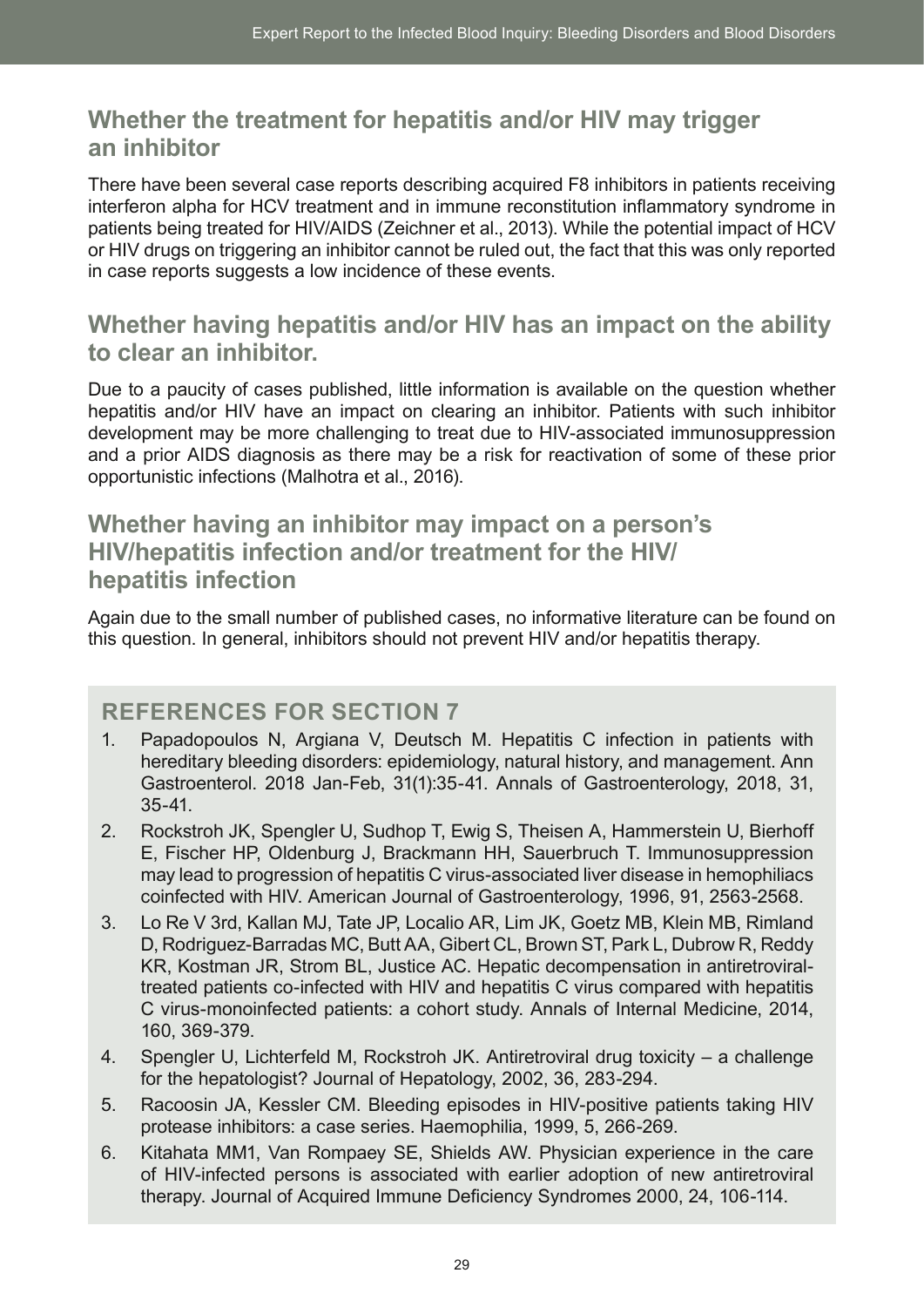- 7. Zeichner BS, Harris A, Turner G, Francavilla M, Lutzky J. An Acquired Factor VIII Inhibitor in a Patient with HIV and HCV: A Case Presentation and Literature Review. Case Reports in Hematology, 2013, 628513.
- 8. Malhotra U, Aboulafia DM. Cyclophosphamide Treatment for Acquired Factor VIII Inhibitor in a Patient with AIDS-Associated Progressive Multifocal Leukoencephalopathy. Journal of the International Association of Providers of AIDS Care, 2016, 15, 109-113.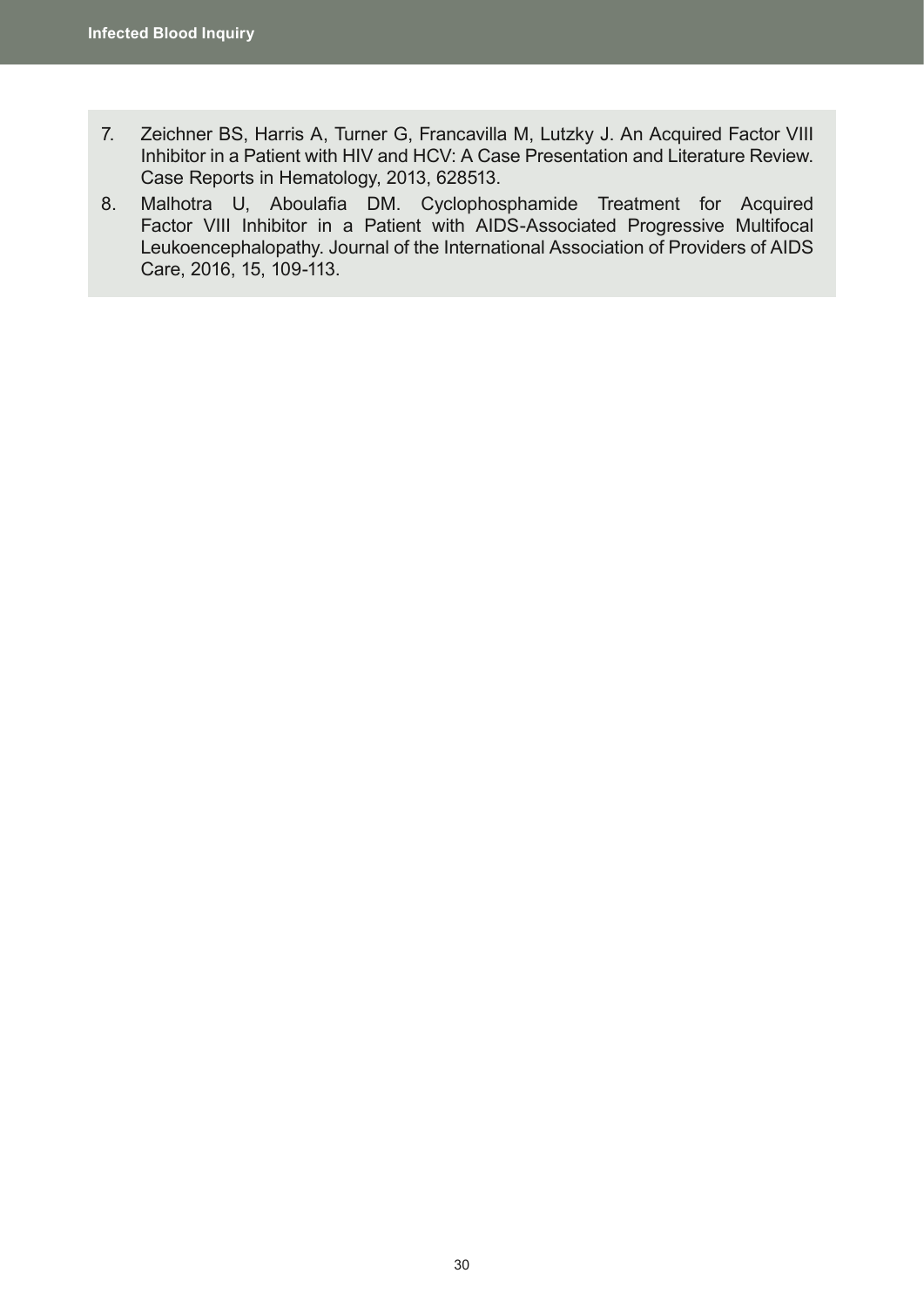# **Red cell production and haemoglobinopathies**

Haemoglobin (Hb) is the iron-containing protein contained within red blood cells. Its function is to bind and carry oxygen around the body. Haemoglobin consists of two types of globin chains (alpha and beta) enclosing the iron-containing protein haem. The predominant haemoglobin found in the body (after early infancy) is called 'Hb A'. Production of haemoglobin and red blood cells takes place within the bone marrow before being released into the circulation. Red blood cells have a lifespan of 120 days. They need to be deformable to travel through very small blood vessels. Abnormal or dying red blood cells are removed by the spleen. The iron released from dying red cells is recycled into new blood cells; any excess is stored as ferritin in the liver and bone marrow. Under normal circumstances, the amount of iron absorbed through the gut is equal to the amount lost.

Inherited disorders of haemoglobin (haemoglobinopathies) lead to a defect in the production or function of haemoglobin. Red cells are broken down more readily giving rise to a shortened life span, a process known as 'haemolysis'. The end result is anaemia and a variety of other clinical problems. These differ between the different disorders, as will be described below. Additional problems can arise as a result of treatment.

Haemoglobinopathies are common worldwide and predominantly found in people whose origins are from high prevalence areas such as Africa, the Middle East, South Asia and Southeast Asia. The prevalence in the UK relates to past and current patterns of immigration but it should be recognised that increasingly these disorders are found in all ethnic groups.

Universal antenatal and newborn screening programmes for sickle cell and other haemoglobinopathies are in place in the UK. The aim of the antenatal programme is to identify women who have the disorders (and who will need additional specialist care in pregnancy), and those who are healthy asymptomatic carriers but at risk of having a child with a major disorder if the baby's father also carries a significant gene. The aim is to offer prenatal diagnosis to identify if the foetus is affected, and to allow these couples to make an informed choice whether or not to continue with the pregnancy.

Newborn screening identifies babies with sickle cell disorder and most of those with significant thalassaemia, allowing early entry into specialist care. Screening programmes do not exist for other rare inherited anaemias.

# **Prevalence**

The National Haemoglobinopathy Registry (NHR) has been in place for over 10 years and collects data for NHS commissioning on the numbers, geographical prevalence and treatments of different Hb disorders. As of September 2019, numbers on the NHR were as follows:

- Thalassaemia (clinically significant alpha thalassaemia, beta thalassaemia, Hb E/beta thalassaemia): 1,921
- Sickle cell disorders: 13,675
- Rare anaemias (these numbers are inaccurate and probably an under-estimate): 460

(Full report available on [www.nhr.nhs.uk](http://www.nhr.nhs.uk))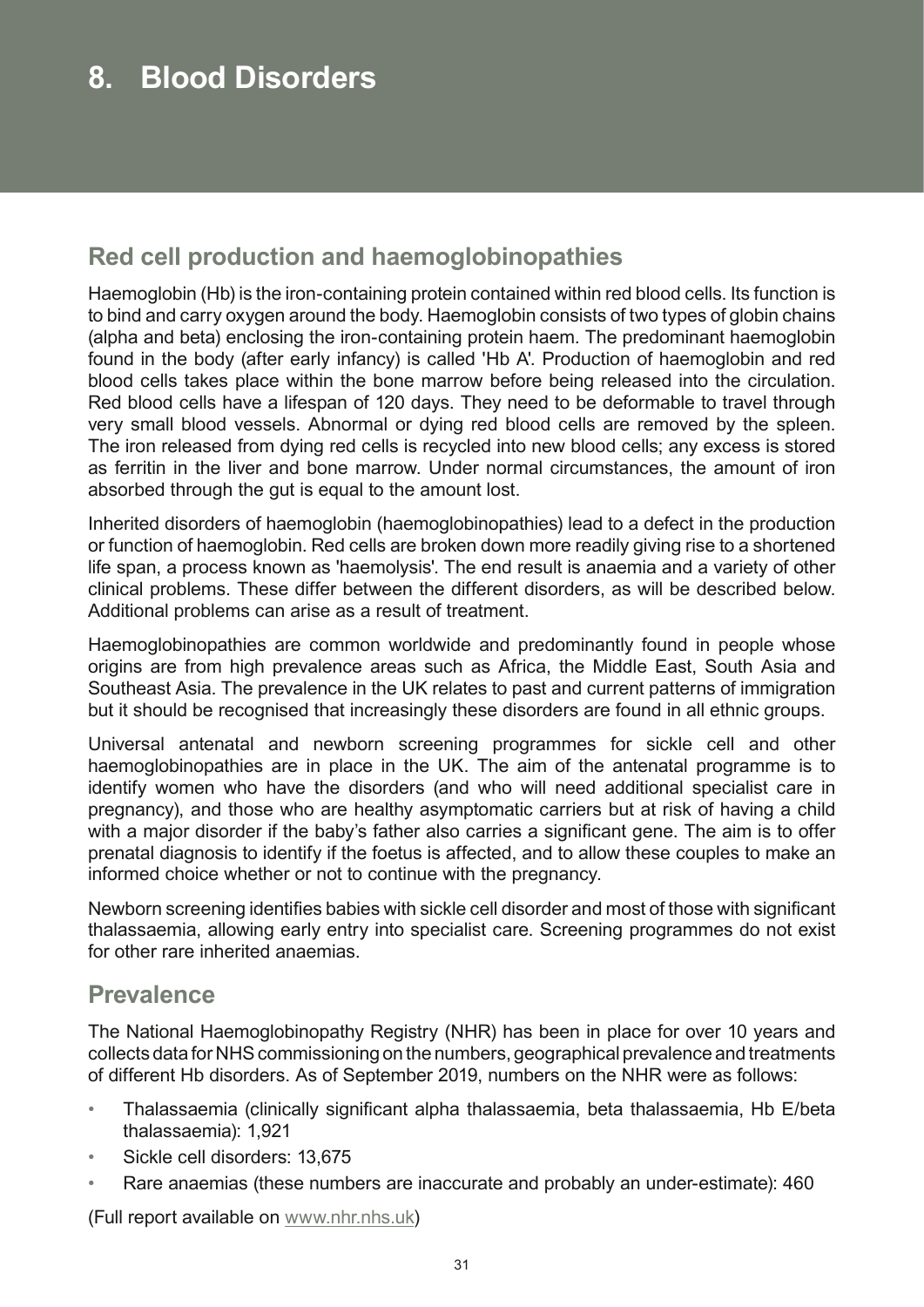# **9. Thalassaemia Disorders**

Thalassaemia is caused by genetic variations affecting production of one or more components of the globin chains of the haemoglobin molecule. Alpha thalassaemia and beta thalassaemia refer to impaired production of the alpha and beta globin chains respectively. These conditions result in an imbalance between the alpha and beta chains, and the excess chains damage the red blood cell; this then breaks down either within the bone marrow or in the circulation. The end result is anaemia with reduced haemoglobin in a small red cell.

Alpha thalassaemia is very common worldwide. Alpha chains are controlled by four genes (two from each parent), so clinical problems are only seen on individuals missing three out of four genes (Hb H disease) or all four genes (Hb Hydrops – incompatible with life). Hb H disease patients may need occasional blood transfusions, but most are able to manage with a mild to moderate degree of anaemia. Hb H tends to be seen in individuals from southern Europe, South Asia or Southeast Asia.

Beta thalassaemia disorders affect production of the beta chain or produce an unstable beta chain leading to its premature breakdown. There are hundreds of genetic abnormalities producing beta thalassaemias and thus a wide clinical spectrum of clinical phenotypes. Thalassaemia mutations are most commonly seen in individuals with origins in Southern Europe, the Middle East, South Asia and Southeast Asia. Patients carrying one mutation are carriers for the condition; although they may have a mild anaemia and red cell changes, they are healthy and do not require treatment. Persons inheriting two thalassaemia genes will suffer from more severe red cell changes, but the severity of clinical sequelae is very variable.

Beta thalassaemia may be classified clinically by the need for blood transfusions:

(a) Transfusion-dependent thalassaemia (TDT) – Patients normally need blood transfusions from early childhood to allow growth and normal development. Without transfusions, the child would typically die from the effect of anaemia in the first decade of life. Transfusions are typically required every 3-6 weeks. With adequate transfusion, the child or adult is able to grow and function effectively. The under-transfused patient will experience the clinical complications of thalassaemia, outlined below, due to anaemia and iron overload.

Approximately 900-1,000 individuals with beta thalassaemia in the UK are regularly transfused.

(b) Non-transfusion-dependent thalassaemia (NTDT) – The child or adult can survive without the need for regular transfusions but will be anaemic and at risk of iron overload and organ damage. The decision whether to give transfusions is made very carefully taking into consideration clinical symptoms and evidence of end organ damage such as poor growth, skeletal changes or significant organ enlargement.

## **Clinical complications of thalassaemia**

- (a) Related to anaemia and compensatory bone marrow expansion: fatigue, poor growth, skeletal deformity, enlargement of liver and spleen, excess iron accumulation.
- (b) Related to haemolysis: gallstones and vascular abnormalities.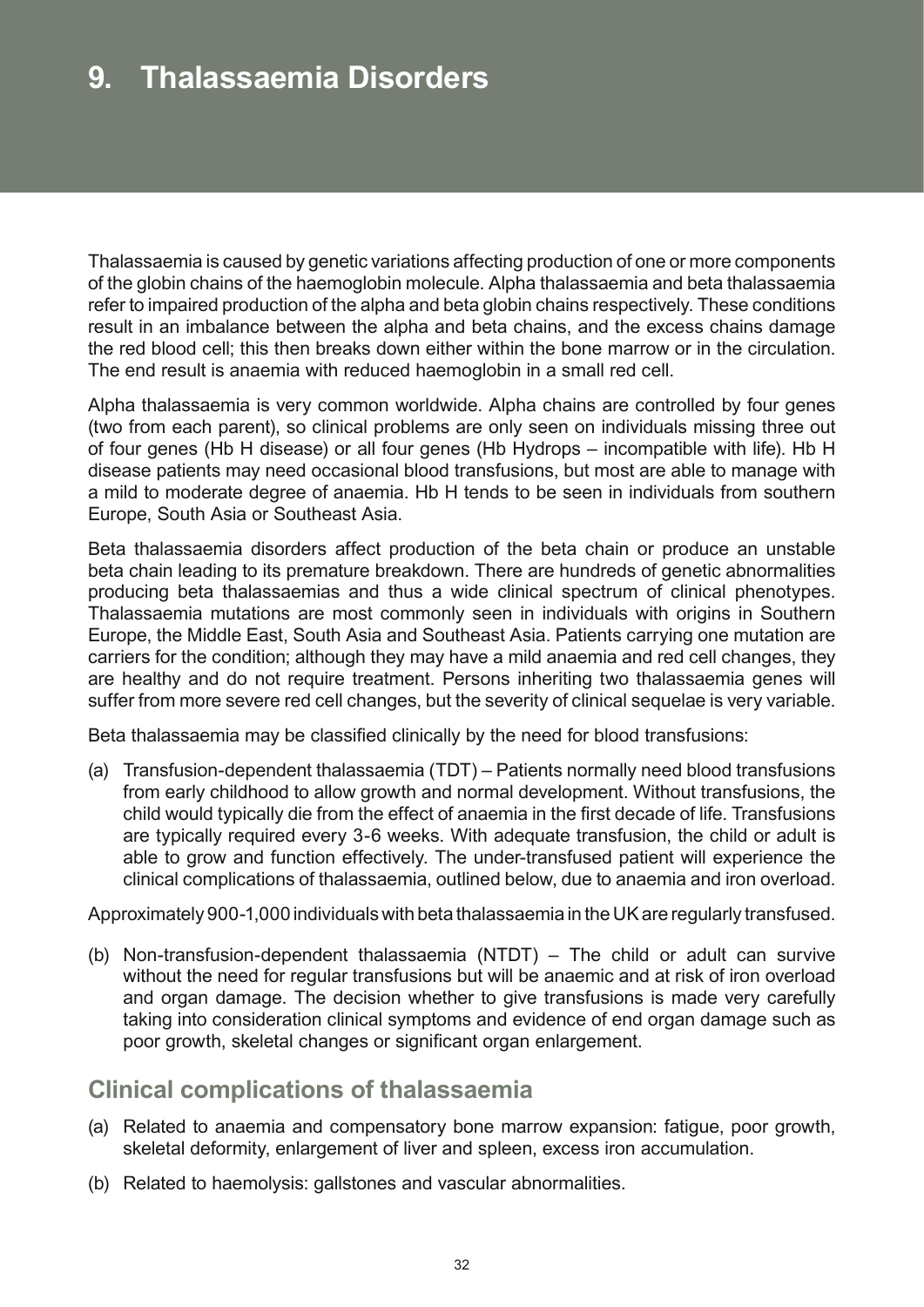(c) Iron overload due to ineffective red cell production and increased recycling on the bone marrow: see below.

# **Clinical complications of transfusion for thalassaemia**

## **Iron overload**

Each unit of blood contains between 200 and 250mg of iron. The human body has no mechanism for removal of the iron and therefore patients who are regularly transfused will develop iron overload. Significant iron accumulations start to develop after about 20 transfusions (or 1-2 years of regular transfusion). However, they may be present in patients with very few transfusions or even in the complete absence of transfusion due to increased red cell breakdown, recycling in the bone marrow and increased iron absorption through the gut.

Excess iron exceeds normal storage capacity and is toxic to cells. Iron overload causes serious complications in the endocrine system, the liver and the heart. Endocrine complications begin at a young age with irreversible damage to the pituitary gland resulting in growth retardation and failure of pubertal development. In adolescents and adults, endocrine damage results in gonadal failure, insulin-dependent diabetes, hypopituitarism, hypothyroidism and hypoparathyroidism. Iron overload results in liver fibrosis, cirrhosis, liver cancer, cardiac failure, cardiac dysrhythmias and death. Heart disease is the most common cause of death due to iron overload.

## **Transfusion-transmitted infection such as hepatitis/HIV**

Chronic hepatitis C has a high prevalence in transfusion-dependent patients who were transfused before the introduction of UK screening. However, chronic hepatitis C is seen still in patients arriving in the UK who have been infected in high-prevalence regions of the world. The risk of hepatocellular carcinoma due to chronic viral hepatitis is compounded by iron overload.

### **Red cell alloantibodies**

These are caused by differences between blood groups of patient and donor and can result in transfusion reactions. The risks are reduced by selecting blood matched for blood groups.

## **Diagnosis of thalassaemia**

Thalassaemia may be diagnosed at birth (by newborn screening) or suspected in an anaemic infant, child or adult when other causes such as iron deficiency have been excluded. Diagnosis is made by examining the blood count and blood film, and confirming the absence (or reduction) of normal haemoglobin (HbA) on electrophoresis. In some cases, another abnormal Hb may be present. Once diagnosed, DNA testing can confirm the genetic cause enabling genetic counselling for families and to predict the clinical course.

## **Treatment**

All thalassaemia patients with significant disorders are regularly followed up in clinics with assessment of the effects of chronic anaemia and investigations to measure the amount of iron accumulation and any resulting organ damage. MRI scanning is now the standard for estimation of iron in the heart and liver.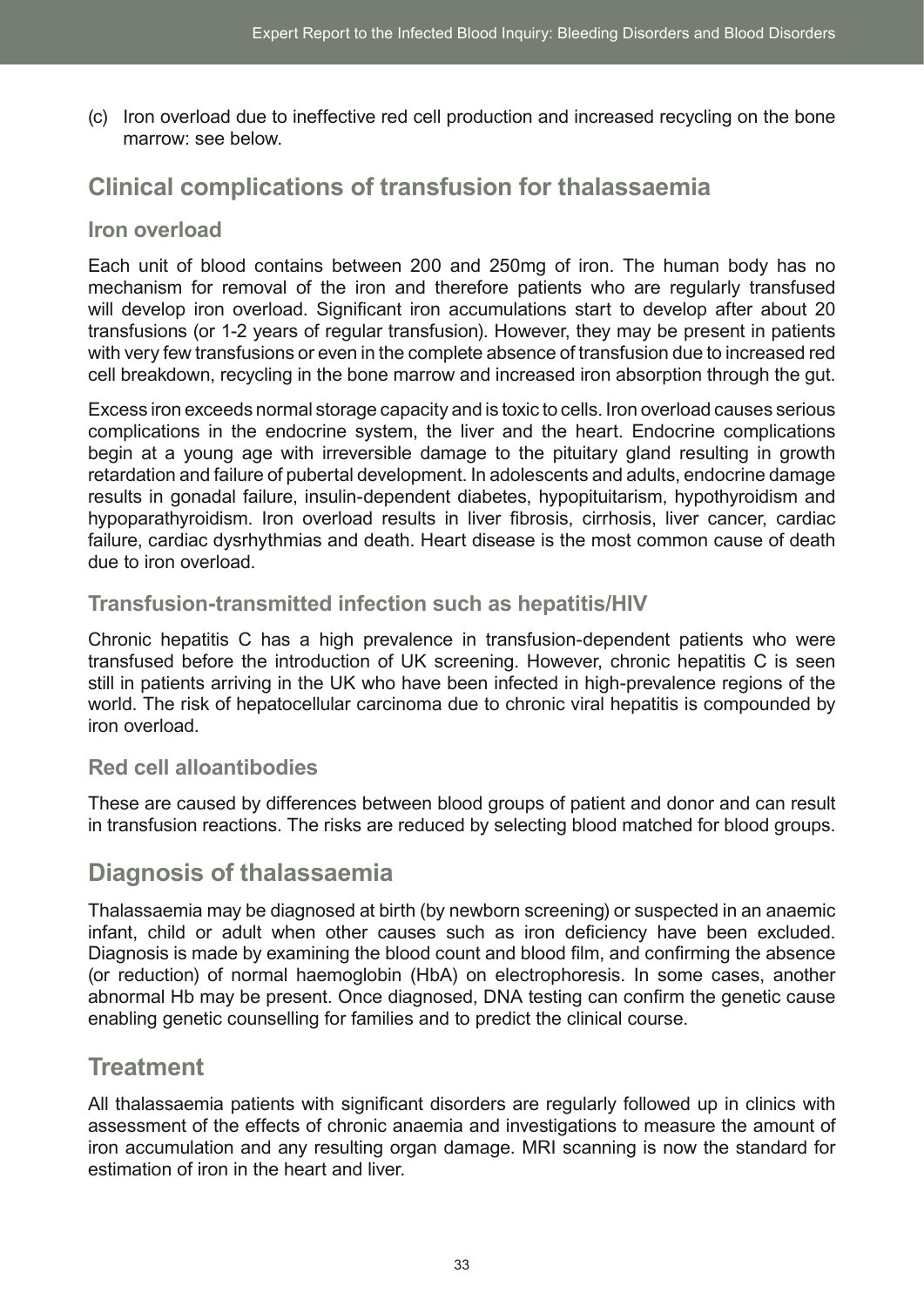## **Transfusion**

The mainstay of treatment is blood transfusion and management of iron overload. A multidisciplinary approach is required, including specialist management of endocrine, bone liver and cardiac complications.

The decision to commence regular transfusions is usually taken by a specialist paediatric haematologist of paediatrician. Most TDT patients commence transfusions in early childhood but patients may also be placed on regular transfusion later in childhood or in adult life for symptoms and/or organ damage.

NTDT may require intermittent transfusions during childhood but a number of patients go on to need regular transfusions to control symptoms or prevent complications.

The UK TS publication on standards of clinical care (2016) recommends a target pretransfusion range of 95-100g/L as this represents the best balance between complications due to anaemia (such as skeletal changes, liver and splenic enlargement) and iron overload. The amount of blood and frequency of transfusions is adjusted to achieve this target.

#### **Splenectomy**

This operation was often undertaken in the past as anaemia and under-transfusion caused splenic enlargement. This compounds anaemia and leads to increased blood requirements. This procedure is now infrequent in the UK as patients adequately transfused from early childhood should not develop splenomegaly. However, patients treated in other parts of the world and older adults have had splenectomy.

Many NTDT patients have a degree of splenomegaly and some require removal of the spleen.

Splenectomy carries with it an increased risk of certain bacterial infections and an increased thrombosis risk. Patients who have had a therapeutic splenectomy require to be immunised against certain bacterial infections and to take regular penicillin for life.

#### **Iron chelation**

Excess iron is removed with iron-chelating drugs. These bind iron and then excrete the bound complex in the urine or stools, or both. Desferrioxamine (DFO) was the first drug to become available in the late 1970s and has proven highly effective. However, it has to be given by continuous infusion, usually by the subcutaneous route, and patients self-administer it using pumps overnight, typically 5-7 nights a week for 8-12 hours. DFO can cause painful local skin reactions and adherence to the infusions can be very difficult for patients and carers. In the 1990s, pre-loaded balloon infusions became available which helped, but adherence remains an issue to date.

The oral iron chelators Deferiprone (DFP) and Deferasirox (DFX) became available in the 1990s and 2000s respectively. These avoided the problems with infusions and are generally much better tolerated although adherence remains an issue and these drugs require regular monitoring for side effects. The majority of UK patients now take one or more oral iron chelators, but some patients still require DFO for management of cardiac disease or intolerance of oral medications.

Poor adherence to iron chelator treatment puts patients at risk of serious iron overload leading to premature death. With good treatment lifelong, patients are expected to have a near normal lifespan though the condition carries a lifetime burden of treatment and quality of life is significantly impaired.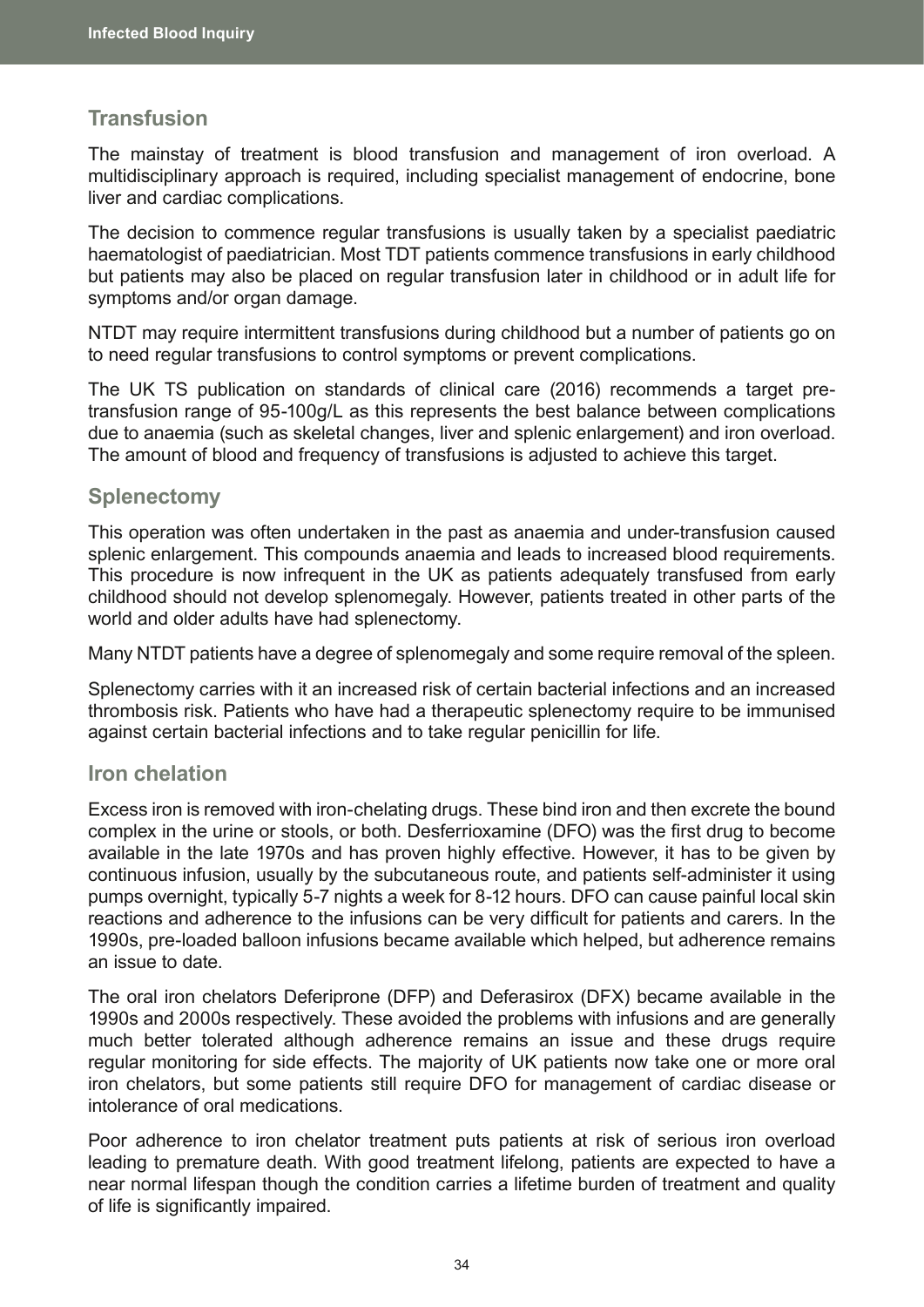Due to the issues with adherence with iron chelation and the subsequent risk of iron-related complications, the threshold for regular transfusion in the past was higher but came at the cost of increased clinical problems related to anaemia, bone marrow expansion and ironrelated organ damage.

## **Bone marrow transplant**

Bone marrow transplant (BMT) (also termed 'stem cell transplant' [SCT]) from a compatible sibling or matched donor has been offered to children with transfusion-dependent thalassaemia since the 1980s. Successful treatment restores normal red cell development and avoids the need for transfusion and iron chelation. However, the procedure is associated with significant mortality (loss of life) and morbidity (side effects such as infertility), and compatible bone marrow donors are only available for <20% of patients in the UK. BMT is not currently offered to adult patients in the UK.

#### **Future treatments**

New treatments on the horizon for thalassaemia include drugs to prevent premature cell death within the bone marrow, drugs to prevent iron absorption and drugs to increase the levels of alternative haemoglobins. Trials of gene therapy have been successful in some genetic types of TDT and look promising for the future.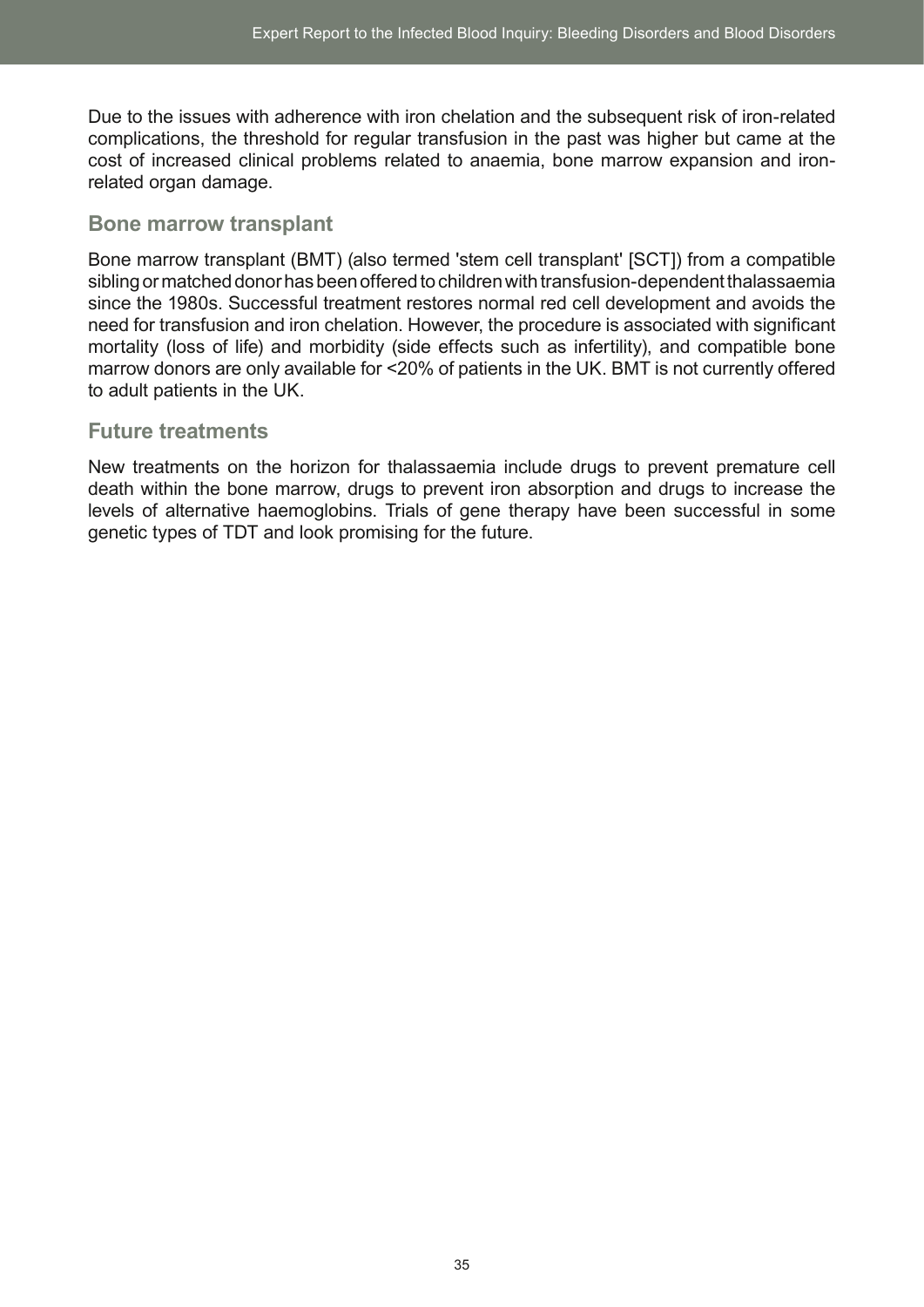# **10. Other Rare Inherited Anaemias**

There are a number of genetic conditions associated with anaemia, a tendency to iron overload and a requirement for intermittent and regular transfusions. These conditions may be associated with other inherited abnormalities (e.g. Diamond Blackfan Anaemia, red cell enzymopathies) and the diagnosis will be made on clinical assessment and genetic testing. The numbers of children and adults with these conditions is unknown in the UK but likely to be in the order of 500-1,000. The conditions are now included with thalassaemia in NHS specialist commissioning as the management follows similar principles to that of thalassaemia, with transfusions and iron chelation as needed.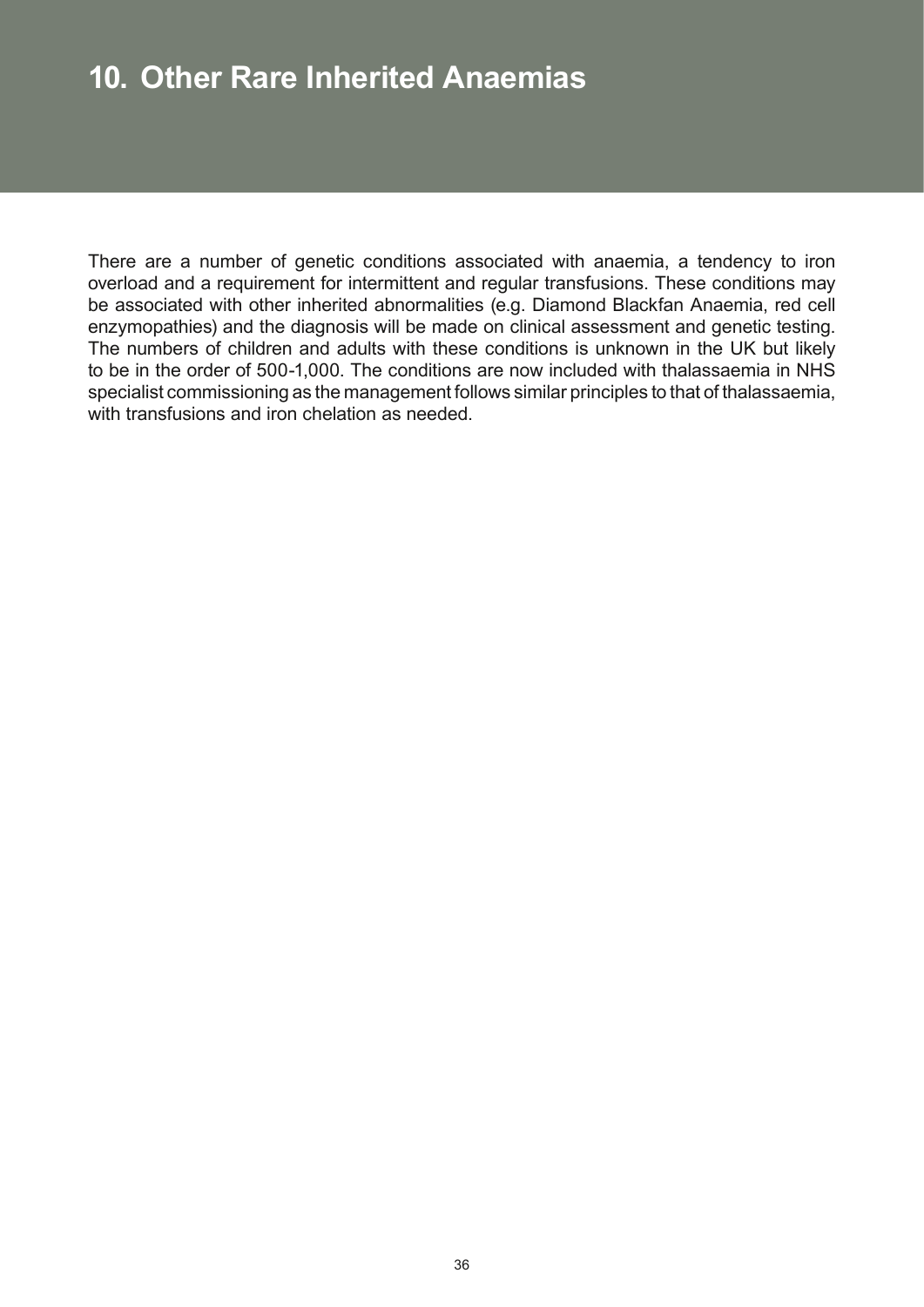# **11. Sickle Cell Disorders**

Sickle haemoglobin (HbS) is a haemoglobin which is structurally different from normal adult haemoglobin (HbA). HbS is a result of a genetic mutation in the beta globin chain of haemoglobin. It is unstable in conditions of low oxygen and precipitates within the red blood cell causing distortion of the cell (which becomes sickle cell shaped) and premature destruction of the cell: a 'haemolytic' anaemia. Obstruction of blood vessels by the abnormal sickle cells causes tissue damage and inflammation.

Individuals who carry two copies of the gene (Hb SS) have sickle cell disease (SCD). There are other genes that can interact in the compound heterozygous state with HbS to produce clinical features of sickle cell. These conditions include Hb SC disease, Hb S/beta thalassaemia and Hb SD disease. All sickle cell disorders have a tendency for red cell sickling and clinical complications although some types are less severe than others. Haemoglobin SS disease is the most severe form of the disease with the highest incidence of sickle crises and other complications, though the frequency in which these occur varies considerably between individuals.

Individuals who carry a single copy of the gene are said to be sickle cell carriers as they can pass the gene onto their children. They produce both HbA and HbS within the red cell. This is sometimes called 'sickle cell trait'. Sickle cell carriers rarely develop clinical symptoms and complications and the vast majority remain asymptomatic throughout life; there is no evidence that sickle cell carriage interferes with normal life expectancy.

Sickle cell carriage is found in approximately 1 in 9 people of African or Caribbean origin. The sickle gene is also found in Southern Europe, the Middle East and India.

The number of patients with SCD in the UK is estimated to be around 15,000. About two thirds have Hb SS with most of the remaining having Hb SC disease. Around 85-90% are of African or African-Caribbean origin. Although the majority of patients live in London, increasing numbers are seen in other urban communities reflecting migration and relocation.

## **Diagnosis of sickle cell disorders**

Newborn infants or those arriving in the UK under 1 year of age are offered bloodspot screening. This will detect significant sickle cell disorders. All women are tested for SCD in pregnancy. Testing is also indicated if patients present with symptoms and signs. The majority of patients will have a history of symptoms and be aware of their diagnosis from childhood, but those with less severe symptoms may be picked up for the first time in adulthood or on routine screening.

Diagnosis is made by electrophoresis of blood demonstrating the presence of Hb S. In SCD there will be absent, or very little normal, Hb A.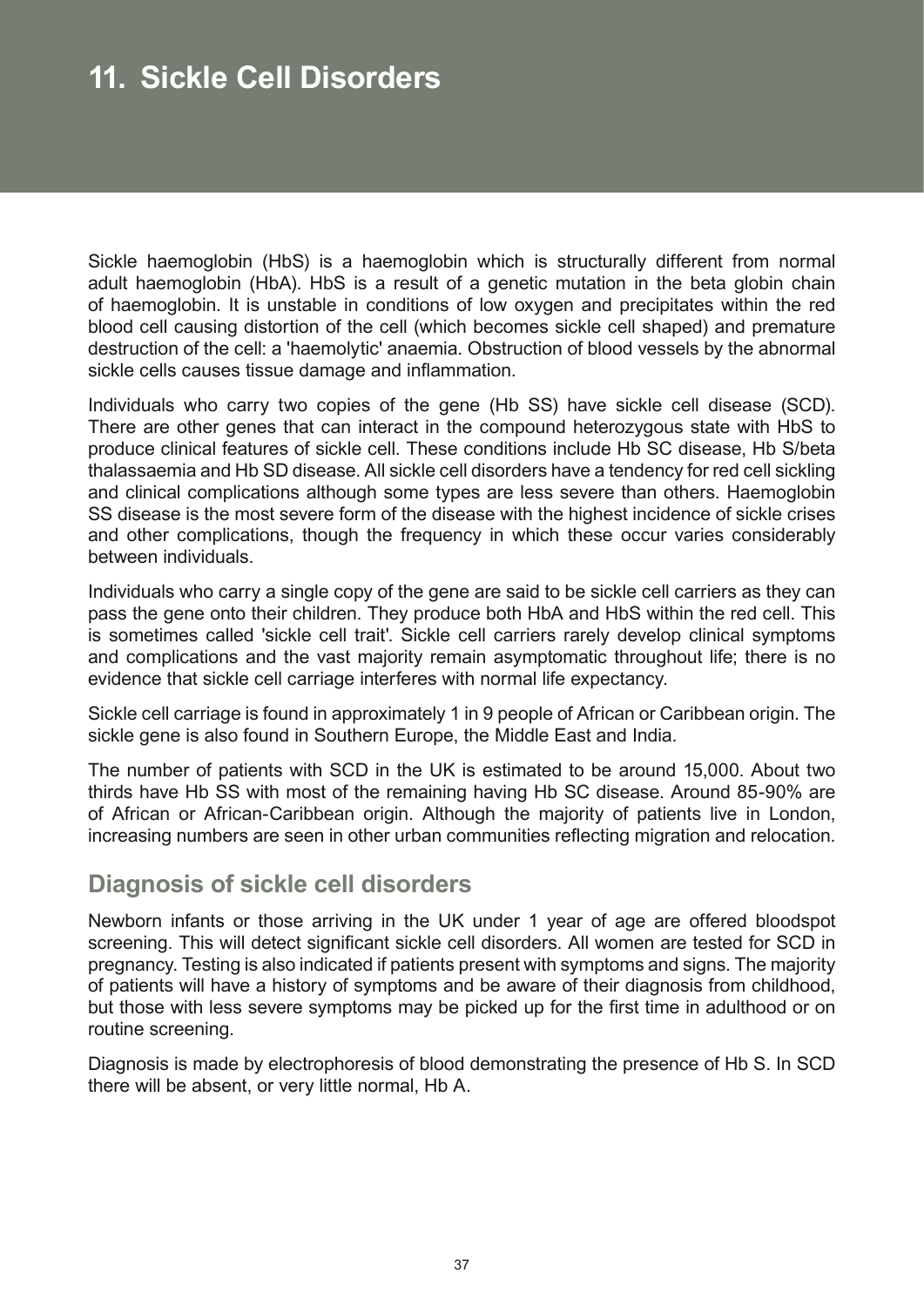# **Clinical complications of sickle cell disorders**

These arise as a result of increased breakdown of red cells (haemolysis) leading to anaemia and vascular complications or occlusion of vessels. SCD is a multisystem disease and any organ may be affected. The pattern of disease varies between individuals, even with the same genotype, and also, in any one individual over time. For instance, infections and splenic sequestration are more common in children while chronic organ damage and osteonecrosis is seen more in adults.

The spleen is affected early in SCD as cells sickle within the spleen causing death of tissue and loss of function. This occurs from a very early age and increases the risk of serious bacterial infection (and also malaria).

A full description of clinical complications is beyond the scope of this report but the salient complications of SCD are listed below. These are split into acute (short-term, rapid onset) and chronic (long-term, slow onset).

## **Acute complications of sickle cell disease**

### **Painful episodes (sickle cell crisis)**

These are experienced by most individuals and some have very frequent attacks. Pain may be very severe and be widespread or localised. It is unpredictable in nature and may be precipitated by infection, stress, pregnancy and hormones, and exposure to cold and dehydration. The severity of pain often warrants treatment with opiates and hospital admission. Hydroxycarbamide (HC, see below) is offered to those with frequent crises. If ineffective or not tolerated, some patients with very severe frequent crises requiring multiple hospitalisations will be offered regular transfusion.

### **Anaemia**

Increased anaemia beyond baseline may occur during crisis and may be due to concurrent infection (including viral). This may require transfusion.

### **Acute chest syndrome**

Acute chest syndrome (ACS) is a serious acute pulmonary (lung) complication of SCD giving rise to low oxygen levels (hypoxia) and respiratory failure. It can be fatal. Management is with antibiotics, oxygen and judicious intervention with blood transfusion.

#### **Infections**

Infections are a serious risk in SCD. These occur in part due to poor splenic function. Treatment is with early and regular immunisation and regular penicillin (mandatory in all children up to the age of 16). Infections include pneumonia, osteomyelitis and septicaemia.

#### **Stroke**

Strokes occur due to vascular damage in the cerebral vessels and are far more common in SCD than in the general population. Approximately 10% of children will have a major overt stroke and a further 20% experience changes to the white matter of the brain which affects cognitive development and function. The incidence of stroke reaches a peak in the first decade of life in children with Hb SS. Regular red cell transfusion has been shown to prevent secondary stroke in those who have had a stroke.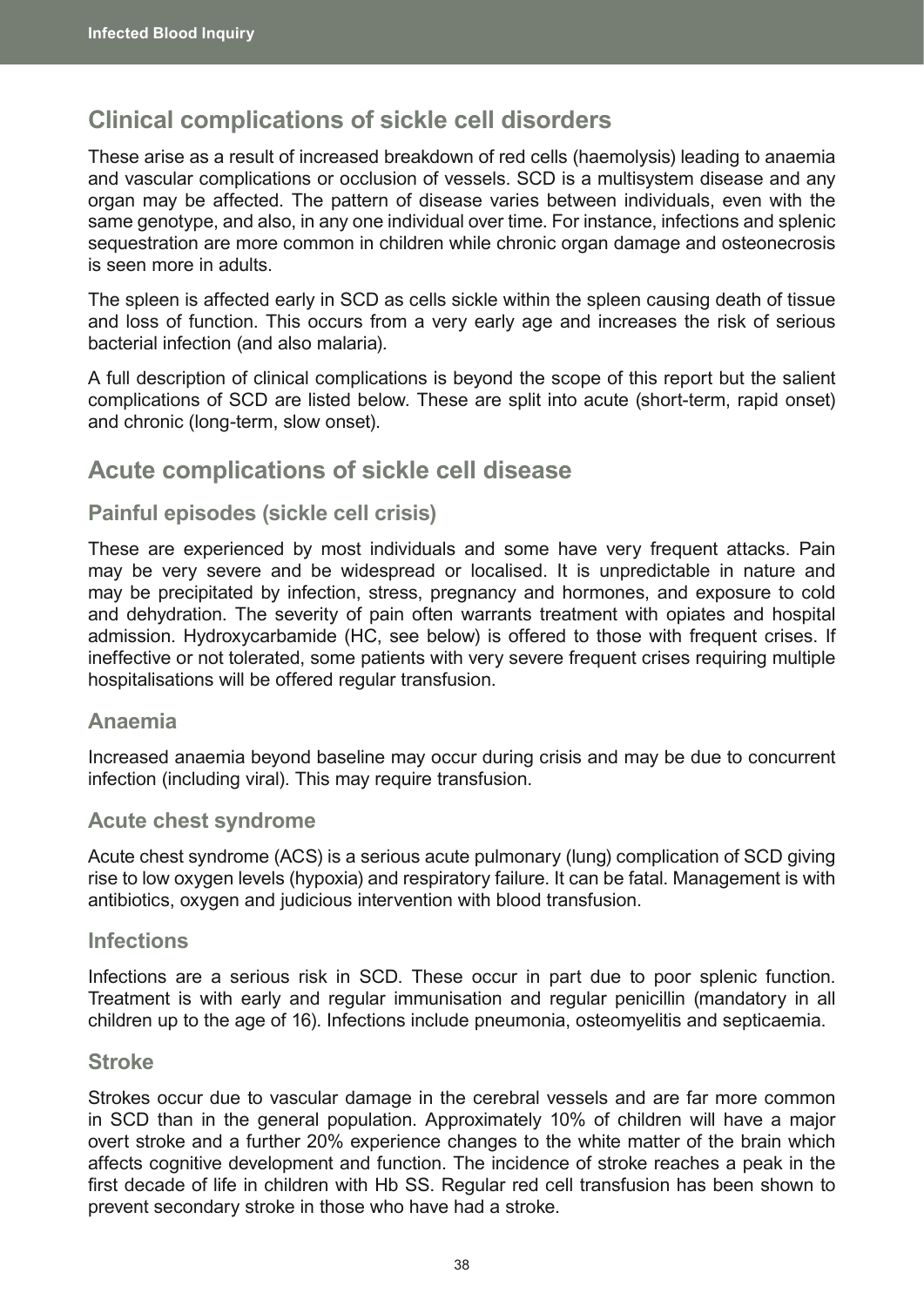Transcranial doppler (TCD) screening is offered to all Hb SS children from the ages of 2-16 in the UK and predicts those at increased risk of stroke. For those children with abnormal TCDs, regular transfusion has been shown to prevent stroke. Some children are able to discontinue transfusions after a time (see below). In the UK, primary or secondary prevention of stroke is the most common reason for SCD patients to be on regular transfusion (Trompeter S, Bolton-Maggs P, Ryan K, et al. 2019)).

## **Splenic sequestration**

Splenic sequestration is usually seen in young children and is characterised by rapid pooling of large volumes of blood in the spleen. Emergency blood transfusion is usually needed.

## **Priapism**

This is painful and sustained penile erection, and can cause erectile dysfunction if left untreated.

## **Complications of gallstones**

In common with other anaemias with high rates of red cell breakdown (haemolysis), patients with SCD are at high risk of gallstones. These can, in turn, cause complications such as obstructive jaundice, biliary colic and pancreatitis.

# **Chronic complications of sickle cell disease**

Chronic organ damage occurs increasingly with age and is a major cause of morbidity and mortality for adult patients. Conditions include:

- Proteinuria and chronic kidney disease. Increasingly seen with age and the incidence of end stage renal failure is predicted to rise as the population ages.
- Cardiorespiratory disease. This is emerging as a major cause of death as patients reach the sixth decade of life.
- Osteonecrosis of joints hips and shoulders. Can occur in young adults but increasing frequency with age. Causes severe painful arthritic changes and often requires surgical intervention with joint replacement.
- Chronic liver disease. Incidence rising with age. Caused by combination of chronic infection, repeated sickling, iron overload (from transfusion), chronic viral infection (HBV, HCV) and long-term analgesic medication.
- Chronic eye disease, leading to visual loss.
- Painful leg ulcers.

# **Treatment of sickle cell disease**

## **Supportive**

This is the mainstay of treatment and includes patient education, analgesia, fluids, and treatment of infections and complications. Many patients manage their crises at home but come to hospital if pain is very severe and/or there are features to suggest complications. Transfusion may be needed for some acute complications (see below).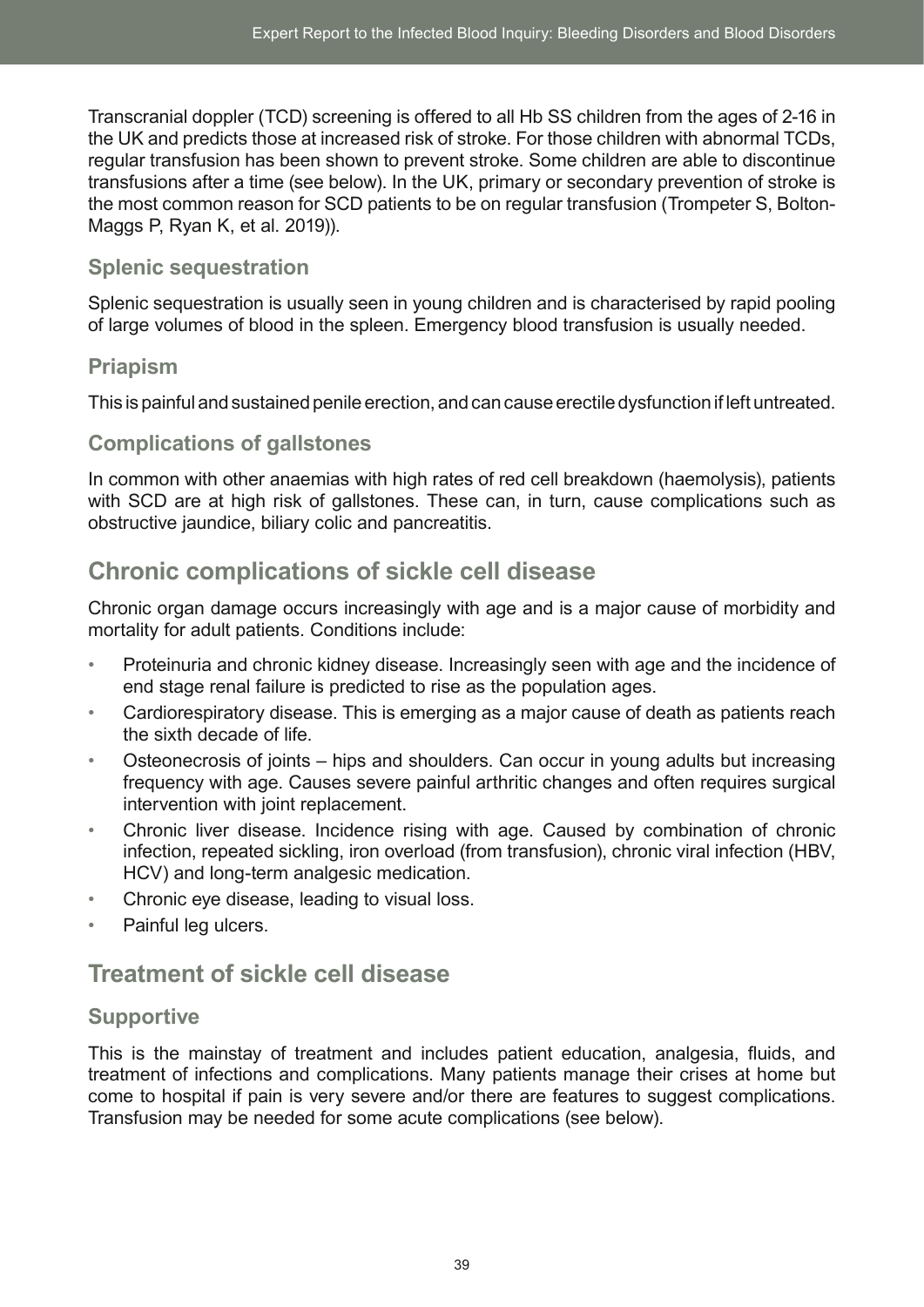## **Hydroxycarbamide**

This drug has been used since the mid 1990s and has been demonstrated to be effective in children and adults at preventing crises and reducing the incidence of acute chest syndrome. Its efficacy for other chronic complications remains unclear at present. UK guidelines recommend that HC is offered to all children with Hb SS from the age of nine months and to adults with frequent crises or recurrent chest syndromes. Some children who are regularly transfused for stroke risk are able to convert to HC after a period of time on transfusions. HC requires daily dosing and regular monitoring. It is generally well tolerated.

### **Blood transfusion**

This is used to correct anaemia or to reduce the proportion of circulating sickle cells thereby reversing the clinical and pathological process of SCD. Transfusion efficacy is measured by the reduction in Hb S% levels. There are two approaches to transfusion – namely, top-up transfusion and exchange blood transfusion

- Top-up, where one or more units of blood are given by simple infusion. The amount of blood that can be given by top-up is limited as taking the Hb level too high can result in hyperviscosity.
- Exchange blood transfusion is a procedure whereby a quantity of blood is removed and replaced with transfused blood. Since equal volumes of red cells are exchanged, it is possible to get the proportion of Hb S% down to effective levels without allowing the Hb to rise too high.

Both approaches to transfusion are effective in lowering Hb S% but the reduction in Hb S% that can be achieved following top-up transfusion will depend on the pre-transfusion Hb levels.

Transfusion is not routine for painful sickle cell crisis but is needed for the following specific indications (Davis, Allard et al. 2016):

- Acute anaemia in practice, many patients have intermittent top-up transfusions for this indication at some point either in UK or abroad.
- Acute chest syndrome
- Primary or secondary prevention of stroke this is the most common indication for transfusion in the UK.
- Recurrent painful episodes of Acute chest syndrome not responding to hydroxycarbamide.
- Acute multi-organ failure.
- Surgery. Transfusion has been shown to reduce the perioperative risk of surgery in SCD and is now the standard of care for Hb SS patients undergoing surgery. Other SCD patients may also be offered transfusion after individual assessment.
- High-risk pregnancy. Blood transfusion is currently not indicated for standard sickle pregnancy (although pregnancy in all women with SCD carries increased risks for mother and baby). This is the subject of an ongoing national trial.
- Chronic cardiorespiratory disease.

Many patients, even if not on regular transfusion, will have received one or more blood transfusions in their lifetimes for acute indications or for surgery.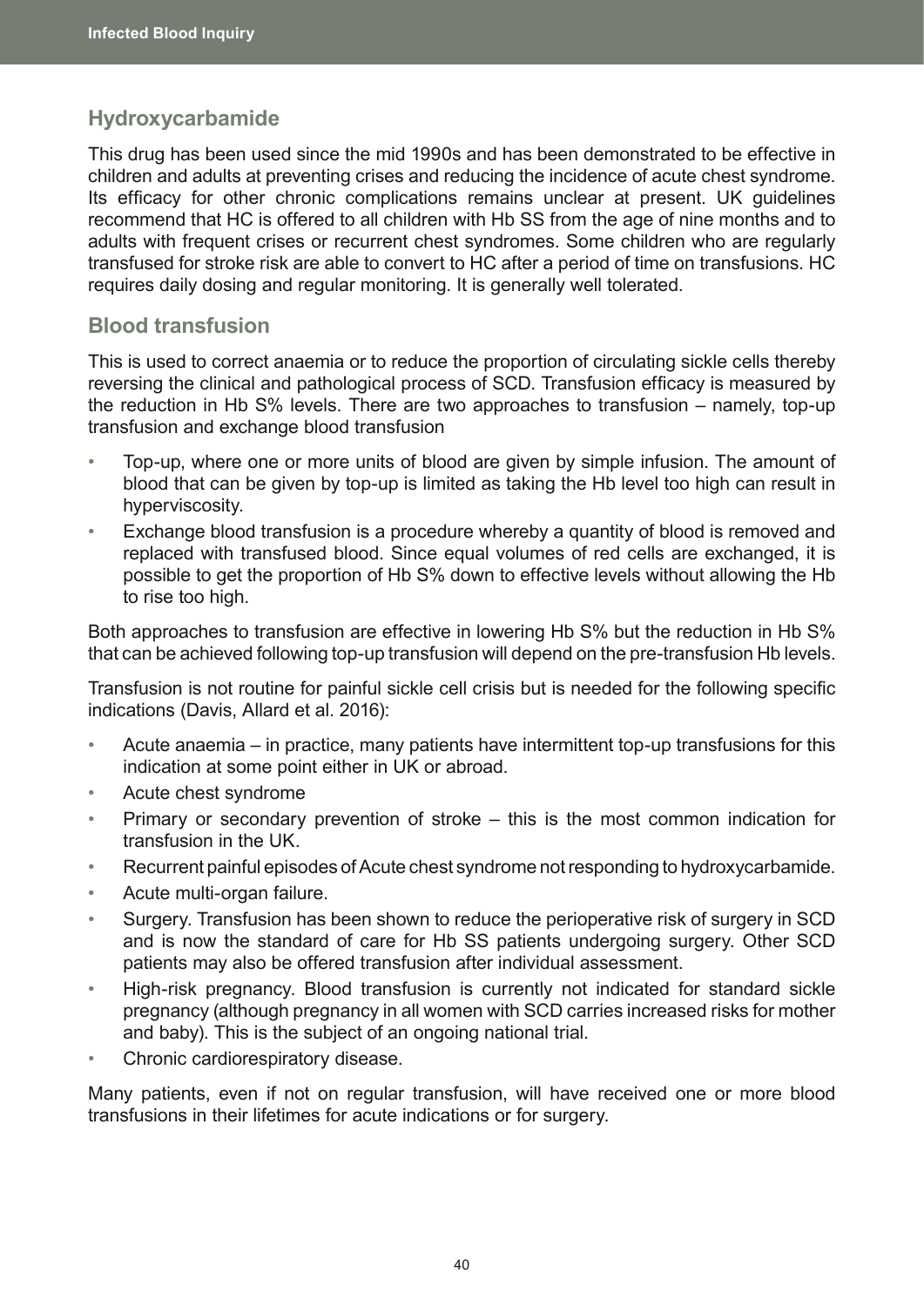In a 2014 UK audit of 1,290 SCD patients having transfusion over a 6-month period, 85% were for elective indications with stroke prevention being the single most common indication; 50% of adults and <10% of children were having exchange blood transfusion. Those on regular top-up will accumulate iron and need iron chelation. It is predicted that numbers of transfusions will continue to increase.

### **Iron chelation**

Patients with significant iron overload are offered treatment with iron chelators as outlined above for thalassaemia and rare anaemias. Patients on EBT are much less likely to accumulate iron and may not need chelation.

## **Stem cell transplant from a matched sibling**

This is offered to children with stroke or other specific indications. It is not currently commissioned for adult patients in the UK. This is currently under review by NHS England.

### **New treatments**

A number of new drugs are in trial which target the pathophysiological process of SCD and will therefore prevent or treat crisis and other acute complications. Gene therapy is also under trial and may offer a curative option in the future.

# **Life expectancy in sickle cell disease**

SCD is associated with a reduced life expectancy. Hb SS patients on average live 20 years less than non-sickle individuals. Life expectancy has increased over the years due to better management, which includes improved supportive care and medical treatment. Some recent studies have shown that, although the average age of reported deaths remains in the mid to late 40s, estimated survival is increasing for the population as a whole. Survival of an adult cohort of patients managed at King's College Hospital, London, over a 9-year period was published in 2016 (Gardner et al. 2016). In this series, 43 (33 deaths in 450 Hb SS) patients died at a mean age of 42 years. Kaplan Meier analysis estimated a median survival of 67 years for haemoglobin SS patients. This estimate came from extrapolation of observational data but needs to be confirmed by true observational data since most Hb SS patients in the UK are currently under 50 years and rates of new complications after this age are unknown. There appeared to be no difference between male and female patients. Patients with other forms of SCD such as Hb SC disease lived longer than Hb SS but less than non-SCD individuals.

## **REFERENCES FOR SECTIONS 8-11**

- 1. Davis, B. A., S. Allard, A. Qureshi, J. B. Porter, S. Pancham, N. Win, G. Cho and K. Ryan. The British Committee for Standards in (2016). 'Guidelines on red cell transfusion in sickle cell disease Part II: indications for transfusion.' British Journal of Haematology, 2017, 176, 192-209.
- 2. Gardner, K., A. Douiri, E. Drasar, M. Allman, A. Mwirigi, M. Awogbade and S. L. Thein (2016). 'Survival in adults with sickle cell disease in a high-income setting.' Blood, 2016, 128, 1436-1438.
- 3. Standards for the clinical care of adults with sickle cell disease in the UK. Sickle Cell society 2nd Edition 2018. [www.sicklecellsociety.org](http://www.sicklecellsociety.org)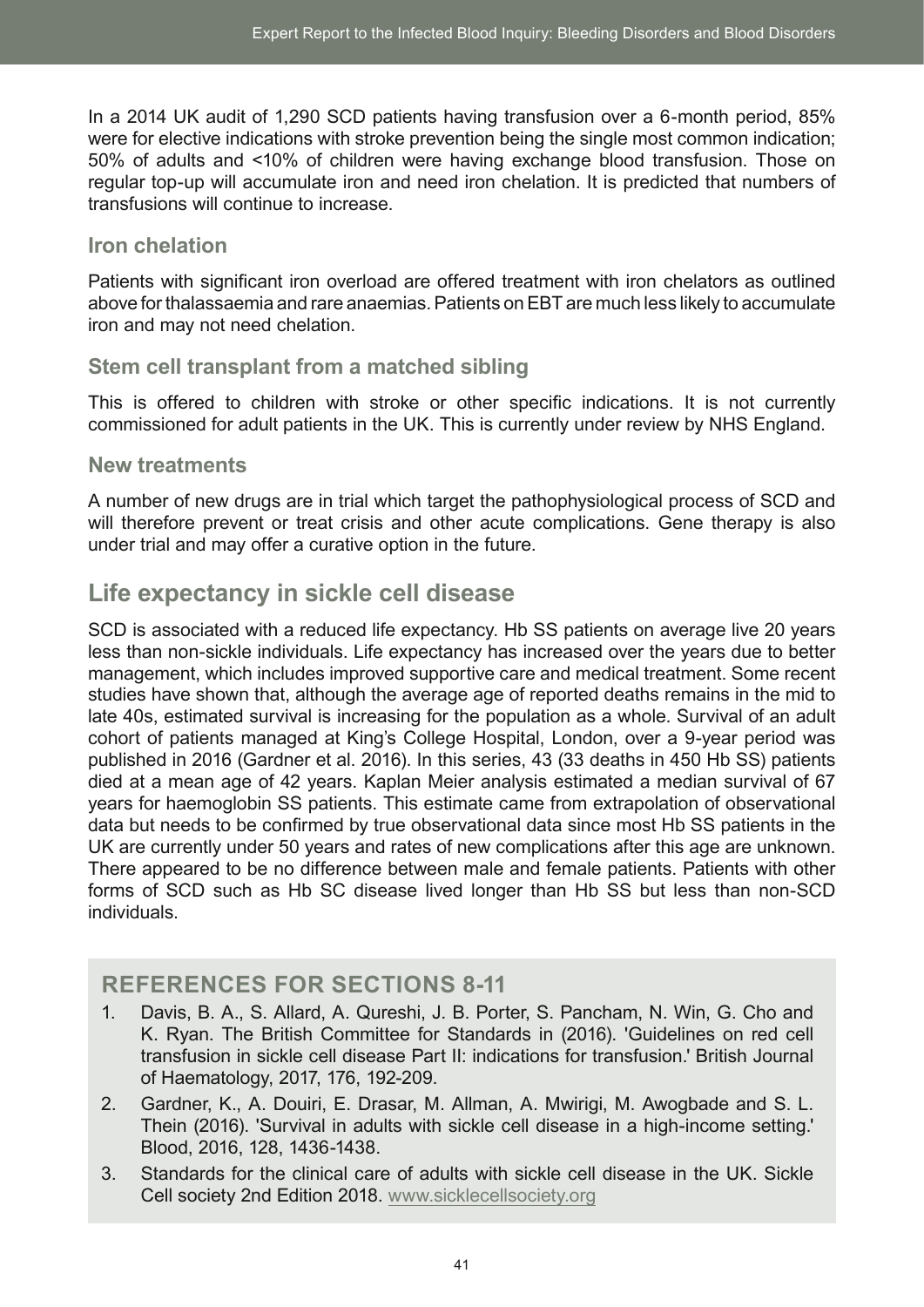- 4. Sickle Cell Disease in Childhood: Standards and Recommendations for Clinical Care 3rd Edition 2019. [www.sicklecellsociety.org](http://www.sicklecellsociety.org)
- 5. Standards for the Clinical Care of Children and Adults with Thalassaemia in the UK. 3rd Edition, 2016. [www.ukts.org](http://www.ukts.org)
- 6. Trompeter S, Bolton-Maggs P, Ryan K, et al. National comparative audit of blood transfusion: 2014 audit of transfusion services and practice in children and adults with sickle cell disease. Transfusion Medicine, 2019, 1-10.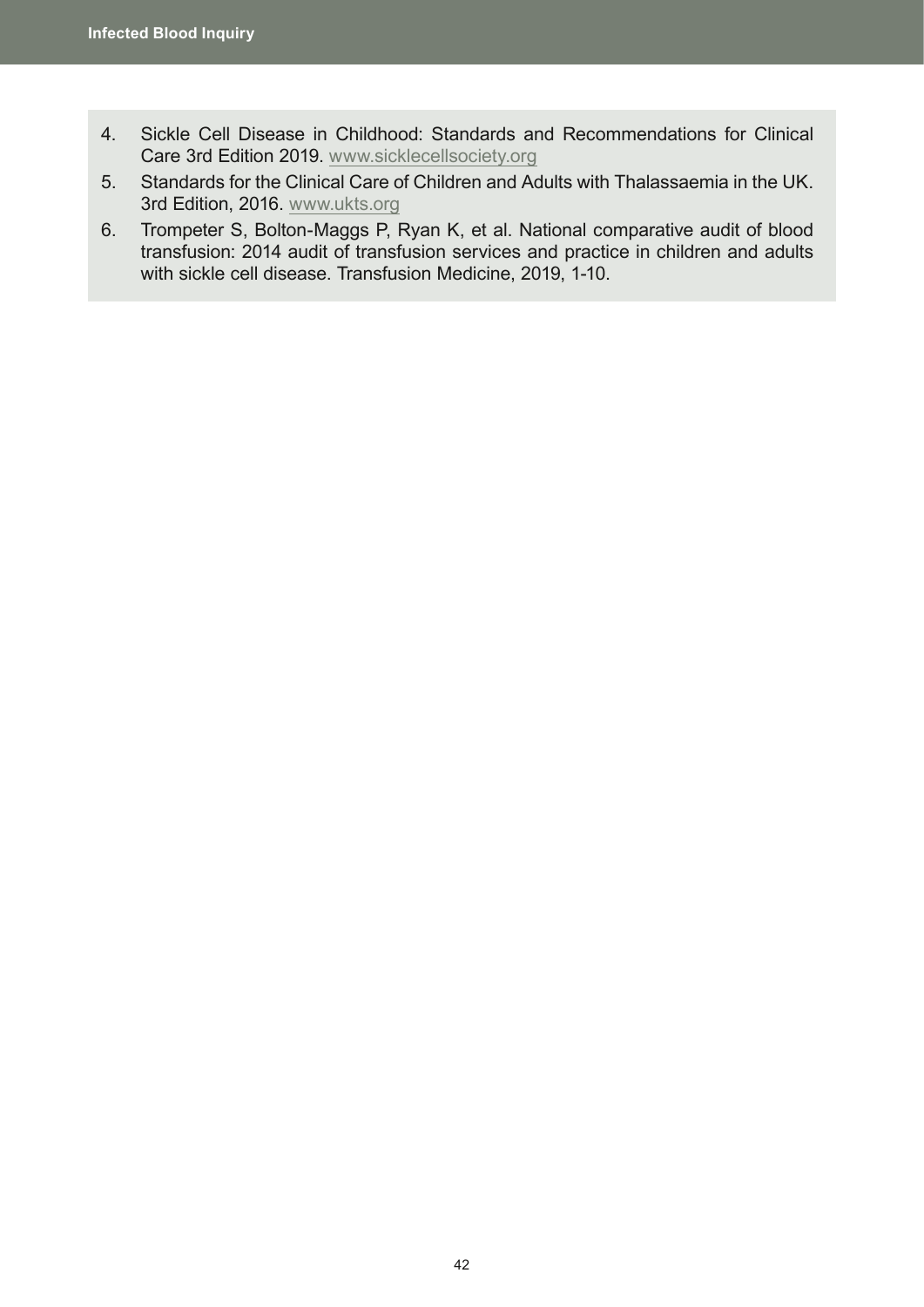Blood transfusion is required to replace blood when there is significant acute loss or destruction of blood cells, or to compensate for lack of production. Examples are major haemorrhage (rapid and massive loss of blood), autoimmune haemolytic anaemia (destruction of cells) and acute leukaemia (lack of production of normal cells). Requirements are usually of short duration, or intermediate if the underlying cause of lack of blood persists uncorrected. Anaemia or low platelet counts due to problems with production in the bone marrow (bone marrow failure, bone marrow cancers) also need transfusion support and usually tend to be for longer periods.

These transfusions are provided in the UK using blood components such as red cells or platelets rather than whole blood. FFP and cryoprecipitate are required to replace clotting factors in bleeding situations such as haemorrhage in labour or trauma, where the cause of bleeding is not inherited as in haemophilia but rather an acquired problem due to processes leading to excess use of the clotting proteins in blood or reduced production of clotting proteins by the liver.

The threshold for transfusion used to be an Hb level of 10g/dl or 100g/L to transfuse red blood cells and 20-30x10^9/l to transfuse platelets. Abnormalities of >1.5 times normal in timed clotting tests were usually indications for transfusing plasma. The use of cryoprecipitate in preference to plasma was/is employed when patients require/d swift correction of fibrinogen, an important protein in the clotting mechanism. In certain types of haemorrhage, fibrinogen is depleted rapidly and this worsens the bleeding unless it is specifically corrected. An example of this is bleeding in pregnant women at the time of delivery. Historically, replacement of products was based sometimes on the basis of repeat blood tests to guide replacement on an ongoing basis, and at other times to a formulaic replacement with a fixed ratio of products to simulate whole blood replacement. Evidence on use of safe targets to replace blood products was evaluated and guidelines published by the National Institute for Health and Care Excellence (NICE) in 2015: these have set the transfusion thresholds at lower levels than were used historically. The 2004-08 specifications for procuring imported (USA) FFP or platelets obtained by apheresis were withdrawn in 2019 because the risk of vCJD had been recognised as small. Prior to 2004, products available to treat acquired bleeding/clotting disorders comprised methylene blue treated FFP or cryoprecipitate, Octaplas and pheresed platelets; these were for patients born after 1 January 1996. In addition, prothrombin complex concentrates and fibrinogen concentrates were available.

The common situations for long-term transfusion support of acquired conditions are in bone marrow failures due to cancer (such as acute leukaemia), failure (aplastic anaemia) or dysfunction (myelodysplasia). Usually red cells and platelets are required until the bone marrow is able to recover capacity to produce blood such as with successful chemotherapy treatment.

In acute myeloid leukaemia, an analysis from Australia (see the journal, Haematologica, 2009) shows that for the standard three courses of treatment a total of 150 donations are required. Two analyses from Italy and the USA (1988 Blood, 1988 Haematologica) in patients with acute leukaemia transfused before 1985 show no seroconversion in 91 Italian patients (exposed to 7,000 donors) and 18/211 cases of seroconversion in the USA where a mean of 100 donors were used per patient.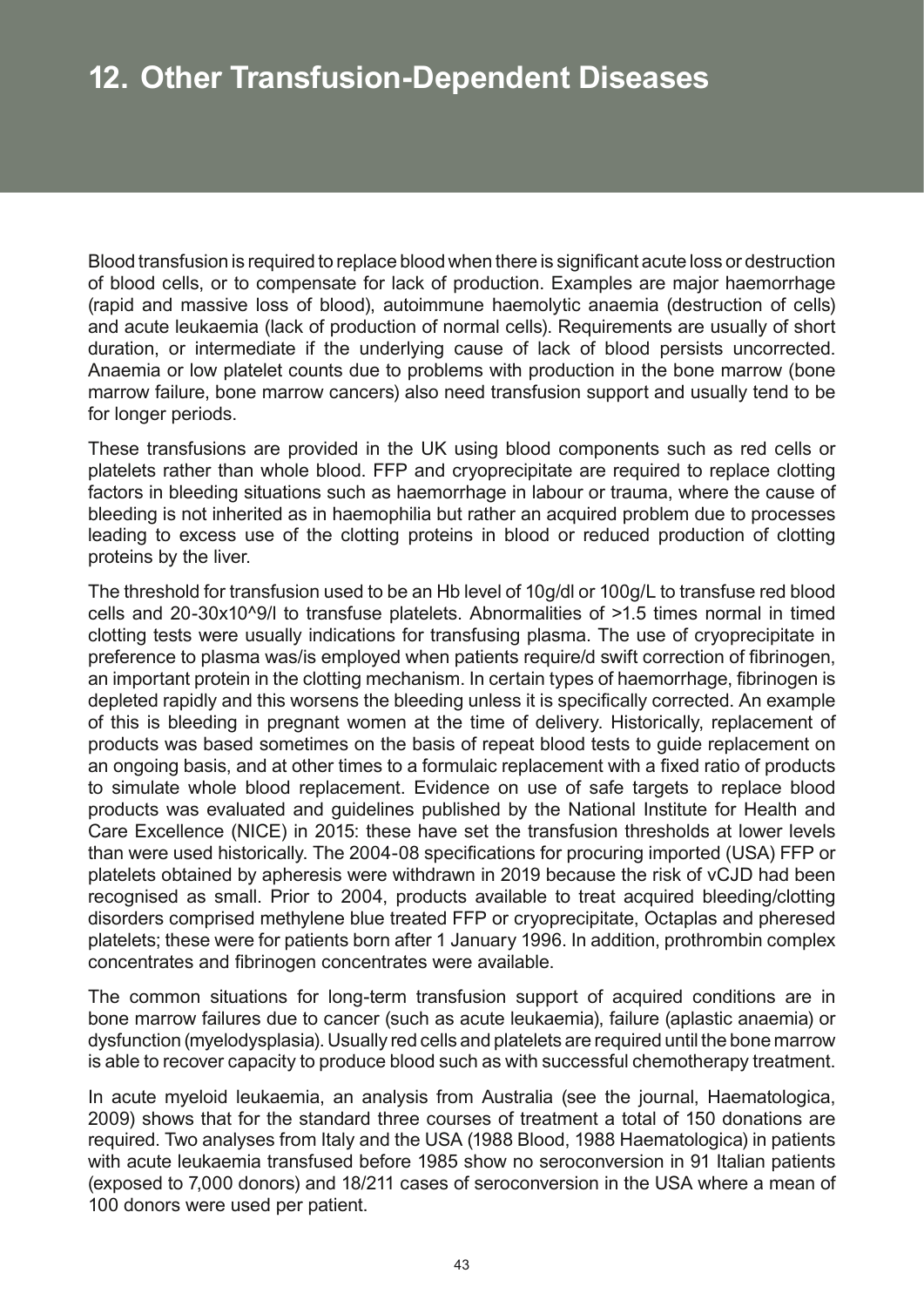Other situations where top-up transfusions were used for weeks to months to treat anaemia were kidney disease and anaemia of prematurity.

In renal dialysis patients, red cell transfusions were used to maintain stable levels of haemoglobin. This was replaced with erythropoietin hormone treatment (since the late 1980s) and transfusion is now exceptional. Patients also received cryoprecipitate and platelet transfusions to control bleeding. In these patients the chemicals accumulated in the body due to kidney failure adversely affected the function of platelets; therefore bleeding was a significant problem. Of patients on dialysis in Miami between 1986 and 87, 23% were found to be positive for HIV-related antibodies: the primary cause was IV drug abuse, the second cause was blood transfusion. In a study from 1990 on renal transplant patients transfused prior to 1985, 2.7% of 220 patients were infected.

Neonatal units use red cell transfusion in preterm babies. In Japan, 2.3% of neonates transfused between 1975 and 85 were found to have seroconverted. The treatment of anaemia of prematurity is now mainly erythropoietin.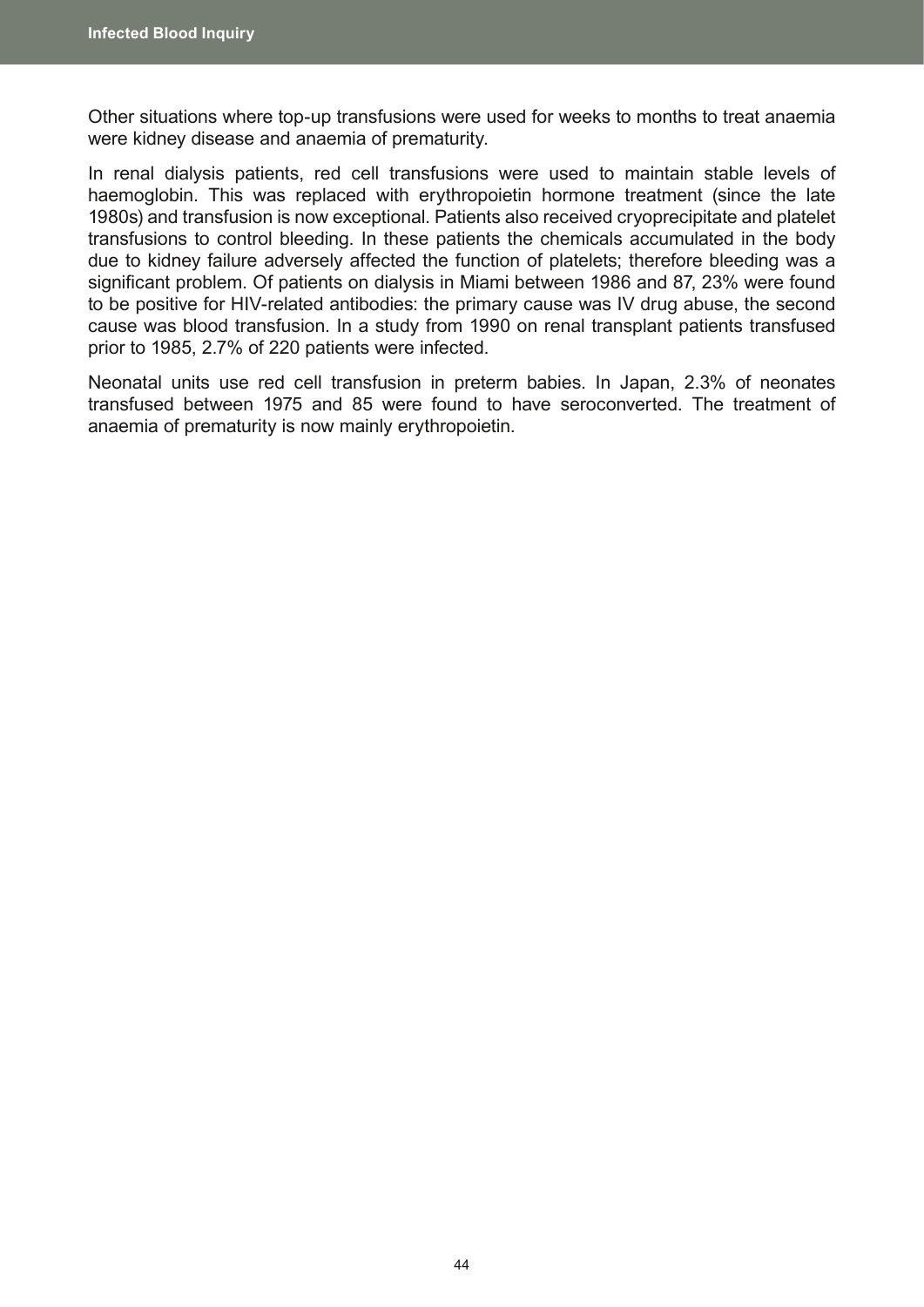# **Introduction**

Primary immunodeficiencies are diseases which result from a specific defect in one or more components of the immune system and classically result in increased susceptibility to infection. There are now more than 300 primary immunodeficiencies described.<sup>1</sup> Nonetheless, primary immunodeficiencies are rare, and while it is difficult to give precise estimates of the prevalence of these conditions, due to the paucity of data, as well as variations between different ethnic groups, these diseases are estimated to occur in 1in 13,000 live births in the UK.

The first primary immunodeficiency was described in 1952 when a young boy was characterised as having absent immunoglobulin by Colonel Ogden Bruton, and this condition was subsequently termed 'Bruton's agammaglobulinaemia' (it is now known as 'X-linked agammaglobulinaemia', XLA).<sup>2</sup> Knowledge of primary immunodeficiency diseases has increased very rapidly over the subsequent 60+ years, and these are increasingly recognised. It is likely that the vast majority of these conditions are genetically determined, although in many cases the exact genetic cause is unknown. Most patients with primary immunodeficiencies will experience severe, persistent, unusual or recurrent infections. Other symptoms that may affect an individual with a primary immunodeficiency include failure to thrive (grow and develop normally) in infancy or childhood; autoimmune disease, where the immune system turns on the individual and attacks itself; and cancer. Because these diseases are determined by genetic mutations, some will run in families, but this is not always the case.

Secondary immunodeficiencies are much more common than primary immunodeficiencies. Secondary immunodeficiencies are caused by conditions which impair the normal function of the immune system as a downstream event, and include severe kidney or liver failure, nutritional deficiency, ageing, viral infections such as HIV, cancer, and a variety of different drugs and toxins.

The focus of this review is primary immunodeficiencies, because long-term treatment with blood products has been a cornerstone of treatment of some types of primary immunodeficiencies since the 1960s. While long-term treatment with immunoglobulin is part of the routine treatment of an increasing number of different types of secondary immunodeficiencies, this affected a very small proportion of patients receiving immunoglobulin replacement therapy in the 1980s and 1990s.

# **Primary immunodeficiency disorders that may require regular treatment with blood or blood products**

The latest report of the International Union of Immunological Societies classifies primary immunodeficiencies into nine different categories.<sup>3</sup> Each of these categories of immunodeficiency is characterised by a different pattern of infection and associated features.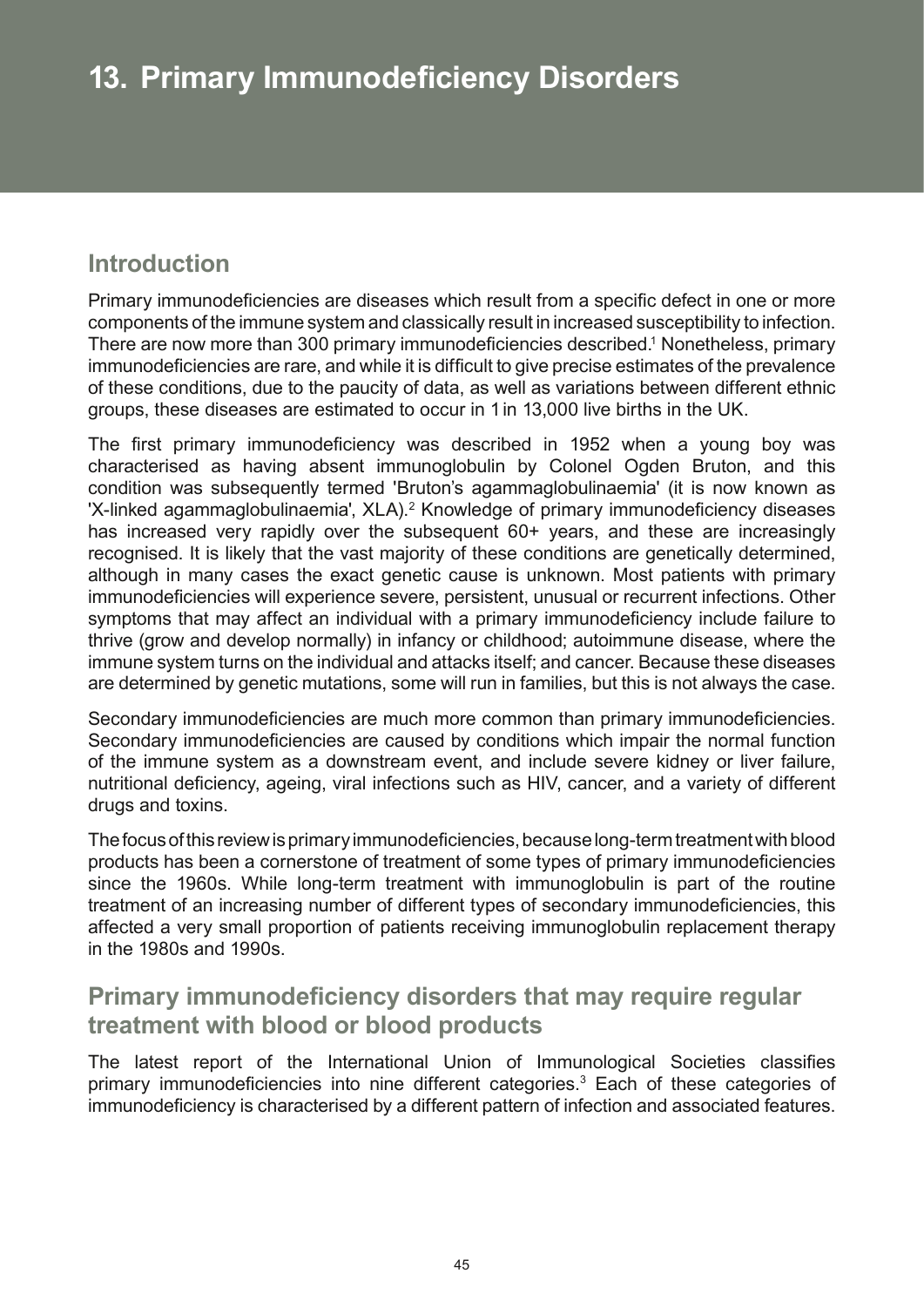**Categories of Primary Immunodeficiencies**

- **1. Immunodeficiencies affecting cellular and humoral immunity**
- **2. Combined immunodeficiencies with associated or syndromic features**
- **3. Predominantly antibody deficiencies**
- **4.** Diseases of immune dysregulation
- **5.** Congenital defects of phagocyte function, number, or both
- **6.** Defects in intrinsic and innate immunity
- **7.** Autoinflammatory disorders
- **8.** Complement deficiencies
- **9.** Phenocopies of primary immunodeficiencies

A variety of treatments are available for individuals with primary immunodeficiencies. The main group of conditions that require regular treatment with blood or blood products are those which are associated with antibody deficiency, either alone, or in combination with other immune deficiencies (Groups 1-3, marked in bold in the table above). These will therefore be discussed in more detail below.

**Why do patients with primary immunodeficiency fail to produce immunoglobulin, and why does this matter?**

In some patients with primary immunodeficiency, antibody deficiency occurs as a result of failure to produce normal functioning proteins known as 'immunoglobulins' (also referred to as 'antibodies'). Immunoglobulins play a key role in defence against bacteria and, while there are multiple points of overlap and redundancy in the immune system, it is clear that failure to produce effective immunoglobulin results in susceptibility to bacterial infection.

Immunoglobulins are soluble proteins that are made up of two 'heavy' chains and two 'light' chains. There are five different families of heavy chain – IgG, IgA, IgM, IgE or IgD – and these determine the precise function of the immunoglobulin molecule. The light chains determine the exact target of the immunoglobulin molecule, and there are an infinite number of different light chains that can be produced. The heavy and light chain component of a single immunoglobulin molecule act together to recognise the infectious target; once recognised, the fate of the infectious target is determined by the heavy chains of the immunoglobulin molecule.

A particular feature of the antibody-producing component of the immune system is that it becomes efficient if it has seen the infection before. What does this mean? Well, the first time the immune system sees a particular infection, it may take 5-10 days for specific antibodies to be detected in the blood, and the response will generally be a bit 'clunky'. (This period is characterised by IgM antibodies.) Only after 1-2 weeks are the high efficiency, high specificity antibody families produced (these are mainly IgG antibodies, but may also include IgA and IgE), which are more effective at clearing the infection. If months or years later the individual is re-exposed to that infection, the immune system 'remembers' the previous encounter, and immediately produces high specificity, highly efficient antibody families. As these antibodies may be necessary to clear the infection, a second infection is often far less severe than a first-time infection.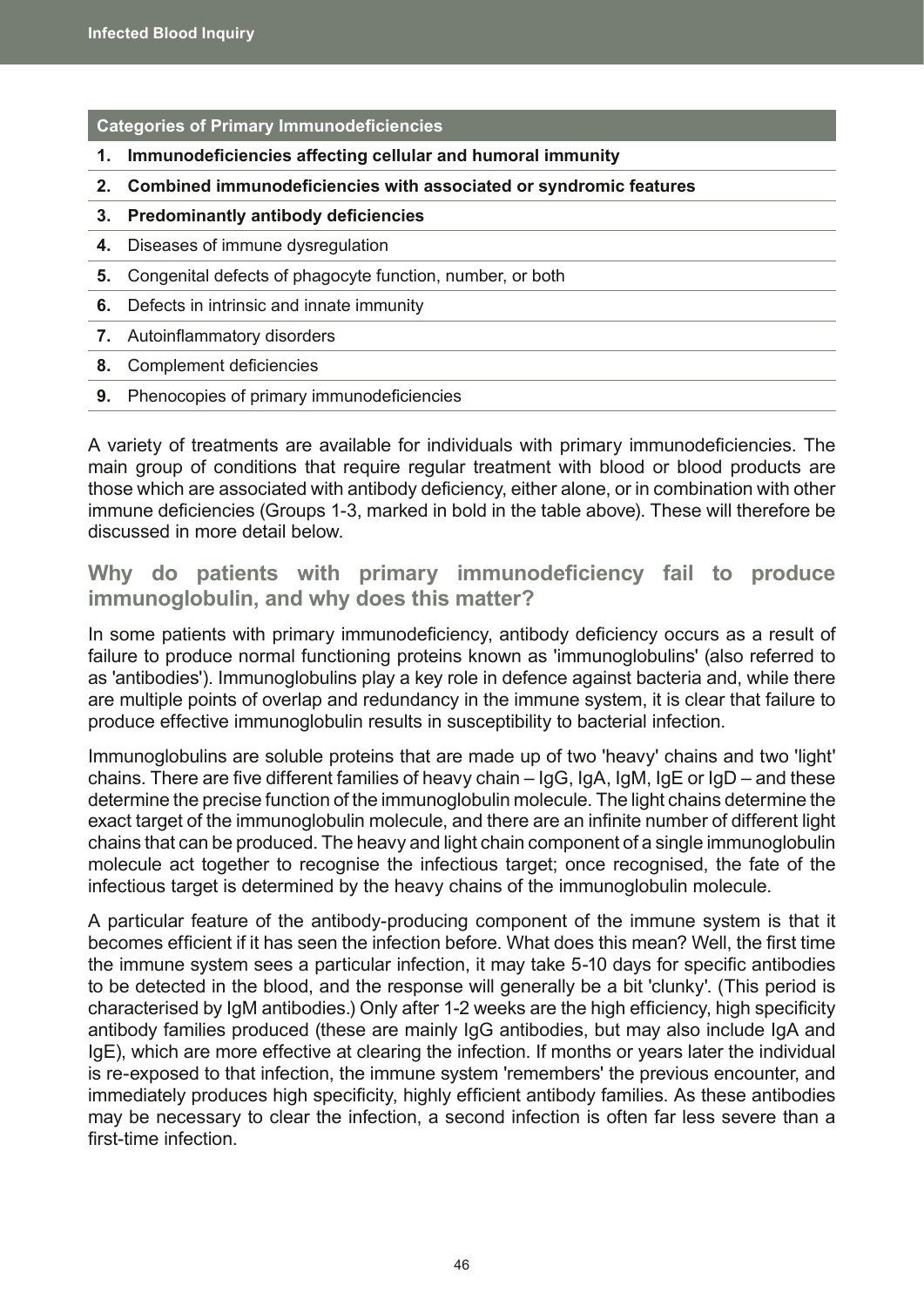As hinted at previously, the most important immunoglobulin family for defence against infection is IgG. IgG antibodies are important in mobilising the activity arms of the immune system, such as the 'killer cells' (natural killer cells), the 'eating cells' (phagocytes), and a part of the immune system call complement which can punch holes in circulating bacteria. In addition, IgG may directly neutralise toxins and targets. We know that IgG is crucial to survival because the isolated failure to produce IgG is associated with a high risk of serious and overwhelming infection, and sometimes death. These infections are generally caused by bacteria, reflecting the importance of immunoglobulin in defence against bacterial infection.

# **Treatment of antibody deficiency: immunoglobulin replacement therapy**

Whatever the underlying cause of disease, if an individual is unable to make effective IgG antibodies, then the only therapeutic option is to try and replace these (i.e. there is no way of 'kickstarting' a patient with primary immunodeficiency to make their own antibodies).

If the patient has a severe immunodeficiency affecting multiple components of the immune system (in addition to the antibody-producing component), then the only long-term treatment option is to completely replace the patient's own immune system with an immune system from a healthy individual. This is known as stem cell transplantation (previously called bone marrow transplantation). Although this can be very successful, it is a high-risk procedure which carries a significant risk of life-threatening complications and even death. Survival figures for stem cell transplantation since 1973 for primary immunodeficiency disorder (PID) in the UK is 83%.<sup>4</sup> For this reason, it is only used in highly selected individuals with severe complex immunodeficiencies.

The vast majority of patients with antibody deficiencies do not require stem cell transplantation. For them, the mainstay of treatment is regular transfusions of antibodies that other, healthy individuals have made. This is called 'immunoglobulin replacement therapy'.

## **History of immunoglobulin replacement therapy**

Immunoglobulin replacement therapy is a human blood product. It consists of IgG extracted from donated plasma, which has been separated from units of blood from thousands of blood donors. It contains IgG antibodies that reflect the infection history of each of the thousands of blood donors who have contributed to the plasma, and thus covers a wide variety of common organisms. Because each batch of immunoglobulin replacement therapy depends on the donors who contributed to it, there is considerable variation in antibody composition from batch to batch, and product to product.

Donated purified immunoglobulin (immunoglobulin replacement therapy) was first used in the treatment of patients with primary antibody deficiency in 1952, and was introduced in the UK in 1956.

## **Mode of adminstration of immunoglobulin replacement therapy**

There are two major forms of immunoglobulin replacement therapy currently available in the UK:

**Intravenous immunoglobulin (IVIG)** involves giving immunoglobulin straight into the blood via a cannula in a vein. This is generally administered every 3-4 weeks, and treatment needs to be given for life.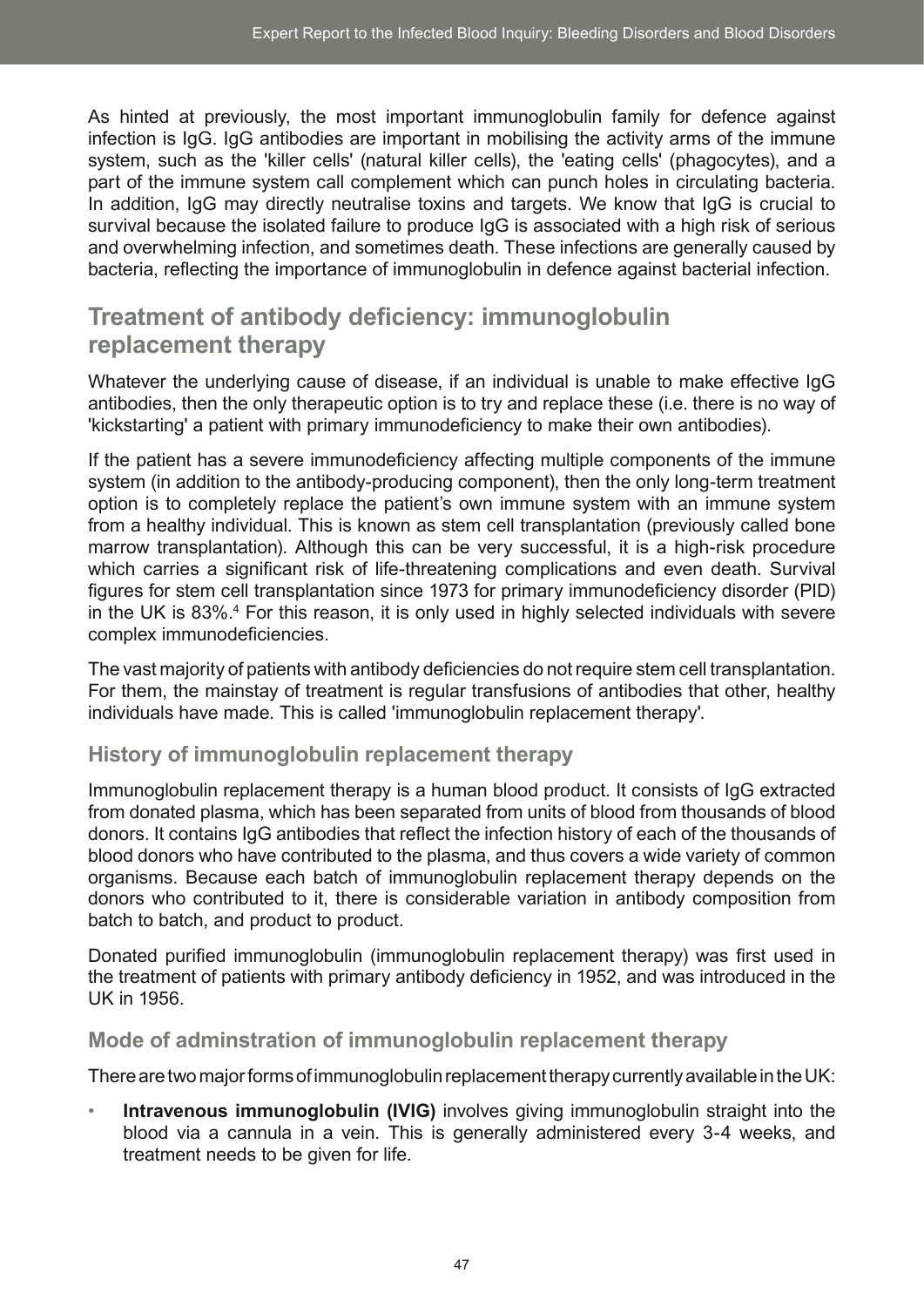• An alternative to IVIG is **subcutaneous immunoglobulin (SCIG)**. This has been available since 1980 and was widely adopted in the UK in the mid to late 1990s, once it was shown that it could be safely delivered at home.<sup>5</sup> SCIG is delivered via a needle into the fatty tissue under the skin over 45-60 minutes, from where it enters the blood slowly over a few days. There is not much room under the skin, so the dose of immunoglobulin that can be given is smaller than with IVIG. For this reason, SCIG is usually given every week. A particular advantage of SCIG is that most people can learn how to do this at home, avoiding the need for repeated hospital visits. As with IVIG, this also needs to be given for life.

IVIG and SCIG are essentially equivalent in terms of safety and efficacy; thus, patient preference can be used to guide these choices. While all licensed immunoglobulin products have similar efficacy, safety and tolerability, they are not interchangeable. Therefore product selection depends on availability and choice. Once patients are stabilised on one preparation, this should not be changed except for sound medical reasons.

Prior to the introduction of IVIG and SCIG, immunoglobulin replacement therapy was delivered intramuscularly. **Intramuscular immunoglobulin** (IMIG) caused significant pain and discomfort during administration and, because only limited volumes could be administered, it took a long time to reach peak serum levels. IMIG gradually ceased to be used in the late 1980s, as alternative approaches became available.

### **Dosing of immunoglobulin replacement therapy**

The goal of treatment with immunoglobulin replacement therapy is to reduce the frequency and severity of breakthrough infections, rather than to achieve a particular level of IgG in the blood. To achieve this, treatment needs to be individualised for each patient by altering the dose or frequency of administration.

Typical starting doses are 400 to 600mg/kg every 3-4weeks for IVIG, and 100 to 300mg/kg once weekly for SCIG. Adequacy of replacement therapy is determined by a combination of clinical criteria (freedom from infections and prevention of their complications; and general energy and wellbeing). For most patients, this requires pre-infusion (trough) IgG levels to be kept middle of the normal range for IgG (approximately 8g/litre).

The half-life of IgG immunoglobulin was originally calculated to be 21 days, but current intravenous immunoglobulin preparations have half-lives closer to 30 days, probably because of protein modification during the different manufacturing processes. The half-life of immunoglobulin may also vary considerably between individuals, for reasons that are not clear. Thus, changing the frequency of administration as well as the dosage may be needed in order to optimise a patient's treatment regimen.

## **Manufacture of immunoglobulin replacement therapy**

Immunoglobulin replacement products are regarded as pharmaceutical products derived from plasma. All products currently licensed in the UK are manufactured by commercial pharmaceutical companies from non-UK sourced plasma. This has been the case since the use of UK sourced plasma was discontinued in 1998, in light of the new variant CreutzfeldJakob disease outbreak (see below). Starting in 1983, the Scottish National Blood Transfusion Service (SNBTS) produced immunoglobulin products from Scottish donors, and these were widely used both in Scotland and in Northern Ireland in particular. The SNBTS protein fractionation centre closed in 2008.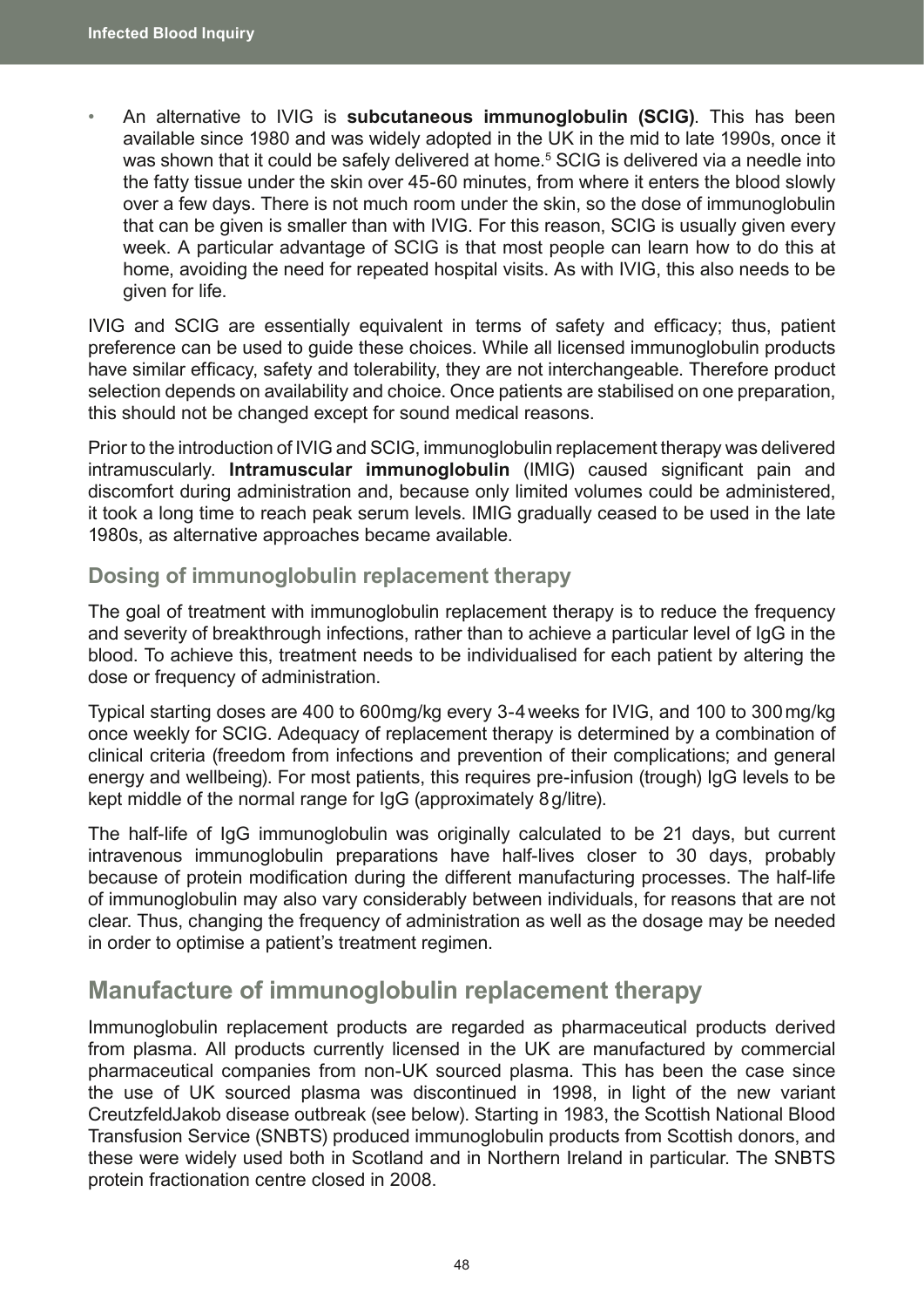It has always been recognised that there is a risk of the transmission of plasma-borne infectious agents from immunoglobulin replacement therapy. In a review article published in 1957, Pennell suggested that 'no fraction prepared from pooled plasma by any technique (could) be presumed to be free from the virus of homologous serum hepatitis unless shown to be so by volunteer studies or by application of an effective sterilising technique'.<sup>6</sup> Thus, antiviral safety is regarded as a key requirement of the manufacturing process of immunoglobulin products. This is currently addressed through a combination of different steps which may differ between companies: donor-targeted safety steps include using well-screened pools of well-characterised blood donors, and quarantining of plasma for at least three months after donation so that donors may be rechecked to reveal any previously unrecognised infection. Manufacturing steps that are used to minimise risks of infection transmission include coldethanol fractionation, pasteurisation, solvent detergent treatment, the use of caprylic acid treatment and nanofiltration. These are thought to kill all known classes of virus.

Prior to the steps being implemented, there were a number of outbreaks of hepatitis C infection related to immunoglobulin usage in the UK. The first was in 1983, when a Britishproduced plasma product was implicated.<sup>7</sup> A second outbreak occurred in relation to Scottish product in Scottish patients.<sup>8</sup> In 1994, there was a third outbreak centred on Oxford, related to product made by Baxter pharmaceutical. In that outbreak, 36 UK patients with primary antibody deficiencies were exposed to the infected batch and 29 of these were found to be HCV-positive on two or more occasions.<sup>9</sup>

It is noteworthy that, in the 25 years since the outbreak in 1994, there have been no further recognised episodes of hepatitis C or other viral infection associated with immunoglobulin replacement therapy in the UK. This is widely credited to the improved stringent screening processes for donors and antiviral production steps in production of every immunoglobulin product. Confidence in immunoglobulin products is now so high within the immunology community that previous practices, including regular storage of serum samples and annual testing for hepatitis viral transmission, are no longer widely practised.

# **Risk of prion transmission**

There is a theoretical risk of transmission of prions through IVIG, although this has not been documented to date as prion infection cannot be detected in blood. The epidemic of bovine spongiform encephalopathy (BSE) in the 1990s and the link between BSE and a novel form of Creutzfeld-Jakob disease (new variant CJD) led to major concerns about the safety of plasma donated from individuals resident in those countries affected by BSE, in particular the UK. As a result of these concerns, a ban was put in place on the use of UK-derived plasma for the manufacture of immunoglobulin. This remains in place and is likely to do so for the foreseeable future.

Manufacturers' own assessments indicate that significant removal of prion particles occurs during the fractionation process, filtration steps and precipitation procedures, suggesting that the risk of prion transmission is extremely low. However, a theoretical risk remains and it is an essential standard of care to ensure that patients and their carers are fully aware of the potential long-term risk from immunoglobulin replacement therapy.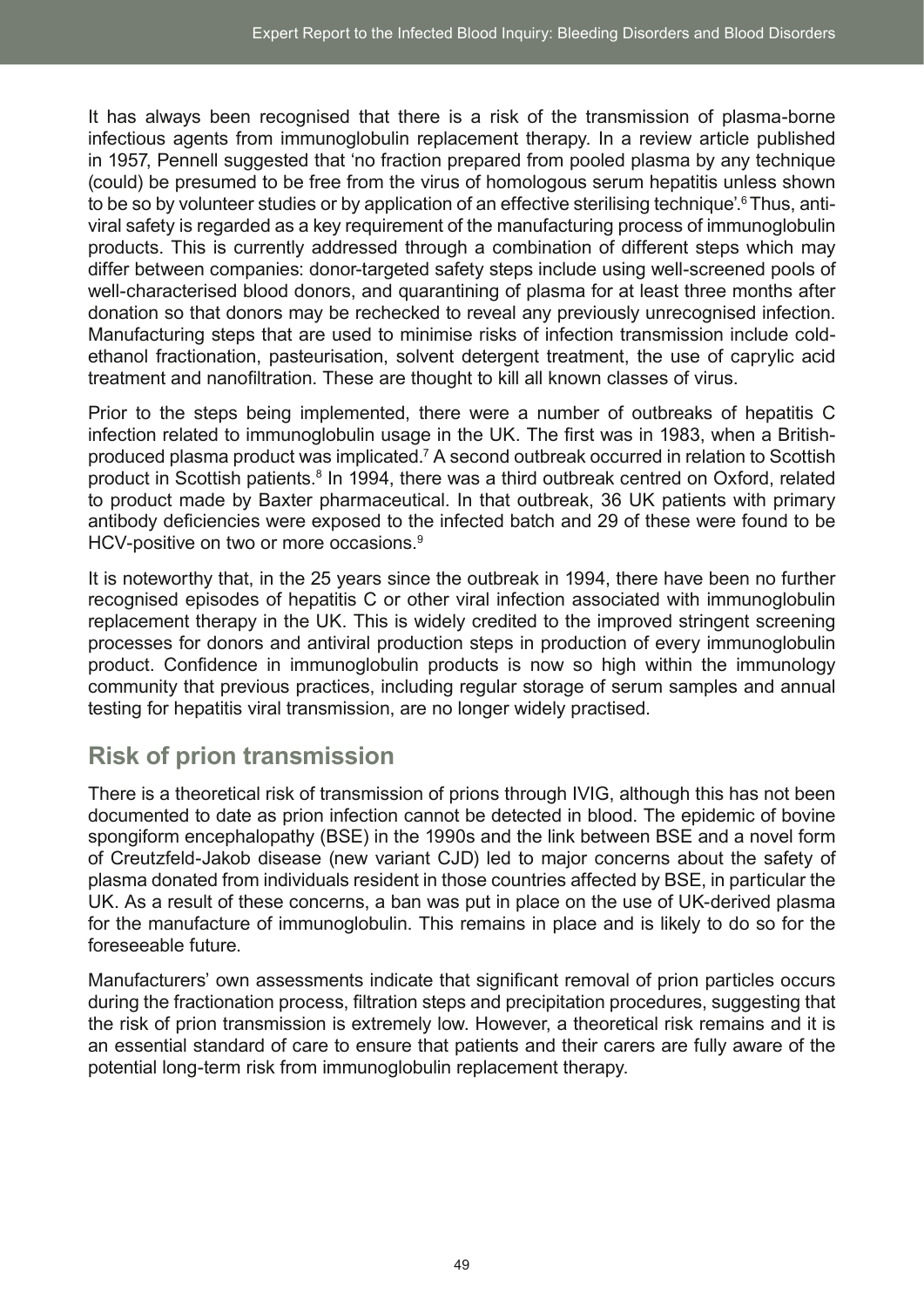# **Non-infectious adverse effects of immunoglobulin replacement therapy**

### **Infusion-related reactions**

About 10% of patients experience mild infusion-related reactions during or immediately after IVIG therapy. These include headaches, malaise, backache, nausea and myalgia. This can usually be overcome by a combination of reducing the infusion rate, and/or giving antihistamines, and antipyretics such as paracetamol. Infusion reactions can be more severe if a patient has a current infection: infusions should be avoided, or given at a very slow rate, until infections have resolved on antibiotic therapy. Premedication with paracetamol, antihistamines, and/or hydrocortisone, or changing the immunoglobulin product, often helps in patients who develop repeated adverse reactions.

Adverse reactions are rare with SCIG therapy, apart from local pain and swelling at the site of administration. Switching to SCIG may be an option for patients who fail to tolerate IVIG.

### **Outcome of antibody deficiency**

Prospective studies have shown that optimal immunoglobulin replacement therapy reduces the incidence of sepsis, especially by encapsulated bacteria. If this is instituted before structural lung damage is established, recipients are likely to have greatly decreased morbidity and mortality. However, the occurrence of non-infectious complications of primary immune deficiency nonetheless results in increased overall mortality due to higher risk of cancer, particularly non-Hodgkin's lymphoma and gastric carcinoma.

#### **Making the decision to start immunoglobulin replacement therapy**

In the UK, there are clear guidelines for the administration of immunoglobulin replacement in patients with primary immunodeficiencies.<sup>10</sup> The decision to start treatment is made by a multidisciplinary team of specialist doctors and nurses (immunoglobulin assessment panels), in conjunction with the patient and their carers, and informed by these commissioning guidelines. In addition, decisions are informed by the national demand management plan,<sup>11</sup> which was first put in place in 2008 to prioritise the allocation of immunoglobulin within the NHS because of a global supply shortage. To complement the Clinical Guidelines and Demand Management Plan, support long-term planning and provide data on the use of immunoglobulin in rare disorders, the National Immunoglobulin Database has been developed. This provides a record of all individuals in England who have received immunoglobulin replacement therapy (with a similar database in the devolved nations). This database, in combination with the UKPID registry (see below) allows immunoglobulin usage in different treatment centres to be compared across the UK.12

It is standard for patients to sign a consent form, which includes being advised about the risks of inadvertent infection with known and unknown infectious agents. It is important to note that the decision to start immunoglobulin replacement in an individual patient results from a holistic assessment of their immunological function, rather than simply relying on a low level of serum immunoglobulin.13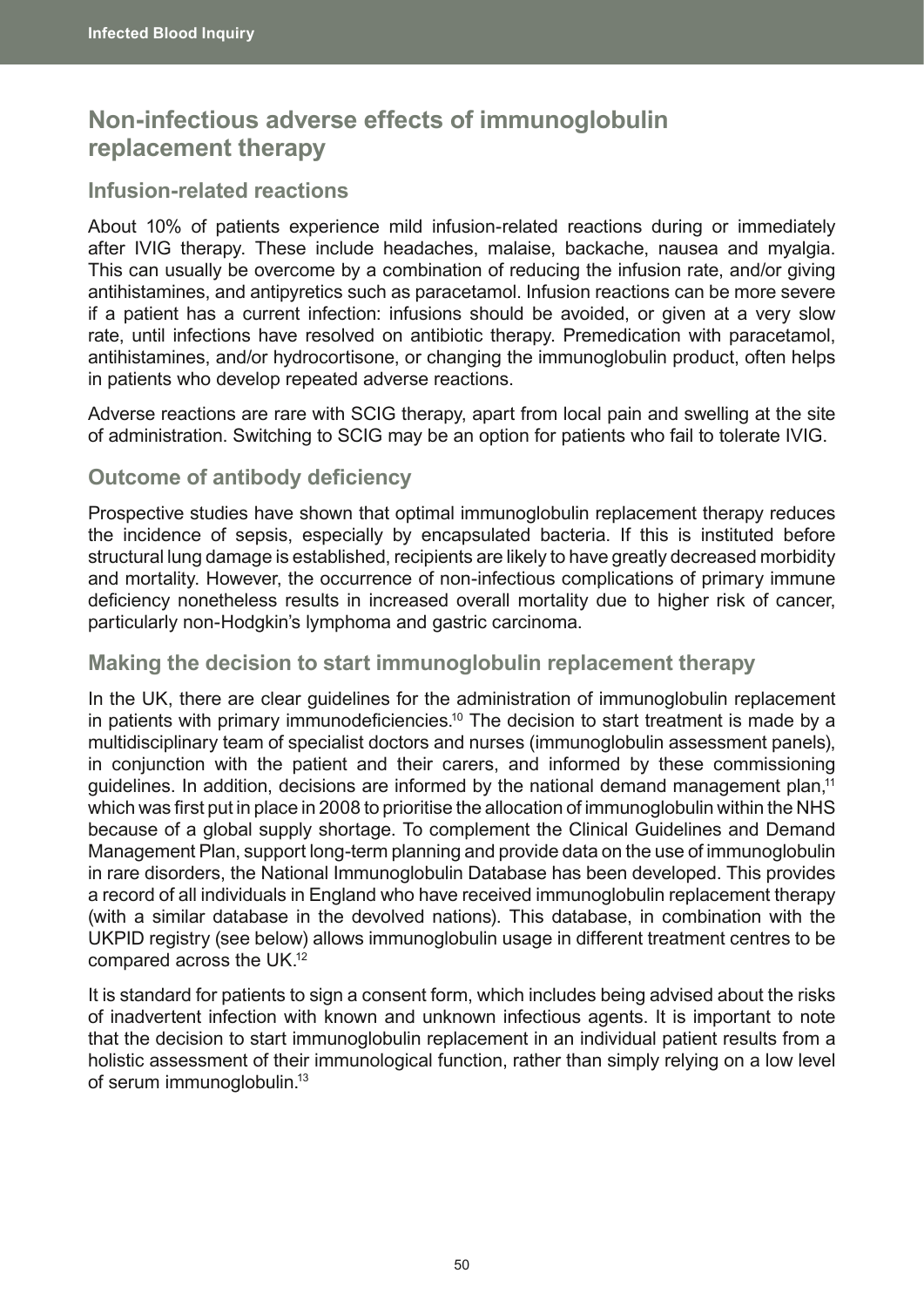## **Supplementary management of antibody deficiency**

In addition, even with optimal immunoglobulin replacement therapy, breakthrough infections can occur in these patients. Health care teams should have a low threshold for treating infections with antibiotics. Recurrent infections, especially when associated with structural lung damage, may require long-term prophylactic antibiotic prophylaxis. Postural drainage of lung secretions may be helpful.

Patients with serious lung disease, gastrointestinal disease or impaired liver function should be managed with multidisciplinary input from relevant organ-based specialists. Patients should be encouraged to join support groups for education and counselling as well as practical help with social problems. Referral for genetic counselling should be considered in patients with a familial disorder or a known gene defect. It is also important to note that clinicians involved in care of patients with PID adopt a partnership approach with patient representative groups in establishing principles of care.14

# **Which primary immunodeficiencies are associated with failure to produce antibodies?**

**Antibody deficiency is a common pathway for many different immunodeficiencies**

Antibody deficiency diseases are characterised by a decrease in the levels of serum immunoglobulins below the fifth centile for age. The reduction may be in all classes of immunoglobulins or a single immunoglobulin family.

Although there are many – as many as  $100 -$  causes of antibody deficiency in individuals with primary immunodeficiency, the central effect is the same: the absence of functioning antibody results in recurrent bacterial infections. The individuals are particularly susceptible to infections caused by bacteria which are coated with a waxy capsule – *Streptococcus pneumoniae and Haemophilus influenzae*. This is because antibody is a critical line of defence against these organisms, and there is no component of the immune response that can effectively substitute if an individual's antibodies are not working effectively. If untreated, an individual with antibody deficiency will experience repeated infections of the respiratory tract, eventually resulting in structural lung damage. Some patients will also experience arthritis, and diarrhoea and malabsorption may also occur due to chronic infection with intestinal pathogens or bacterial overgrowth in the small intestine. The more severe forms of these disorders may present in infancy, but others can present in adulthood.

Here we list a handful of the more common conditions associated with antibody deficiency. However, it should be emphasised that these are only a selection.

**Diseases where antibody deficiency occurs in combination with other major immunological defects** 

#### **Severe combined immunodeficiency**

This rare syndrome is characterised by severe failure of multiple components of the immune response. Affected individuals usually develop problems in the first weeks of life, with failure to thrive and recurrent, severe, potentially life-threatening bacterial, viral or fungal infections. These infections are often caused by opportunistic infections, infections that do not usually cause problems unless the immune system is weakened. The hallmark of SCID is low numbers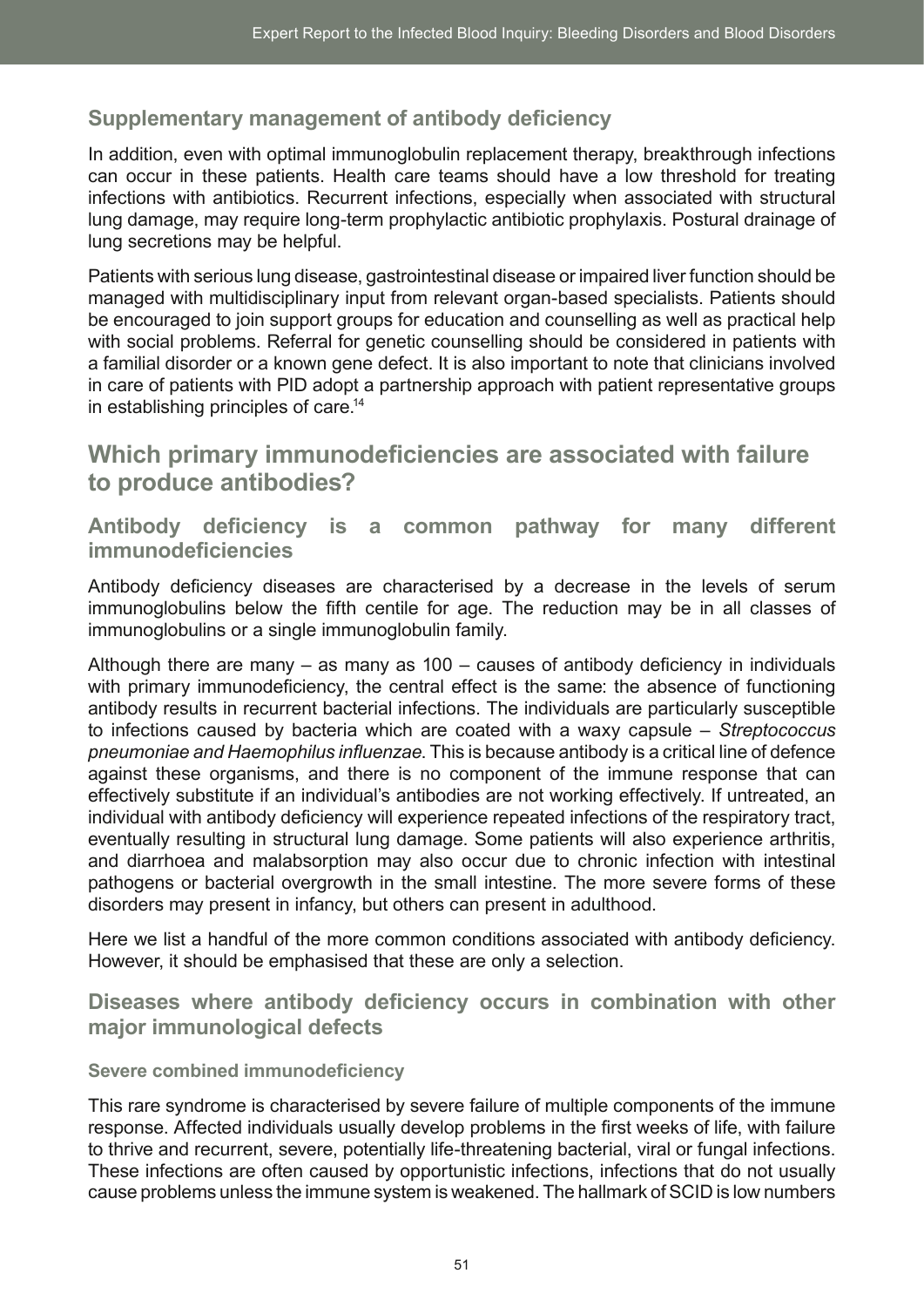of circulating T lymphocytes, with or without B lymphocytes, compared to age-related normal controls, as well as markedly reduced antibody levels. SCID should be considered a medical emergency, as patients can rapidly succumb to life-threatening infections. Untreated, SCID is invariably fatal, with most dying in the first year of life and the balance succumbing within the second year.

The definitive treatment for SCID is bone marrow transplantation, which if given early in life before the onset of chronic infection results in excellent long-term survival.

**Diseases where antibody deficiency is the major immunological feature**

#### **Common variable immune deficiency**

Common variable immune deficiency (CVID) is a clinically defined syndrome characterised by susceptibility to infection, accompanied by a reduction of serum IgG below the fifth centile for age, and with evidence of impaired specific antibody production in response to natural microbial infection or vaccination.

CVID is a highly heterogenous disease, the diagnosis being based on the exclusion of other known causes of antibody deficiency. The estimated incidence of CVID is 1in 10,000 to 1in 50,000. It affects both sexes equally, and can present at any age, although the most usual time of presentation is in the second or third decade of life.

Most patients with CVID experience recurrent infections caused by encapsulated bacteria (*Streptococcus pneumoniae*, *Haemophilus influenzae*), as described above. Less common pathogens include *Staphylococcus aureus* and gram-negative bacteria such as *Pseudomonas spp*. Infections by fungi, intracellular bacteria (e.g. mycobacteria), or parasites are not usually a problem in these patients. Overwhelming viral infection is also unusual. Sites involved are the upper and lower respiratory tract, middle ear, meninges, bones and joints. The large majority of patients with antibody deficiency suffer from repeated bacterial respiratory tract infections which eventually result in structural damage if untreated; structural lung damage (bronchiectasis, pulmonary fibrosis) is the most important cause of morbidity and mortality in these patients.

In addition to recurrent infections, patients with CVID may experience other problems:

- A form of aseptic arthritis may occur, resembling seronegative rheumatoid arthritis;
- Diarrhoea and malabsorption may occur due to chronic infection with intestinal pathogens such as giardia, campylobacter, salmonella or cryptosporidium, or as a consequence of bacterial overgrowth in the small intestine.
- For reasons which remain unknown, some patients with CVID develop paradoxical antibodies against their own tissues, resulting in antibody-mediated autoimmune diseases such as idiopathic thrombocytopenic purpura and autoimmune haemolytic anaemia.
- CVID is associated with an increased risk of cancer, particularly lymphoma.
- An unusual form of granulomatous disease may also occur.

The predominant diagnostic feature of CVID is low serum IgG levels and failure to make antibody responses to natural infection or vaccination. The underlying molecular defect in most CVID patients is unknown, although with the availability of genome sequencing in the past few years, molecular defects resulting in impaired B cell maturation and development have been described in 10-15% of patients. Most cases are sporadic, although familial recessive and dominant modes of inheritance have been described.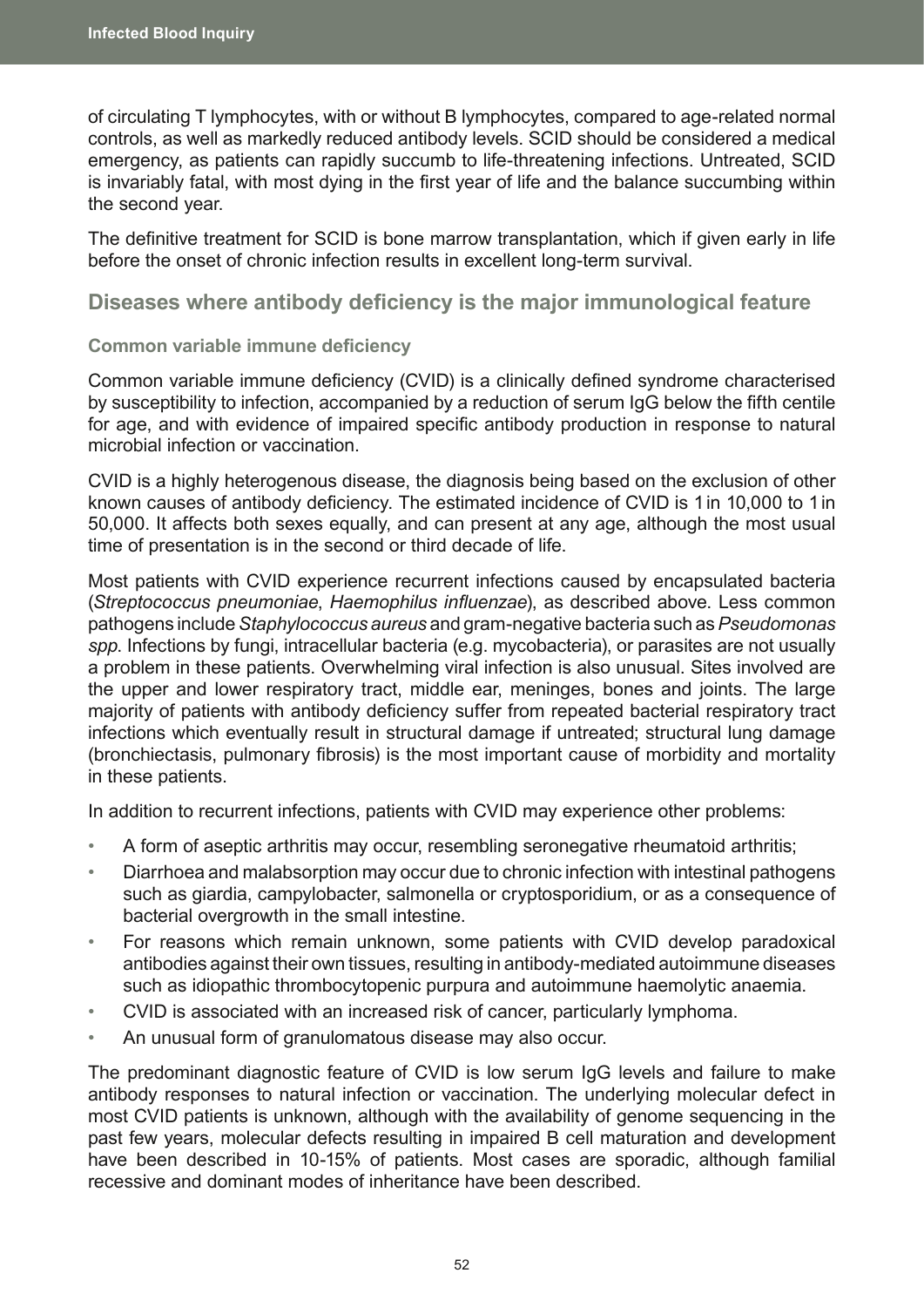The treatment for CVID is immunoglobulin replacement therapy and antibiotics as required. If treatment is instigated early in the disease, the outlook is good.

#### **X-linked agammaglobulinaemia**

X-linked agammaglobulinaemia (XLA) is caused by a defect in a molecule called 'Bruton's tyrosine kinase'. This causes the cells that make immunoglobulin, known as 'B cells', to fail to develop, and so affected patients make no immunoglobulin at all. This condition is genetically determined and, as the affected gene lies on the X chromosome, it only affects boys, who typically develop recurrent bacterial infections from around 6 months of age. For reasons that are incompletely understood, affected individuals may also experience specific viral infections (especially enteroviral encephalitis) and a protozoal infection known as 'giardiasis'.

A hallmark of XLA is the absence of circulating B cells. Although the molecular basis of this condition has been firmly established, the clinical presentation may vary even within the same family, and some affected males may present late in life.

Immunoglobulin replacement therapy is the mainstay of treatment, together with early antibiotics for established infections and supportive management of structural lung disease.

#### **Specific antibody deficiency with normal immunoglobulins**

Specific antibody deficiency with normal immunoglobulins, also called 'specific antibody deficiency' or 'functional IgG antibody deficiency', is a poorly characterised condition which causes defective antibody responses to polysaccharide antigens. Some patients are deficient in the antibody subclasses IgG2 and IgG4, and this condition was previously called 'IgG subclass deficiency'. Some patients may progress to a more global antibody deficiency over time.

Individuals with specific antibody deficiency experience recurrent respiratory tract infections and, on diagnostic testing, they fail to respond to specific microbial antigens despite having normal immunoglobulin levels in the blood. The typical defect is an inability to respond to bacterial capsular sugars, while responses to bacterial proteins are maintained.

The diagnosis is established by demonstrating normal IgG levels, accompanied by a failure to respond to immunisation with bacterial sugars (the Pneumovax vaccine is used for this). Interpretation of the results is difficult because of the lack of age-specific normal ranges and the considerable variation in results in healthy individuals. This is an area of much debate for example, while a consensus group in the USA published provisional criteria for interpreting post-immunisation responses to pneumococcal polysaccharide vaccines,15 the evidence base upon which these criteria were based were very limited and professional debate in this area continues.16

Most patients with specific antibody deficiency benefit from the additional protection of vaccination and early treatment with antibiotics, whilst others may require immunoglobulin replacement therapy.<sup>17</sup>

**Other conditions where immunoglobulin replacement therapy may be an important part of treatment** 

Other conditions where immunoglobulin replacement therapy may be an important part of treatment include: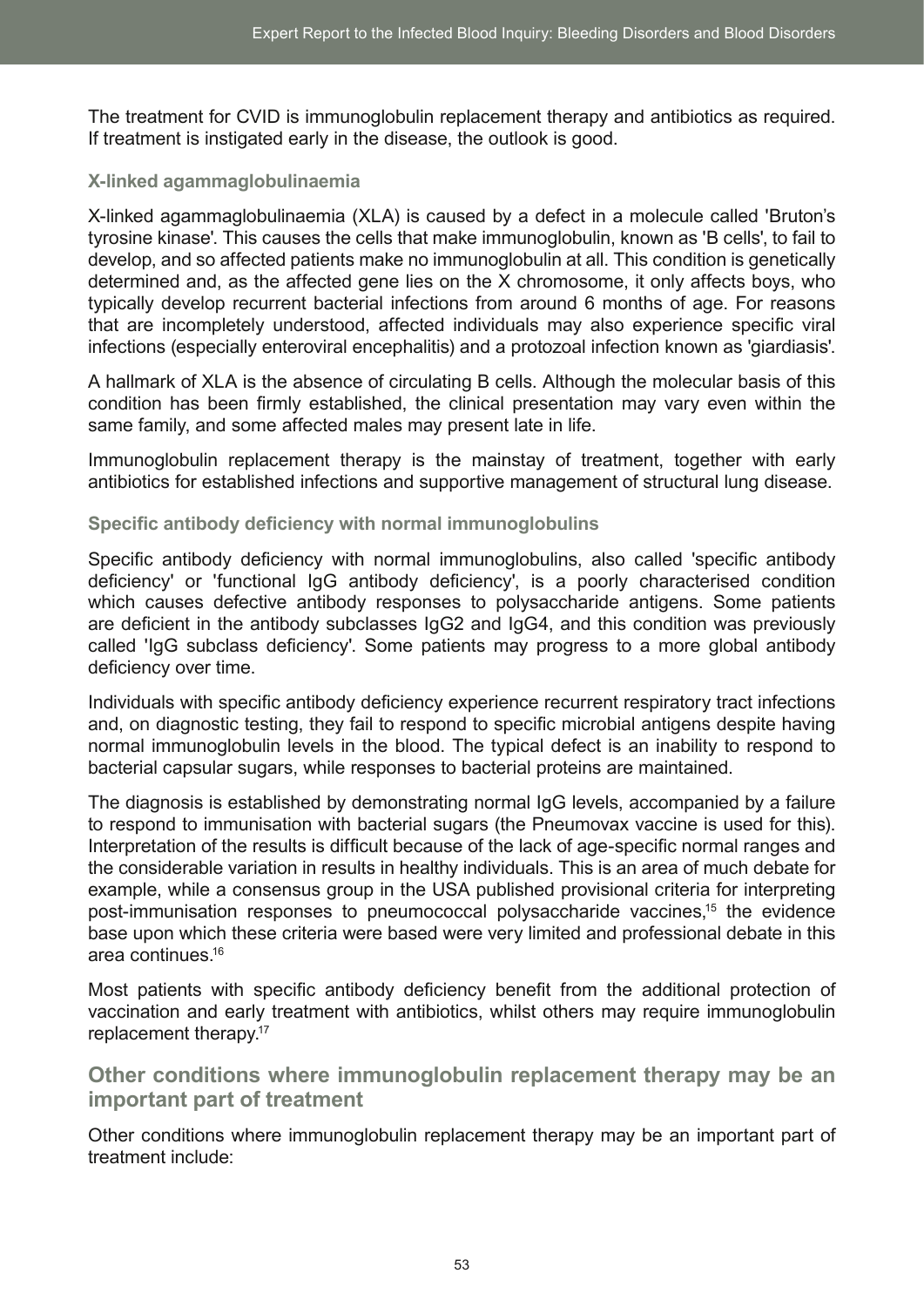- WiskottAldrich syndrome, an X-linked syndrome characterised by eczema and pinpoint bleeding (purpura), and with small, defective platelets. Antibody production to bacterial capsular polysaccharides is often defective, and patients may also develop recurrent viral and fungal infections because of T cell deficiencies. This is caused by a mutation in the WASP gene, which regulates the structural proteins of platelets and white cells. Immunoglobulin replacement therapy is often used as supportive treatment while awaiting stem cell transplantation.
- Antibody deficiency associated with thymoma. Patients with a thymoma (thymic tumour) may develop antibody deficiency along with features of autoimmunity and T cell immunodeficiency. As the tumour can be locally invasive, thymectomy is recommended, although the immunodeficiency is not reversed by this procedure and patients are likely to require lifelong immunoglobulin replacement therapy.
- Transient hypogammaglobulinaemia of infancy. In some infants there is a delay in the maturation of the immune response, which causes delay in the production of immunoglobulin. These children have decreased IgG levels, which recover spontaneously by 3 years of age. Occasionally antibiotic prophylaxis is needed, but only rarely is immunoglobulin replacement therapy required.

#### **United Kingdom primary immune deficiency registry**

As the recognition and description of primary immunodeficiency disorders increased, it became increasingly obvious that there was a need for national and international registries of patients to identify how common were these conditions and also to best characterise their clinical features and prognosis.

In 1990, the UK established a paper-based primary immunodeficiency registry. At that time, there was recognition of probably fewer than 20 primary immunodeficiency disorders and the prevalence of the most common of these causing recurrent infections – i.e. common variable immunodeficiency (CVID) was put at 0.9/100,000. Subsequently, in 2004, a Europewide online registry was established in Freiburg and this registry platform was subsequently adopted by the United Kingdom Primary Immunodeficiency Network (UKPIN) as the United Kingdom Primary Immune Deficiency (UKPID) registry.

There is widespread engagement of the primary immunodeficiency community with this registry with over 90% of centres looking after primary immunodeficiency patients in the UK submitting data. As all patients requiring immunoglobulin replacement therapy for primary immunodeficiency are managed by specialists, this indicates that the vast majority of patients will be logged into this registry (which is voluntary and dependent upon patient consent).

The registry reported its first 4 years of data in 2012<sup>18</sup> and more recently, in 2018, a further report was published, summarising findings.<sup>4</sup> Currently there are over 5,000 patients identified in the UKPID registry. The prevalence of PID was estimated at 5.9/100,000 population in 2017. The annual incidence of PID from 1980 to 2000 was 7.6 cases/100,000 live births [1:13157 births]. The most common condition on the registry is CVID and this is the most common form of primary antibody deficiency in a group of patients whose treatment is primarily with immunoglobulin replacement therapy.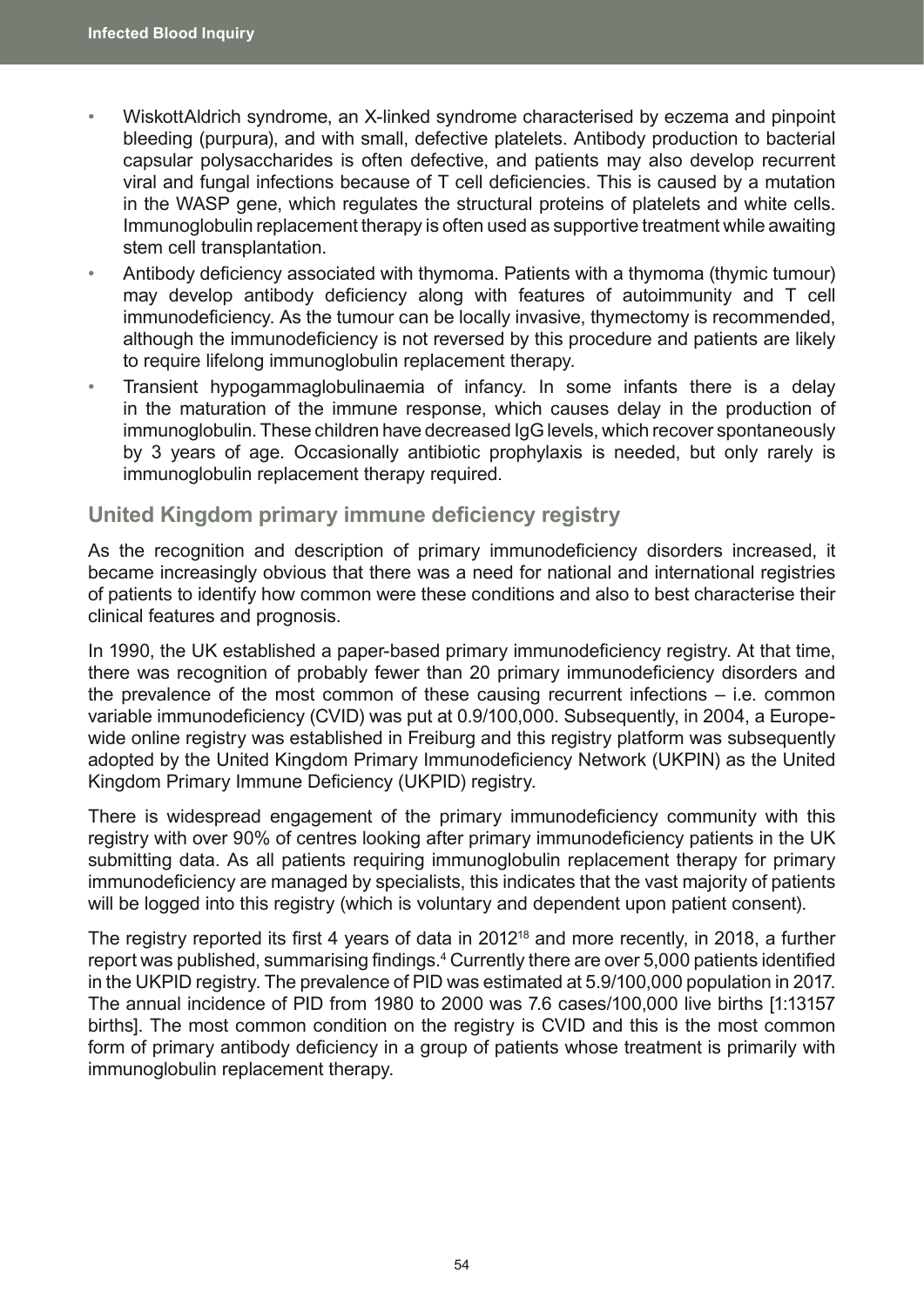## **REFERENCES FOR SECTION 13**

- 1. Picard C, Bobby Gaspar H, Al-Herz W et al: International Union of Immunological Societies: 2017 Primary Immunodeficiency Diseases Committee Report on Inborn Errors of Immunity. Journal of Clinical Immunology, 2018, 38, 96-128.
- 2. Bruton OC. Agammaglobulinemia (congenital absence of gamma globulin); report of a case. Medical Annuls of the District of Columbia, 1953, 22, 648-650.
- 3. Bousfiha A, Jeddane L, Picard C et al: The 2017 IUIS Phenotypic Classification for Primary Immunodeficiencies. Journal of Clinical Immunology, 2018, 38, 129-143.
- 4. Shillitoe B, Bangs C, Guzman D et al: The United Kingdom Primary Immune Deficiency (UKPID) registry 2012 to 2017. Clinical and Experimental Immunology, 2018, 192, 284-291.
- 5. Gardulf A, Hammarström L, Smith CI. Home treatment of hypogammaglobulinaemia with subcutaneous gammaglobulin by rapid infusion. Lancet, 1991, 338, 162-166.
- 6. Pennell RB. The distribution of certain viruses in the fractionation of plasma. In: Hartman FW. LoGrippo GA, Mateer JG, Barron J. eds. Hepatitis frontiers. London: Churchill Ltd, 1957, 297-310.
- 7. Lever AM, Webster AD, Brown D, Thomas HC. Non-A, non-B hepatitis occurring in agammaglobulinaemic patients after intravenous immunoglobulin. Lancet, 1984, 2, 1062-1064.
- 8. Transmission of Non-A, Non-B Hepatitis by pH4-Treated Intravenous Immunoglobulin Dr. P.E. Williams, P.L. Yap, J. Gillon, R.J. Crawford, S.J. Urbaniak, G. Galea, Vox Sanguinis, 1989, 57, 15-18.
- 9. Healey CJ, Sabharwal NK, Daub J et al: 'Outbreak of acute hepatitis C following the use of anti-hepatitis C virus – screening intravenous immunoglobulin therapy', Gastroenterology, 1996, 110, 1120-1126.
- 10. [https://www.england.nhs.uk/wp-content/uploads/2019/03/PSS9-Immunoglobulin-](https://www.england.nhs.uk/wp-content/uploads/2019/03/PSS9-Immunoglobulin-Commissioning-Guidance-CQUIN-1920.pdf)[Commissioning-Guidance-CQUIN-1920.pdf](https://www.england.nhs.uk/wp-content/uploads/2019/03/PSS9-Immunoglobulin-Commissioning-Guidance-CQUIN-1920.pdf)
- 11. [http://igd.mdsas.com/wp-content/uploads/2016/04/Demand\\_Management\\_Plan\\_](http://igd.mdsas.com/wp-content/uploads/2016/04/Demand_Management_Plan_SECOND_EDITION.pdf) [SECOND\\_EDITION.pdf](http://igd.mdsas.com/wp-content/uploads/2016/04/Demand_Management_Plan_SECOND_EDITION.pdf)
- 12. Shillitoe B, Hollingsworth R, Foster M et al: Immunoglobulin Use for Primary Immunodeficiency in the United Kingdom: A Report of the UKPID and National Immunoglobulin Databases. Clinical Medicine (London), 2018, 18(5), 364-370.
- 13. Edgar JDM, Richter A, Huissoon A et al: [United Kingdom Primary Immunodeficiency Network (UKPIN) Immunoglobulin decision to treat study group]. Prescribing immunoglobulin replacement therapy for patients with non-classical and secondary antibody deficiency: an analysis of the practice of clinical immunologists in the United Kingdom & Republic of Ireland. Journal of Clinical Immunology, 2018, 38, 204-213.
- 14. Chapel H, Prevot J, Gaspar HB et al: Primary immune deficiencies principles of care. Frontiers in Immunology, 2014, 5, 627.
- 15. Orange JS, Ballow M, Stiehm ER et al: Use and interpretation of diagnostic vaccination in primary immunodeficiency: a working group report of the Basic and Clinical Immunology Interest Section of the American Academy of Allergy, Asthma & Immunology. Journal of Allergy & Clinical Immunology, 2012, 130(3 Suppl), S1-24.
- 16. Sorensen RU, Edgar D. Specific Antibody Deficiencies in Clinical Practice. Journal of Allergy & Clinical Immunology in Practice, 2019, 7, 801-808.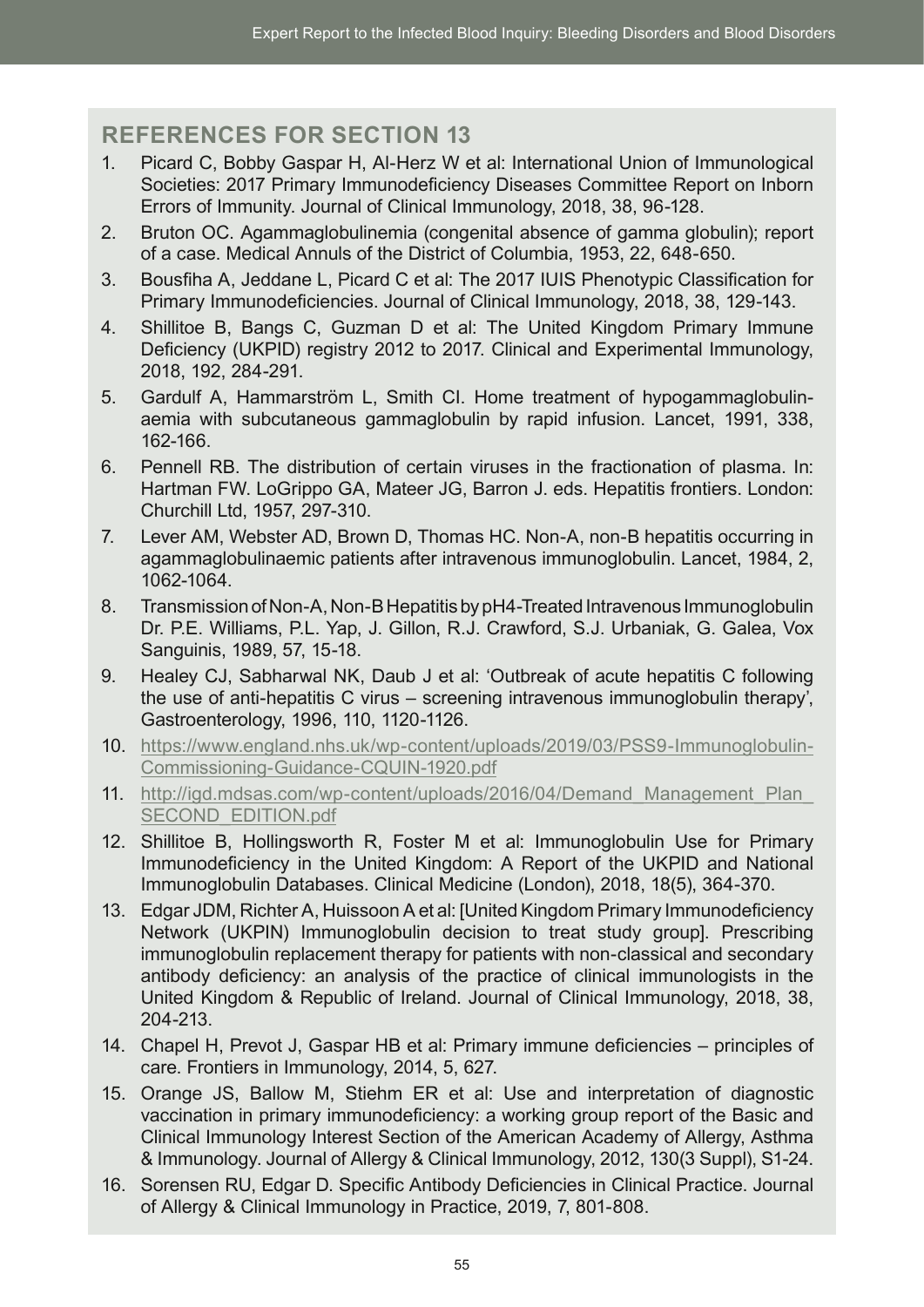- 17. Hajjar J, Nguyen AL, Constantine G et al: Prophylactic Antibiotics Versus Immunoglobulin Replacement in Specific Antibody Deficiency. Journal of Clinical Immunology, 2019 Nov 22.
- 18. Edgar JD, Guzman D, Conlon N et al: The United Kingdom Primary Immune Deficiency (UKPID) Registry: Report of the first 4 years activity 2008-2012 Clinical Experimental Immunology, 2014, 175, 68-78.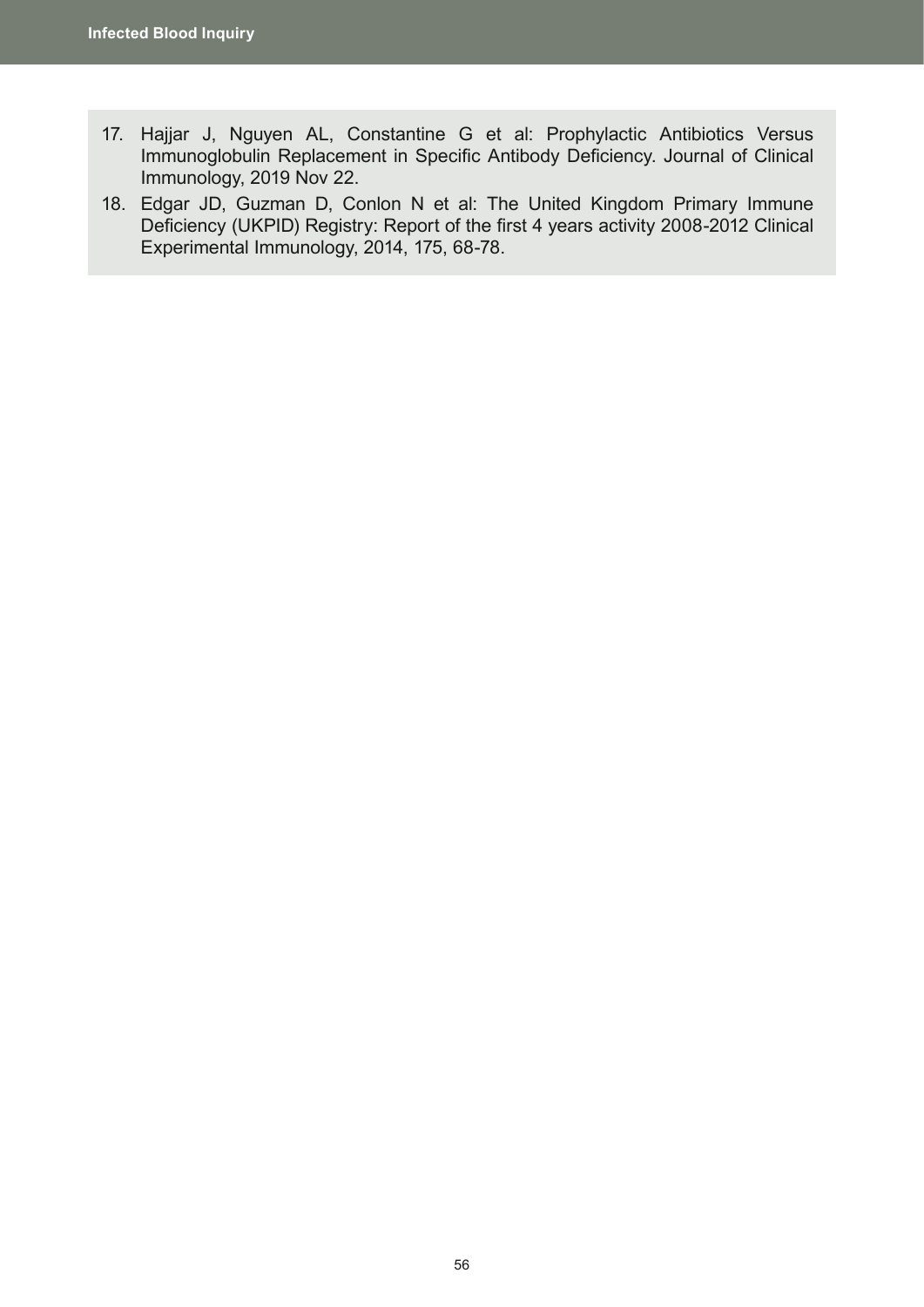# **Addendum: Further Supplemental Answers**

**This addendum answers the supplemental questions as indicated on pages 2–4.**

# **Factor 7 deficiency**

Deficiency of the clotting factor 7 (F7, sometimes FVII) is a rare inherited bleeding disorder affecting about 1 in every 500,000 people worldwide. F7 deficiency is caused by variants (mutations) in the F7 gene. It is an autosomal recessive condition where usually both copies of the F7 gene need to be affected for there to be a clinically significant deficiency. People with one affected copy typically have F7 levels of 40-60iu/dl (%) or even lower, and this can show itself in an abnormal clotting screen (the Prothrombin Time or PT is prolonged) which often leads to further investigation. However, it is believed that F7 levels of as low as 10iu/dl are normally adequate to control bleeding. There are 1,620 patients in the UK registered as having low F7: 138 of these have levels <5iu/dl and 80 received treatment in 2018/19.

The diagnosis of F7 deficiency is made by doing a specific F7 activity assay (based on the PT) and confirming with genetic analysis.

People with F7 deficiency may report no problems at all, or may report bleeding from the nose, mouth or gut, heavy menstrual bleeding, joint bleeding or, in rare cases, bleeding inside or around the brain. Severe bleeding is more common when F7 levels are <1iu/dl.

### **Treatment**

F7D can be treated with prothrombin complex concentrate (PCC) and plasma-derived F7 concentrate, though these have largely been replaced by low dose Novoseven (recombinant activated F7, see main report). Milder bleeding can be treated with tranexamic acid. Treatment with low dose Novoseven is most commonly given to treat significant bleeding or to cover surgery, though regular preventative treatment with Novoseven (prophylaxis) is sometimes given in patients with severe deficiency (<1iu/dl) and those who have had serious bleeding events in their past or in a family member.

# **Factor 10 deficiency**

Deficiency of the clotting factor 10 (F10, sometimes FX) is a rare inherited bleeding disorder believed to affect about 1 in every million people worldwide. F10 deficiency is caused by variants in the F10 gene. F10 deficiency causes prolongation of both the PT and the APTT in the routine clotting tests, and is diagnosed by demonstration of low F10 activity in the specific, PT-based F10 assay. Diagnosis is then confirmed by genetic testing.

Bleeding patterns are dependent on F10 activity – in cases reported in international registries, those with F10 levels >10iu/dl have tended to have only surgical bleeding, or mild mouth or nasal bleeding; those with levels <10iu/dl were more likely to show severe bleeding; the most severe bleeding patterns, including bleeding in or around the brain, have been seen in those with F10 levels of <2iu/dl. Children may present in infancy with bleeding in or around the brain.

In the UK, there are 282 patients registered as having low F10, 43 of whom have levels <10iu/dl. 37 were treated in 2018/19.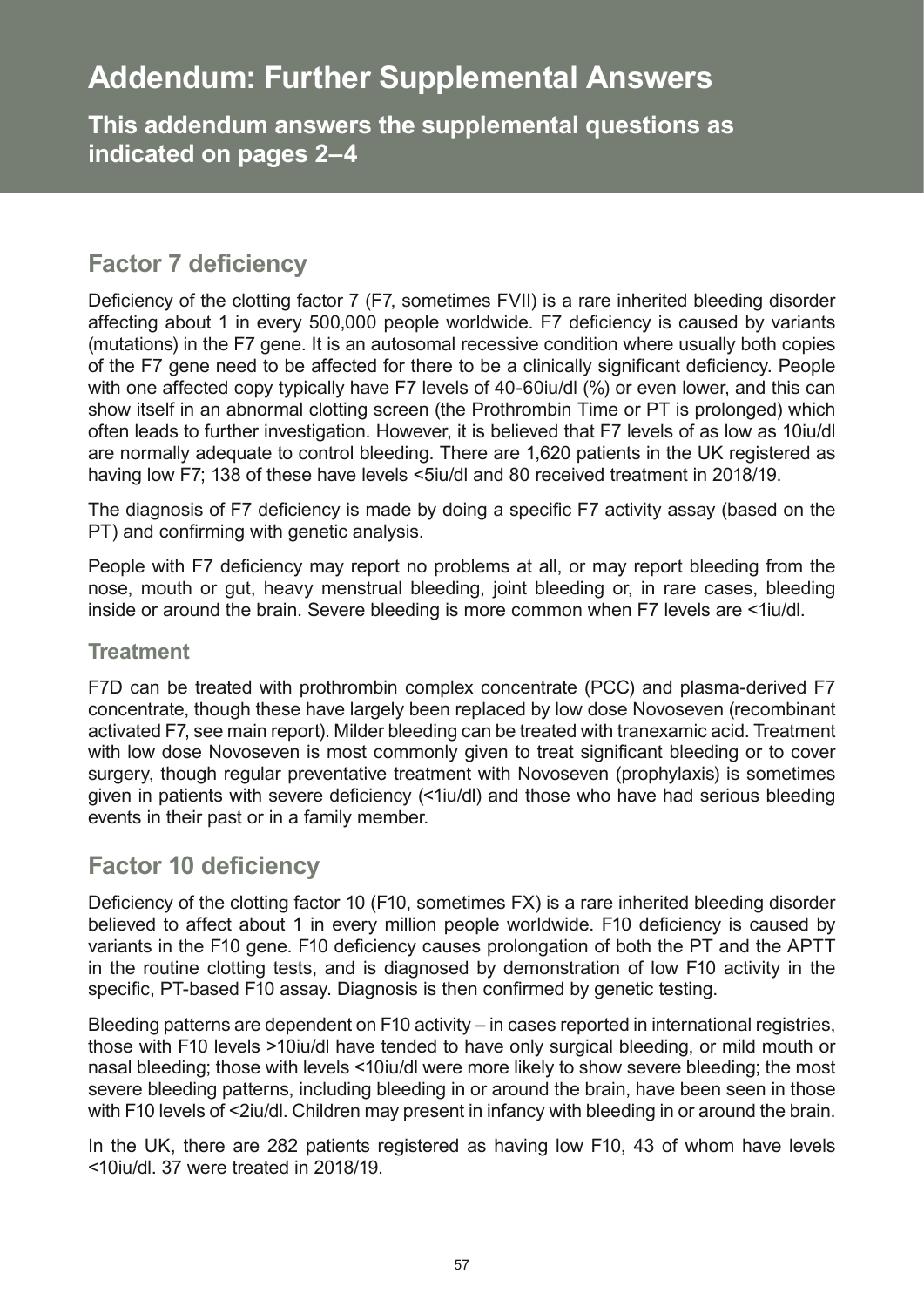## **Treatment**

Treatment of F10 deficiency is with prothrombin complex concentrate (PCC) or with plasmaderived factor concentrate. Prophylaxis (regular preventative treatment) is given to some patients, particularly children, with very low levels of F10 and a history of severe bleeding.

## **Factor 13 deficiency**

Factor 13 (F13, sometimes FXIII) is a clotting factor fundamental to establishing clot strength and appropriate wound healing. The F13 in the circulation is made up of two A subunits and two B subunits. F13 deficiency is usually caused by a quantitative or qualitative defect in the A subunit due to variants in the F13A gene. More rarely, F13 deficiency can be caused by changes in the F13B gene causing a quantitative defect of the B subunit. Inheritance is autosomal recessive – both copies of either the F13A gene or the F13B gene need to be affected to give clinical deficiency. Those with one affected gene (carriers) show F13 levels of between 20 and 70iu/dl, and though some mild bleeding is reported, it is not certain that this due to the F13 deficiency.

F13 deficiency can present with prolonged bleeding from the umbilical stump in infancy. Bleeding in or around the brain is also relatively common (in around a third of cases). Other bleeding seen includes joint and muscular bleeds, as well as bleeding from the mouth, bladder and kidney, and the gut. Severe bleeding is mostly seen in those with levels of <10iu/dl.

## **Treatment**

Patients with F13 deficiency and levels <10iu/dl or a history of bleeding are usually given regular prophylactic injections of F13 concentrate, given the risk of bleeding in or around the brain. In the UK this is with a plasma-derived concentrate. A recombinant F13 concentrate is available internationally.

# **Glanzmann's Thrombasthenia**

Glanzmann's Thrombasthenia (GT, also known as Glanzmann's disease) is a severe platelet function disorder caused by abnormal or absent Glycoprotein IIb/IIIa on the surface of platelets. Glycoprotein IIb/IIIa (also known as integrin αIIbβ3) is a receptor essential for platelet aggregation (the clumping together of platelets that is an essential part of a healthy blood clot).

Children with GT will normally come to medical attention early in childhood with unexplained bruising and bleeding, particularly from "mucosal" surfaces (mouth, nose, gastrointestinal tract), often accompanied by widespread petechiae (pin-prick rash). Platelet function testing is less straightforward than the testing of plasma clotting factors, especially in young children. Screening tests, such as a PFA100, are often used and are grossly abnormal in GT, as is formal platelet aggregometry. Definitive diagnosis is made by flow cytometric assessment of platelet glycoproteins and genetic testing. The inheritance is autosomal recessive and is caused by variants in both copies of either the gene coding for the GPIIb subunit, ITGA2B, or for the GPIIIa subunit, ITGB3.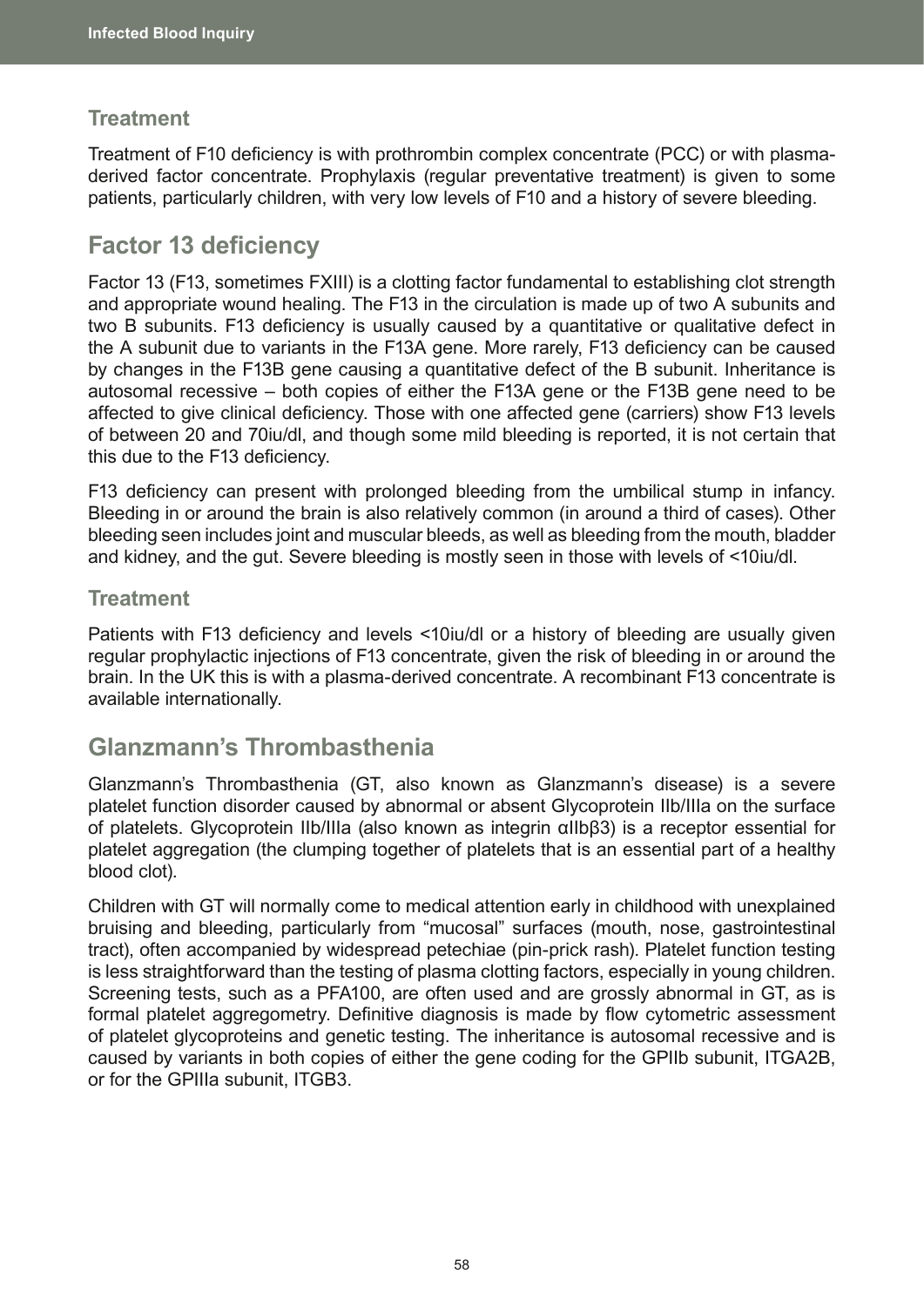## **Treatment**

Treatment options in GT include tranexamic acid, high dose Novoseven and platelet transfusion. Platelet transfusion is the most effective, but can be complicated by the development of antibodies against the transfused platelets, either against other proteins on the platelet surface (HLA or HPA molecules) or against the GPIIb/IIIa itself. When this happens treatment is complicated as platelet transfusion can be ineffective.

A stem cell (bone marrow) transplant is sometimes used to treat GT, as replacement of the bone marrow can deliver a long-term "cure". However, as this procedure carries a significant risk of death, it is only recommended in rare selected cases.

# **Acquired haemophilia**

Acquired haemophilia A is a rare bleeding disorder, which occurs as a result of a sporadic antibody (inhibitor) forming against clotting F8. As such, it is classified as an autoimmune disease and is not associated with genetic variants in the F8 gene; the inhibitor is an autoantibody directed at the F8 produced by the patient in their body, rather than an allo-antibody as seen when inhibitory antibodies develop against infused F8 in congenital haemophilia A. It can affect both men and women. Typical age of onset is around 65 years. The condition tends to present with dramatic excessive bruising, also known as "sheet haemorrhage", rather than bleeding into joints which is typically seen in congenital haemophilia A, although bleeding may occur anywhere. In many cases the reason for developing this autoimmune condition is unknown, but it may relate to development of cancers, certain medications, underlying autoimmune disease or hormonal changes (e.g. after giving birth).

## **Treatment**

The aim of treatment is twofold: firstly to control any active bleeding and secondly to treat the underlying immune disorder to eradicate the coagulation inhibitor. Medications that may help to control bleeding include tranexamic acid, DDAVP (desmopressin), F8 concentrate, FEIBA, high dose Novoseven or recombinant porcine factor 8 concentrate (Obizur). Often, DDAVP and F8 concentrates are inadequate to overcome the inhibitory effects and one of the bypassing agents is required. Examples of medications to treat the underlying immune disorder include corticosteroids, cyclophosphamide, rituximab and mycophenolate mofetil.

# **Haemolytic disease of the foetus and newborn (rhesus disease)**

Haemolytic disease of the foetus and newborn (HDFN) is a condition that occurs when maternal antibodies cross the placenta and cause haemolysis (destruction of red blood cells) in the foetus. This haemolysis will usually continue after birth in the newborn baby.

HDFN-causing antibodies occur when there is a mismatch between proteins on the surface of red cells in the mother and foetus – caused by the foetus inheriting protein subtypes from the father that do not occur in the mother. If there is a leak in the placenta between the maternal and the foetal blood, the maternal immune system will often recognise these proteins as foreign and mount an antibody response. The first time this occurs, the antibody will be at a low level and harmless, but if there is exposure of the protein to the maternal immune system in a subsequent pregnancy, the immune system will show an "anamnestic response" and produce large amounts of the antibody. This antibody then crosses the placenta and, if it is at a high enough concentration, causes destruction of the foetal red cells – haemolysis.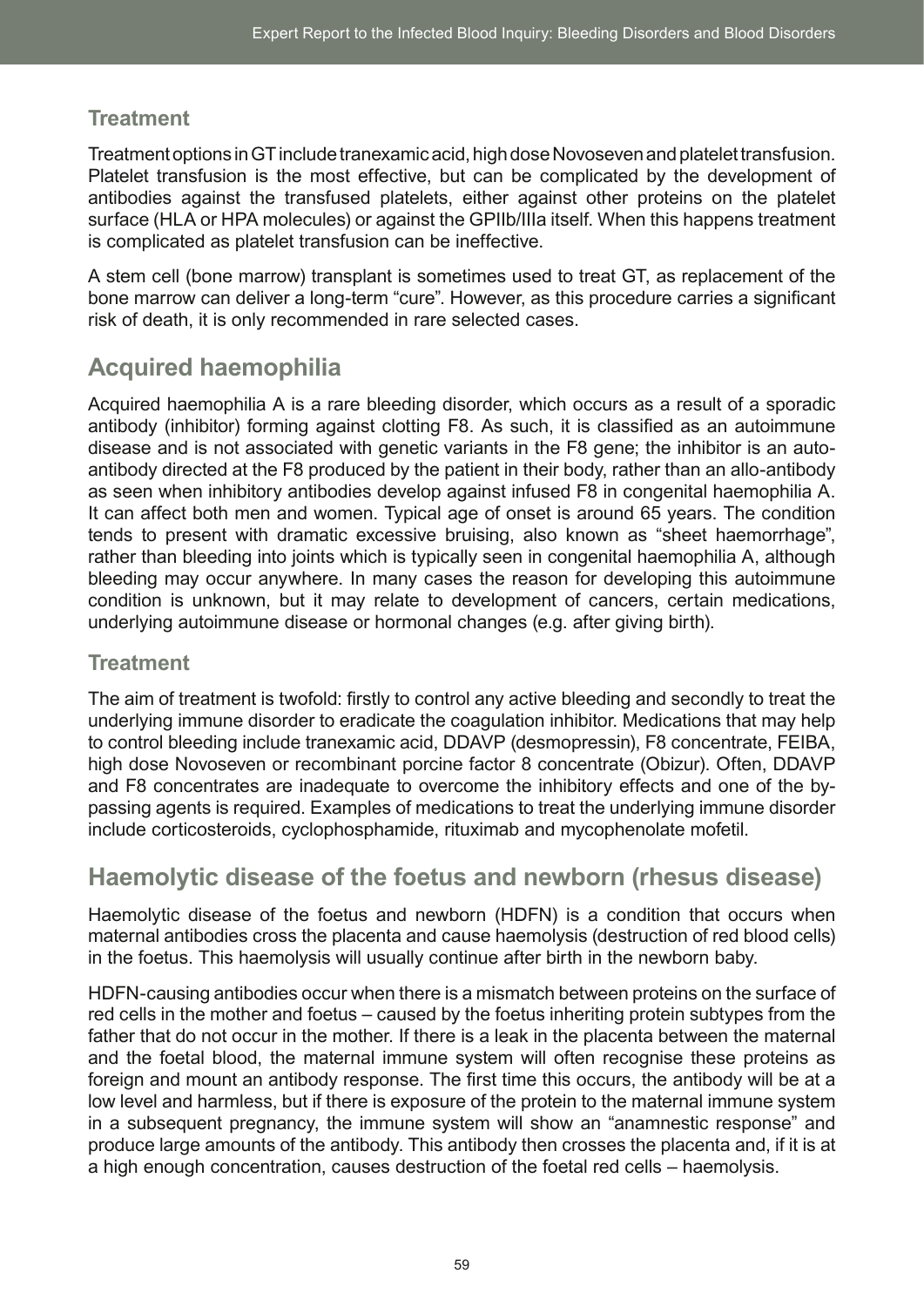There is a long list of red cell proteins (called antigens as they can provoke an antibody response) that can cause HDFN. However, the most common protein implicated is known as RhD, previously known as the Rhesus antigen. HDFN due to anti-RhD antibodies can also occur if women who are RhD negative (rhesus negative, about 15% of the population) have previously received a transfusion of RhD positive blood. Thus, this is avoided in good transfusion practice.

Haemolysis is a problem for two reasons: first, the red cells can break down so quickly that the red cell production cannot keep up and there is a worsening anaemia; and second, the breakdown of red cells cause the release of a large amount of waste haemoglobin, which is broken down to bilirubin causing jaundice. The main problem in the foetus is anaemia, as it may go unnoticed and cause foetal death. Jaundice is less of a problem as the excess bilirubin is cleared via the placenta and dealt with by the maternal liver. Anaemia can be a problem in the newborn, but the severe jaundice in HDFN can be life-threatening, as the newborn liver is unable to cope with the load of bilirubin. High levels of jaundice can cause brain damage and death.

### **Treatment**

Management of HDFN takes three strands: prevention, monitoring and treatment.

Prevention of HDFN involves minimising the risk of RhD negative mothers being sensitised (exposed) to RhD. This is done by giving doses of anti-RhD immunoglobulin (concentrated antibody taken from blood donations, called anti-D for short) to RhD negative mothers at times when there is likely to be a sensitisation event (a leak of blood). The anti-D quickly mops up any foetal blood in the maternal circulation and stops it from activating the immune system. Anti-D is given to cover any invasive procedures to the womb, such as amniocentesis, routinely in the last third of pregnancy, and to all RhD mothers who have RhD positive babies. Larger doses are given if there is evidence of a big leak (foeto-maternal haemorrhage).

Monitoring for HDFN involves the screening of all pregnant women for evidence of known HDFN-causing antibodies. In cases where antibodies are detected, blood levels of the antibodies are watched closely with serial blood tests. Where there is a risk of foetal haemolysis, the pregnancy is watched closely with detailed ultrasound scans, and where there is evidence of anaemia, an intra-uterine red cell transfusion may be given. Often, repeated intra-uterine transfusions are given to bring a foetus to safe delivery.

The clinical picture of HDFN in a newborn is one of severe early jaundice with or without anaemia. Laboratory assays show that the baby's red cells are coated with antibodies (positive Coombs test or DAT) and the blood film shows typical microscopic features. Treatment of jaundice is with phototherapy which helps reduce bilirubin levels. If phototherapy is ineffective, intravenous immunoglobulin may be given to reduce the rate of haemolysis. This can sometimes avoid the need for the other treatment for HDFN: exchange transfusion.

Exchange transfusion is a procedure where blood is continuously taken from the baby and replaced with transfused red cells, so that the baby's circulating volume remains constant. This continues until 1-2 times the circulating volume of the baby has been exchanged. The benefit of an exchange transfusion is that most (75-85%) of the antigen-positive red cells are removed, together with about half of the bilirubin. While it can be very effective, it is a risky procedure, and it is now less common in the UK due to the success of anti-D prophylaxis and HDFN monitoring.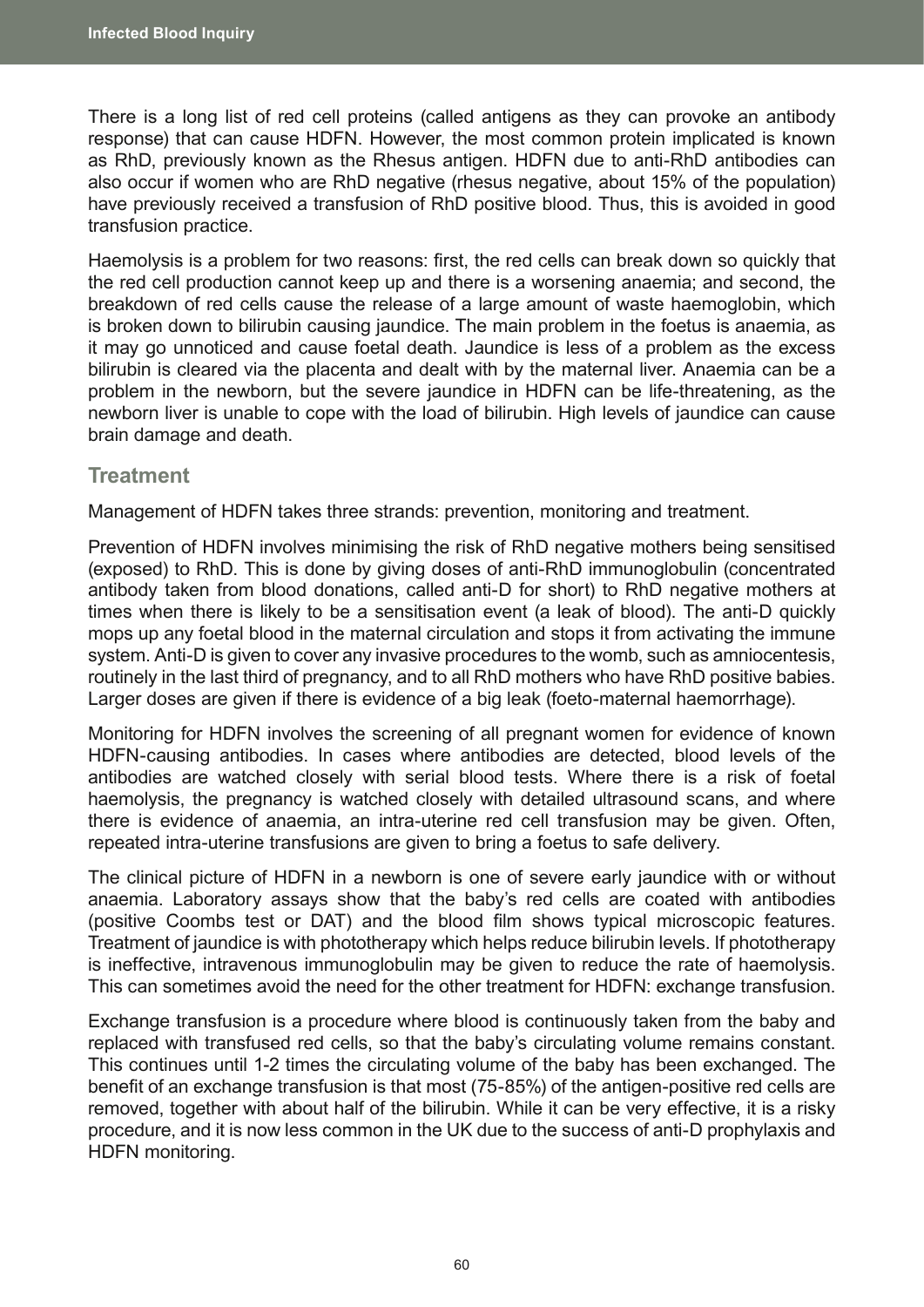# **Neonatal alloimmune thrombocytopenia**

Neonatal alloimmune thrombocytopenia (NAIT) or foeto-neonatal alloimmune thrombocytopenia (FNAIT) is the platelet equivalent of HDFN: maternal antibodies cross the placenta and attack foetal platelets resulting in a low platelet count (thrombocytopenia) in the foetus and newborn (neonate). Like HDFN, it is caused by a mismatch of protein subtypes, though in the case of FNAIT, these are on the surface of the platelets rather than the red cells.

FNAIT will often go undiagnosed if the child suffers no significant bleeding and no blood count is checked. When it does show itself, it may show with bruising, a typical "petechial" (pin prick) rash, or more significant bleeding. Some babies will present with signs of bleeding in or around the brain (intracranial haemorrhage or ICH).

## **Treatment**

Treatment of FNAIT in the newborn is with transfusion of specially selected platelets that lack the most common platelet antigens associated with FNAIT, HPA 1a and 5b (responsible for 95% of cases). Blood tests from the parents and the baby can confirm the diagnosis. Intravenous immunoglobulin will raise platelet counts in cases of FNAIT, but this takes 1-2 days to see a response. In the absence of compatible platelets, unselected platelets are sometimes given.

Intrauterine platelet transfusions are sometimes given for FNAIT, but modern treatment of affected pregnancies is usually with intravenous immunoglobulin as this is less invasive and risky.

FNAIT has a very high rate of recurrence in subsequent pregnancies. Estimates of incidence of FNAIT vary, but screening studies show that approximately 2% of pregnancies are mismatched for the protein most commonly responsible for FNAIT – HPA 1a. 10% of those pregnancies that came to birth show evidence of a maternal antibody response. 30% of babies resulting from those pregnancies have platelet counts <50 x 10^9/l: severe thrombocytopenia. This together gives a projected incidence of severe FNAIT of 60 per 100,000 live births. In collected screening series, 2 of 71 affected foetuses were stillborn, and a further 5 suffered an ICH, though this figure may be an underestimate, as affected pregnancies were treated in screening studies.

# **Risk of viral transmission with current treatments for haemophilia**

As previously highlighted, this group is not expert in either viral transmission or the preparation and processing of blood products, and thus may not be best placed to answer supplemental question 13. It would be possible to give a non-specialist answer, but I am not sure what help that would be to the Inquiry.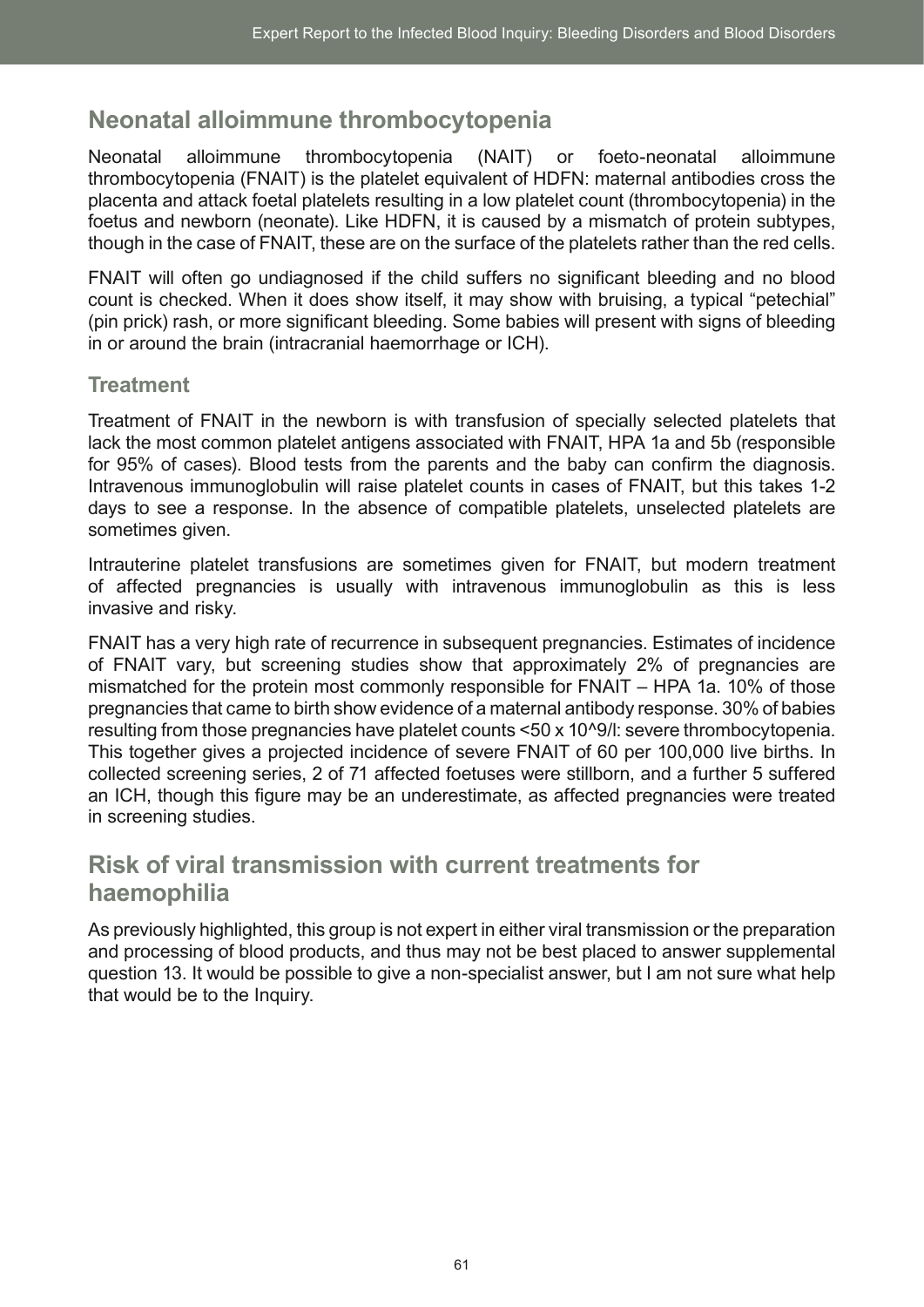## **REFERENCES FOR ADDENDUM**

- 1. Mumford D et al: UKHCDO Guideline for the Diagnosis and Management of the Rare Coagulation Disorders. British Journal of Haematology, 2014, 167, 304-326.
- 2. Collins P et al: UKHCDO Guidelines on Diagnosis and Management of Acquired Coagulation Inhibitors. British Journal of Haematology, 2013, 162, 758-773.
- 3. UK National Haemophilia Database Bleeding Disorder Statistics for 2018-2019, available at [http://www.ukhcdo.org/wp-content/uploads/2019/11/UKHCDO-Annual-](http://www.ukhcdo.org/wp-content/uploads/2019/11/UKHCDO-Annual-Report-2019.pdf)[Report-2019.pdf](http://www.ukhcdo.org/wp-content/uploads/2019/11/UKHCDO-Annual-Report-2019.pdf).
- 4. White, J., Qureshi, H., Massey, E., Needs, M., Byrne, G., Daniels G., Allard, S. Guideline for Blood Grouping and Red Cell Antibody Testing in Pregnancy. British Committee for Standards in Haematology, 2016, 26, 246-263.
- 5. Kamphuis, M., Paridaans, N., Porcelijn, L., De Haas, M., van der Schoot, C., Brand, A., Bonsel, G. and Oepkes, D. Screening in Pregnancy for Fetal or Neonatal Alloimmune Thrombocytopenia: Systematic Review. BJOG: An International Journal of Obstetrics & Gynaecology, 2010, 117, 1335-1343.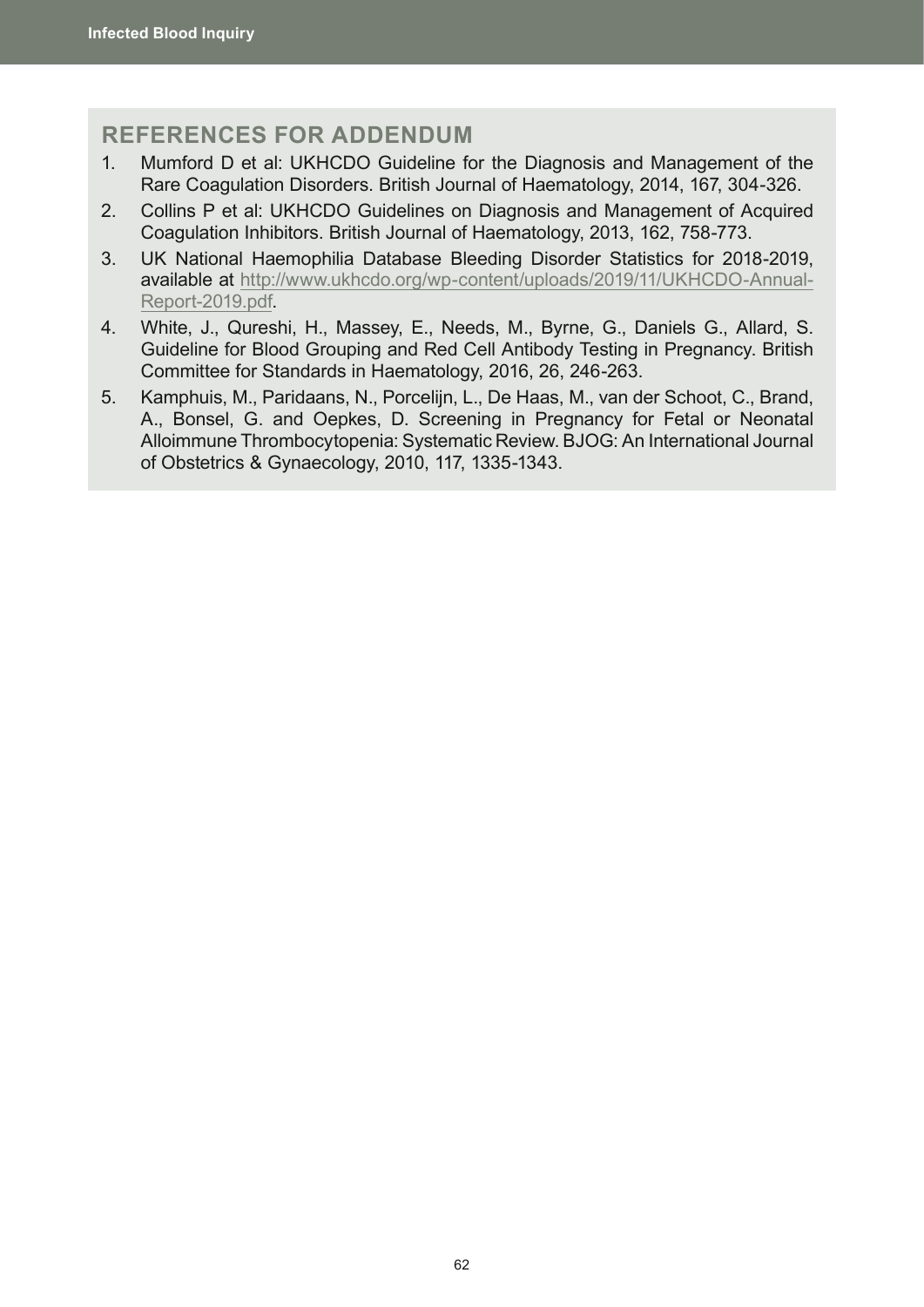# **Verifying Statements**

Each contributing group member confirms that he or she understands his or her duty to provide independent evidence and has complied with that duty.

All contributing group members confirm that in respect of those parts of the report to which they have contributed:

- (i) They have made clear which facts and matters referred to in this report are within their knowledge and which are not.
- (ii) Those that are within their knowledge they confirm to be true.
- (iii) The opinions they have expressed represent their true and complete professional opinions on the matters to which they refer.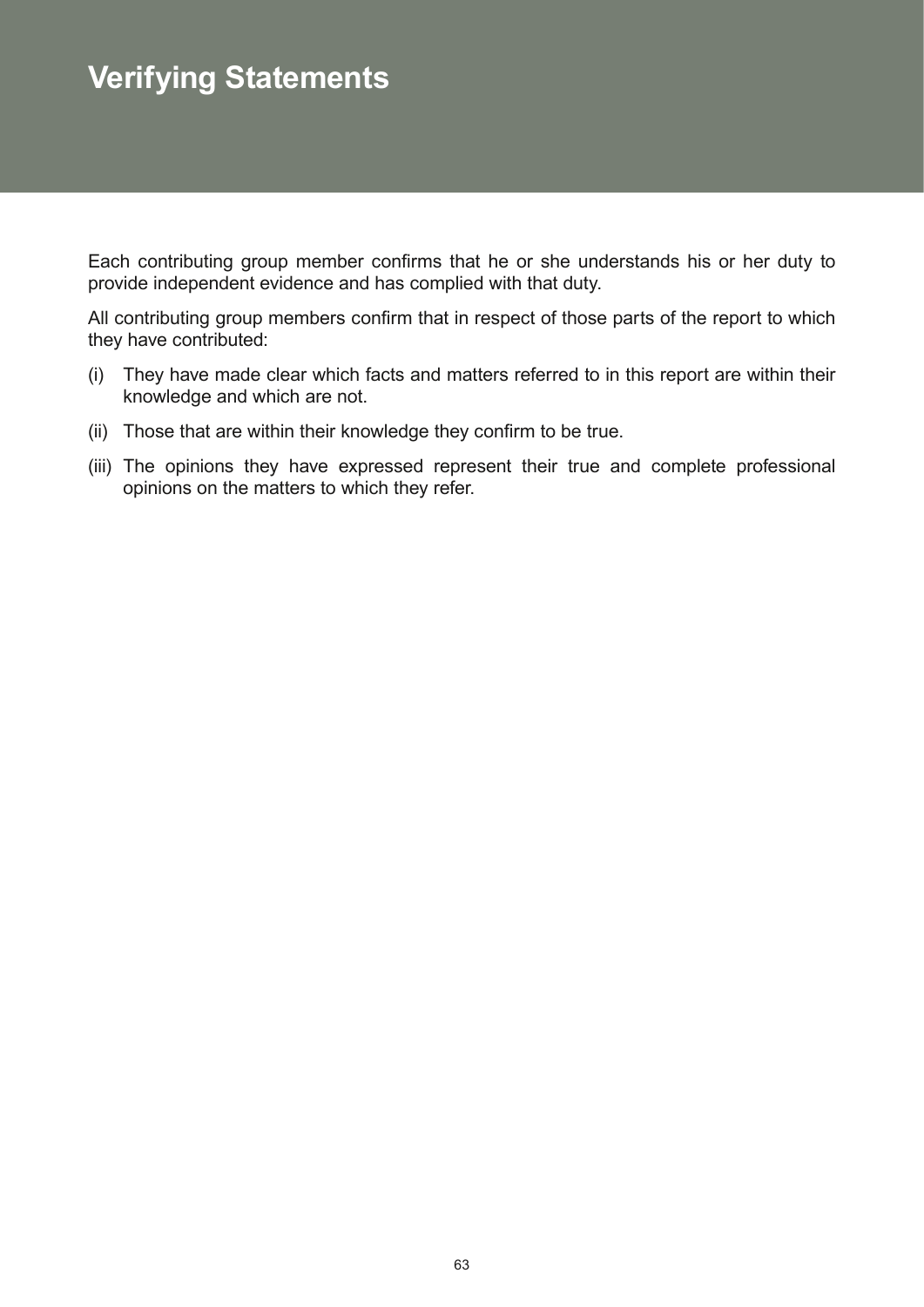# **Authors**

# **Professor David Edgar**

Professor David Edgar is Consultant Immunologist at St James's Hospital and Clinical Associate Professor at Trinity College Dublin. Previously (until June 2019) he led the Northern Ireland Regional Immunology Service for 23 years, providing secondary and tertiary clinical services in allergy and immunology to adults and children. Prof Edgar actively contributes to several research groups within the fields of immune function and immunodeficiency and is particularly focussed on studies on diagnosis and treatment of primary immunodeficiency. He is the cochair of the World Allergy Organisation (WAO) Special Committee on Immunodeficiency, and previously chaired the UK Primary Immunodeficiency Network (UKPIN). He was very actively involved in the establishment of the UKPID patient registry and was a board member of the European Society for Immune Deficiency (ESID) patient registry.

## **Dr Richard Gooding**

Dr Richard Gooding is a consultant haematologist with a specialist interest in haemostasis and thrombosis. Having started work as a consultant haematologist in 2012, he moved to the sub-specialty of haemostasis and thrombosis before becoming the director of the Leicester Haemophilia Centre in 2018. In this role, he works with other members of the UK Haemophilia Centre Doctors Organisation (UKHCDO) to promote and provide high quality haemophilia care. He is also part of the UKHCDO Prophylaxis Working Party. He is co-chair of the UHL Anticoagulation Committee, and has an interest in various aspects of complex venous thrombosis, including cancer related VTE and antiphospholipid syndrome.

### **Dr Sara Marshall**

Dr Sara Marshall is head of Clinical and Physiological Sciences at the Wellcome Trust, a position which she has held since 2016. Prior to that, she was a professor of Clinical Immunology at the University of Dundee and clinical lead for Immunology at NHS Tayside. Dr Marshall obtained her medical degree from the National University of Ireland and worked as a junior doctor in Dublin before going to Stanford University, California as a fellow in Lung Transplantation. She holds a PhD in Immune Tolerance from the University of Cambridge, and held an MRC Clinician Scientist award from the University of Oxford while she was senior lecturer in Clinical Immunology at Imperial College London. She was Director of the Dundee Clinical Academic Track and Deputy Head of Research & Development for NHS Tayside. Her research mainly focuses on the immunogenetics of inflammatory diseases, and she is passionate about maximising research opportunities for clinical trainees and medical students as a means of improving patient care in the medium and long term.

## **Professor Jürgen Rockstroh**

Jürgen Rockstroh is professor of Medicine and head of the HIV Outpatient Clinic at the University of Bonn, Germany, which treats the world's largest cohort of HIV-infected haemophiliacs. In addition to his clinical practice, Dr Rockstroh is involved in HIV research on; antiviral therapy, including new drug classes; the course of HIV disease in haemophiliacs; and HIV and hepatitis co-infection. He has been an investigator in multiple clinical trials of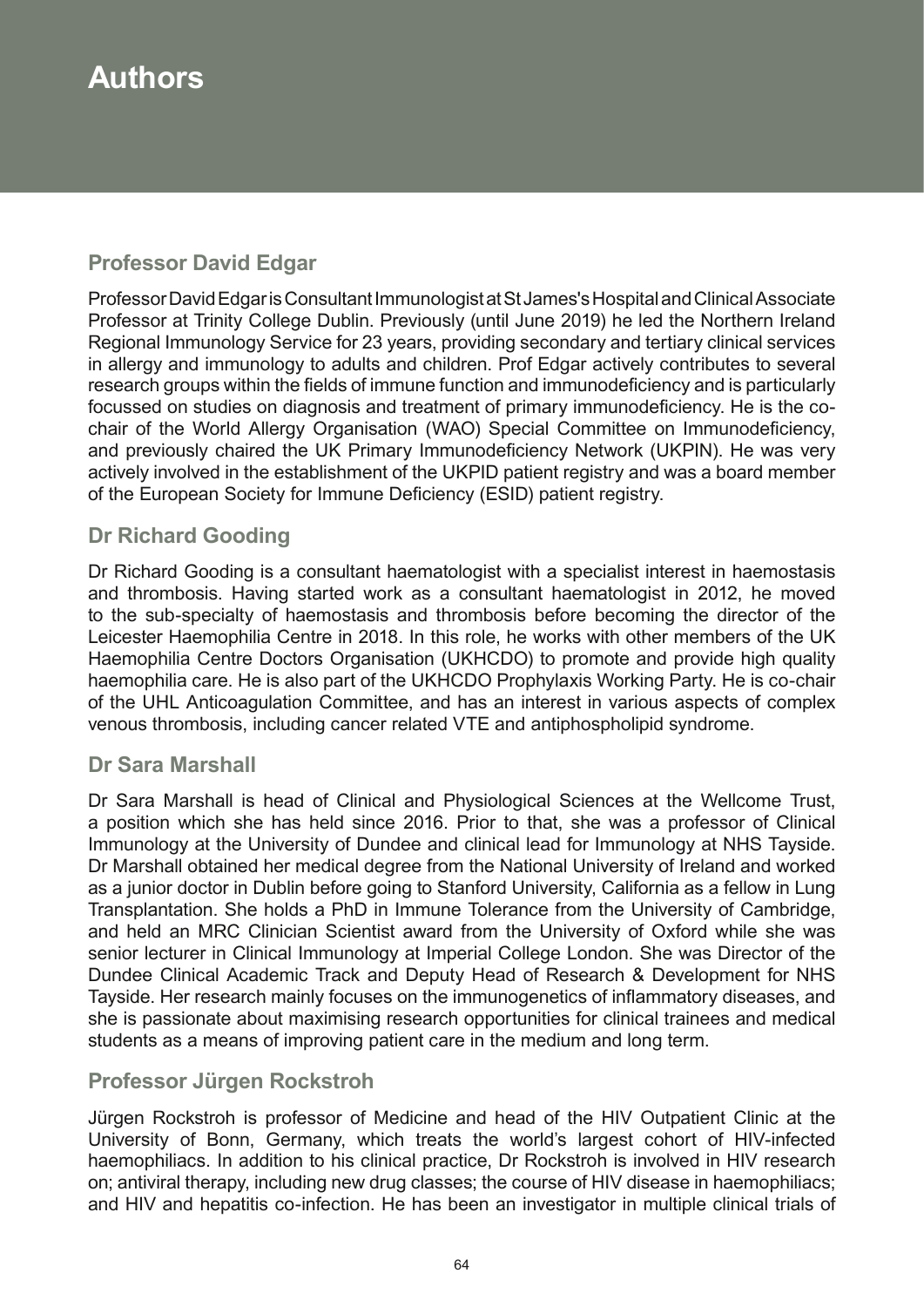antiretroviral agents and treatments for HIV and hepatitis co-infection. He was the president of the German AIDS Society from 2007 to 2011, has been an executive committee member of the European AIDS Clinical Society (EACS) since 2009 and in 2019 was elected as president of EACS. Dr Rockstroh has been a member of the governing council of the International AIDS Society since 2011, and currently chairs the hepatitis research activities in NEAT (European AIDS treatment Network) and EuroSIDA. Between 2011 and 2017 he chaired the National German AIDS Advisory Panel, and the EACS co-infection guidelines. Dr Rockstroh has authored and co-authored over 500 publications in peer-reviewed journals, and over 70 book chapters. The German Society for Infectious Diseases awarded Dr Rockstroh the national AIDS research prize in 2005.

# **Dr Kate Ryan**

Dr Kate Ryan is a consultant haematologist at Manchester Royal Infirmary. She has 25 years of experience as a consultant haematologist with a broad base of clinical and laboratory experience. She has a special interest in haemoglobin disorders; sickle cell disease; thalassaemia and other rare inherited anaemias. She was chair of the NHS England Clinical Reference Group for Haemoglobinopathies Specialist Commissioning from 2015 to 2019. She has written national guidelines and standards of care for these conditions, and led the Adult Sickle Cell and Thalassaemia peer review programme from 2012 to 2013. She has chaired the National External Quality Assessment Service (NEQAS) General Haematology Steering Group, and also the General Haematology Task Force of the British Committee for Standards in Haematology from 2006 to 2012. She has also sat on advisory groups for national commissioning in haemoglobinopathies (DOH), the National Haemoglobinopathy Registry and NICE guidelines. Dr Ryan lectures widely on haemoglobinopathies to all levels of staff and has developed a regional service for post-transplant lymphoproliferative disorders with renal transplant teams.

# **Dr Mallika Sekhar**

Dr Mallika Sekhar is a consultant haematologist and honorary senior lecturer at UCL. She specialises in myeloproliferative diseases and blood transfusion, across the University College London Hospital and Royal Free Hospitals, with a special interest in patients with vascular thrombosis and myeloproliferative diseases. She has been involved with writing Management Process Description (MPD) guidelines for the British Committee for the Standards in Haematology (BCSH). Dr Sekhar has been the lead investigator in studies on abdominal vein thrombosis in myeloproliferative diseases and transfusion in haematological malignancies, and a member of the National Cancer Research Institute (NCRI) MPD and supportive care clinical studies group. She was a member of the clinical expert panel on the Pathology Modernisation initiative for London, and is the lead for undergraduate education in haematology at the Royal Free campus. Previously, she was chair of the London Regional Council of the Royal College of Pathologists and has been a member of the National Blood Transfusion Committee Group on Education since 2012.

# **Dr Michelle Sholzberg**

Dr Michelle Sholzberg is a clinical haematologist who received her MDCM and residency training in Internal Medicine at McGill University. She completed additional postgraduate training in Haematology at the University of Toronto, following which she completed a research haemostasis fellowship in Toronto. She holds a Master of Science degree from the University of Toronto in Clinical Epidemiology and Health Care Research. Her work as a clinical haematologist focuses on bleeding, and she is the medical director of the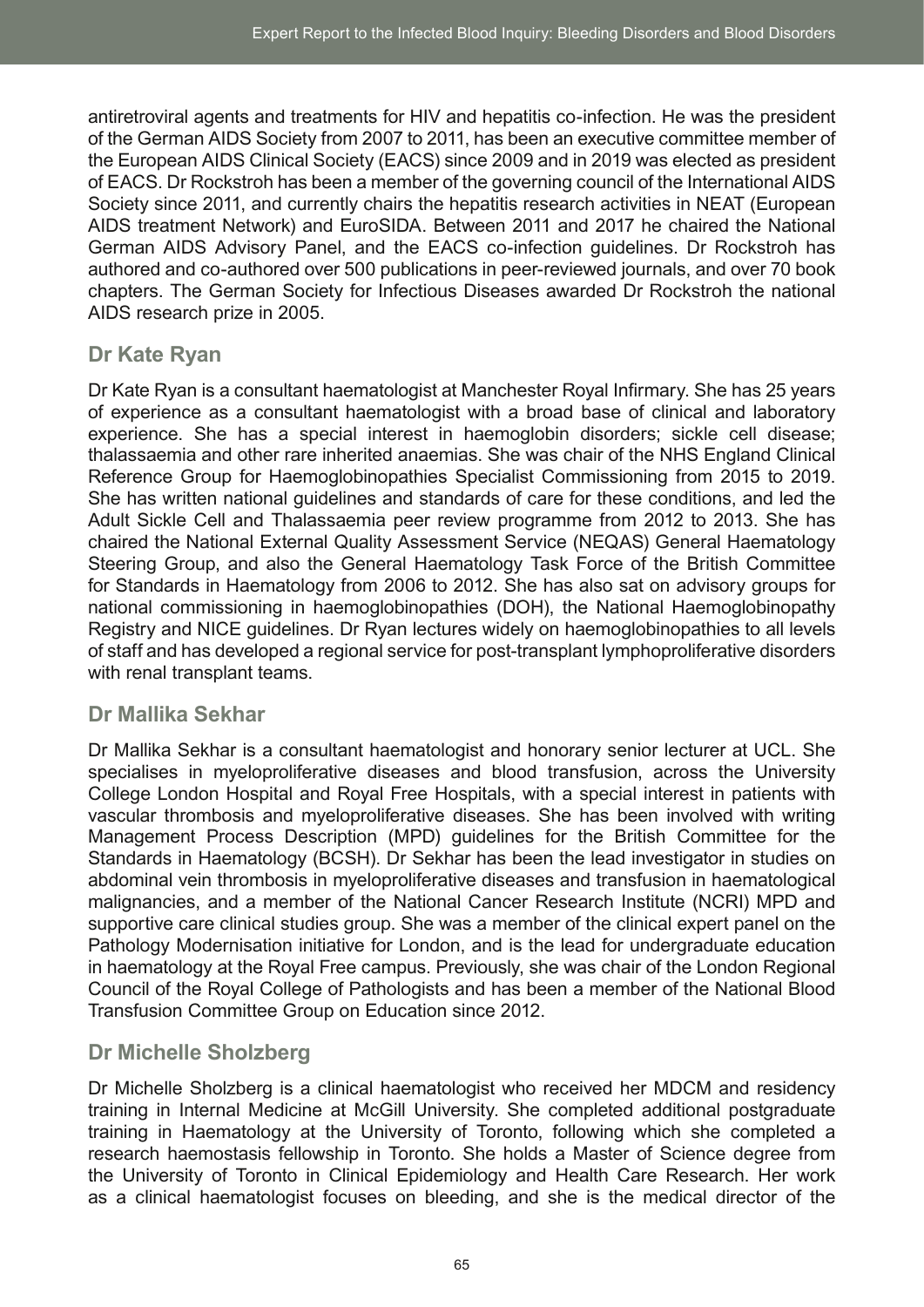Coagulation Laboratory at St. Michael's Hospital. Dr Sholzberg is also the co-director of the Blood Immunology Trauma Translational Research Theme. Her research interests include disorders of haemostasis and common anaemias. Currently, she is involved in the study of prediction tools for perioperative bleeding; new treatments for immune thrombocytopenia; von Willebrand disease and haemophilia, as well as innovative tools for the management of iron deficiency anaemia.

### **Dr Oliver Tunstall**

Dr Oliver Tunstall is a consultant paediatric haematologist at the Bristol Royal Hospital for Children. He is network lead at the Southwest Paediatric Haemophilia Clinical Network, clinical lead at Bristol Paediatric Haemophilia Service, and a member of the United Kingdom Haemophilia Centre Doctors' Organisation (UKHCDO) Paediatric Working Party. He is currently a member of the UKHCDO Prophylaxis Guideline Writing Group. His areas of special interest include paediatric haemophilia; paediatric anticoagulation and thrombosis; and leukaemia in patients with Down Syndrome. Dr Tunstall holds a PhD in Leukaemogenesis in Down Syndrome from Imperial College London, and chaired the writing group for the 2018 BSH Guideline on Transient Leukaemia of Down Syndrome. He is a member of the Royal College of Paediatrics and Child Health, Royal College of Pathologists, British Society of Haematologists and International Society of Thrombosis and Haemostasis.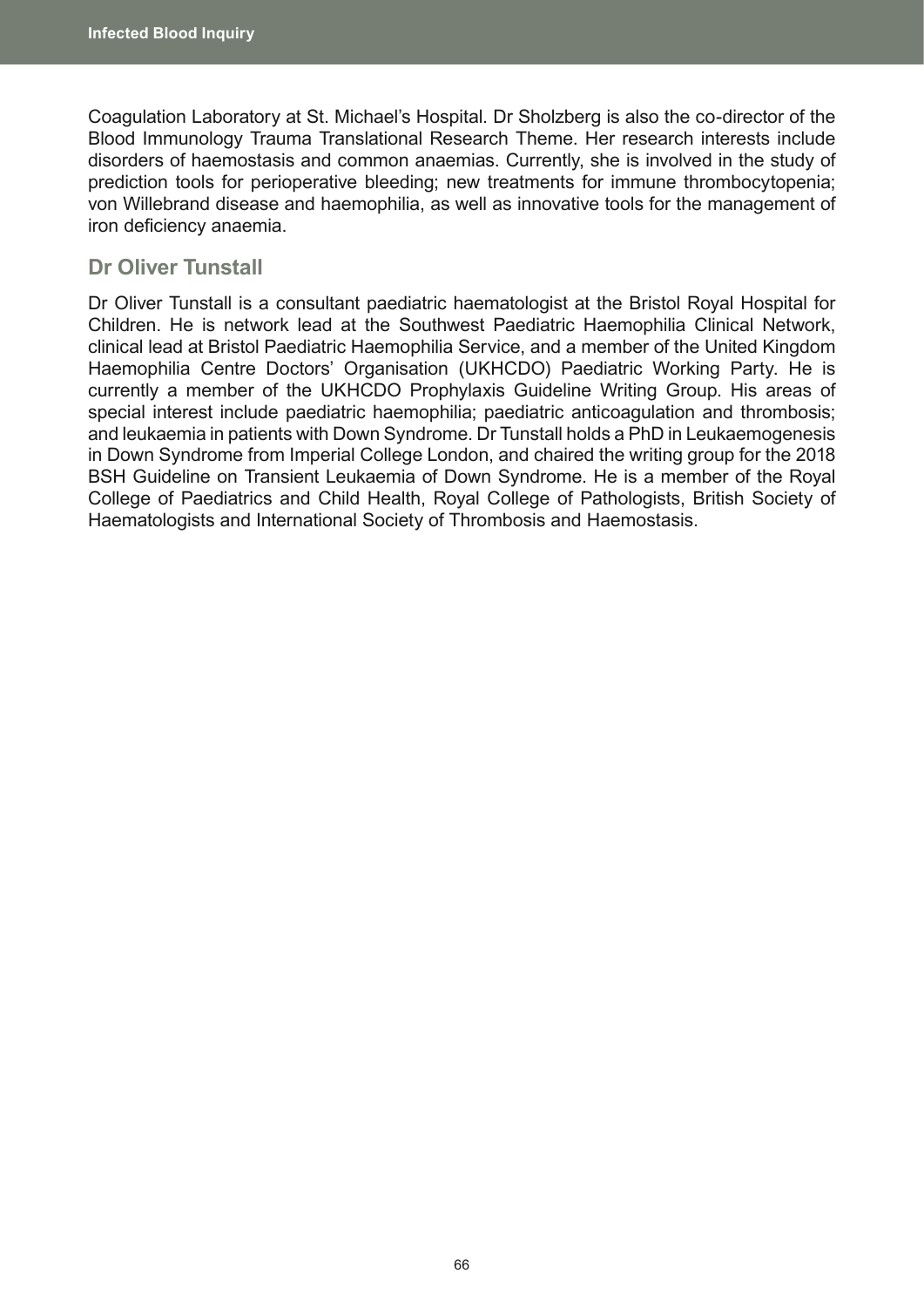# **Annex**

*The experts were asked to describe the treatments available for haemophilia (A, B and C) and von Willebrand's disease from 1970 onwards, their risks, side effects and/or consequences. In order to do so, it has been necessary for them to provide some factual background to place their opinions in context. This broad background material has been placed into this annex to emphasise that the expert group is not seeking to express its own conclusions or views about what happened and when, historically – these are matters of*  fact on which the Inquiry will draw its own conclusions of fact. The Inquiry is investigating *and will continue to investigate these for itself, with the help of core participants and drawing on all the available evidence.*

| <b>Preparation</b>                                                                                                  | F8 units/ml of<br>product as made up<br>for administration | <b>Yield during</b><br>preparation<br>(%) | <b>Recovery of</b><br>activity in the<br>patient u/u/kg/dose |
|---------------------------------------------------------------------------------------------------------------------|------------------------------------------------------------|-------------------------------------------|--------------------------------------------------------------|
| <b>Whole blood</b>                                                                                                  | $0.3$ u/ml                                                 |                                           |                                                              |
| <b>Plasma</b>                                                                                                       | $0.6$ u/ml                                                 | 80                                        | 2.0                                                          |
| Cryoprecipitate                                                                                                     | $2 - 10$                                                   | $10 - 40$                                 | $1.6 - 1.8$                                                  |
| <b>NHS freeze-dried</b><br>concentrate (from 200-750<br>blood donations)                                            | $5-6$                                                      | 30-35                                     | $1.6 - 2.0$                                                  |
| <b>Commercial concentrate</b><br>(1,000-4,000 litres plasma<br>collected by plasmapheresis<br>approx. 2,500 donors) | 20-30                                                      | $15 - 20$                                 | $1.8 - 2.2$                                                  |

# **Some useful statistics at the start of the 1970s**

#### **F8 activities of various therapeutic materials** (adapted from Biggs, 1974; Biggs, 1977).

A report (Biggs 1974) describes how to define and measure F8 and thus calculate the dose required: the amount of F8 used to treat patients was initially expressed as the number of donor units (= number of blood donations) required to supply the therapeutic material. 'Donor units' was thought to be a useful concept because it could show the amount of blood required to supply the F8 product and whether the occurrence of jaundice correlated with the number of donors. In the event, no correlation was found at that time. With the onset of commercial factors and better detection of hepatitis B virus, the source of the donor (paid/voluntary) rather than the number of donors seemed important. Therefore, after this period (1972), the amount of F8 activity per unit of product was expressed rather than the number of donor units.

The concentration of F8 varies in a product of cryoprecipitate depending on variation between donors and care taken in preparation of batches. Percentage yield is determined by the amount and activity of F8 from a specified volume of starting plasma. To obtain a measurement of response, the dose is expressed as units/kg of the patient's body weight.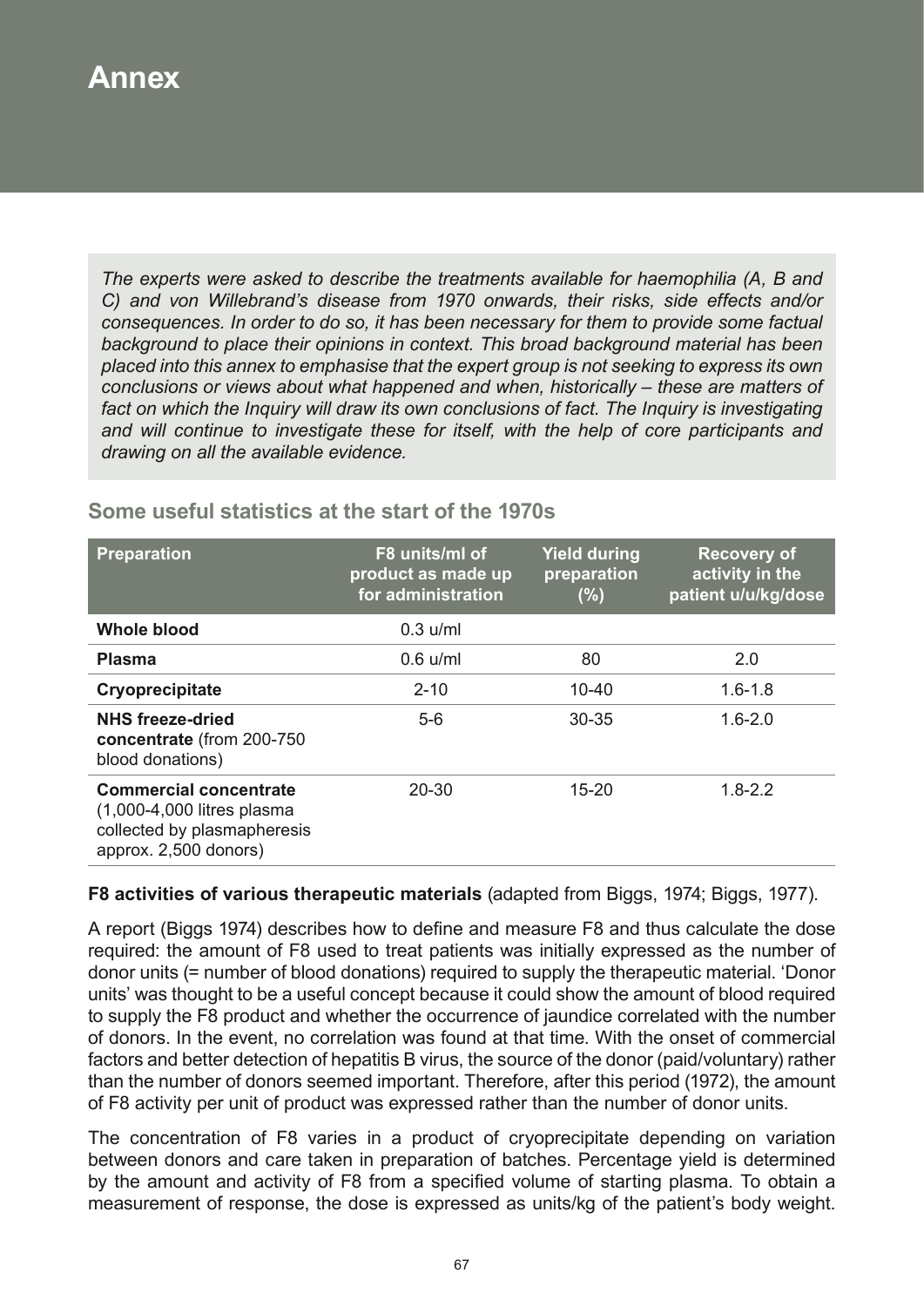The recovery of F8 activity in the patient's plasma after treatment is expressed as percentage rise of plasma F8 level per unit of dose activity per kg of patient's weight. At a dose of 1 u/kg body weight, the maximum rise in plasma F8 level is expected to be around 0.024 u/ml or 0.024 u/u/kg/dose (2.4% when expressed as a percentage). The observed rise in plasma F8 for various preparations varies depending on time of measurement and preparation used. Using this concept, it was possible to calculate the dose required in a particular patient to achieve a desired rise in plasma F8.

Between 1969 and 1971 (Biggs, 1974), the F8 concentrate had a variable level of quality across the UK. This mainly related to how soluble the freeze-dried powder was in water. In a batch devoid of solubility problems, recovery levels were reliably adequate.

## **Large-scale fractionation**

Large-scale fractionation to produce F8 concentrate required pooling of plasma from at least 1,000 fresh blood donors or from as many as 60,000 donors when recovered or frozenthawed plasma was used. This degree of donor exposure was a significant clinical problem because a unit of treatment entailed exposure to many thousands of donors with the attendant risk of infections. The national production of fractionated blood products was organised at BPL, Elstree, which produced gamma globulin, albumin and F8 on a large scale (the first two were more in quantity due to wartime requirements). From around 1954, Elstree also supplied some F8 to clinicians in need but it was only from 1972 to 1973 with use of improved technology that it could provide larger quantities – however, this was insufficient to match national needs. Factor supply from Elstree was pro rata: if a region put in large amounts of plasma for fractionation, it received large amounts of F8 for its haemophilia centres.

## **F8 concentrates**

Plasma-derived F8 concentrates are made from pooling thousands of units of donor plasma. The entire pool could be contaminated by a single donor infected with HIV. In the early years, there was a belief that protective antibodies could also be transmitted via large pools. The four methods to reduce infection were donor exclusion, product testing, product modification and change in practice. The last two are considered here.

Using the fractionation methods of Newman and Johnson, intermediate and high purity F8 were made in 1972. Purity refers to the amount of F8 relative to other substances in a product. Producing a high purity product entails removing other substances from it: it does not address infection-related safety but contaminants (for example, other blood proteins which may alter immune function/result in reactions). Intermediate purity products were made after standard fractionation. High purity products were made with a more exacting technique: namely, 'ion exchange chromatography', and were available in the early 1990s.

Intermediate purity products had 4-8 iu/ml of F8 and were supplied as 100ml volume which was freeze dried. It was reconstituted by adding sterile distilled water (water for injection). This was then injected intravenously using a syringe or by infusion depending on the volume to be injected. The volume depended on the amount of F8 required to treat the bleed. Each bottle when dissolved gave 400-800u F8 with a potency of 8-16 u/ml. In comparison, a dose of 6 units of cryoprecipitate gave a total of 250u; the commercial product Hemofil gave 20 u/ml. In 1970, continuous infusion of F8 was reported in severe haemophilia.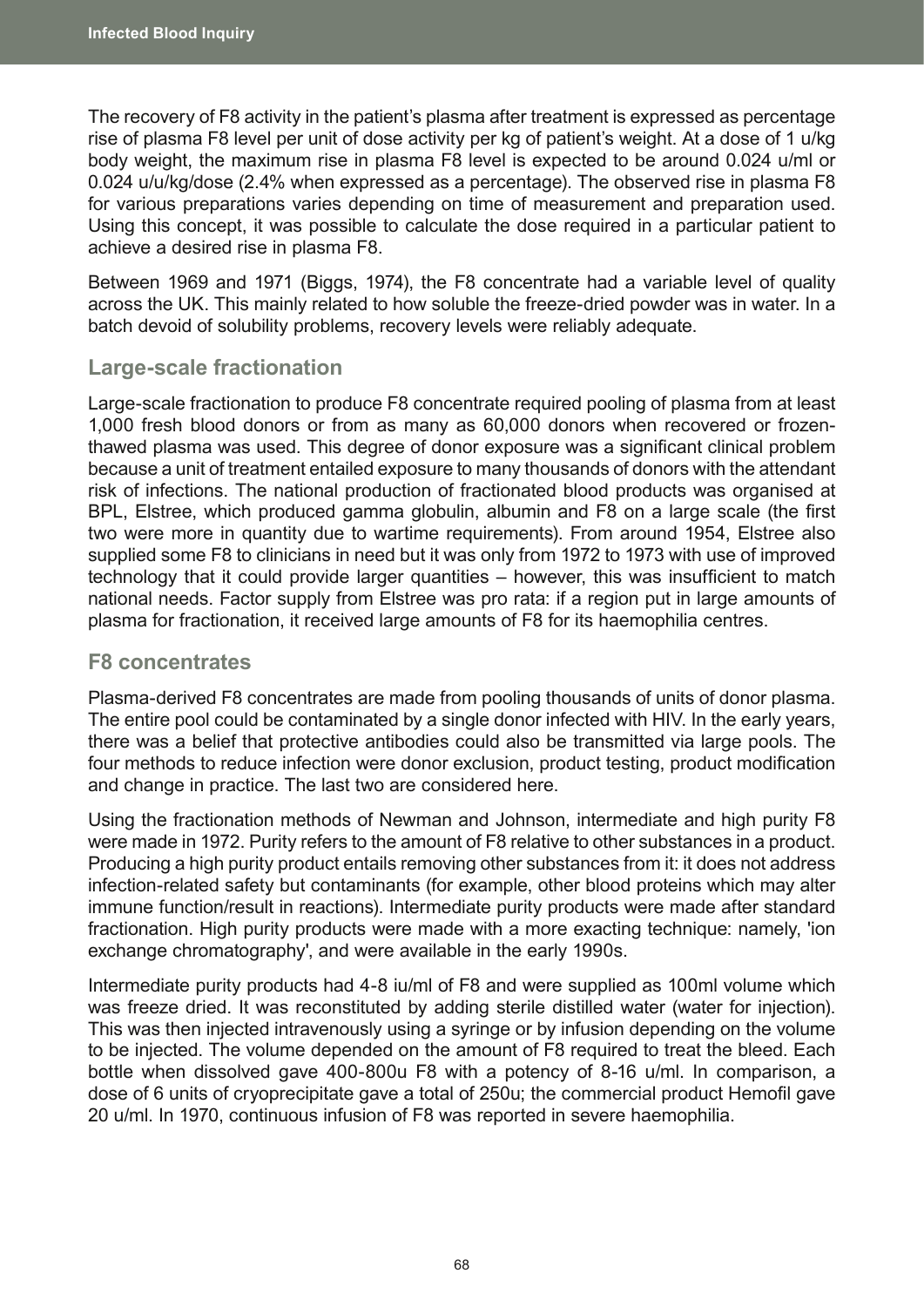In Scotland, after 1974, Cohn's fractionated anti-haemophilic globulin product was replaced with this intermediate purity product. Prothrombin complex concentrates (such as FEIBA, an activated prothrombin complex concentrate) were also available during this period, used especially in patients with inhibitors.

The choice of which product to use at this time was based on:

- (a) Quality of the product: yield of F8 from given volumes of plasma (thus, a superior method may enable higher yield from lower volumes of plasma) and recovery of the factor in the patient after infusion (the same superior method may give a lower circulating level in the patient compared to another method).
- (b) Convenience of the material for preparation: cryoprecipitate was easier to manage if small volumes were required. For large-scale use, it was easier to handle freeze-dried F8 produced through large fractionation.
- (c) Reliability of material from batch to batch: cryoprecipitate had variation in yield and recovery between centres, its dosing was variable and therefore consistent assays of dose activity were not possible. The freeze-dried material was made in large batches (which were uniform) and could be assayed reliably for dose activity.
- (d) Complications associated with each, which were different.

## **Heat-treated concentrates**

Heat-treated plasma-derived products were introduced as they were considered virologically safer than non-heat-treated plasma concentrates. The method of heat treatment (temperature, duration, timing) was not uniform across products. First-generation heat treatment to prevent NANBH in 1983/84 failed and this dashed the hopes of many clinicians who were not convinced that similar heat treatment processes would work for the LAV/HIV/AIDS-causing virus.

In February 1985, it was established that this method worked for prevention of seroconversion for AIDS. Second-generation heat-treatment strategies (temperature of 80C rather than 60C) were found to be successful to prevent NANBH between 1986 and 1988.

Disadvantages of heat-treated concentrates:

Throughout this period there were concerns about the possibility of increasing inhibitor formation due to changing the antigenic nature of the F8 protein and the possibility of making the product less effective due to denaturation of F8, a heat labile protein.

#### Impacts and consequences:

Heat-treated products were no different from previous products in terms of their usage. There was variation in heat-treatment methods as stated above and new products had to be tested in clinical trials. When HIV was identified in 1984 and HCV in 1989, these could be tested for clinical purposes and in trials monitoring effectiveness of specific protocols to purify the product.

#### **Pattern of deaths**

In 1973, of 62 deaths recorded in the UK, the top 2 causes were bleeding in 16 and jaundice in 5 (Biggs, 1977).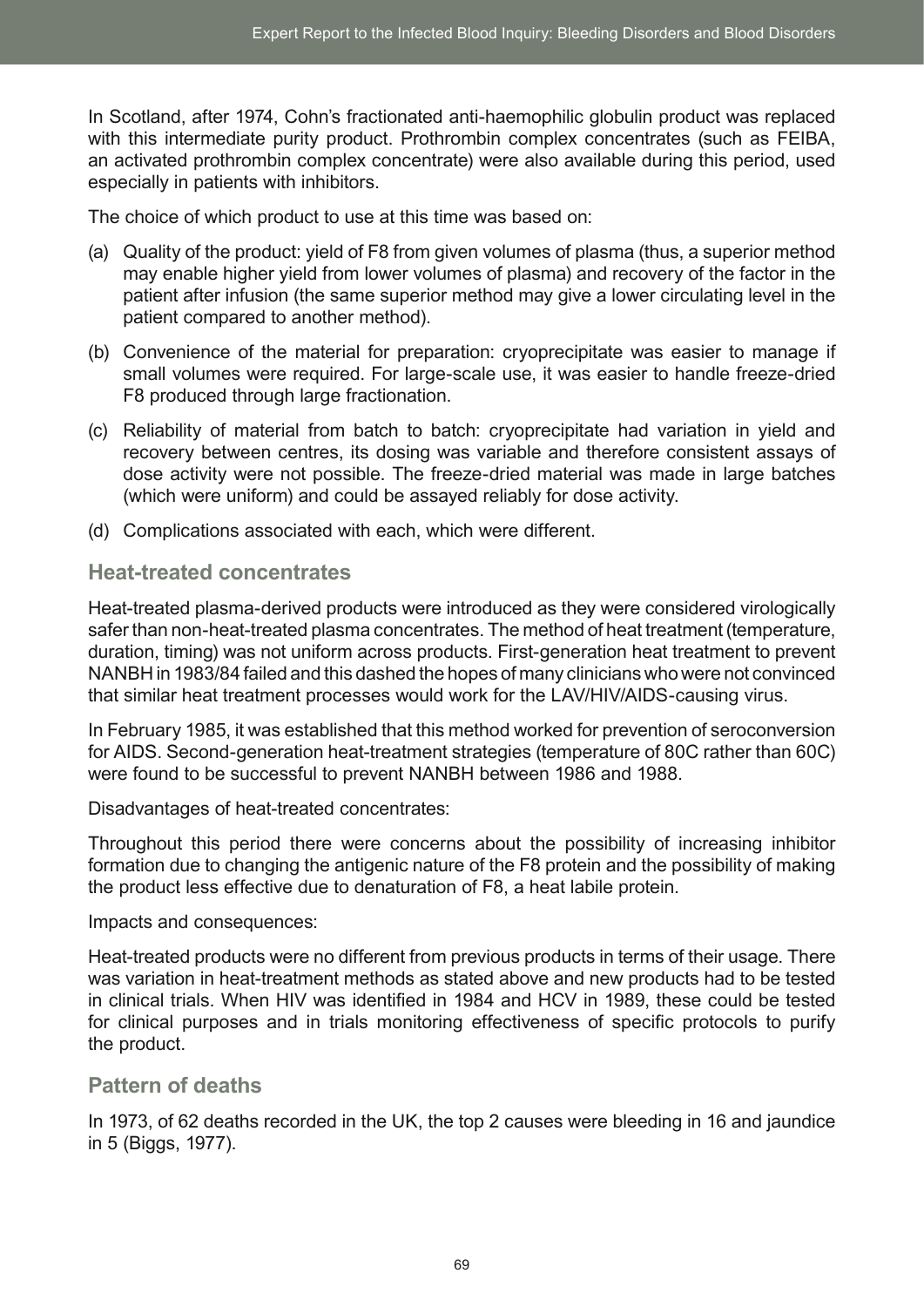Annual death rate in severe haemophilia remained at 8 per 1,000 between 1977 and 1984. Of 89 recorded deaths between 1976 and 1980 (Rizza 1983), 43% were due to bleeding. Patients with inhibitors were more at risk of dying due to haemorrhage.

Between 1985 and 1992, annual death rates remained at 8 per 1,000 in HIV seronegative patients but rose steeply to 81 per 1,000 in seropositive patients in 1991 and 1992 (Darby et al., 1995).

The pattern was similar in patients with mild and moderate haemophilia with initial death rates rising from 4 per 10,000 to 85 during these periods; 85% of deaths in seropositive patients were attributed to AIDS or AIDS-related conditions. From 1989, PCP prophylaxis and Zidovudine became available, despite which mortality rose in 1992. For patients seronegative for HIV, between 1985 and 1992, deaths related to bleeding, liver disease, injury and suicide rose.

#### **F8 concentrate usage**

Between 1971 and 1975, 33,400 units F8/per patient on home therapy/year was used. In comparison in 1974, an average of 12,575 units/patient/per year was reported across 47 haemophilia centres in the UK.

UK dosing was low, compared with other countries such as Norway – possibly due to variations in products or timing of treatment. The UK practice was 1 vial with 250 IU of F8 activity injected intravenously as early as possible after onset of bleed. Average UK dose was estimated at 4 iu/Kg, maximum 10 IU/Kg (1-2 vials based on severity of bleed and weight). Recommended F8 levels were 20% for minor and 40% for major bleeds. Treatment was monitored variably by using clinical response and/or laboratory response (Jones, 1978); 87% of bleeds treated with this dose ceased without further treatment. These data were in keeping with other publications.

In 1975, it was acknowledged in a letter from Dr Biggs that 90% of patients in the UK received less (and in some cases much less) than optimum treatment for their disease. The therapeutic goal at the start of the 1970s was to enable patients to lead clinically independent lives. Under-treatment led to avoidable, painful and destructive bleeds into joints and muscles, loss of education time, and inability to hold onto continuous employment.

A survey of haemophilia A and B patients (Biggs and Spooner, 1978) describes the situation in 1975: of 3,068 haemophilia A patients in the UK (excluding Scotland), 55% were severe; of 526 haemophilia B patients, 39% were severe. Only 58% of haemophilia A and 55% of haemophilia B patients received treatment in 1975: this was considered suboptimal. At 97 hospitals which were not recognised as haemophilia treatment centres, cryoprecipitate was used most frequently. NHS and commercial F8 and F9 were used occasionally.

By the early 1980s, 80% of blood products used in haemophilia were imported in England, N Ireland and Wales; by the end of the 1980s, this reduced to 20% as national capacity increased.

## **Choice of products**

Heat-treated products to reduce the risk of HIV/AIDS were expected from domestic sources in the UK by April 1985, but by June 1985 many centres were still using non-heat-treated domestic products. By summer 1985, this had improved and only heat-treated domestic products were available. In July 1985, the Armour Factorate product was found to have caused seroconversion for AIDS despite heat treatment. The company withdrew its operations in the UK in October and its product was not used thereafter.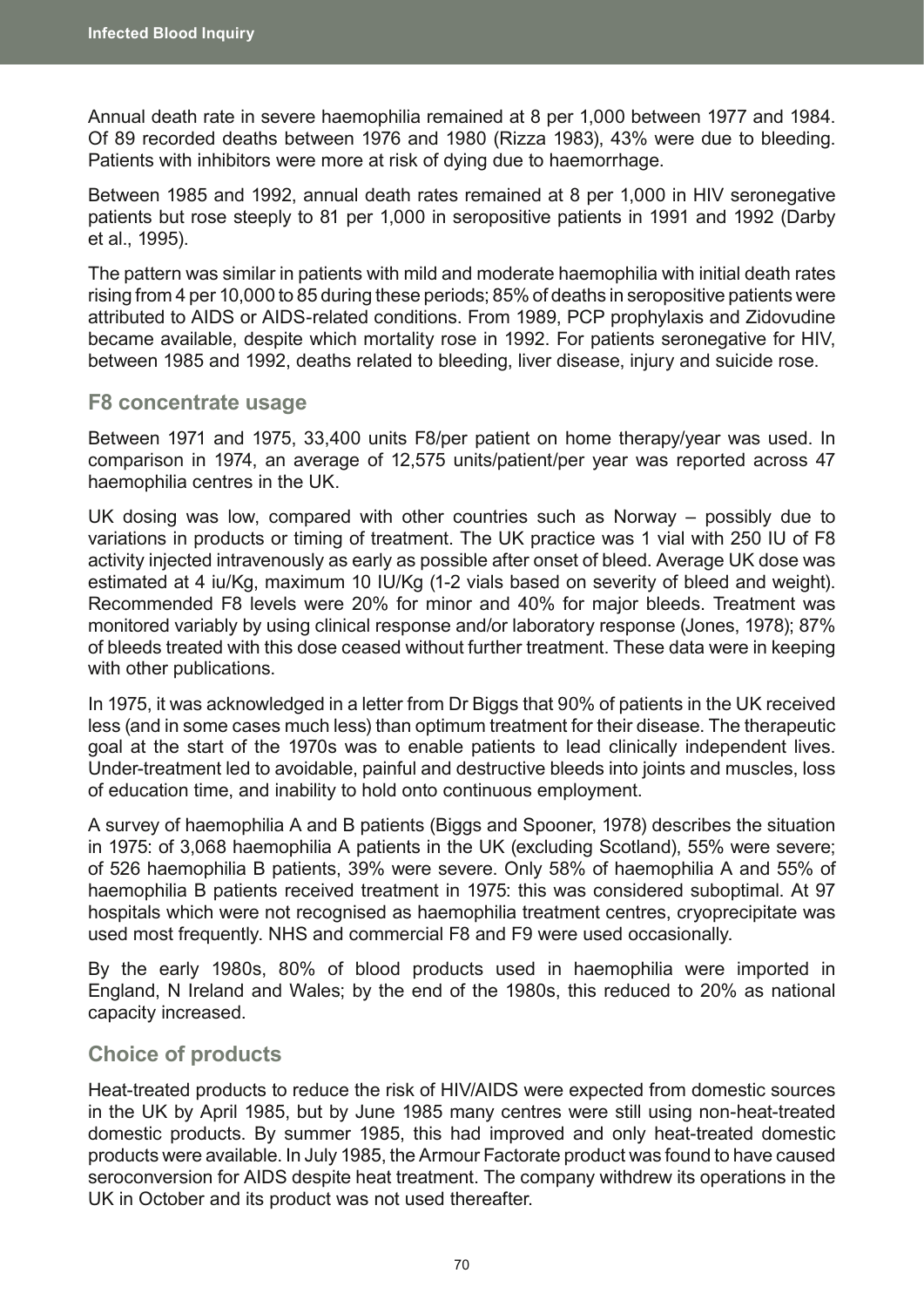At this time (1985), the choice of products was left to the discretion of treating clinicians (haemophilia centre directors of 110 centres across the UK) but guidelines on the hierarchy of safety as of January 1985 were:

- (1) Heat-treated domestic Factor Concentrate
- (2) Single donor cryoprecipitate
- (3) Heat-treated imported concentrate
- (4) Non-heat-treated domestic concentrate
- (5) Non-heat-treated imported concentrate.

The recommendations were as follows:

- Mild haemophilia A, VWD: DDAVP
- Children and unexposed haemophilia A: cryoprecipitate or heat-treated NHS concentrate
- Severe/moderate haemophilia A previously exposed to F8: heat-treated NHS F8 or heattreated commercial concentrate
- Mild haemophilia B: fresh frozen plasma (FFP) or NHS F9
- Haemophilia B never exposed to Factor Concentrate: FFP or NHS F9
- Severe/moderate haemophilia B previously exposed to F9: NHS F9.

(N.B. heat-treated F9 was not available then)

Although decisions were left to clinicians and there was a preference for domestic products, the guidance emphasised in January/February 1985 that heat-treated concentrates were probably better. In June 1985, this was stated unequivocally.

The purchase of commercial products was negotiated by the budget holder at the district health authority level with the supplier. In some institutions, patients were treated with FC products from the same batch until that was exhausted. This diminished the potential for infective risk from multiple batches (assuming that the batch used by a patient is devoid of infection and another batch may be more risky). The timelines of full conversion to heat-treated imported products and individual institutions' choice and use of products are not known.